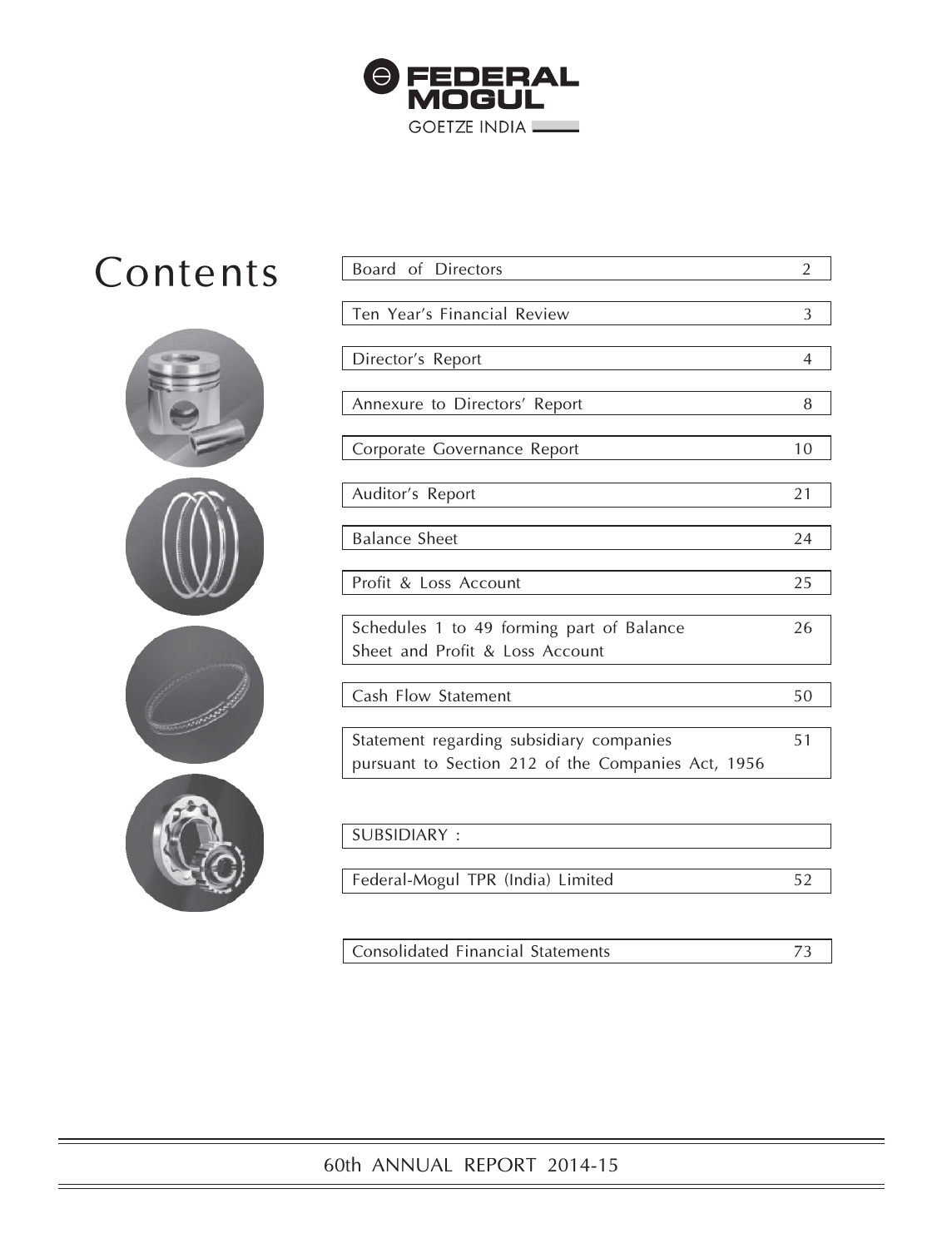

### BOARD OF DIRECTORS

**Chairman & Director** Mr. K.N. Subramaniam

**Whole Time Managing Director** Mr. Andreas Wilhelm Kolf

### **Whole Time Director - Legal & Company Secretary**

○○○○○○○○○○○○○○○○○○○○○○○○○○○○○○○ ○○○○○○○○○○○○○○○○○○○○○○○○○○○○○○○○○○○

Dr. Khalid Iqbal Khan

### **Directors**

Mr. Sunit Kapur Mr. Bernhard Motel Mr. Mukul Gupta Ms. Janice Ruskey Maiden Mr. Mahendra Kumar Goyal

### **Cheif Financial Officer**

Mr. Manish Chadha

### **Auditors**

M/s. Walker, Chandiok & Co.

### **REGISTRAR AND SHARE TRANSFER AGENTS**

Alankit Assignments Limited Corporate Office, 'Alankit Heights' 1E/13, Jhandewalan Extn. New Delhi 110 055 Ph. No. 011-23541234, 42541952 Fax No. 011-42541967 Email: rta@alankit.com

### **REGISTERED OFFICE**

G-4, J.R Complex, Gate No.-4, Mandoli Delhi - 110093. Phone : +91-11-71745675 Fax : +91-11-71745670







### **WORKS**

- 1. Bahadurgarh, Patiala (Punjab)
- 2. Yelahanka, Bengaluru (Karnataka)
- 3. SPL 1240-44, RIICO Industrial Area, Phase-I Extn., Bhiwadi (Rajasthan)
- 4. Plot No. 46, Sector-11, IIE-Pantnagar, Udham Singh Nagar, (Uttarakhand)

### **BANKERS**

Deutsche Bank AG HDFC Bank Ltd. ING Vysya Bank Limited State Bank of India State Bank of Patiala Axis Bank Limited Yes Bank Limited



○○○○○○○○○○○○○○○○○○○○○○○○○○○○○○○ ○○○○○○○○○○○○○○○○○○○○○○○○○○○○○○○○○○○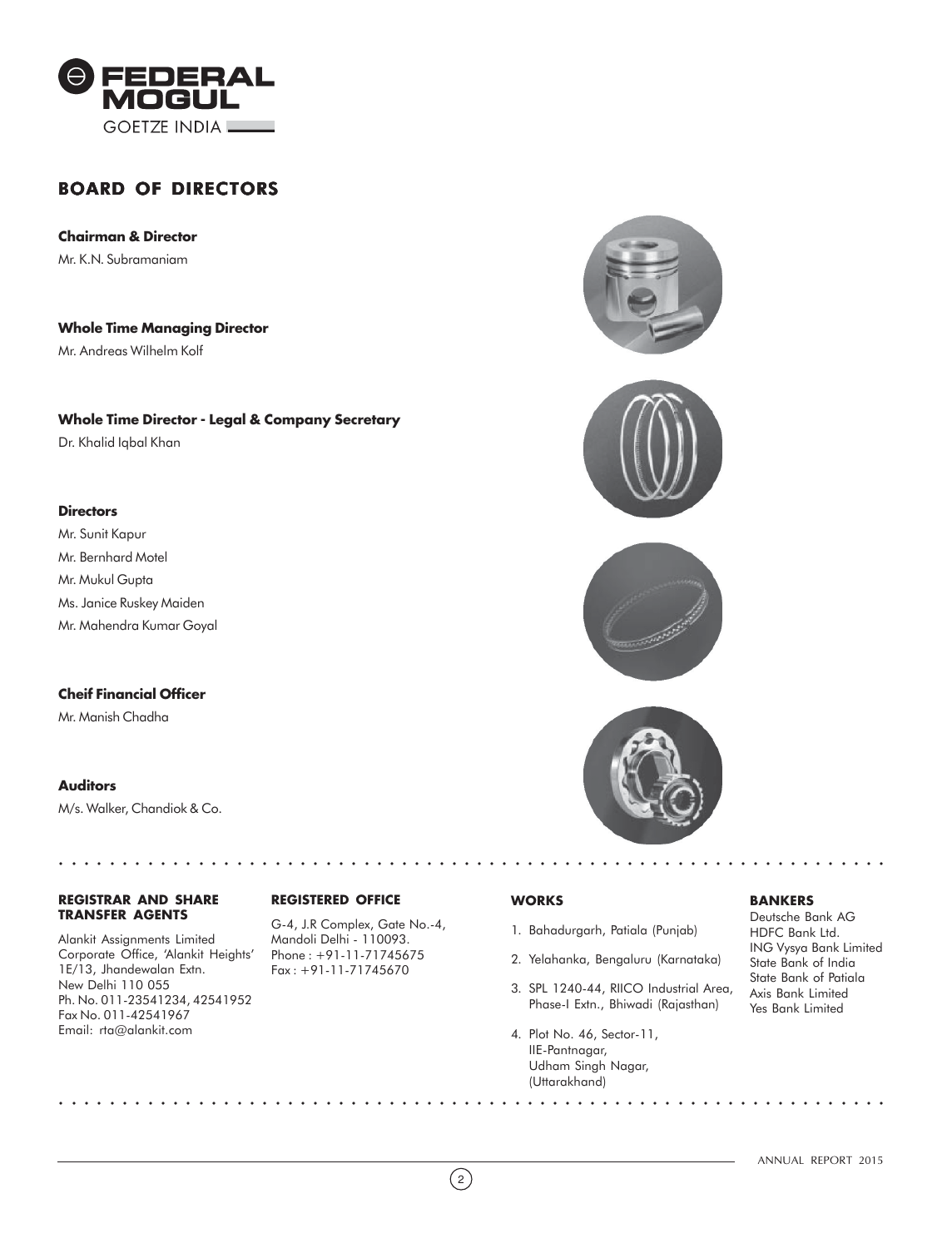

### **TEN YEARS' FINANCIAL REVIEW**

|                                                                           |                                                           |          |            |          |            |           |           |            |                         | (Rs. in Lacs) |
|---------------------------------------------------------------------------|-----------------------------------------------------------|----------|------------|----------|------------|-----------|-----------|------------|-------------------------|---------------|
|                                                                           | March 2015 Dec. 2013 Dec. 2012 Dec. 2011<br>$(15$ months) |          |            |          | Dec. 2010  | Dec. 2009 | Dec. 2008 | Dec. 2007  | Dec. 2006<br>(9 months) | March 2006    |
| Total Income                                                              | 1,70,452.08 1,26,832.80 1,31,370.48 1,26,312.25           |          |            |          | .02.405.62 | 84,041.87 | 79.762.07 | 72.028.57  | 46,809.82               | 53,291.21     |
| Depreciation                                                              | 8937.31                                                   | 6,613.55 | 6,193.52   | 5,365.89 | 4,822.46   | 4,949.23  | 4,634.14  | 4,292.16   | 2,819.65                | 3,417.02      |
| Profit before Tax                                                         | 4745.73                                                   | 3,035.85 | (1,383.93) | 4.864.01 | 4,569.31   | 5,067.48  | (517.00)  | (1,782.69) | (561.05)                | (4, 244.81)   |
| Taxation (adjmt for excess provision<br>for prev.yr. written back if any) | 1610.19                                                   | 977.29   | 251.82     | 1.117.84 | 1.130.39   | 457.87    | 172.23    | 79.74      | 70.30                   | 810.74        |
| Profit after Tax                                                          | 3135.54                                                   | 2.058.56 | (1,635.74) | 3.746.17 | 3.438.92   | 4,609.61  | (689.23)  | (1,862.43) | (631.35)                | (5,055.55)    |
| Dividend                                                                  |                                                           |          |            |          |            |           |           |            |                         |               |
| Dividend Tax                                                              |                                                           | ۰        |            |          |            |           |           |            |                         |               |
| Retained Profit/(Loss)                                                    | 3135.54                                                   | 2,058.56 | (1,635.74) | 3,746.17 | 3,438.92   | 4,609.61  | (689.23)  | (1,862.43) | (631.35)                | (5,055.55)    |

### **Assets Liabilities & Net Worth**

|                      | March 2015 Dec. 2013 Dec. 2012 Dec. 2011 Dec. 2010 |           |           |           |           | Dec. 2009 | Dec. 2008 | Dec. 2007 | Dec. 2006 | March 2006 |
|----------------------|----------------------------------------------------|-----------|-----------|-----------|-----------|-----------|-----------|-----------|-----------|------------|
| <b>Fixed Assets</b>  | 52409.45                                           | 50.710.79 | 49,557.25 | 46.346.75 | 39,043.60 | 38,348,16 | 40.062.06 | 38,038,79 | 35.436.36 | 32,873.58  |
| Investments          | 510.00                                             | 510.00    | 510.00    | 2.092.34  | 2.092.34  | 2.092.34  | 2.092.34  | 2.093.90  | 2.135.18  | 2,243.40   |
| Indebtedness         | 21975.54                                           | 20.244.13 | 19.021.30 | 15,384.40 | 8.648.74  | 10.113.80 | 16.213.62 | 29.236.92 | 36,444.05 | 38,960.71  |
| <b>Share Capital</b> | 5563.21                                            | 5.563.21  | 5.563.21  | 5.563.21  | 5.563.21  | 5.563.21  | 5.563.21  | 3.262.09  | 2.528.75  | 2,528.75   |
| Reserves             | 39514.26                                           | 36.378.72 | 34,320.16 | 35,955,90 | 32.209.74 | 28,770.82 | 24.150.79 | 14.362.21 | 6.497.10  | 7,128.45   |
| Net Worth            | 45077.47                                           | 41,941.93 | 39.883.37 | 41,519.11 | 37.772.95 | 34,334.03 | 29.714.00 | 17.624.30 | 9.025.85  | 9,657.20   |

### **Significant Ratios**

|    |                                        | March 2015 Dec. 2013 Dec. 2012 Dec. 2011 |       |        |       | Dec. 2010 | Dec. 2009 | Dec. 2008 | Dec. 2007 | Dec. 2006 | March2006 |
|----|----------------------------------------|------------------------------------------|-------|--------|-------|-----------|-----------|-----------|-----------|-----------|-----------|
| А. | <b>Measurement of Investment</b>       |                                          |       |        |       |           |           |           |           |           |           |
|    | Percentage of Return on                |                                          |       |        |       |           |           |           |           |           |           |
|    | Investment (annualised)                | 7.34                                     | 5.01  | (2.40) | 9.41  | 10.06     | 11.21     | (1.11)    | (3.86)    | (1.59)    | (1.19)    |
|    | Percentage of Return on                |                                          |       |        |       |           |           |           |           |           |           |
|    | Equity (annualised)                    | 10.91                                    | 7.42  | (3.40) | 12.27 | 12.67     | 15.82     | (2.18)    | (13.38)   | (8.01)    | (29.69)   |
|    | Dividend Cover (Ratio)                 |                                          |       |        |       |           |           |           |           |           |           |
| В. | <b>Measurement of Performance</b>      |                                          |       |        |       |           |           |           |           |           |           |
|    | Percentage of Profit before            |                                          |       |        |       |           |           |           |           |           |           |
|    | <b>Tax to Sales</b>                    | 2.85                                     | 2.44  | (1.06) | 4.05  | 4.72      | 6.32      | (0.68)    | (2.61)    | (1.25)    | (7.39)    |
|    | Percentage of Profit after             |                                          |       |        |       |           |           |           |           |           |           |
|    | <b>Tax to Sales</b>                    | 1.88                                     | 1.65  | (1.26) | 3.12  | 3.55      | 5.75      | (0.91)    | (2.72)    | (1.40)    | (9.87)    |
| C. | <b>Measurement of Financial Status</b> |                                          |       |        |       |           |           |           |           |           |           |
|    | Percentage of Term Loans to            |                                          |       |        |       |           |           |           |           |           |           |
|    | Tangible Net Worth                     | 0.20                                     | 0.18  | 0.10   | 1.93  | 3.18      | 7.28      | 13.00     | 55.52     | 219.20    | 260.63    |
|    | <b>Current Ratio</b>                   | 0.93                                     | 0.90  | 0.83   | 1.04  | 1.12      | 0.99      | 0.73      | 0.83      | 0.88      | 1.18      |
| D. | General                                |                                          |       |        |       |           |           |           |           |           |           |
|    | Dividend per Equity                    |                                          |       |        |       |           |           |           |           |           |           |
|    | Share (Rs.)                            | ٠                                        |       |        |       |           |           |           |           |           |           |
|    | Earnings per Equity                    |                                          |       |        |       |           |           |           |           |           |           |
|    | Share (Rs.) (annualised)               | 5.64                                     | 3.70  | (2.94) | 6.73  | 6.18      | 8.29      | (2.05)    | (7.22)    | (3.33)    | (19.99)   |
|    | Book Value per Equity                  |                                          |       |        |       |           |           |           |           |           |           |
|    | Share (Rs.)                            | 81.03                                    | 75.39 | 71.69  | 74.63 | 67.90     | 61.72     | 88.36     | 68.34     | 35.69     | 38.19     |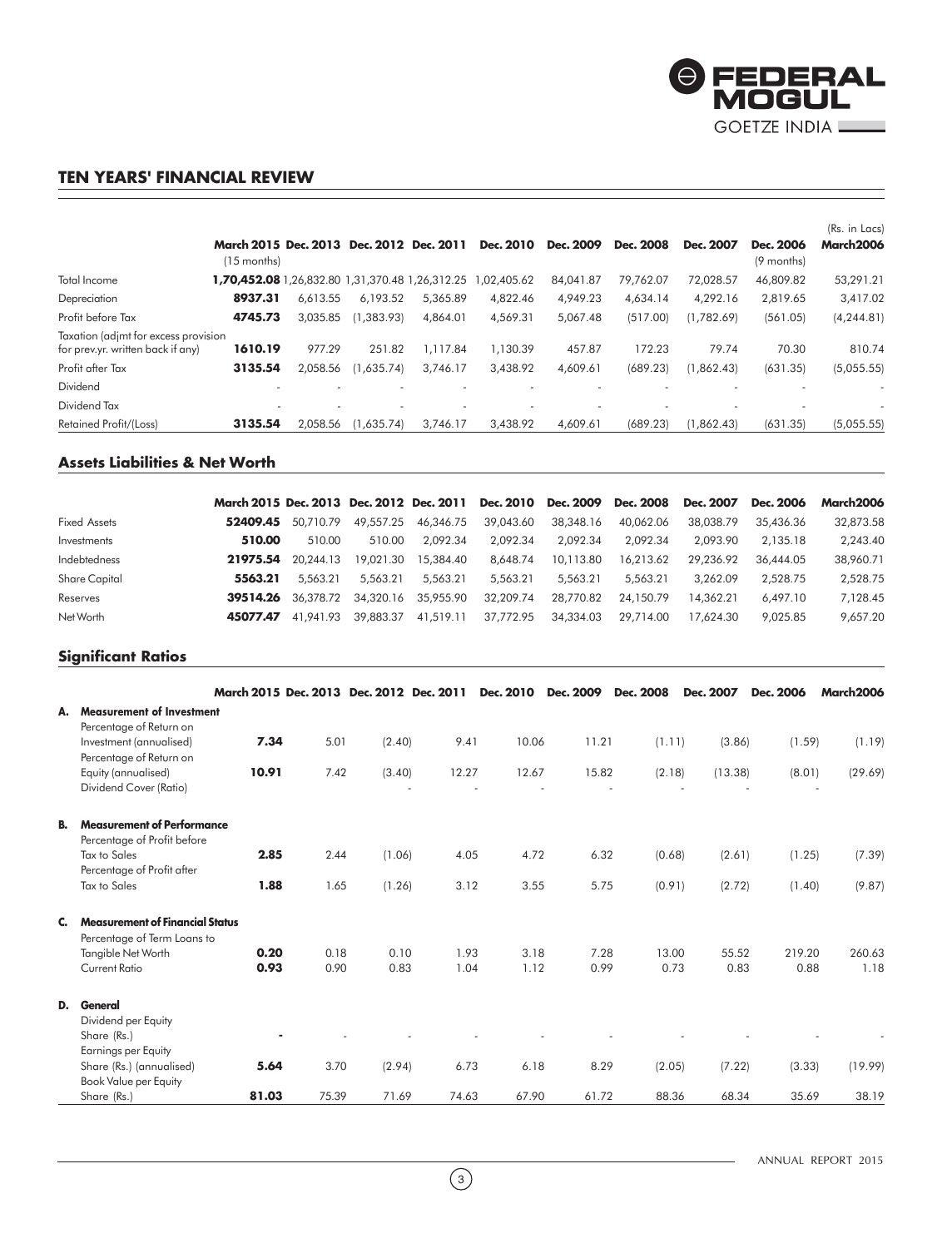

### **DIRECTORS' REPORT**

Your Directors are pleased to present the 60th Annual Report and Audited Statement of Accounts for the financial year starting 1st January 2014 ending 31st March 2015.

| FINANCIAL RESULTS                                                          |                                     | $ Rs.$ in $ acs $                      |
|----------------------------------------------------------------------------|-------------------------------------|----------------------------------------|
|                                                                            | For the period<br>1st January, 2014 | For the period<br>1st January, 2013 to |
|                                                                            | to 31st March, 2015                 | 31st December, 2013                    |
| Total Income:                                                              |                                     |                                        |
| <b>Gross Sales</b>                                                         | 1,66,709.55                         | 1,24,575.91                            |
| Less: Excise duty                                                          | 13,056.65                           | 10,878.74                              |
| Income from operations                                                     | 1,53,652.90                         | 1,13,697.17                            |
| Increase in inventories                                                    | 3,326.78                            | 2,055.04                               |
| Other income                                                               | 3,742.53                            | 2,256.90                               |
| Total Income                                                               | 1,60,722.21                         | 1,18,009.11                            |
| Operating profit before finance charges, depreciation and exceptional item | 17,379.89                           | 12,327.57                              |
| Finance Charges                                                            | 3,696.85                            | 2,678.17                               |
| Depreciation                                                               | 8,937.31                            | 6,613.55                               |
| Exceptional items                                                          |                                     |                                        |
| Net Profit before tax                                                      | 4,745.73                            | 3,035.85                               |
| Provision for the Taxation:                                                |                                     |                                        |
| Current Tax                                                                | 2500.00                             | 884.50                                 |
| Tax earlier Year                                                           | 200.00                              |                                        |
| Deferred Tax                                                               | (1,089.81)                          | 92.79                                  |
| Profit after tax                                                           | 3,135.54                            | 2,058.56                               |
| Profit brought forward from last year                                      | 8,570.31                            | 6,511.75                               |
| Surplus / (loss) carried forward to Balance sheet                          | 11,705.85                           | 8,570.31                               |

The Ministry of Corporate Affairs (MCA) has vide its General Circular No. 08/2014 dated 24th April, 2014, clarified that the financial statements (and documents required to be attached thereto), Auditors' Report and the Directors' Report in respect of financial years that commenced earlier than 1st April, 2014, shall be governed by the relevant provisions/ Schedules/ Rules of the Companies Act, 1956, In view of this, the Directors' Report has been prepared as per the provisions of the Companies Act, 1956.

### **Operations**

The Board of Directors of the Company in the Board meeting held on October 31, 2014 approved the change in the financial year of the Company from January-December to April-March effective April 1, 2014. In view of this, the current financial year comprises of a period of 15 months i.e. January 1, 2014 to March 31, 2015.

The Net income of the Company during the financial year ended 31st March 2015 was Rs.1,60,722.21 lacs as against Rs. 1,18,009.11 lacs for the financial year ended 31st December 2013.

During the year under review, the Company made a net profit after tax of Rs. 3,135.54 lacs as against the net profit after tax of Rs. 2,058.56 lacs in the previous financial year.

During the period from January 1, 2014 to March 31, 2015, the automobile component industry recovered in terms of business growth as compared to previous year. During first half of 2014, the automotive industry has provided mixed signals, as Light Vehicles and Commercial vehicles had a negative growth, however, strong growth was seen in the two wheeler and three wheeler market segments.

### **Auditors' Comments**

The Auditors have made certain observations in their annexure to their report, concerning the accounts of the Company. The Management puts forth its explanations as below :

With regard to Auditor's observation on the utilization of short term borrowings for long term purposes, the Management is taking necessary remedial actions.

### **DIVIDEND**

In view of requirement of funds for the operations of the Company, no dividend is recommended for the financial year ended 31st March, 2015.

### **MANAGEMENT DISCUSSION AND ANALYSIS:**

### **(a) Industry structures and developments**

Indian auto component makers faced the heat of a global auto slowdown during first half of 2014. Due to the slipping growth in commercial vehicle and passenger car segments, the supplies of component makers fell too. Two wheeler and three wheeler market segments, however, witnessed strong growth.The auto industry seems to be in recovery mode since July 2014. Indian auto components industry treads a difficult path through an uncertain near term future. Operational excellence, scenario planning and risk management are poised to become the key arsenal for success. The auto component industry, globally has witnessed economic restructuring whose macro and microeconomic implications on nations and regions has been profound.

The slowdown of sales in several markets in the auto component industry was a short-term challenge, but loss of market share to increasing competition in the domestic markets was another key challenge for automakers over the long term.

A host of domestic factors in the form of decrease in fuel prices, and low interest rates as compared to previous year led to increase in the demand for cars.

Though, in the short term, the global economic uncertainties and domestic monetary tightening measures had built up a near term negative sentiment on the Indian auto component industry. However, the long term prospects of the industry are definitely perceived as a huge opportunity area.

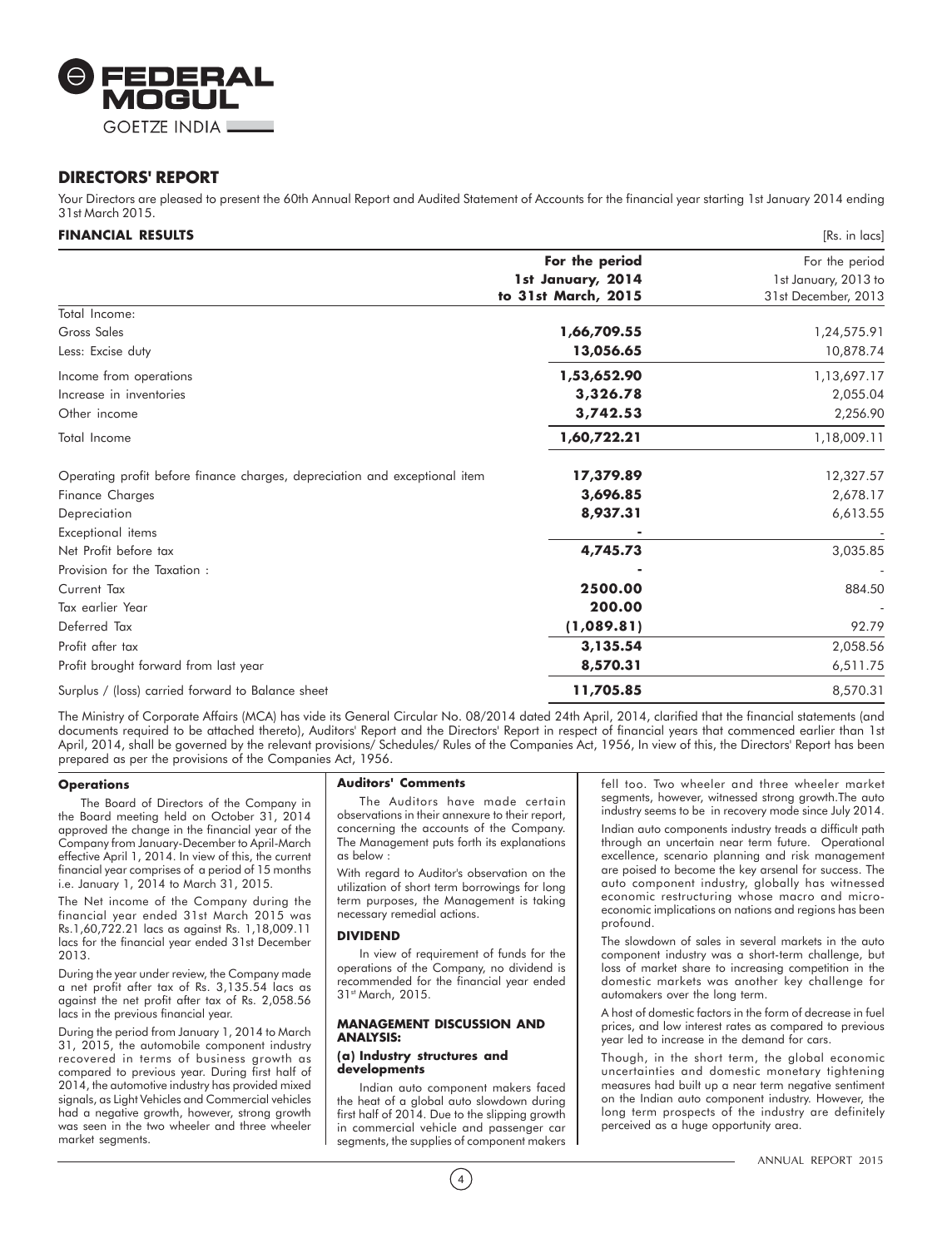

### **DIRECTORS' REPORT (Contd.)**

### **(b) Opportunities and Threats**

Federal-Mogul continues to support the Company with its technical expertise. With widely recognized brands, superior technology, strong distribution network and a committed team of employees, the Company is well positioned to take advantage of the opportunities and withstand the market challenges. The Company strives to create sustainable profitable growth by using superior technology and maintaining product quality and offering wide range of products at competitive prices which will give us a competitive edge in the market. A progressive leadership has given direction to the establishment.

We believe our proactive steps and consistent implementation of our plans will allow us to prepare the company for growth as consumers regain confidence in the industry and vehicle demand increases.

The Company competes with many independent manufacturers and distributors of component parts. Management continues to develop and execute initiatives to meet the challenges of the industry and to achieve its strategy for sustainable global profitable growth.

There are limited sets of customers in our business, that is, the automobile manufacturers. Competition is intense, as we compete with suppliers both in the organized and unorganized segments. Technical edge, Specialization, innovation and networking will determine the success of the Company in this competitive environment.

Looking ahead, revenue is expected to improve, if Company is able to pursue its strategies. The Company is employing the best practices to proactively map the impact of its activities on its performance and profitability from economic environment and social perspectives.

### **(c) Segment wise or product wise performance**

We operate mainly in two segments i.e. OEM's and the Aftermarket (Motorparts). The Company has a balanced approach to the OEM's and Motorparts, which helps us in capitalizing on our strengths in both segments and to respond to market fluctuations and customer strategies.

### **(d) Outlook**

It has always been wafer thin margin rates and it could not get any thicker until the first half, with increased competition, weak sales and heavy discounts doled out by manufacturers to attract buyers. The second half of the financial year 2015-16 may hold the key to success for many auto component manufacturers in India, with new launches coming up. It would be a mixed year for the auto component industry ahead. The auto component companies need to achieve significant productivity improvements in order to position themselves in the industry.

The Company will endeavor to revitalize in near future as consumers regain confidence and vehicle demand increases. To remain competitive in the challenging and demanding environment, the benchmark has to be high in anticipation of the stated and unstated need of the customers and markets.

### **(e) Risks and concern**

The Company operates in an environment which is affected by various risks some of which are controllable while some are outside the control of the Company. However, the Company has been taking appropriate measures to mitigate these risks on a continuous basis. Some of the risks that are potentially significant in nature and need careful monitoring are listed hereunder:

### **Raw material prices:**

Our profitability and cost effectiveness may be affected due to change in the prices of raw materials and other inputs.

### **Foreign Currency Risks:**

Exchange rate fluctuations may have an adverse impact on the Company

### **Technical Intensive Industry:**

The automobile industry is a technical intensive industry and thus faced with a constant demand for new designs, knowledge of nascent technology to meet market requirements.

### **Cyclical nature of the Industry:**

The Company's growth is linked to those of the automobile Industry, which is cyclical in nature. The demand for automobiles has a significant impact on the demand and prices of the products manufactured by the Company. A fall in the demand and / or prices would adversely impact the financial performance of the Company.

### **Increasing competition :**

Increasing competition across both OEM's and after market segment, may put some pressure on market share.

### **Excess/ short capacity:**

Estimation of optimal manufacturing capacities for our products is critical to our operations. Should we for any reason, not invest in capacity expansion in near future could result in stagnation in our sales. Conversely, in the event we over-estimate the future demand or due to general lowering of the customer demand due to recession, we may have excessive capacity, resulting in under utilization of assets and/or sale of surplus products at lower margin, which could have material adverse effect on the financial results of the company.

### **(f) Adequacy of Internal Control Systems**

The Company has an audit committee headed by a non-executive independent director, inter-alia, to oversee the Company's financial reporting process, disclosure of financial information, performance of statutory and internal auditors, functions, internal control systems, related party transactions, investigation relating to suspected fraud or failure of internal audit control, to name a few, as well as other areas requiring mandatory review per Clause 49 of the Listing Agreement with the stock exchanges. The powers of the Audit Committee, interalia, include seeking information from any employee, directing the Company's internal Audit function, obtaining outside legal or other professional advice and investigating any activity of the Company within the Committee's terms of reference.

The Company has a well-defined internal control system, which aims at protection of Company's resources, efficiency of operations, compliances with the legal obligations and Company's policies and procedures.

### **Subsidiary Companies**

Annual accounts of the Federal-Mogul TPR (India) Limited, subsidiary company and the related detailed information can be obtained on request by the shareholders of the company.

These are also available for inspection at the corporate office of the company and at the registered office of the subsidiary between 11 A.M. to 1 P.M. on all working days.

### **Abridged Financial Statements**

In terms of the provisions of clause 32 of Listing Agreement, the Board of directors has decided to circulate the abridged annual report containing salient features of the balance sheet and profit and loss account to the shareholders for the financial year ending on March 31, 2015. Full version of the annual report will be Company's www.federalmogulgoetzeindia.net and will also be made available to investors upon request.

In support of the green initiative of the Ministry of Corporate Affairs, the Company has also decided to send all future communications including the annual report through email to those shareholders, who have registered their e-mail id with their depository participant/ Company's registrar and share transfer agent. In case a shareholder wishes to receive a printed copy of such communications, he/she may please send a request to the Company, which will send a printed copy of the communication to the shareholder.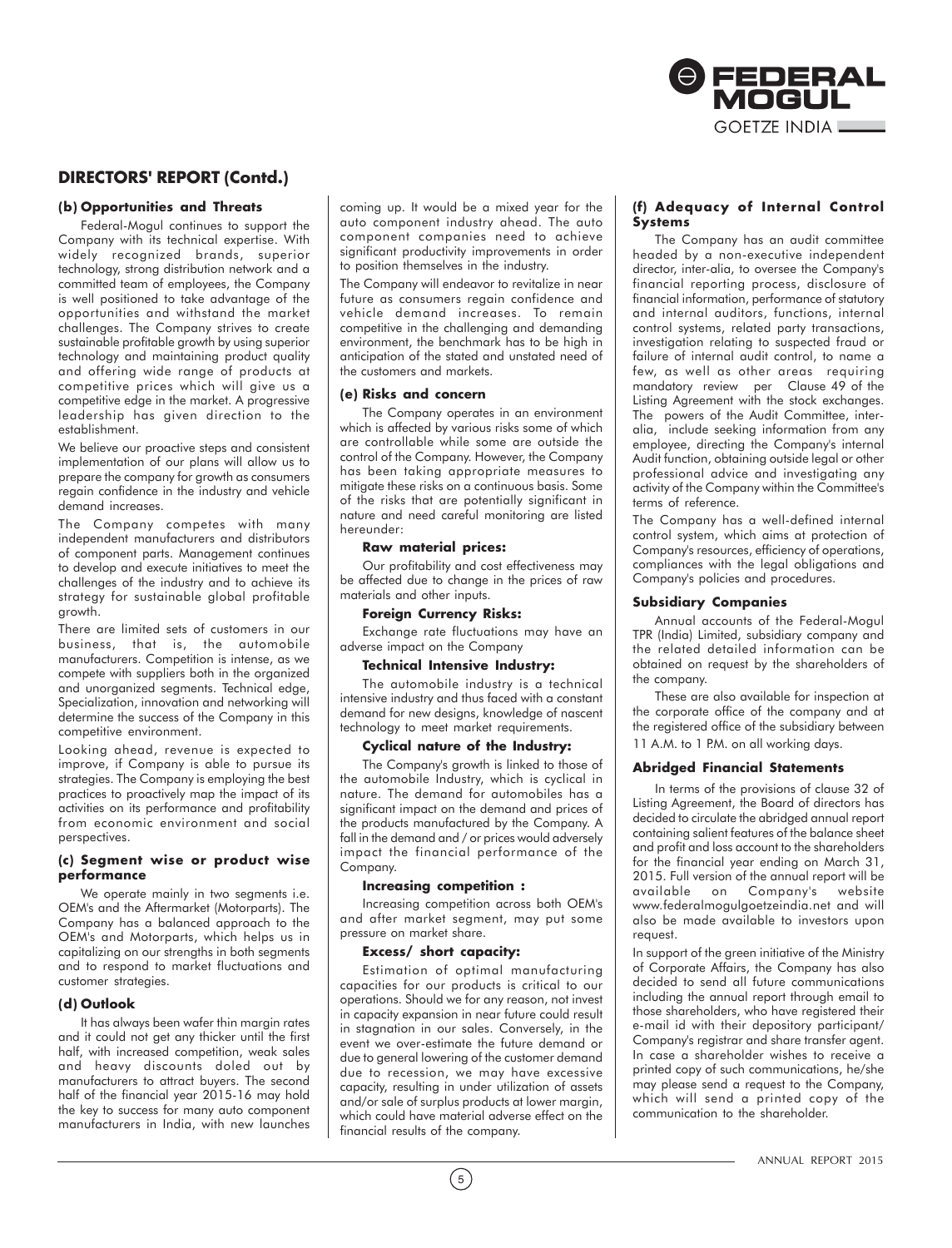

### **Directors' Responsibility Statement**

Pursuant to the requirements of Section 217(2AA) of the Companies Act, 1956, with respect to Directors' Responsibility Statement, it is hereby confirmed that:

• In the preparation of annual accounts, the applicable accounting standards have been followed and that there have been no material departures;

• The Directors have selected such accounting policies and applied them consistently, except to the extent of deviations required for the better presentation of the accounts and made judgments and estimates that are reasonable and prudent so as to give a true and fair view of the state of affairs of the Company as at 31stMarch, 2015 and of the profit of the Company for the year ended on that date;

The Directors have taken proper and sufficient care for the maintenance of adequate accounting records, in accordance with the provisions of the Companies Act, for safeguarding the assets of the Company and for preventing and detecting fraud and other irregularities;

The Directors have prepared the annual accounts of the company on a going concern basis.

### **Directors**

Presently your Board consists of Nine (9) directors comprising of Mr. K.N. Subramaniam, Chairman and Non-executive Independent Director; Mr. Andreas Wilhelm Kolf, Whole Time Managing Director; Mr. Sachin Selot, Whole Tme Finance Director and CFO, Dr. Khalid Iqbal Khan, Whole Time Director-Legal & Company Secretary; Mr. Mukul Gupta, Non-executive Independent Director; Mr. Sunit Kapur, Non-Executive Director; Mr. Bernhard Motel, Non-Executive Director; Mr. Mahendra Kumar Goyal, Non-executive Independent Director; and Ms. Janice Ruskey Maiden, Non-Executive Director.

In the Board Meeting held on 13th August, 2014, Mr. Mahendra Kumar Goyal, and Ms. Janice Ruskey Maiden were appointed as Additional Directors. Pursuant to the provisions of the Companies Act 2013 read with clause 49 of the listing Agreement, Mr. Mahendra Goyal was appointed as an Independent Director in the same Board Meeting. In the Board meeting held on May 22, 2015, the Board accepted resignation of Mr. Sachin Selot as Whole Time Finance Director and CFO of the company w.e.f. close of business hours on May 26, 2015. In the same Board Meeting, Dr. Khalid Iqbal Khan was appointed as Wholetime Director-Legal and Company Secretary.

In accordance with Article 109 of the Articles of Association of the Company, Mr. Sunit Kapur and Mr. Bernhard Georg Motel, Directors are retiring by rotation in the forthcoming Annual General Meeting and being eligible, offer themselves for reappointment.

Pursuant to the provisions of the Companies Act 2013 read with clause 49 of the listing Agreement, Mr. K N Subramaniam and Mr. Mukul Gupta (existing Independent Directors) were appointed as Independent Directors in the Board meeting held on 13th February, 2015.

### **Public Deposits**

As at 31st March, 2015, your company had no unclaimed fixed deposits. No fresh/ renewed deposits were invited or accepted during the financial year.

### **Auditors**

The shareholders in the 59th annual general meeting of the company held on 23rd May 2014 had appointed M/s. Walker, Chandiok & Co., Chartered Accountants, New Delhi (Firm Registration No. 001076N),as statutory auditors to hold office from the conclusion of 59th annual general meeting till the conclusion of forthcoming annual general meeting.

Pursuant to the provisions of Section 139 of the Companies Act, 2013 read with the Companies (Audit and Auditors) Rules, 2014, your directors propose before the shareholders the appointment of M/s Walker, Chandiok & Co., Chartered Accountants as the statutory auditors of the Company from the conclusion of the forthcoming annual general meeting upto the conclusion of 62nd annual general meeting, subject to ratification of such appointment by the shareholders in every annual general meeting held during the period. The written consent to such appointment and a certificate from M/s Walker, Chandiok & Co., Chartered Accountants has been received to the effect that the appointment is in accordance with the conditions prescribed under Rule 4 of the Companies (Audit and Auditors) Rules, 2014 and they satisfy the criteria specified under Section 141 of the Companies Act, 2013 read with Rule 4 of Companies (Audit & Auditors) Rules 2014.

The Board of Directors appointed Ms. Deepika Gera, Company Secretaries as Secretarial Auditor of the Company for the financial year ended 31st March 2015. The Board has reappointed them as Secretarial Auditor for the financial year 2015-16.

### **Shifting of Registered Office**

The registered office of the Company was shifted from 7870-7877, F-1, Roshanara Plaza Building, Roshanara Road, Delhi - 110007 to G-4, J.R Complex, Gate No.-4, Mandoli, Delhi - 110093 with effect from 28th February, 2014.

### **Human Resources**

The employee relations have remained cordial throughout the year and industrial harmony was maintained. Measures for the safety, training and development of the employees, continued to receive top priority. The total number of salaried and hourly paid employees, as at March 31, 2015, stood at 4227.

### **Safety, Health and Environment Protection**

The Company sustained its initiatives to maintain a pollution free environment by reduction/ elimination of waste, optimum utilization of power and preventive maintenance of equipment's and machineries to keep them in good condition. Safety and health of the people working in and around the manufacturing facilities is the top priority of the Company and we are committed to improve this performance year after year.

### **Corporate Social Responsibility**

Pursuant to Section 135 of the Companies Act, 2013, which came into force with effect from 1st April 2014, the Company has constituted Corporate social Responsibility (CSR) Committee. Presently, the commitee comprises of the following members :-

- **1) Mr. Andreas Wilhelm Kolf :** Chairman
- **2) Dr. Khalid Iqbal Khan :** Member
- **3) Mr. KN Subramaniam :** Member
- **4) Mr. Mukul Gupta :** Member

The corporate social responsibility committee shall institute a transparent monitoring mechanism for implementation of CSR projects or programs or activities undertaken by Company. Pursuant to the provisions of Companies Act, 2013, the Company is required to spend 2% of the average profits of the company during the previous 3 financial years. Therefore, the Company has incurred the total allocated budget of Rs. 61.39 lacs on the CSR activities approved by CSR Committee and Board of Directors viz. Donation for education at SOS children's village at Rajpura and Bangulur, Supply of potable water, providing uniform in deaf and dumb school in Patiala, Repairing and Renovation in a Government school and renovation of garden in Bhiwadi

### **Corporate Governance Report**

The company is committed to good corporate governance practices. The Board endeavors to adhere to the standards set out by the Securities and Exchange Board of India (SEBI) corporate governance practices and accordingly has implemented all the major stipulations prescribed.

A detailed corporate governance report in line with the requirements of Clause 49 of the listing agreement regarding the corporate governance practices followed by the Company and a certificate of compliance from Mr. Surendra Vashishtha, practicing company secretary form part of this Directors' Report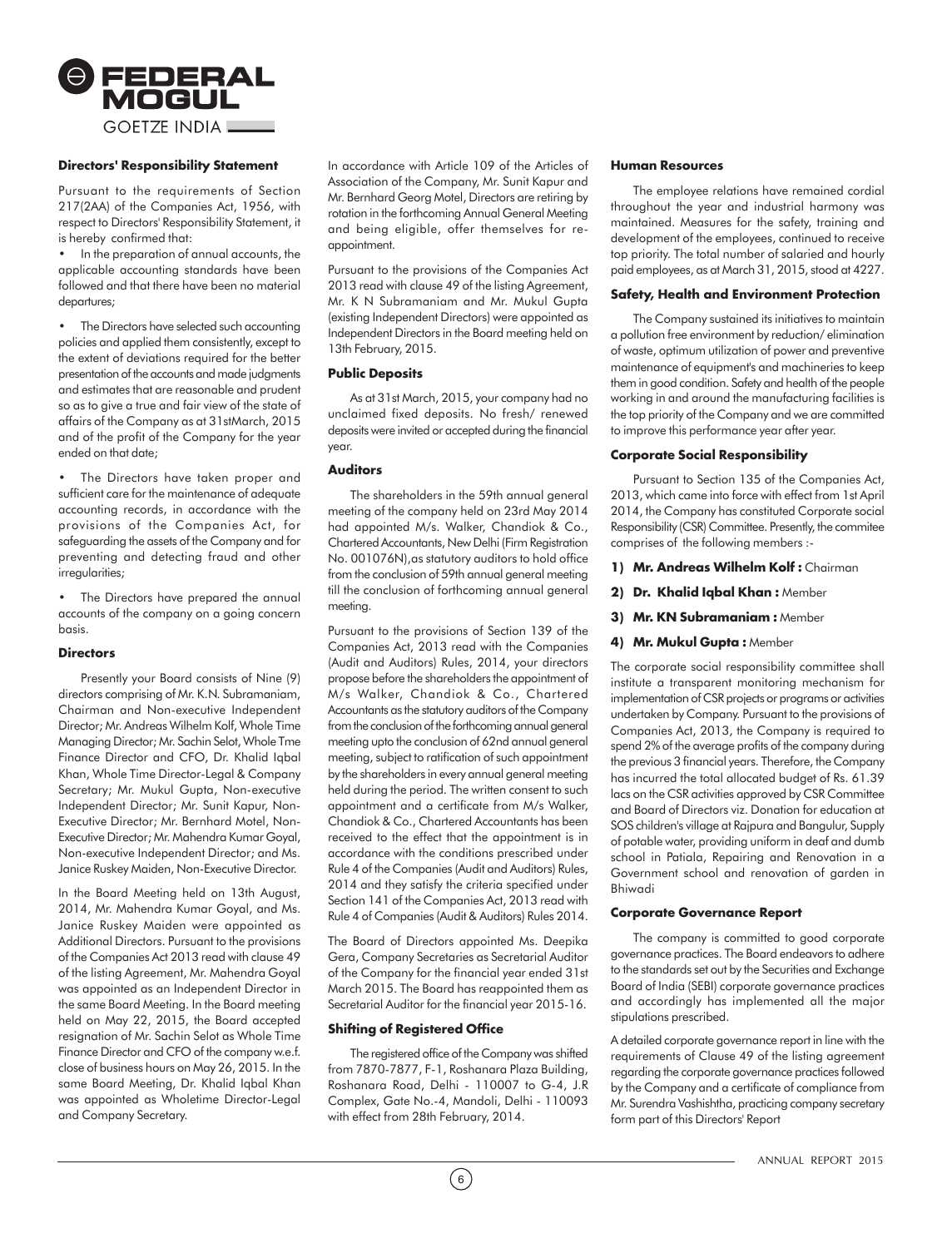

The company has following committees of the Board members, details of which are provided under corporate governance report:

- 1. Audit Committee;
- 2. Nomination and Remuneration Committee;
- 3. Stakeholders' Relationship Committee;
- 4. Corporate Social Responsibility Committee;

### **Cautionary Statement**

Certain statements in the Management Discussion and Analysis describing the Company's views about the Industry, expectations/predictions, objectives etc may be forward looking within the meaning of applicable laws and regulations. Actual results may differ from those expressed or implied in these statements. The Company's operations may, inter-alia, be affected by the supply and demand situations, input prices and availability, changes in Government regulations, tax laws and other factors such as industry relations and economic developments etc. Investors should bear the above in mind.

### **Conservation of Energy, Technology Absorption, Foreign Exchange Earnings and Outgo**

Information pursuant to Section 217(1) (e) of the Companies Act, 1956 read with Companies (Disclosure of Particulars in the Report of the Board of Directors) Rules, 1988 is annexed and forms a part of this report.

### **Particulars of Employees**

Your Directors place on record their deep appreciation for the contribution made by the employees of the Company at all levels. Our industrial relations continue to be cordial.

Information in accordance with the provisions of Section 217(2A) of the Companies Act, 1956, read with Companies (Particulars of Employees) Rules, 1975, as amended, forms part of this report. However, as per the provisions of Section 219(1)(b)(iv) of the Companies Act, 1956, this report and accounts are being sent to all the members of the company, excluding the Statement of Particulars of Employees.

Any member interested in obtaining a copy of the said statement may write to the company secretary of the Company.

### **Acknowledgement**

Your Directors acknowledge with sincere gratitude the co-operation and assistance extended by the Bank(s), Customers, Dealers, Vendors, promoters, shareholders, Government Authorities and all the other business associates during the year under review. The Directors also wish to place on record their deep sense of gratitude for the committed services of the Executives, staff and workers of the Company

For and on behalf of the Board

| <b>Andreas Wilhelm Kolf</b>     | <b>Sachin Selot</b>    |
|---------------------------------|------------------------|
| Whole Time                      | Whole Time             |
| <b>Managing Director</b>        | Finance Director & CFO |
| Place: Gurgaon                  |                        |
| Date: 22 <sup>nd</sup> May 2015 |                        |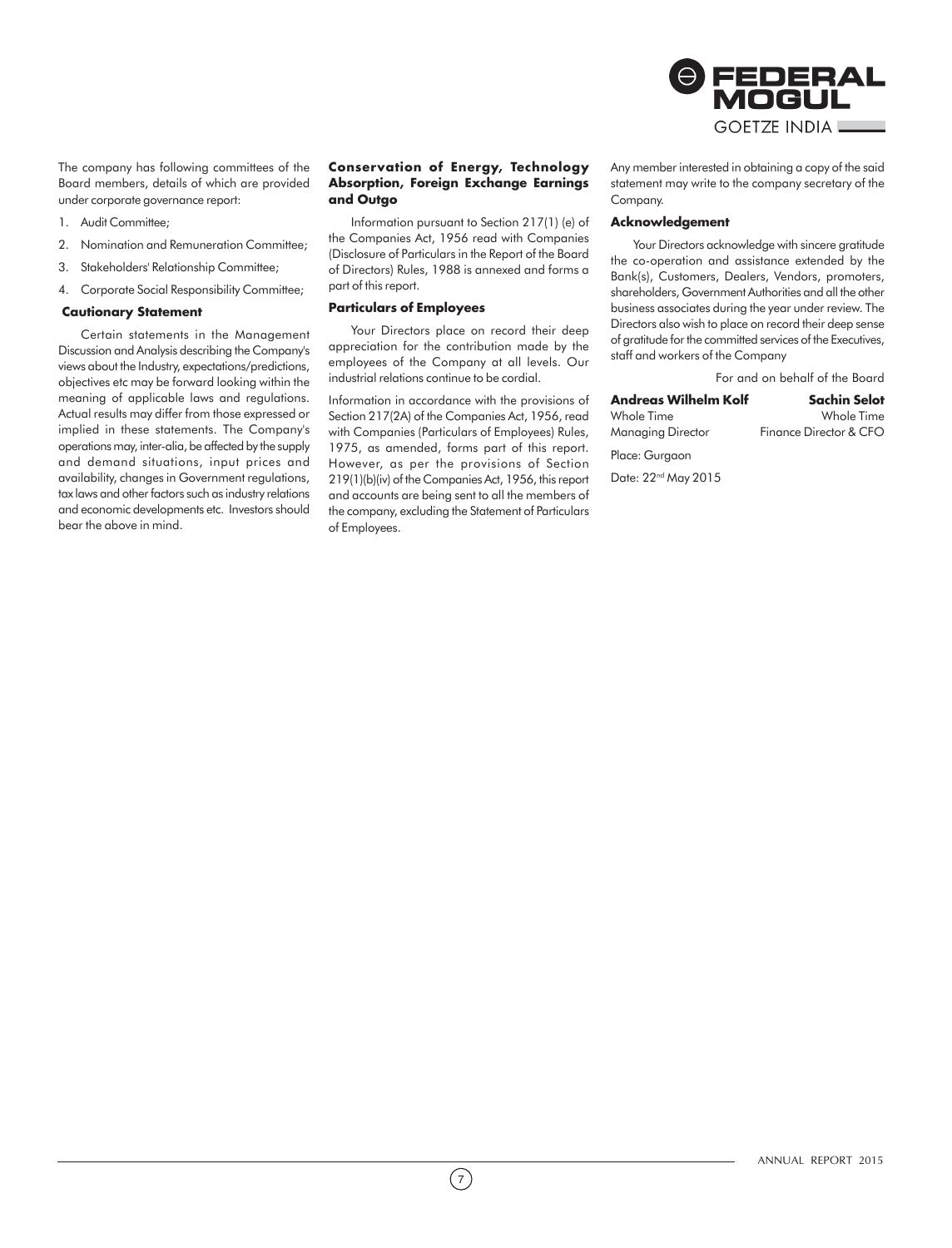

**GOETZE INDIA** 

### **ANNEXURE TO THE DIRECTORS' REPORT**

### **Particulars required under the Companies (Disclosure of Particulars in the report of the Board of Directors) Rules, 1988**

### **CONSERVATION OF ENERGY**

- **a) The following energy conservation**
	- **measures were taken:** • Maintaining of Electrical power factor of electrical power system above 0.99 for saving in KVAH electrical billing and reduction in losses;
	- Replacement of new vacuum circuit Breakers with old technology Oil circuit Breakers, energy efficient pumps with old in-efficient pumps; compressed air Aluminium energy efficient pipes to reduce pressure drop and leakages in place of old MS pipes in two shops and old HT overhead conductor with Insulated overhead cables, thus reduction in losses.
	- Installation of Energy efficient Screw Compressor with old reciprocating Compressor; Variable frequency drive for saving in power; LED lights in place of Fluorescent lights in Ring Fdy , Ring M/c shop ,Piston M/c shop Exports , Pin plant and piston Fdy; air dryer in compressor room; and cover on Holding Furnaces to reduce Heat losses.
	- Implementation of energy efficient motors;
	- Reduction in compressed air in air blowing application by reducing pressure from 6 bar to 3 bar;
	- Elimination of High pressure line for saving in energy in PMS-2;
	- Optimum use of Inducto therm furnace instead of pillar furnace in ring foundry;
	- Less working of DG by approval of additional load from state electricity authority thus saving in HSD cost;
	- Energy Audit in Compressed air system and Implementation of findings thereof;
	- Hiring wheeling energy from outside agencies. Working on long term agreement for the same.

### **b) Additional Investment and proposal for reduction in energy consumption:**

- Replacement of reciprocating compressor with rotary screw compressors; old fluorescent lamps with new LED lights and further replacement of 2 nos very old inefficient reciprocating air compressors.
- Installation of Aluminium Compressed air pipe in user end, distribution net work and generation end; air dryer in compressor room; energy efficient distribution Transformer; VCB in place of OCB to reduce losses in Ring Foundry; Refrigerant type air drier of 2 x 1000 cfm and thirstier control on holding furnaces and HT Furnaces.
- Plugging of compressed air leakages by replacing structure.

#### **c) Impact of the above measures**

The above measures results reduction in Energy consumption, saving in power cost, productivity Improvement and reduction in environment load.

### **B. TECHNOLOGY ABSORPTION**

Research & Development (R&D)

- **1. Specific areas in which R & D was carried out by the company:**
	- Product development for engines with alternate fuels such as CNG & LPG.
- Implementing horizontal Die casting technology for Light Vehicle Diesel pistons.
- New ring configurations to meet lower fuel, lube oil consumption and Engine life.
- Introduction of the Casting simulation Software for casting optimisation and Knock off Runner, Riser design & Alf in thickness optimisation in Piston casting.
- Development of Low Friction Piston assembly to improve fuel efficiency.
- Improved designs for reduced lube oil consumption.
- Magma Casting Simulation to reduce foundry scrap.

### **2. Benefits derived as a result of above R & D**

- Introduction of new products in the market.
- Better performance in terms of emission outputs, fuel consumption and lube oil consumption.
- Development of New Business.

#### • Customer Satisfaction. **3. Future plan of action**

- Develop products that meet latest emission norms and meet the stringent fuel efficiency & oil consumption requirements of the market;
- To develop parts for the engines meeting emission regulations and improved performance in terms of fuel consumption, friction and lube oil consumption and LKR piston rings for improved fuel efficiency;
- To increase capacity for Chrome Ceramic
- To implement bushing technology for High end diesel applications;
- To introduce Automatic hard anodizing technology; premium surface technologies for pistons and rings;
- To upgrade the FATA machine for Elastoval-II pistons and forge plant for small diameter pistons;
- New coating GDC to be introduced for better wear performance;
- PVD coating technology to be introduced in the latest engines;
- Improved architecture pistons to be developed;
- New skirt coatings to be developed to reduce friction.
- **4. Expenditure on R & D (Rs. In lacs)** - Capital 409.24 - Recurring 512.60

| Total |  | 921.84                       |  |
|-------|--|------------------------------|--|
|       |  | Total R & D Expenditure as a |  |

**percentage of total turnover : 0.60**

### **Technology absorption, adaptation and innovation**

#### 1. Efforts in brief made towards **technology absorption, adaptation & innovation:**

- The Company has successfully absorbed the technology for the manufacture of piston assembly conforming to Euro II, III & VI standards for Gasoline/Diesel/CNG applications;
- Installation of efficient Plating process for Piston Rings; Autogauging for inspection;

chip melting plant and robotic Casting Machines i.e MLDB and Fata;

- Implementation of High Strength Alloys for diesel and gasoline pistons;
- Started casting simulation of Pistons with the Casting simulation software i.e MAGMA;
- Successfully absorbed technology for various stringent performance requirements from the market;
- Technology meetings conducted for knowledge transfer of latest engineering solutions.

### **2. Benefits derived as a result of above efforts;**

- New Business
- Upgradation in Technology
- Customer Satisfaction
- Higher Product reliability
- Higher Productivity
- Improved product portfolio

### **3. Import of Technology for the last 5 years Year of Import Status**

| Development of high strength      |                                   |  |  |  |  |  |
|-----------------------------------|-----------------------------------|--|--|--|--|--|
| piston material                   | 2010 Implemented                  |  |  |  |  |  |
| Thin Napier Ring with             |                                   |  |  |  |  |  |
| serrations on OD                  | 2010 Implemented                  |  |  |  |  |  |
| AV11D coating for pistons         | 2010 Implemented                  |  |  |  |  |  |
| Saltcore cleaning equipment       | 2010 Implemented                  |  |  |  |  |  |
| Automatic circlip, pin and        |                                   |  |  |  |  |  |
| laser marking                     | 2010 Implemented                  |  |  |  |  |  |
| Crater Bond Checking Instrument   | 2010 Implemented                  |  |  |  |  |  |
| Salt Core Manufacturing           | 2011 Implemented                  |  |  |  |  |  |
| Introduction of ID & OD machining |                                   |  |  |  |  |  |
| technology for rings              | 2011 Implemented                  |  |  |  |  |  |
| Development of Tapered contact    |                                   |  |  |  |  |  |
| land oil rings                    | 2011 Implemented                  |  |  |  |  |  |
| Ring Peripheral Coating           | 2011 Implemented                  |  |  |  |  |  |
| Horizontal Casting of             |                                   |  |  |  |  |  |
| Pistons (MLDB)                    | 2011 Implemented                  |  |  |  |  |  |
| Gallery cooled pistons            |                                   |  |  |  |  |  |
| manufacturing                     | 2011 Implemented                  |  |  |  |  |  |
| New Surface coating               |                                   |  |  |  |  |  |
| materials AV13D                   | 2011 Implemented                  |  |  |  |  |  |
| Robotic casting technology        | 2011 Implemented                  |  |  |  |  |  |
| <b>Burscheid</b><br>GDV           | 2011 Under installation           |  |  |  |  |  |
|                                   | and commissioning planned in 2016 |  |  |  |  |  |
| PVD Japan                         | 2013 Order under process          |  |  |  |  |  |
| Auto gauging for inspection       |                                   |  |  |  |  |  |

( indigenously developed ) 2014Implemented

### **C. ENVIRONMENT & SAFETY**

The following measures were taken to reduce the pollution levels and safety:

- Plantation area developed as Karnal technology for absorption of treated water of ETP and STP to avoid stagnation of water;
- Trees are planted after development of new areas to balance Environment;
- Improvement in effluent treatment plant and Sewerage treatment plant to obtain best results of treated water;
- Installation of rain water charging system to increase the ground water level; piezometer by constructed bore well to check depth of ground water at regular interval; Air forced cooling system in Ring machine shop to Improve inside work environment temperature; centralized Chlorination

Rings;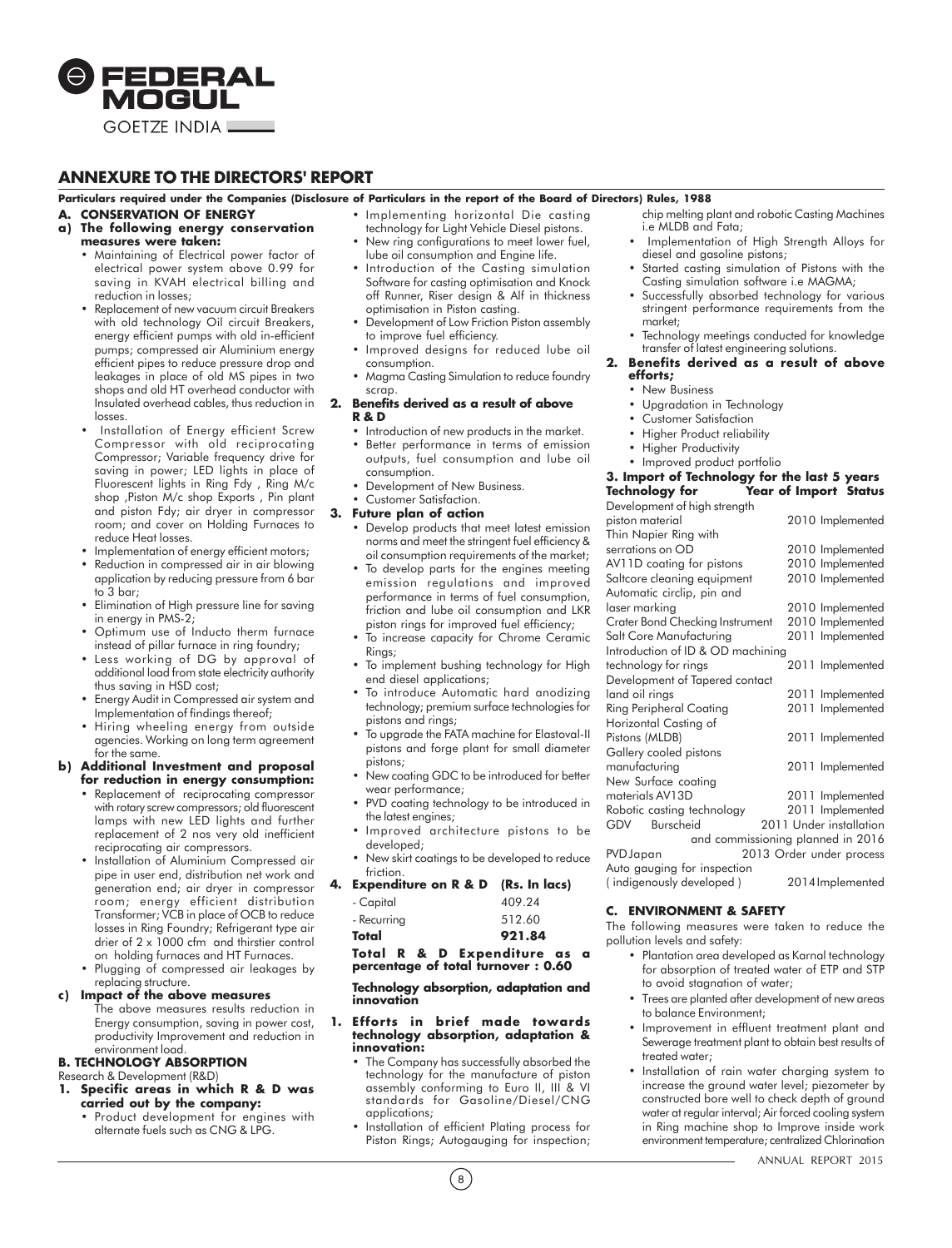system to improve working environment in Piston fdy; acid proof tiles in Rotary bath area / cooling tower area / chrome waste storage area; MS Treys below most the machines and Compressors for secondary containment to avoid land contamination; Wet scrubber in Moly spray area to Improve emission level; gas leakage detector in LPG bullet and Chlorine cyl. Areas; CCTV on strategic locations and centralized Argon gas supply to Piston foundry from single vessel installed outside the shop for safety in place of small cylinders;

- Reduction in natural resources to enhance coolant life by recycling of Emulsion coolant and sound pollution and heat stress in Compressor room by installing acoustic lined Screw Compressors;
- Transfer of effluent water of Pin plant through overhead pipe to avoid ground contamination which was earlier through underground channel;
- Effluent treated water is being used in lawns through fountains to save fresh water;

### **Andreas Wilhelm Kolf Sachin Selot Dr. Khalid Iqbal Khan**

- RO water system is installed on shop floor areas for drinking water for health of workmen;
- Ambient air quality monitoring, Work zone monitoring, quality of ground water and treated water is monitored on regular interval;
- Modification in Honing machine area in ring m/c shop by shifting Hydraulic power pack on top with proper treys to counter land contamination due to oil leakages;
- Automatic chip drying and melting Plant with proper cyclone type wet scrubber to improve environment parameters;
- TPM (Total productive maintenance) activity initiated for keeping better health of machines;
- Implementation of safety on high risk machines like IDA , ADA and Honing m/cs with safety Guard Interlocking and safety on high risk machines like CNC slotting ,Pneumatic presses., Gap sizing m/cs.& Gap grinding m/cs .
- Imparting awareness training on Environment and safety;

• Certification from TUV of ISO 14001 for Environment and OHSAS -18001 for Health and safety and maintaining as per Standard;

FEDERAL MOGUL **GOETZE INDIA** 

- Light curtains category 1, installed on all 80 Casting m/c and in rough boring m/c in piston machine shop;
- Up-gradation of the electrical power panels; **D. FOREIGN EXCHANGE EARNING AND OUTGO**
	- 1. Exports : The Company made exports worth Rs. 1885.40 million for the year under review as compared to Rs. 1224.77 million for the corresponding previous year.
	- 2. Foreign Exchange earned: Rs. 1885.40 million Foreign Exchange Outgo: Rs. 455.39 million

Managing Director **Managing Director** Whole Time Finance Director & CFO Company Secretary DIN : 00519780 DIN : 06700360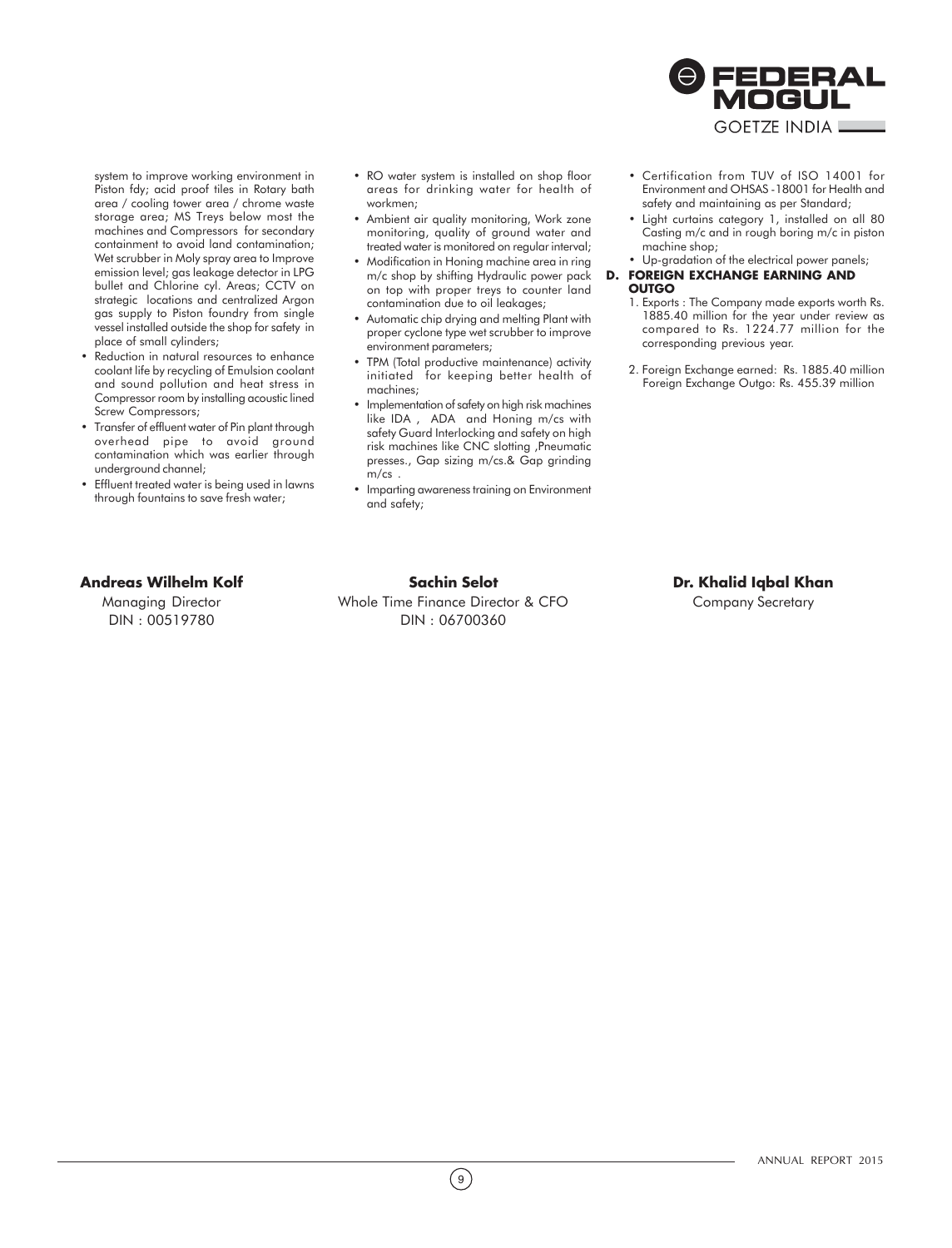

**GOETZE INDIA** 

### **CORPORATE GOVERNANCE REPORT**

### **1. PHILOSOPHY**

Federal-Mogul Goetze (India) Limited defines Corporate Governance as a process directing the affairs of the Company with integrity, transparency and fairness, so as to optimize its performance and maximize the long term shareholder value in legal and ethical manner, ensuring justice, courtesy and dignity in all transactions of the Company. Your Company is committed to good Corporate Governance in all its activities and processes.

The Company maintains the optimum combination of Executive, Non-executive and Independent Directors having rich experience in related sectors for providing premeditated direction to the Company. The Board of Directors always endeavor to create an environment of fairness, equity and transparency in transactions with the underlying objective of securing long term shareholder value, while, at the same time, respecting the right of all stakeholders.

### **2. BOARD OF DIRECTORS**

**a) Composition:** The Board of Directors of the Company has an optimum combination of executive, non-executive and Independent directors having rich knowledge and experience in the industry and related sectors for providing strategic guidance and direction to the Company. Presently, the Company has nine Directors on its Board, out of which six are Non Executive Directors including one woman director. Moreover, 3 of the Non Executive Directors are Independent Directors. The Chairman of the Board is a Non - Executive Independent Director. The non-executive Independent Directors bring a wide range of expertise and experience to the Board.

During the year, there was no pecuniary relationship or business transaction by the Company with any non-executive Director, other than the sitting fee for attending the Board/ Committee meetings.

### **b) Details of Board Meetings held during the year 1st January, 2014 to 31st March, 2015**

| Date of Meeting     | <b>Board Strength</b> | No. of Directors Present<br>in person |
|---------------------|-----------------------|---------------------------------------|
| 28th Febuary, 2014  |                       |                                       |
| 9th May, 2014       | o                     |                                       |
| 13th August, 2014   | 8                     |                                       |
| 31st October, 2014  | 8                     | o                                     |
| 13th February, 2015 |                       |                                       |

### **Information placed before the Board :**

Apart from the items that are required to be placed before the Board for its approval under the statutes, the following are also tabled for Board's Periodic Review/ Information, to the extent applicable:

- Annual operating plans and budgets and any updates;
- Capital budgets and any updates;
- Quarterly results for the company and its operating divisions or business segments;
- Minutes of meetings of audit committee and other committees of the board;
- The information on recruitment and remuneration of senior officers just below the board level, including appointment or removal of Chief Financial Officer and the Company Secretary;
- Show cause, demand, prosecution notices and penalty notices which are materially important;
- Fatal or serious accidents, dangerous occurrences, any material effluent or pollution problems;
- Any material default in financial obligations to and by the company, or substantial non payment for goods sold by the company;
- Any issue, which involves possible public or product liability claims of substantial nature, including any judgement or order which, may have passed strictures on the conduct of the company or taken an adverse view regarding another enterprise that can have negative implications on the company;
- Details of any joint venture or collaboration agreement;
- Transactions that involve substantial payment towards goodwill, brand equity, or intellectual property;
- Significant labour problems and their proposed solutions. Any significant development in Human Resources/ Industrial Relations front like signing of wage agreement, implementation of Voluntary Retirement Scheme etc;
- Sale of material nature, of investments, subsidiaries, assets, which is not in normal course of business;
- Quarterly details of foreign exchange exposures and the steps taken by management to limit the risks of adverse exchange rate movement, if material;
- Non-compliance of any regulatory, statutory or listing requirements and shareholders service such as non-payment of dividend, delay in share transfer etc.

#### **c) Information in respect of Directors being re-appointed is as under:**

Mr. Sunit Kapur and Mr. Bernhard Georg Motel, Directors are liable to retire by rotation, in the ensuing Annual General Meeting of the Company and being eligible, offer themselves for re-appointment. Item regarding their re-appointment has been included in the notice of the ensuing Annual General Meeting.

Mr. Sunit Kapur, is a Mechanical Engineer from the Punjab University and has also done General Management Programme at CEDEP (INSEAD). Mr. Kapur has been associated with the Company since 1994. He has around 21 years of rich experience in Manufacturing, Engineering, Projects, TPM, Operation, Supply Chain Management and General Management. He began his career as Production Manager at the Patiala Plant of the Company and has been instrumental in introduction of various new processes and changes over his tenure of 21 years with the Company. His professional skills and abilities accumulated through intensive On the Job and Off the Job trainings from eminent Global Management and Technical Experts. Prior to his appointment as Managing Director, Mr. Sunit Kapur was holding the position of Executive Director Operations. Presently he is Vice President and General Manager - Global Ignition in Federal- Mogul Corporation.

Mr. Bernhard Motel holds Master Degree in Engineering from Berlin, Germany. He has around 17 years experience in the industry. He has held several senior management positions in Federal-Mogul. Presently, he is Senior Vice- President and General Manager Global Piston BU, in Federal Mogul.

Mr. Mahendra Kumar Goyal was appointed as an Additional Non-executive Independent Director in the Board Meeting held on 13th August, 2014 for a period of 5 years. Mr. Mahendra Kumar Goyal, aged 46 years, is a Chartered Accountant, Company Secretary & Cost Accountant with an Advanced Management Program Certificate from Oxford University. He dedicatedly served Anand Group for over almost 20 years and handled positions of increasing responsibility in the areas of Finance, Controlling, Treasury, Corporate Governance, Board and Legal matters. In his current capacity, Mr. Goyal has been overseeing the entire After Market operations, including After Market Exports at the Group level.

Ms. Janice Ruskey Maiden, was also appointed as an Additional Non-Executive Director in the Board Meeting held on 13th August, 2014. Ms. Janice Maiden, aged about 56 years, is a Graduate in Textile Engineering from Philadelphia University, Philadelphia, PA, MSE/Executive Masters in Technology Management (EMTM) from University of Pennsylvania, Philadelphia, PA. and has undergone International Business Development Program under INSEAD - General Management Program (CEDEP), Fontaine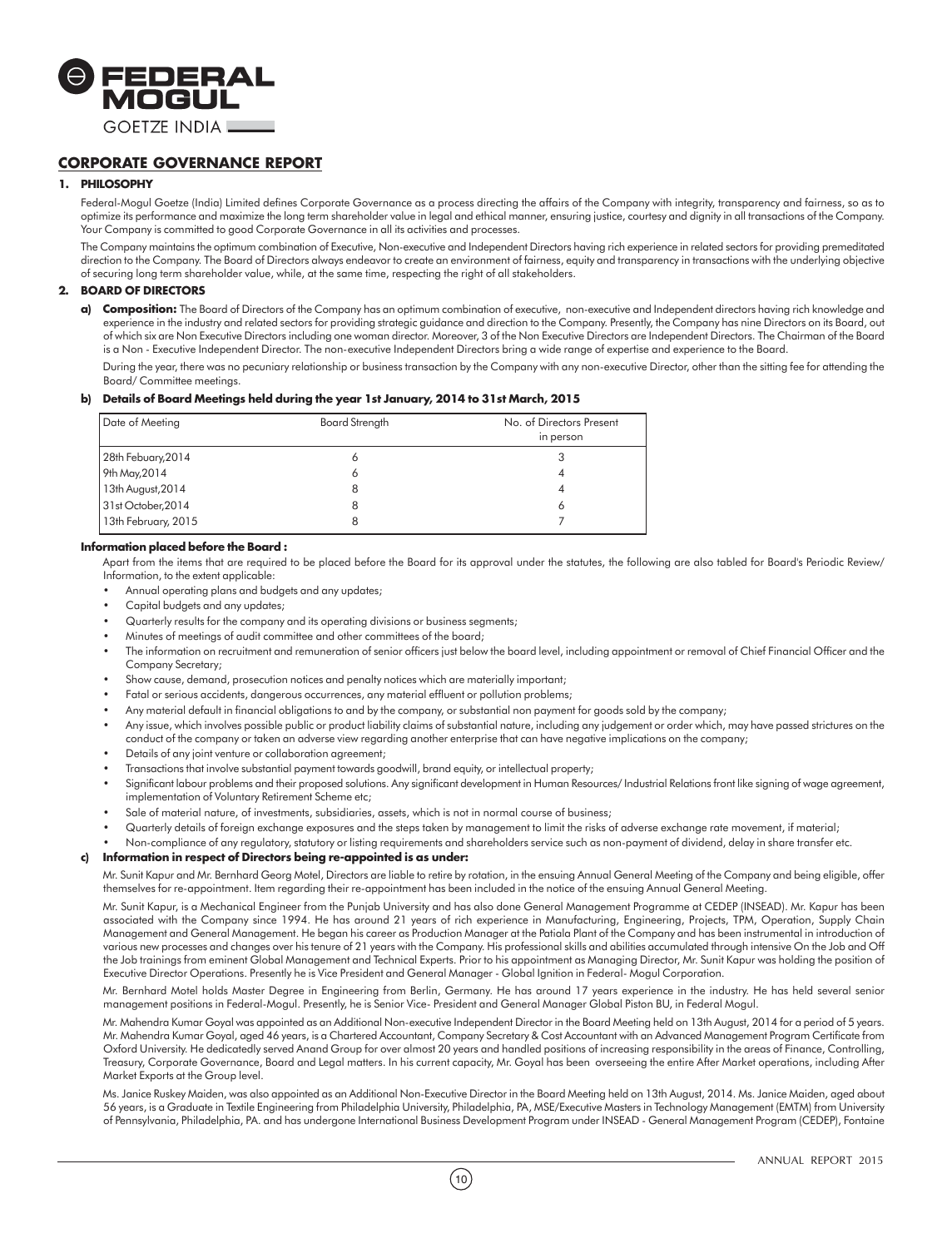

Bleu, France. Ms. Maiden has 33 years of rich experience in technology exploration, product and business development.

Pursuant to the provisions of the Companies Act 2013 read with clause 49 of the listing Agreement, Mr. K N Subramaniam and Mr. Mukul Gupta (existing Independent Directors) were appointed as Independent Directors in the Board meeting held on 13th February, 2015.

Mr. K. N. Subramaniam holds a Bachelors degree in Technology (B Tech.,) from University of Madras, and Masters in Business Administration from Indian Institute of Management, Ahmedabad. He has been associated with Automotive industry in India for well over two decades apart from other industries like Oil and Gas, EPC contracts in Water and Waste Water Treatment. He has extensive knowledge and rich experience of Indian Automotive Industry and is well known in the Industry. He had been with Anand Automotive for over 30 years and moved through many of the Group Companies starting from Purolator India Ltd. During the period 1998-2008 he had been President and Director for 3 years and for 7 years as Managing Director and CEO of Gabriel India Ltd.

Mr. Mukul Gupta is a Law Graduate and also has a Bachelors Degree in Economics (Hons) from Meerut University and has been practicing for many years as a Tax Advocate in the field of Sales Tax, Work Contract Tax, VAT and Service Tax. He has been providing Consultancy Services in different areas of tax to large multinationals as well as Reputed Indian Companies. He is presently the National Vice President of the All India Federation of Tax Practitioners and had also held the responsibility as Secretary General for 2009 & 2010 of AIFTP. He is the Member of the Supreme Court Bar Association, New Delhi since 1985 and was also the Vice President of the Ghaziabad Tax Bar Association in 2001. He is also involved in giving advice to the Government of Uttar Pradesh with respect to improving the System of Sales Tax and implementation of VAT, which is helpful to Industries and Business in general. He was the President of Rotary Club in 1995-96 and received Presidential Citation for Integrity, Love and Peace. He is Member Governing Council of Center of Agrarian Research & Training.

Dr. Khalid Iqbal Khan was appointed as an Wholetime Director- Legal and Company Secretary in the Board Meeting held on 22nd May, 2015 for a period of 3 years. Dr. Khalid Khan, aged 47 years, is a Company Secretary from the Institute of Company Secretaries of India, Chartered Secretary from the Institute of Chartered Secretaries and Administrators, UK and a Law graduate. He has also done PhD in Corporate Governance. Dr. Khan has 23 years of rich experience at senior level positions in the legal field. He has also completed Mahler Leadership Course.

Dr. Khan has been associated with the Company since November, 2009 as Director - Corporate & Legal Affairs & Company Secretary. Prior to joining the Company, he was Company Secretary of Goodyear India Limited. The Board had considered him the most suitable for the position of Whole Time Director Legal & Company Secretary of the Company.

The terms of appointment as well as familiarisation programme of Independent Directors are available at the Company's website www.federalmogulgoetzeindia.net under the head Investors' Information.

### **d) Attendance at Board Meetings and last AGM and details of memberships of Directors in other Boards and Board Committees:**

| Name of the Director                                             | Category     | For the year from 1st January, 2014<br>to 31 <sup>st</sup> March, 2015 Attendance at |                | As on 31st March, 2015                               |                                                    |  |  |
|------------------------------------------------------------------|--------------|--------------------------------------------------------------------------------------|----------------|------------------------------------------------------|----------------------------------------------------|--|--|
|                                                                  |              | Board Meetina                                                                        | Last AGM       | Number of Directorships<br>of other Indian Companies | Committee Memberships of<br>other Indian Companies |  |  |
|                                                                  |              | Total Meetings<br>held $-5$ )                                                        | 23rd May 2014  | (Note 1)                                             | $(Note-2)$<br>Chairman<br>Member                   |  |  |
| Mr. Andreas Wilhelm Kolf                                         | <b>WTMD</b>  |                                                                                      | Yes            | 5                                                    |                                                    |  |  |
|                                                                  |              |                                                                                      |                |                                                      |                                                    |  |  |
| Mr. Sachin Selot                                                 | WTFD & CFO   | 5                                                                                    | Yes            | 3                                                    |                                                    |  |  |
| Mr. Sunit Kapur                                                  | <b>NED</b>   |                                                                                      | N <sub>o</sub> |                                                      |                                                    |  |  |
| Mr. Bernhard Motel                                               | <b>NED</b>   |                                                                                      | <b>No</b>      |                                                      |                                                    |  |  |
| Mr. Mukul Gupta                                                  | <b>NEID</b>  | 5                                                                                    | Yes            |                                                      |                                                    |  |  |
| Mr. K. N. Subramaniam                                            | <b>CNEID</b> |                                                                                      | Yes            |                                                      |                                                    |  |  |
| Mr. Mahendra Kumar Goyal<br>(appointed w.e.f. 13th August, 2014) | <b>NEID</b>  | 2                                                                                    | <b>No</b>      | 8                                                    |                                                    |  |  |
| Ms. Janice Ruskey Maiden<br>(appointed w.e.f. 13th August, 2014) | <b>NED</b>   |                                                                                      | No.            | $\Omega$                                             | 0                                                  |  |  |

CNEID : Chairman and Non-Executive Independent Director NEID : Non Executive Independent Director

MD : Managing Director WTFD & CFO : Whole Time Finance Director & CFO

NED : Non Executive Director

Note1 : The above excludes Foreign Companies.<br>Note2 : Includes only Audit and Stakeholders' Rela

Includes only Audit and Stakeholders' Relationship Committee in all Public Limited Companies and private companies that are either holding or subsidiary company of an Indian public limited company.

### **Code of Conduct**

We at Federal-Mogul Goetze (India) Limited have laid down a code of conduct for all Board members and senior management of the Company. The code of conduct is available on the website of the Company i.e. www.federalmogulgoetzeindia.net. The code has been circulated to all the members of the Board and senior management and they have affirmed compliance with the code of conduct. A declaration signed by the Managing Director to this effect is attached to the Annual Report.

### **3. AUDIT COMMITTEE**

### **a) Terms of Reference**

The current terms of reference of the Audit Committee fully conform to the requirements of Clause 49 of the Listing Agreement as well as Section 177 of the Companies Act, 2013. These broadly include review of internal audit programme, review of financial reporting systems, internal control systems, ensuring compliance with statutory and regulatory provisions, discussions on quarterly, half yearly and annual financial results, interaction with senior management, statutory and internal auditors, recommendation for re-appointment of statutory auditors etc.

#### **b) Composition, name of members and Chairman**

Presently, the Audit Committee comprises of two Non-Executive Independent Directors and one Non-Executive Director viz. Mr. Mukul Gupta, Chairman (Non-Executive Independent Director), Mr. K.N. Subramaniam, Member (Non-Executive Independent Director) and Mr. Bernhard Motel, Member (Non- Executive Director). Representatives of the Management, Finance Department, Company Secretary, Statutory Auditors and Internal Auditors are invitees to the meetings of the Audit **Committee**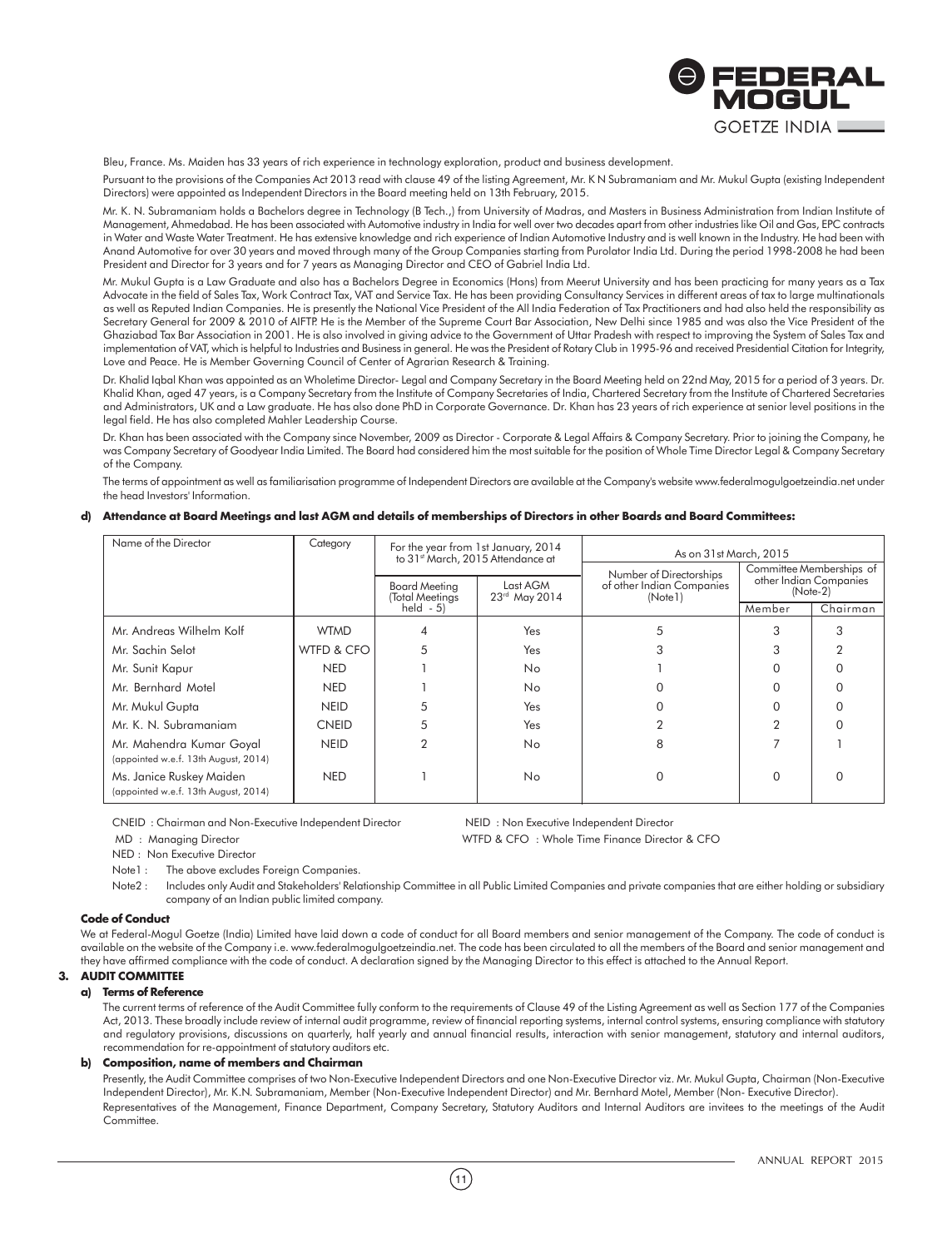

### **c) Meetings and Attendance**

Details of Audit Committee Meetings held during the financial year 1st January, 2014 to 31st March, 2015

| <b>Date of Meeting</b> | <b>Strength of Committee</b> | No. of Members present in person |
|------------------------|------------------------------|----------------------------------|
| 28th February, 2014    |                              |                                  |
| 9th May, 2014          |                              |                                  |
| 13th August, 2014      |                              |                                  |
| 31st October, 2014     |                              |                                  |
| 13th February, 2015    |                              |                                  |

### **Audit Committee Members Attendance during the financial year 1st January 2014 to 31st March 2015.**

| <b>Name</b>                | <b>Total Meetings held</b> | No. of meetings attended in person |
|----------------------------|----------------------------|------------------------------------|
| Mr. Mukul Gupta (Chairman) |                            |                                    |
| Mr. K.N. Subramaniam       |                            |                                    |
| Mr. Bernhard Motel         |                            |                                    |

The Audit Committee meeting was also held on May 22, 2015 to, inter-alia, consider the re appointment of Walker, Chandiok & Co, Chartered Accountants (Firm Registration No. 001076N), as Statutory Auditors of the Company for the financial Year 2016, review of the audited financial results and Annual Accounts for the financial year ended 31st March 2015 with the statutory auditors and recommend the same to the Board for approval.

### **4. NOMINATION AND REMUNERATION COMMITTEE**

At present, the Nomination and Remuneration Committee of the Company comprises of Mr. Mukul Gupta as the Chairman, Mr. K.N. Subramaniam and Mr. Bernhard Motel as Members. The Nomination and Remuneration Committee has been constituted for identifying persons who are qualified to become directors and who may be appointed in senior management in accordance with the criteria laid down, recommending to the Board their appointment and removal, carry out evaluation of every director's performance, laying down the criteria for performance evaluation of Independent Directors, determining qualifications, positive attributes and independence of a director and reviewing the remuneration of the Directors, Key Managerial Personnel and other employees. The Nomination and Remuneration policy is in consonance with the existing industry practice.

### **a) Terms of reference**

The current terms of reference of the Nomination and Remuneration Committee fully conform to the requirements of Clause 49 of the Listing Agreement as well as Section 178 of the Companies Act, 2013. These broadly include:

- To lay down criteria and terms and conditions with regard to identifying persons who are qualified to become Directors (Executive and Non-executive) and persons who may be appointed in Senior Management and key managerial positions and to determine their remuneration.
- To determine remuneration based on the Company's size and financial position and trends and practices on remuneration prevailing in peer companies in the auto ancillary industry.
- To carry out evaluation of the performance of Directors, as well as Key Managerial and Senior Management Personnel & Functional Heads
- To provide them reward linked directly to their efforts, performance, dedication and achievement relating to the Company's operations.
- To retain, motivate and promote talent and to ensure long term sustainability of talented managerial persons and create competitive advantage.

### **b) Meetings and Attendance**

Details of Nomination and Remuneration Committee Meetings held during the financial year 1st January, 2014 to 31st March, 2015

| <b>Date of Meeting</b> | <b>Strength of Committee</b> | <b>No. of Members present</b><br>in person | <b>No. of Members Present</b><br>through Conference Call |  |
|------------------------|------------------------------|--------------------------------------------|----------------------------------------------------------|--|
| 13th August 2014       | 03                           |                                            |                                                          |  |

| <b>Name</b>                | <b>Total Meetings held</b> | No. of meetings attended<br>in person |
|----------------------------|----------------------------|---------------------------------------|
| Mr. Mukul Gupta (Chairman) | 01                         | 01                                    |
| Mr. K.N. Subramaniam       | $_{01}$                    | 01                                    |
| Mr. Bernhard Motel         | 01                         | $^{00}$                               |

### **Nomination & Remuneration Policy and Evaluation criteria**

The Nomination & Remuneration Policy has been formulated :

- to lay down criteria and terms and conditions with regard to identifying persons who are qualified to become Directors (Executive and Non-Executive) and persons who may be appointed in Senior Management and Key Managerial positions and to determine their remuneration.
- to determine remuneration based on the Company's size and financial position and trends and practices on remuneration prevailing in peer companies in the auto ancillary industry.
- to carry out evaluation of the performance of Directors, as well as Key Managerial and Senior Management Personnel & Functional Heads
- to provide them reward linked directly to their efforts, performance, dedication and achievement relating to the Company's operations.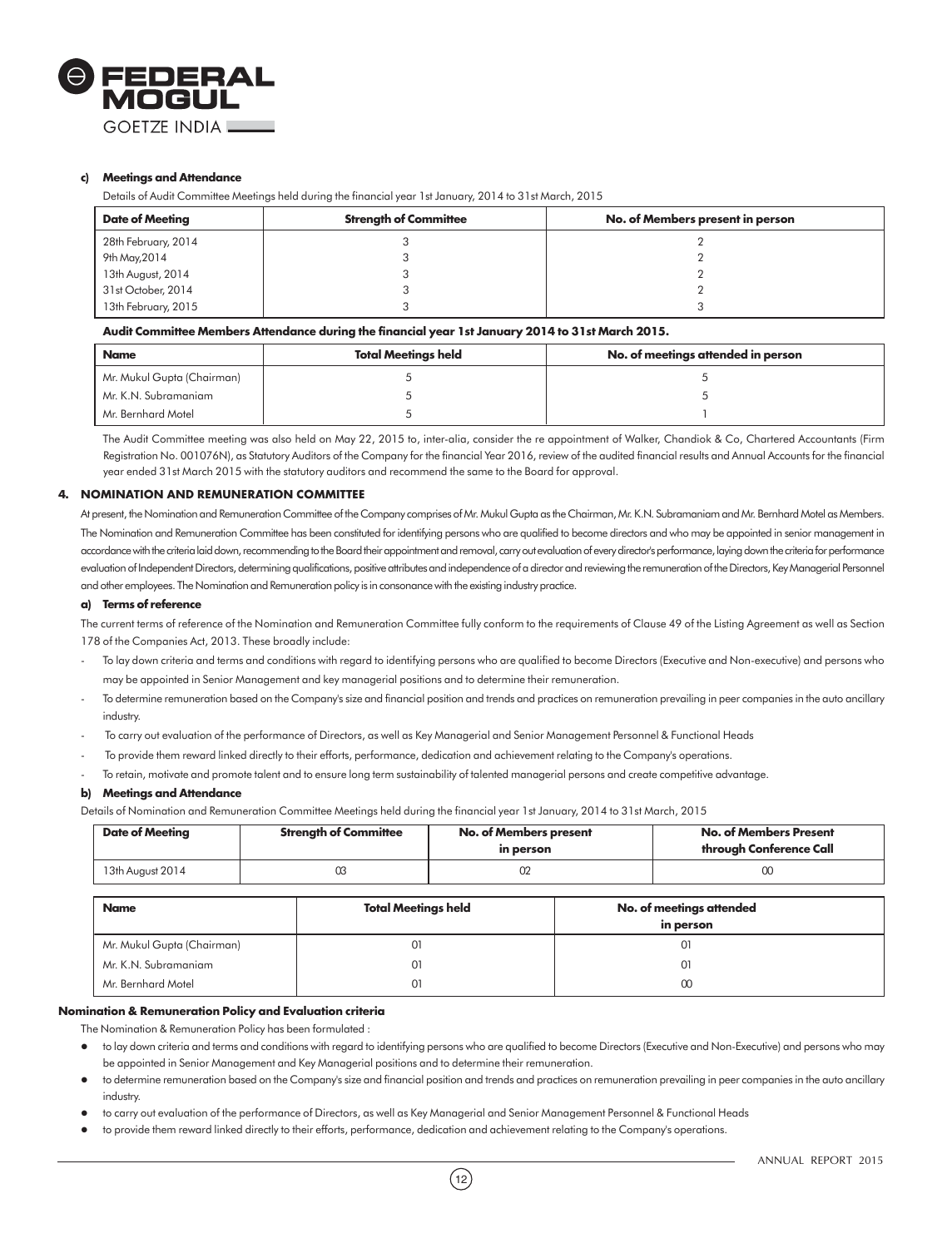

### **The Nomination and Remuneration Committee has laid down the criteria for evaluation of Independent Directors. The criteria for evaluation consists of following**

- a. The skills, relevant experience, expertise and personal qualities that will best complement the position ;
- b. Potential conflicts of interest and independence;
- c. Detailed background information and performance track record;
- d. The ability to exercise sound business judgement;
- e. availability to attend Board and Committee Meetings; and
- f. appropriate experience and/or professional qualifications.

Based on the performance evaluation of Independent Directors done by the Board of Directors in its meeting held on May 22, 2015, the performance of the Independent Directors has been found satisfactory.

### **Details of Remuneration to Directors for the year ended 31st March, 2015**

| <b>Name of Executive Directors</b> | Remuneration for the year ended 2014-15                                        | Amount                                | <b>Other Conditions</b>                                                                                                                                                  |
|------------------------------------|--------------------------------------------------------------------------------|---------------------------------------|--------------------------------------------------------------------------------------------------------------------------------------------------------------------------|
| Andreas Wilhelm Kolf               | - Salaries<br>- Contribution to Provident & Other funds<br>- Other Perguisites | 4,95,00,000<br>51,37,303<br>30,58,000 | Service Contracts: The Central<br>Government accorded, its approval to<br>appointment and payment of<br>remuneration, effective 25th April, 2014<br>to 5th November 2016 |
| Total                              |                                                                                | 57695303                              | Notice Period: 3 Months<br>Severance Fees: Nil                                                                                                                           |
|                                    |                                                                                |                                       |                                                                                                                                                                          |
| Sachin Selot                       | - Salaries<br>- Contribution to Provident & Other funds                        | 86,55,211<br>35.46.052                | Service Contracts: Memebers passed<br>the resolution for appointment w.e.f.<br>6th Nov. 2013 to 5th Nov. 2016                                                            |
|                                    |                                                                                |                                       | Notice Period: 3 Months                                                                                                                                                  |
|                                    | Total                                                                          | 1,22,01,263                           | Severance Fees: Nil                                                                                                                                                      |

Notes: 1. During the period under review, the Non-Executive Independent Directors received sitting fees of Rs. 20,000/- each for the meetings of the Board, Audit Committee, Stakeholders' Relationship Committee, Nomination and Remuneration Committee, meetings attended by them. Further, Non-executive Directors received sitting fee of Rs. 15000/- for each Share Transfer Committee meeting attended upto February 13, 2015 and Rs. 20000/- for each Share transfer committee meeting held thereafter. There are no other pecuniary relationships or transactions with the Company.

- 2. The Company does not have any stock option scheme.
- 3. The Non-executive directors do not have any pecuniary relationship or transactions among themselves.
- 4. Mr. Sachin Selot resigned in the Board Meeting held on May 22, 2015 effective close of Business hours on May 26, 2015

### **5. STAKEHOLDERS' RELATIONSHIP COMMITTEE**

• The Stakeholders' Relationship Committee has been constituted to look into the redressal of stakeholders' and investors' complaints like transfer/ transmission/ demat/ remat/ consolidation of shares, issue of duplicate share certificates; loss of share certificates; change of address; non-receipt of Annual Report; Dividend Warrants etc.

| Name of the Director     | <b>Designation in the Committee</b> | <b>Nature of Directorship</b>                |
|--------------------------|-------------------------------------|----------------------------------------------|
| Mr. Bernhard Motel       | Chairman                            | Non-Executive Director                       |
| Mr. Mukul Gupta          | Member                              | Non-Executive Independent Director           |
| Mr. K.N. Subramaniam     | Member                              | Non-Executive Independent Director           |
| Mr. Andreas Wilhelm Kolf | Member                              | Whole Time Managing Director                 |
| Dr. Khalid Jabal Khan    | Member                              | Whole Time Finance Legal & Company Secretary |

• Dr. Khalid Iqbal Khan, Company Secretary of the Company, has been nominated as the Compliance officer for this purpose.

**• Shareholders' Complaints :**

| Number of shareholders<br>complaint received | Number of shareholders' complaints not solved to<br>the satisfaction of shareholders | Number of pending complaints |
|----------------------------------------------|--------------------------------------------------------------------------------------|------------------------------|
| -01                                          | Nil                                                                                  | Nil                          |

Note: The letters received from shareholders for routine matters such as requests for revalidation of dividend warrants; non-receipt of Annual Report, Dividend warrants were redressed/resolved/replied promptly in usual and proper manner to the entire satisfaction of the shareholders.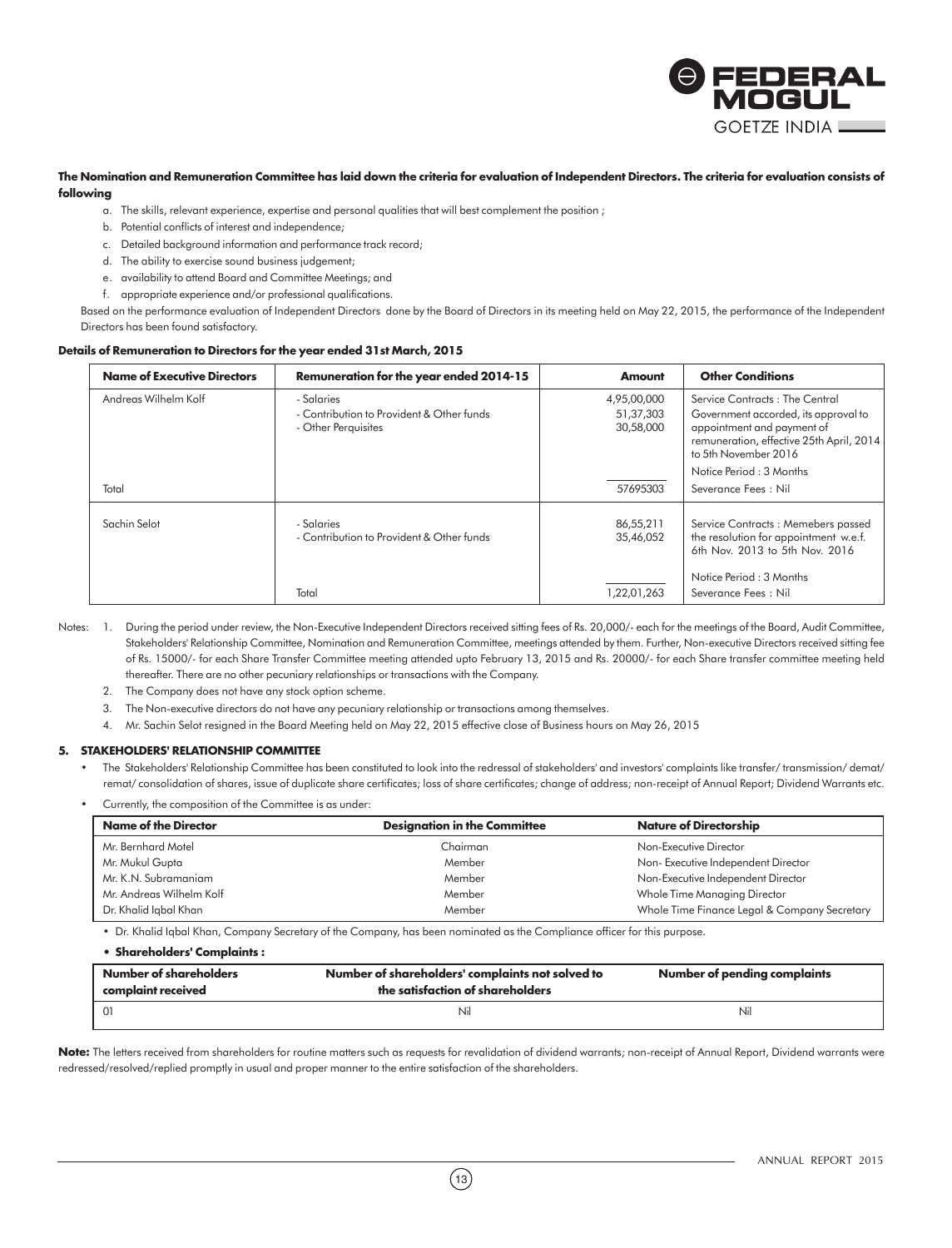

### **6. Separate Meeting of Independent Directors:**

A separate meeting of Independent Directors of the Company was held on 26th March 2015 without the attendance of Non-independent directors & members of management, to interalia :

- a. review the performance of non-independent directors and Board as a whole;
- b. review the performance of the Chairperson of the Company, taking in to account the views of executive directors and non-executive directors;
- c. assess the quality, quantity and timeliness of flow of information between the Company management and Board that is necessary for the Board to effectively and reasonably perform their duties.

All the Independent Directors were present in the meeting.

### **7. ANNUAL GENERAL MEETINGS**

| Year            | Location                                                                                                      | Date & Time                 | Whether any special resolution passed                                                                                                                                                                                                                                                                    |
|-----------------|---------------------------------------------------------------------------------------------------------------|-----------------------------|----------------------------------------------------------------------------------------------------------------------------------------------------------------------------------------------------------------------------------------------------------------------------------------------------------|
| 57th AGM (2011) | Sri Sathya Sai International<br>Centre, Institutional Area,<br>Pragati Vihar, Lodhi Road,<br>New Delhi-110003 | 11th June 2012<br>3.00 P.M. | To consider and approve the appointment and<br>Ι.<br>terms of appointment of Mr. Sunit Kapur as the<br>Managing Director of the Company                                                                                                                                                                  |
| 58th AGM (2012) | Sri Sathya Sai International<br>Centre, Institutional Area,<br>Pragati Vihar, Lodhi Road,<br>New Delhi-110003 | 10th May, 2013<br>3.00 P.M. | No                                                                                                                                                                                                                                                                                                       |
| 59th AGM (2013) | Sri Sathya Sai International<br>Centre, Institutional Area,<br>Pragati Vihar, Lodhi Road,<br>New Delhi-110003 | 23rd May, 2014<br>3.00 PM.  | To consider and approve the appointment and<br>terms of appointment of Mr. Sachin Selot as the<br>Whole-time Finance Director and CFO of the Company;<br>To consider and approve the appointment & terms of<br>appointment of Mr. Andreas Wilhelm Kolf as<br>Whole-time Managing Director of the Company |

### **Postal Ballot:**

No resolution has been passed as special resolution through postal ballot during the financial year ended 31st March, 2015. At the ensuing Annual General Meeting, there is no resolution proposed to be passed by postal ballot.

### **8. DISCLOSURES**

- Disclosure on materially significant related party transactions i.e. transactions of the Company of material nature, with its promoters, the directors or the management, their subsidiaries or relatives etc. that may have potential conflict with the interests of the Company at large
- Details of number of Shares & Convertible Instruments held by Non-Executive Directors
- Details of non compliance by the Company, penalties and strictures imposed on the Company by Stock Exchanges or SEBI or any statutory authority, on any matter related to capital markets, during the past three years.
- Details of Compliance with mandatory requirements and adoption of the non-mandatory requirements
- No materially significant related party transaction i.e. transactions of the Company of material nature, with its promoters, the directors or the management, their subsidiaries or relatives etc. that may have potential conflict with the interests of the Company at large was entered during the financial year ended 31st March 2015.
- As on date, no Non-Executive Director holds any share in the Company.
- None
- As on date, the Company is in full compliance with the mandatory requirements of Clause 49. Further, following Non-mandatory requirements are also adopted by the Company :
- 1. At present, the Chairman of the Board is a Non-executive Independent Director. Who is entitled to sitting fee only for the Board and Committee Meeting held during the year.
- 2. Separate posts of Chairman and CEO. The Company has appointed non-executive Independent Directors as Chairman.
- 3. Reporting of Internal Auditors: The internal auditors report to the audit committee directly.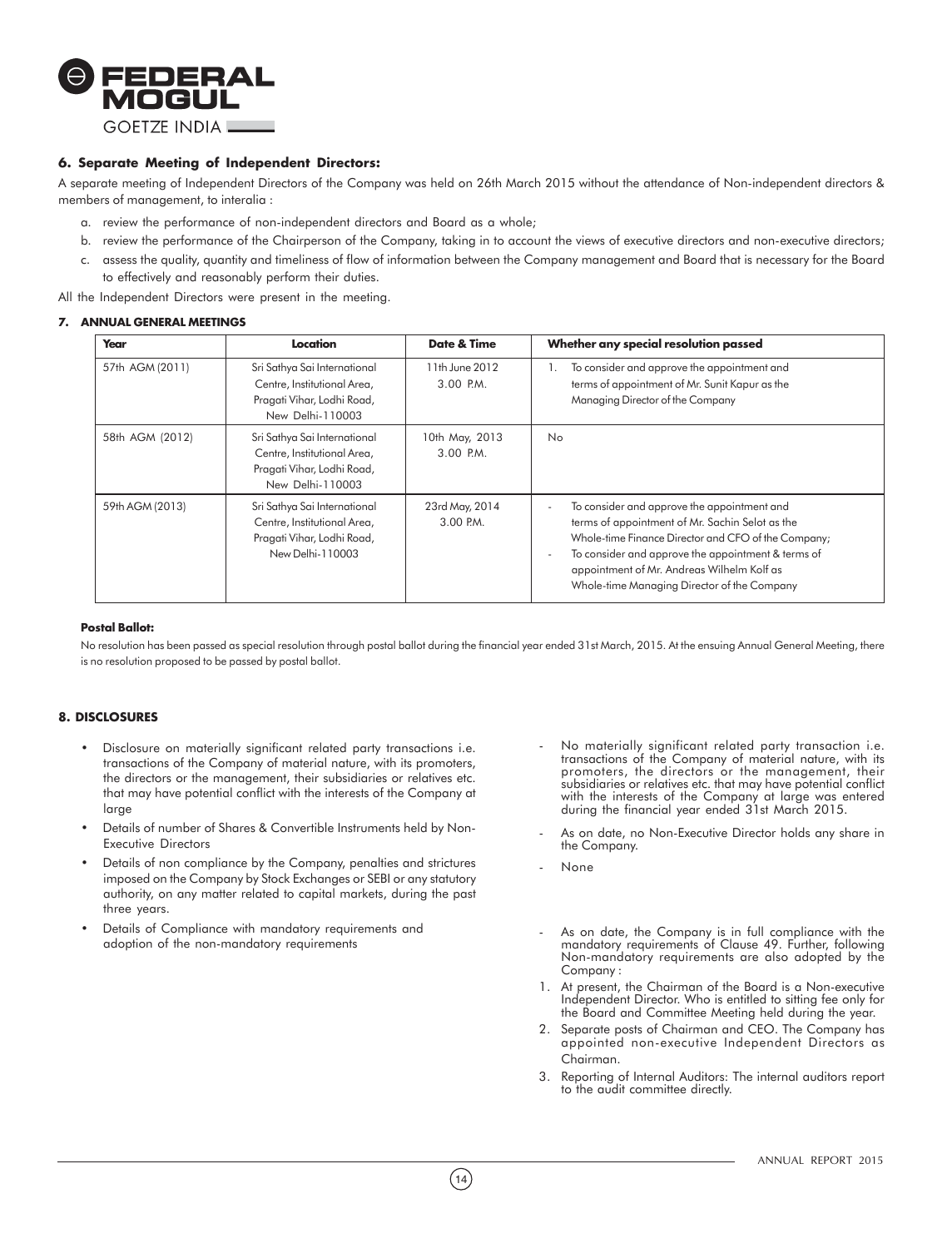

- Details of Familiarisation programme for Independent Directors
- Policy on Related Party Transaction

## **9. MEANS OF COMMUNICATION**<br>Results

Quarterly/Half-Yearly/Yearly Financial Results of the Company were considered and approved by the Directors and the same were communicated to Stock Exchanges on the same day. During the year under review, these results were generally published in one English Daily i.e. Financial Express (all edition) and one Hindi Daily i.e Jansatta, Delhi.

The results are available on the Company's website at www.federalmogulgoetzeindia.net All the official news releases are made available at the website.

Mapple Emerald, Crystal Hall, National Highway-8,

www.federalmogulgoetzeindia.net www.federalmogulgoetzeindia.net

**- Bombay Stock Exchange Limited** 

National Stock Exchange-FMGOETZE<br>INE 529A01010

Phiroze JeeJee Bhoy Towers, Dalal Street, Mumbai-400001 **- The National Stock Exchange of India Ltd.,**

Exchange Plaza, Bandra Kurla Complex, Bandra (East) Mumbai.

Rajokri, New Delhi-110038

Whether presentations were made to Institutional Investors or to the analysts ? No.

### **10. GENERAL SHAREHOLDERS INFORMATION**

- **a . 60th Annual General Meeting**
	- Date and Time 11th August 2015 at 11.00 A.M. at 2016 at 11.00 A.M. at 2015 at 11.00 A.M. at 2015 at 2015 at 2
	-

### **b. Financial Year** 1st January, 2014 to 31st March, 2015

- **c. Financial Calendar (Tentative)**
	- Results for the quarter/half year ending June 30, 2015 Last week of July 2015
	- Results for the quarter/period ending September 30, 2015 Last week of October 2015
	- Results for the quarter/year ending December 31, 2015 Last week of January, 2016<br>- Results for the quarter/year ending March 31, 2016 Last week of May 2016
	- Results for the quarter/year ending March 31, 2016
- Annual General Meeting for the financial year ending March 31, 2016 Last week of August 2016<br>**d. Book Closure date** 5th August 2015 to 11
- 
- **d. Book Closure date** 5th August 2015 to 11th August 2015 (both days inclusive) **6.**<br> **15th August 2015 to Close 2016**<br> **15th August 2015 to Close 2016 (both days inclusive) 6. Listing on Stock Exchange Limited**
- **f. Stock Code** Bombay Stock Exchange-505744

## **ISIN No.-NSDL**<br>CDSL -

**Note:** : Listing Fees for the year 2014-2015 has been paid to both, Bombay Stock Exchange Limited and National Stock Exchange. Annual custodian charges of Depository have also been paid to NSDL and CDSL.

**(See Note)**

 **- CDSL** INE 529A01010

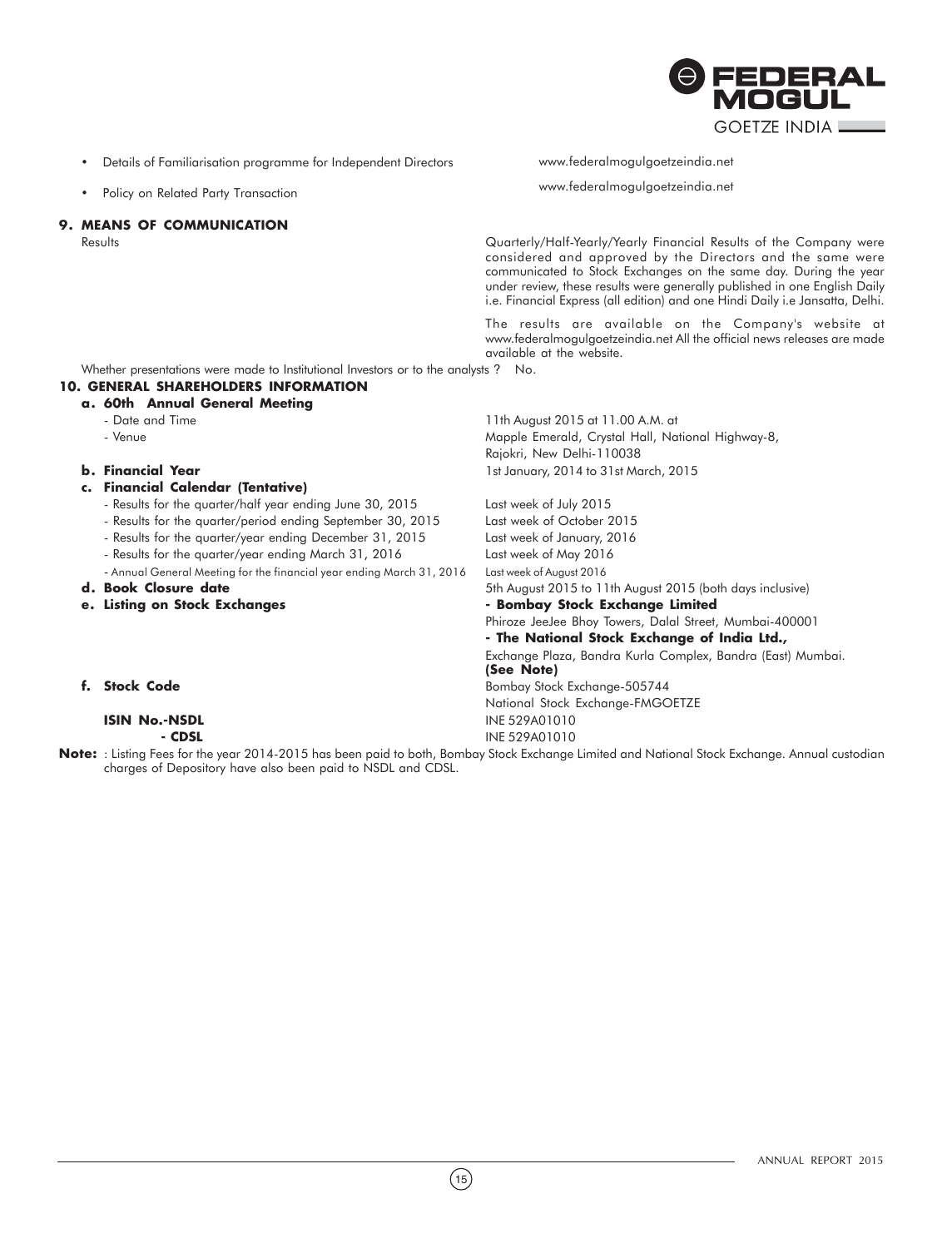

### **g. Stock Market Data\***

|               |                                        |                   | Bombay Stock Exchange, Mumbai |          |                                                             |        | National Stock Exchange, Mumbai |           |
|---------------|----------------------------------------|-------------------|-------------------------------|----------|-------------------------------------------------------------|--------|---------------------------------|-----------|
|               | Federal-Mogul Goetze (India) Limited's | Share Price (Rs.) |                               | Sensex   | Federal-Mogul Goetze (India) Limited's<br>Share Price (Rs.) |        |                                 | CNX Nifty |
| Month         | High                                   | Low               | High                          | Low      | High                                                        | Low    | High                            | Low       |
| $Dec-13$      | 209.90                                 | 192.00            | 21483.74                      | 20568.70 | 214.95                                                      | 192.00 | 6415.25                         | 6129.95   |
| $Jan-14$      | 204.00                                 | 188.05            | 21409.66                      | 20343.78 | 215.10                                                      | 188.05 | 6358.30                         | 6027.25   |
| Feb-14        | 200.00                                 | 176.30            | 21140.51                      | 19963.12 | 198.95                                                      | 176.20 | 6282.70                         | 5933.30   |
| Mar-14        | 208.90                                 | 176.00            | 22467.21                      | 20920.98 | 210.50                                                      | 176.00 | 6730.05                         | 6212.25   |
| Apr-14        | 204.00                                 | 176.00            | 22939.31                      | 22197.51 | 210.00                                                      | 176.10 | 6869.85                         | 6650.40   |
| May-14        | 240.00                                 | 166.85            | 25375.63                      | 22277.04 | 237.90                                                      | 174.00 | 7563.50                         | 6638.55   |
| $Jun-14$      | 274.65                                 | 192.00            | 25725.12                      | 24270.20 | 277.00                                                      | 203.95 | 7700.05                         | 7239.50   |
| $Jul-14$      | 269.00                                 | 240.00            | 26300.17                      | 24892.00 | 267.00                                                      | 240.00 | 7840.95                         | 7422.15   |
| Aug-14        | 269.00                                 | 245.10            | 26674.38                      | 25232.82 | 266.40                                                      | 246.00 | 7968.25                         | 7540.10   |
| $Sep-14$      | 325.30                                 | 255.50            | 27354.99                      | 26220.49 | 326.45                                                      | 254.00 | 8180.20                         | 7841.80   |
| $Oct-14$      | 312.45                                 | 266.60            | 27894.32                      | 25910.77 | 315.00                                                      | 267.30 | 8330.75                         | 7723.85   |
| <b>Nov-14</b> | 450.00                                 | 306.30            | 28822.37                      | 27739.56 | 449.40                                                      | 306.10 | 8617.00                         | 8290.25   |
| $Dec-14$      | 448.00                                 | 350.30            | 28809.64                      | 26469.42 | 448.00                                                      | 356.70 | 8626.95                         | 7961.35   |
| $Jan-15$      | 456.80                                 | 398.00            | 29844.16                      | 26776.12 | 457.40                                                      | 397.50 | 8996.60                         | 8065.45   |
| Feb-15        | 464.95                                 | 407.00            | 29560.32                      | 28044.49 | 465.00                                                      | 407.00 | 8941.10                         | 8470.50   |
| Mar-15        | 445.90                                 | 410.60            | 30024.74                      | 27868.21 | 447.00                                                      | 411.00 | 9119.20                         | 8269.15   |

\* Source : www.bseindia.com; www.nseindia.com

**h. Comparison of Federal-Mogul Goetze (India) Limited Scrip movement with BSE Sensex (Month High)**

### **Comparison of of Federal- Mogul Goetze (India) Limited script movement with BSE Sensex**

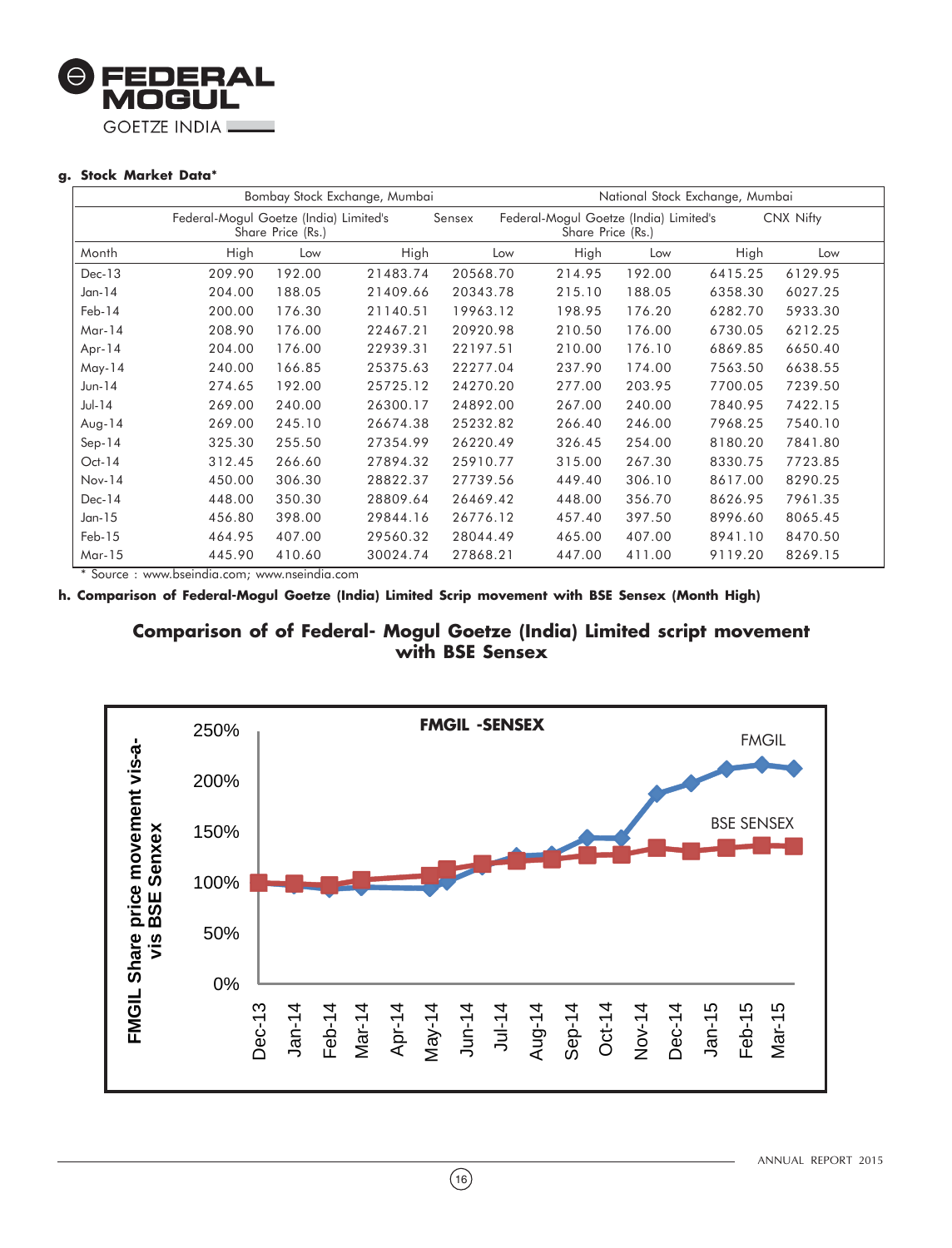

### **i. Share Transfer System**

- Alankit Assignments Limited, RTA Division, 'Alankit Heights, 1E/13, Jhandewalan Extension, New Delhi 110055 is acting as the Registrar and Transfer Agent for the Equity Shares of the Company, w.e.f. 1st May 2005 to provide services in both Physical and Electronic Mode.
- The authority relating to share transfer has been delegated to the Share Transfer Committee. Presently, the Share Transfer Committee comprises of Dr. Khalid Iqbal Khan, Chairman, Mr. Mukul Gupta and Mr. K.N. Subramaniam as Members.
- Valid share transfers in physical form and complete in all respects are normally approved and registered generally within a period of a fortnight by the Share Transfer Committee. Valid demat requests are cleared twice in a week. The committee met 47 times during the financial year 2014-15 for approving transfers, transmission etc.
- Pursuant to clause 47(c) of the Listing Agreement with the Stock Exchanges, certificates on half yearly basis, have been issued by the Company Secretary in practice for due compliance of share transfer formalities by the Company.

### **j. Distribution Schedule as on 31/03/2015**

A] On the basis of shares held

| No. of shares    | No. of Shareholders | <b>Shareholders</b> | Percentage to total No. of shares held | Percentage to total<br>shares held |
|------------------|---------------------|---------------------|----------------------------------------|------------------------------------|
| <b>UPTO 5000</b> | 16841               | 96.03               | 14010410                               | 2.52                               |
| 5001 - 10000     | 395                 | 2.25                | 3012790                                | 0.54                               |
| 10001 - 20000    | 160                 | 0.91                | 2354300                                | 0.42                               |
| 20001 - 30000    | 40                  | 0.23                | 1034800                                | 0.19                               |
| 30001 - 40000    | 18                  | 0.10                | 636110                                 | 0.11                               |
| 40001 - 50000    | 20                  | 0.11                | 950080                                 | 0.17                               |
| 50001 -100000    | 29                  | 0.17                | 2083140                                | 0.37                               |
| ABOVE 100000     | 35                  | 0.20                | 532239670                              | 95.68                              |
| <b>TOTAL</b>     | 17538               | 100.00              | 556321300                              | 100.00                             |

B] On the basis of Category

| <b>Category</b>                                                                | No. of Shareholders | <b>Shareholders</b> | Percentage to total No. of shares held | Percentage to total<br>shares held |
|--------------------------------------------------------------------------------|---------------------|---------------------|----------------------------------------|------------------------------------|
| <b>INDIVIDUALS</b>                                                             | 17092               | 97.46               | 5921421                                | 10.65                              |
| <b>CORPORATE BODIES</b>                                                        | 285                 | 1.63                | 265129                                 | 0.48                               |
| FINANCIAL INSTITUTIONS /<br>MUTUAL FUNDS/ BANKS/<br><b>INSURANCE COMPANIES</b> | 26                  | 0.15                | 7554202                                | 13.58                              |
| NON-RESIDENT INDIANS                                                           | 115                 | 0.65                | 23948                                  | 0.04                               |
| FOREIGN INSTITUTIONAL<br>INVESTORS/<br>OVERSEAS CORPORATE BODIES               | 12                  | 0.07                | 147149                                 | 0.26                               |
| PROMOTERS (NON-RESIDENT<br>COMPANY)                                            | 2                   | 0.01                | 41715454                               | 74.98                              |
| <b>OTHERS</b>                                                                  | 6                   | 0.03                | 4827                                   | 0.01                               |
| <b>TOTAL</b>                                                                   | 17538               | 100.00              | 55632130                               | 100.00                             |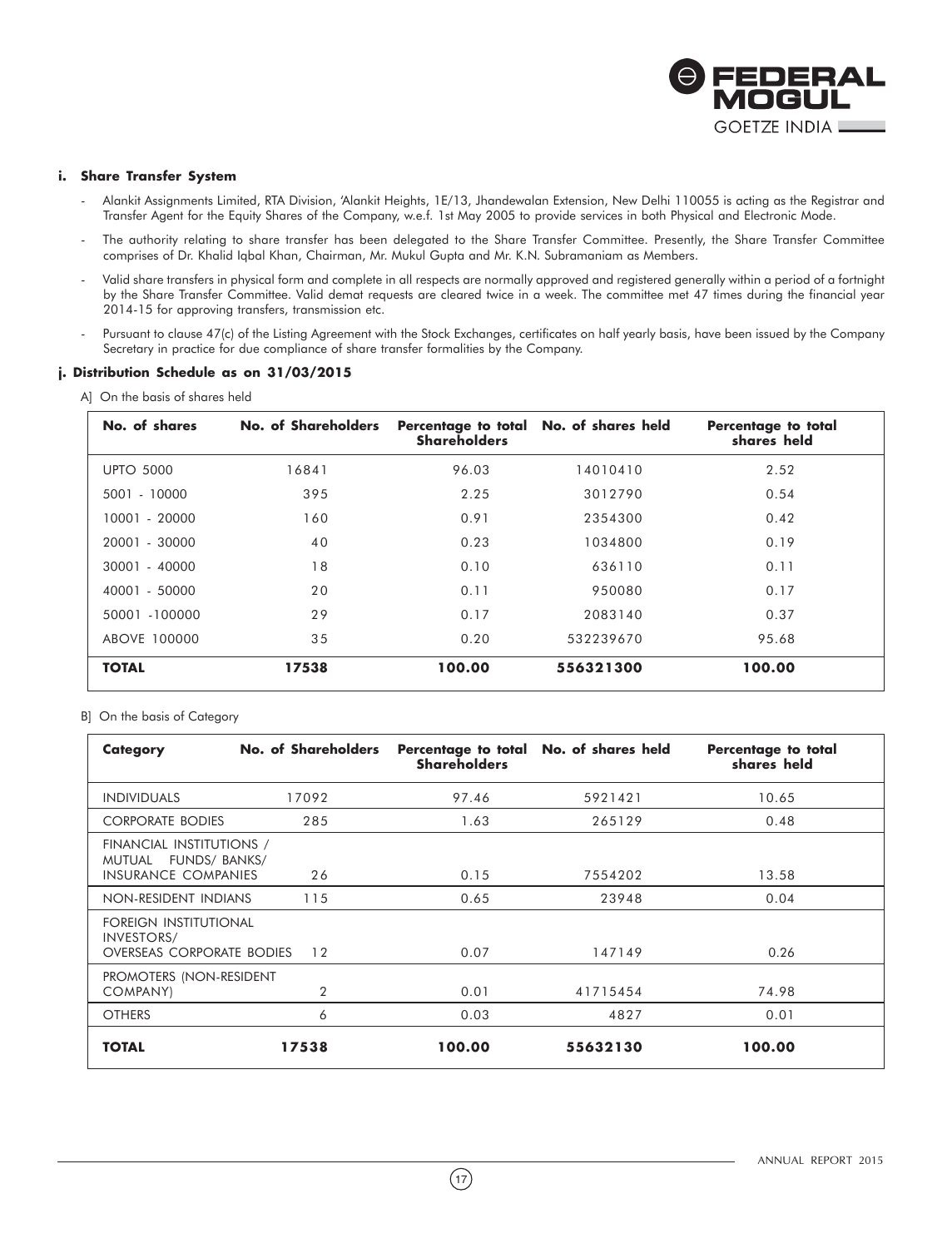



### **k . Dematerialization of shares and Liquidity**

As on 31st March 2015, 99.064% of the Equity Capital of the Company have been dematerialized .The shares of the company are traded on Mumbai Stock Exchange Limited, Mumbai and the National Stock Exchange of India Limited, Mumbai and have good liquidity.

| l. Outstanding GDR's / ADR's / Warrants Or any convertible instruments, |      |
|-------------------------------------------------------------------------|------|
| conversion date and likely impact on equity.                            | None |
| m Dlant Incations :                                                     |      |

### **m. Plant Locations :**

- 1. Bahadurgarh 2. Yelahanka 3. SPL 1240-44, RIICO Industrial Area 4. Plot No. 46, Sector-11,
- Patiala Bengaluru Phase I Extn., Bhiwadi IIE-Pantnagar, Udham Singh Nagar, (UTTARAKHAND)

### **n. Corporate office:**

10th Floor, Tower B, Paras Twin Towers, Sector-54, Golf Course Road, Gurgaon, Haryana 122002, India. Tel No: 0124-478 4530

### **Registered office:**

G-4, J.R Complex, Gate No.-4, Mandoli Delhi - 110093. Phone : +91-11-71745675, Fax : +91-11-71745670 email: investor.grievance@federalmogul.com Website: **www.federalmogulgoetzeindia.net**

### **o. Registrar and Share Transfer Agent**

Alankit Assignments Limited

'Alankit Heights' 1E/13, Jhandewalan Extn. New Delhi 110 055 Tel No: 011-23541234, 42541234/ Fax No.: 011-23552001/42541201

### **p . Compliance Officer :**

Dr. Kahlid Iqbal Khan, Company Secretary

**11. Disclosure under the Sexual Harassment of Women at Workplace (Prevention, Prohibition and Redressal) Act, 2013** The Company has in place an Anti Sexual Harassment Policy in line with the requirements of The Sexual Harassment of Women at Workplace (Prevention, Prohibition and Redressal) Act, 2013. Internal Complaints Committee has been set up to redress the complaints received regarding sexual harassment. All employees (permanent, contractual, temporary, trainees) are covered under the policy.

The following is a summary of sexual harassment complaints received and disposed off during the year 2014-15

No. of complaints received : Nil

No. of complaints disposed off : Nil

For and on behalf of the Board

## **Andreas Wilhelm Kolf** Sachin Selot<br>Whole Time Managing Director Sachin Selot Sachin Selot

Place : Gurgaon Date: 22<sup>nd</sup> May, 2015

Whole Time Finance Director & CFO

### **DECLARATION OF MD**

This is to certify that the Company has laid down Code of Conduct for all Board Members and Senior Management of the Company and the copy of same is posted on the website of the Company viz. **www.federalmogulgoetzeindia.net.** Further certified that the Members of the Board and Senior Management Personnel have affirmed their compliance with the Code for the year ended 31st March, 2015.

Place : Gurgaon **Andreas Wilhelm Kolf**<br>
Date : 22<sup>nd</sup> May, 2015<br>
Date : 22<sup>nd</sup> May, 2015

Whole Time Managing Director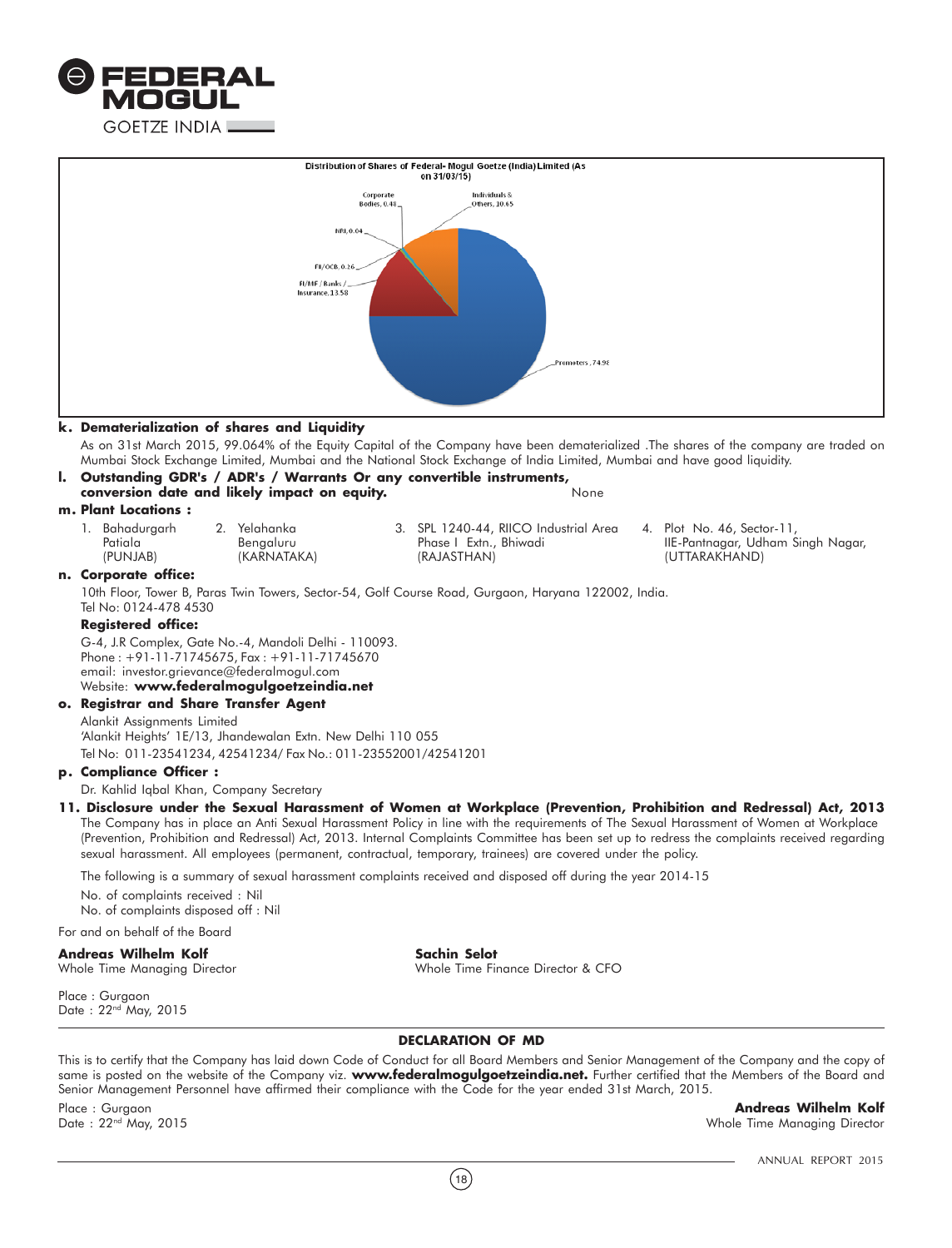

### **CERTIFICATE ON CORPORATE GOVERNANCE UNDER CLAUSE 49 OF THE LISTING AGREEMENT**

To the Members of Federal-Mogul Goetze (India) Limited

We have examined the compliance of conditions of Corporate Governance of Federal-Mogul Goetze (India) Limited for the year ended 31st March, 2015 as stipulated in clause 49 of the Listing Agreement of the Company with the Stock Exchange in India.

The compliance of conditions of Corporate Governance is the responsibility of the management. The examination was limited to a review of the procedure and implementation thereof, adopted by the Company for ensuring the compliance with the conditions of Corporate Governance. It is neither an audit nor an expression of opinion on the financial statements of the Company.

In our opinion and to the best of the information provided and according to the explanations given, it is certified that the Company has complied with the conditions of Corporate Governance as stipulated in Clause 49 of the above mentioned Listing Agreement.

We state that in respect of Investors grievances received during the year ended 31st March, 2015, no investor grievances were pending against the Company for a period exceeding one month as per the records maintained by the Company which were presented to the Shareholders/Investors Grievances Committee. All the Investor grievances against the Company were resolved amicably.

We further state that such certification as to compliance is neither an assurance of the future viability of the Company nor the efficiency or effectiveness with which the management has conducted the affairs of the Company.

> For SURINDER VASHISHTHA & ASSOCIATE COMPANY SECRETARIES

Place : Gurgaon **SURINDER VASHISHTHA** Date: 22<sup>nd</sup> May, 2015

### **Form No. MR-3 SECRETARIAL AUDIT REPORT** FOR THE FINANCIAL YEAR ENDED 31st March, 2015

[Pursuant to section 204(1) of the Companies Act, 2013 and rule No.9 of the Companies (Appointment and Remuneration Personnel) Rules, 2014]

To, The Members, Federal Mogul Goetze (India) Limited

We have conducted the secretarial audit of the compliance of applicable statutory provisions and the adherence to good corporate practices by Federal Mogul Goetze (India) Limited (hereinafter called the Company). Secretarial Audit was conducted in a manner that provided us a reasonable basis for evaluating the corporate conducts/statutory compliances and expressing our opinion thereon.

Based on our verification of the Federal Mogul Goetze (India) Limited books, papers, minute books, forms and returns filed and other records maintained by the company and also the information provided by the Company, its officers, agents and authorized representatives during the conduct of secretarial audit, We hereby report that in our opinion, the company has, during the audit period covering (1stJanuary,2014-31st March,2015) the financial year ended on 31st March, 2015 complied with the statutory provisions listed hereunder and also that the Company has proper Boardprocesses and compliance-mechanism in place to the extent, in the manner and subject to the reporting made hereinafter:

We have examined the books, papers, minute books, forms and returns filed and other records maintained by "the Company" for the financial year ended on 31st March, 2015 according to the provisions of:

- (i) The Companies Act, 2013 (the Act) and the rules made thereunder;
- (ii) The Securities Contracts (Regulation) Act, 1956 ('SCRA') and the rules made thereunder;
- (iii) The Depositories Act, 1996 and the Regulations and Bye-laws framed thereunder;
- (iv) Foreign Exchange Management Act, 1999 and the rules and regulations made thereunder to the extent of Foreign Direct Investment, Overseas Direct Investment and External Commercial Borrowings;
- (v) The following Regulations and Guidelines prescribed under the Securities and Exchange Board of India Act, 1992 ('SEBI Act'):-
- (a) The Securities and Exchange Board of India (Substantial Acquisition of Shares and Takeovers) Regulations, 2011;

 $(19)$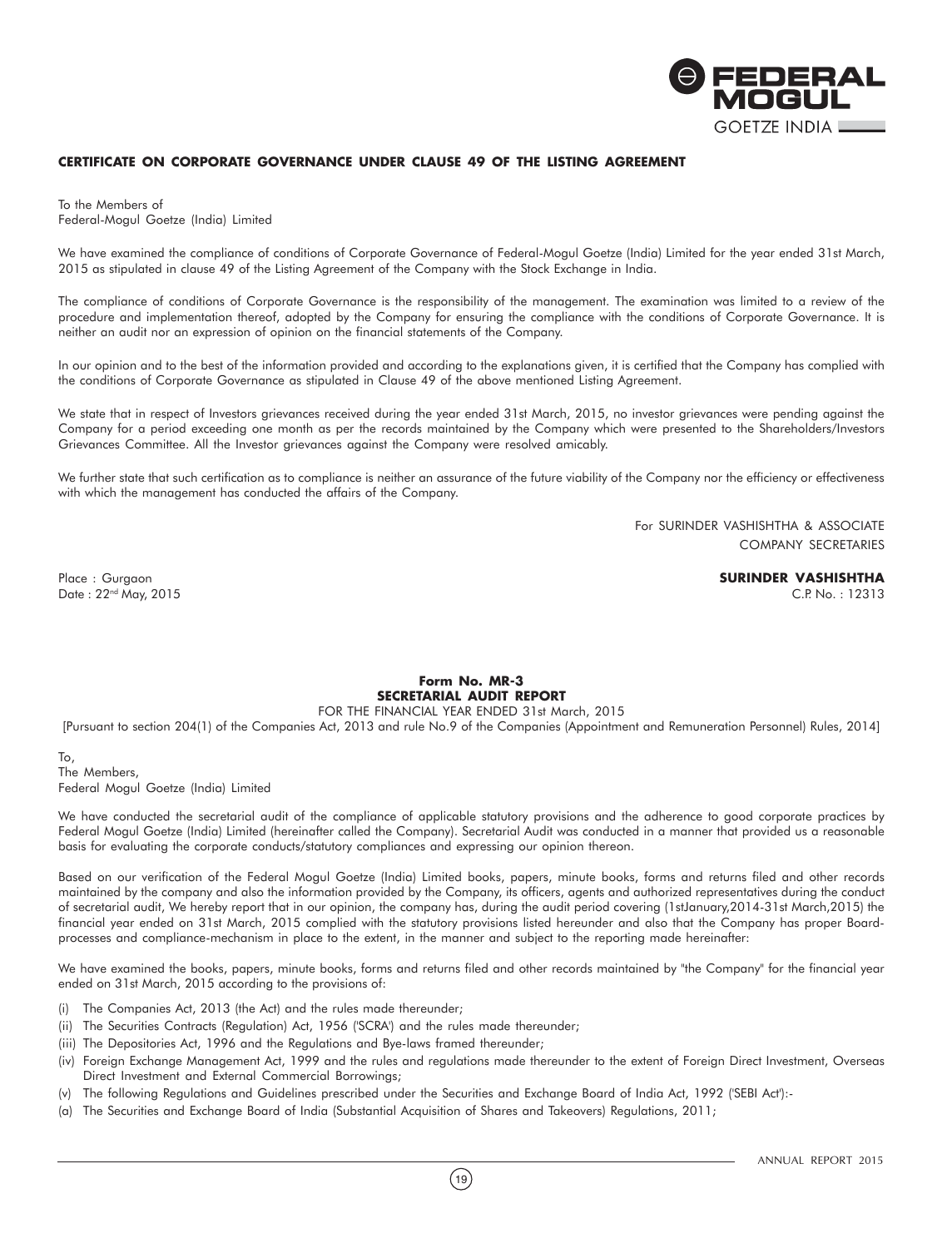

- (b) The Securities and Exchange Board of India (Prohibition of Insider Trading) Regulations, 1992;
- (c) The Securities and Exchange Board of India (Issue of Capital and Disclosure Requirements) Regulations, 2009;
- (d) The Securities and Exchange Board of India (Employee Stock Option Scheme and Employee Stock Purchase Scheme) Guidelines, 1999;
- (e) The Securities and Exchange Board of India (Issue and Listing of Debt Securities) Regulations, 2008;
- (f) The Securities and Exchange Board of India (Registrars to an Issue and Share Transfer Agents) Regulations, 1993 regarding the Companies Act and dealing with client;
- (g) The Securities and Exchange Board of India (Delisting of Equity Shares) Regulations, 2009; and
- (h) The Securities and Exchange Board of India (Buyback of Securities) Regulations, 1998;

We have also examined compliance with the applicable clauses of the following:

- (i) Secretarial Standards issued by The Institute of Company Secretaries of India.
- (ii) The Listing Agreements entered into by the Company with Mumbai Stock Exchange and National Stock Exchange.

During the period under review the Company has complied with the provisions of the Act, Rules, Regulations, Guidelines, Standards, etc.

Few observations, corrections and compliances were advised to the Company during the audit which were deligently carried out by the Company under the review period itself.

### **We further report that:**

The Board of Directors of the Company is duly constituted with proper balance of Executive Directors, Non-Executive Directors and Independent Directors. The changes in the composition of the Board of Directors that took place during the period under review were carried out in compliance with the provisions of the Act.

Adequate notice is given to all directors to schedule the Board Meetings, agenda and detailed notes on agenda were sent at least seven days in advance, and a system exists for seeking and obtaining further information and clarifications on the agenda items before the meeting and for meaningful participation at the meeting.

Majority decision is carried through while the dissenting members' views are captured and recorded as part of the minutes.

We further report that there are adequate systems and processes in the company commensurate with the size and operations of the company to monitor and ensure compliance with applicable laws, rules, regulations and guidelines.

We further report that during the audit period their were no instances of :

- (i) Public/Right/Preferential issue of shares / debentures/sweat equity, etc.
- (ii) Redemption / buy-back of securities
- (iii) Major decisions taken by the members in pursuance to section 180 of the Companies Act, 2013
- (iv) Merger / amalgamation / reconstruction, etc.
- (v) Foreign technical collaborations

### **DEEPIKA GERA**

Company Secretaries FCS No. 3531 C P No : 7487

Place : NEW DELHI Date: 22-05-2015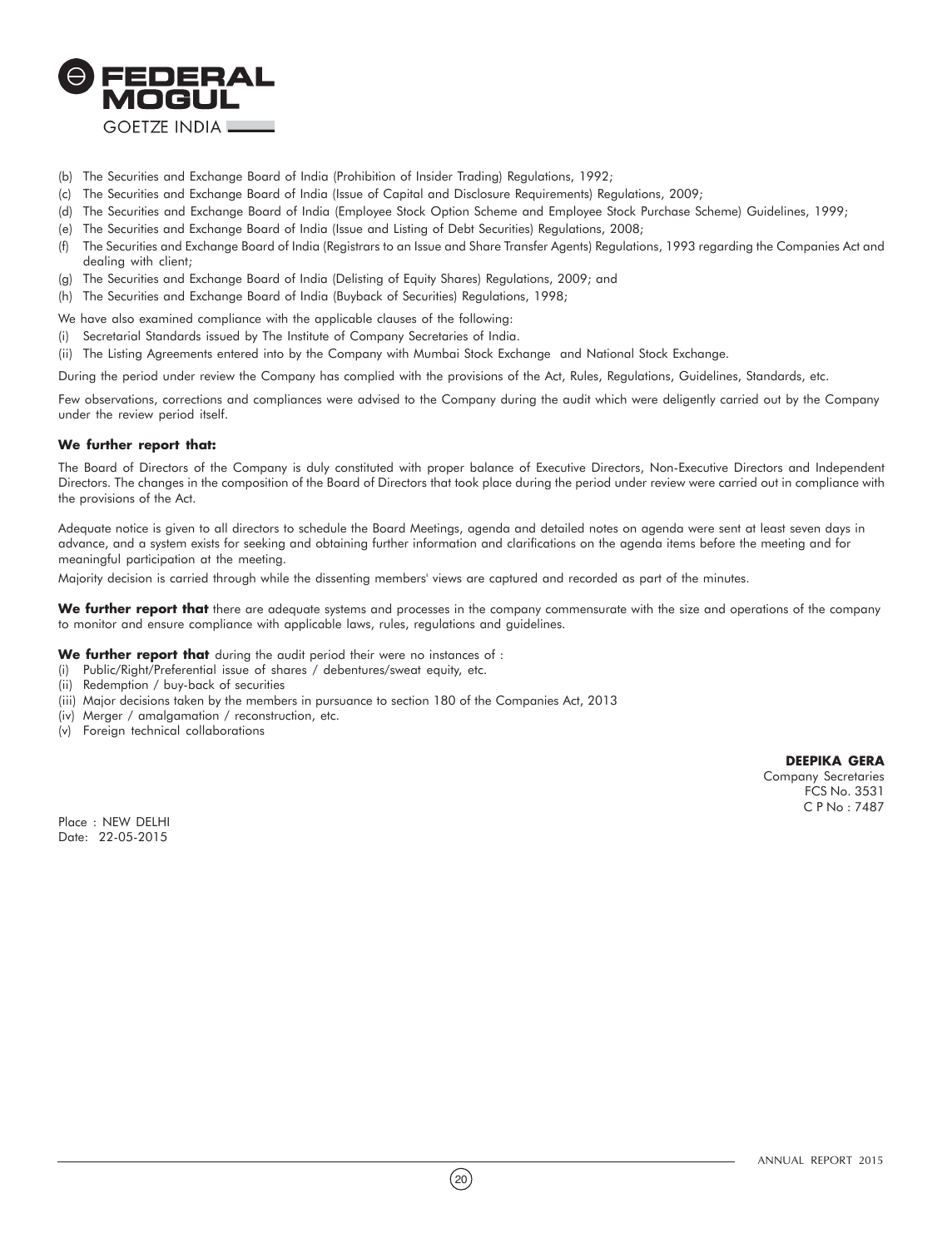### **AUDITORS' REPORT**

**To**

### **The Members of Federal-Mogul Goetze (India) Limited**

### **Report on the Financial Statements**

1. We have audited the accompanying financial statements of **Federal-Mogul Goetze (India) Limited,** ("the Company"), which comprise the Balance Sheet as at 31 March 2015, and the Statement of Profit and Loss and Cash Flow Statement for the period 1 January 2014 to 31 March 2015, and a summary of significant accounting policies and other explanatory information.

### **Management's Responsibility for the Financial Statements**<br>2. Management is resp.

Management is responsible for the preparation of these financial statements, that give a true and fair view of the financial position, financial performance and cash flows of the Company in accordance with the accounting principles generally accepted in India, including the Accounting Standards notified under the Companies Act, 1956 ("the Act") read with the General Circular 15/2013 dated 13 September 2013 of the Ministry of Corporate Affairs in respect of section 133 of the Companies Act, 2013. This responsibility includes the design, implementation and maintenance of internal control relevant to the preparation and presentation of the financial statements that give a true and fair view and are free from material misstatement, whether due to fraud or error.

### **Auditors' Responsibility**

- 3. 3. Our responsibility is to express an opinion on these financial statements based on our audit. We conducted our audit in accordance with the Standards on Auditing issued by the Institute of Chartered Accountants of India. Those Standards require that we comply with ethical requirements and plan and perform the audit to obtain reasonable assurance about whether the financial statements are free from material misstatement.
- 4. An audit involves performing procedures to obtain audit evidence about the amounts and disclosures in the financial statements. The procedures selected depend on the auditors' judgment, including the assessment of the risks of material misstatement of the financial statements, whether due to fraud or error. In making those risk assessments, the auditor considers internal control relevant to the Company's preparation and fair presentation of the financial statements in order to design audit procedures that are appropriate in the circumstances, but not for the purpose of expressing an opinion on the effectiveness of Company's internal control. An audit also includes evaluating the appropriateness of accounting policies used and the reasonableness of the accounting estimates made by management, as well as evaluating the overall presentation of the financial statements.
- 5. We believe that the audit evidence we have obtained is sufficient and appropriate to provide a basis for our audit opinion.

### **Opinion**

In our opinion and to the best of our information and according to the explanations given to us, the financial statements give the information required by the Act in the manner so required and give a true and fair view in conformity with the accounting principles generally accepted in India:

- i) in the case of the Balance Sheet, of the state of affairs of the Company as at 31 March 2015.
- ii) in the case of Statement of Profit and Loss, of the profit for the period 1 January 2014 to 31 March 2015; and
- iii) in the case of the Cash Flow Statement, of the cash flows for the period 1 January 2014 to 31 March 2015

### **Report on Other Legal and Regulatory Requirements**

- 7. As required by the Companies (Auditor's Report) Order, 2003 ("the Order") issued by the Central Government of India in terms of sub-section (4A) of Section 227 of the Act, we give in the Annexure a statement on the matters specified in paragraphs 4 and 5 of the Order.
- 8. As required by Section 227(3) of the Act, we report that:
	- a. we have obtained all the information and explanations which to the best of our knowledge and belief were necessary for the purpose of our audit;
	- b. in our opinion, proper books of account as required by law have been kept by the Company so far as appears from our examination of those books.
	- c. the financial statements dealt with by this report are in agreement with the books of account.
	- d. in our opinion, the financial statements comply with the Accounting Standards notified under Companies Act, 1956 read with the General Circular 15/2013 dated 13 September 2013 of the Ministry of Corporate Affairs in respect of section 133 of the Companies Act, 2013 ; and
	- e. on the basis of written representations received from the directors as on 31 March 2015 under section 164(2) of the Companies Act, 2013 and taken on record by the Board of Directors, none of the directors is disqualified as on 31 March 2015, from being appointed as a director in terms of section 164(2) of the Companies Act, 2013, provisions of which are consistent with clause (g) of sub-section (1) of section 274 of the Act.

### **Other Matter**

The Ministry of Corporate Affairs ('MCA') had on 1 April 2014, vide its General Circular No. 07/2014, 'Dissemination of information with regards to the provisions of the Companies Act, 2013 as notified till date vis-a-vis corresponding provisions of the Companies Act, 1956', identified such sections of the Act that would cease/ continue to have effect from 1 April 2014. Accordingly, in terms of the aforesaid Circular, our

reporting in respect of clauses (iii),  $(v)(\alpha)$ and (b), (vi), (viii), (xiv), (xviii) of the Companies (Auditor's Report) Order, 2003 (dealing with sections 49, 58A, 58AA, 209(1)(d) and 301 of the Act) is only for the period beginning from 1 January 2014 till 31 March 2014 since as per the aforementioned MCA Circular these sections have ceased to have effect from 1 April 2014.

e FEDERAL MOGUL **GOETZE INDIA LAND** 

### **For Walker Chandiok & Co LLP**

formerly Walker, Chandiok & Co) Chartered Accountants Firm Registration No.: 001076N/ N500013

#### **per Neeraj Sharma** Partner

| Place: Gurgaon     | Membership  |
|--------------------|-------------|
| Date: May 22, 2015 | No.: 502013 |

### **Annexure to the Independent Auditors' Report of even date to the members of Federal-Mogul Goetze (India) Limited, on the financial statements for the period 1 January 2014 to 31 March 2015**

Based on the audit procedures performed for the purpose of reporting a true and fair view on the financial statements of the Company and taking into consideration the information and explanations given to us and the books of account and other records examined by us in the normal course of audit, we report that:

- (i) (a) The Company has maintained proper records showing full particulars, including quantitative details and situation of fixed assets.
	- (b) All fixed assets have not been physically verified by the management during the period, however, there is a regular program of verification once in three years, which, in our opinion, is reasonable having regard to the size of the Company and the nature of its assets. No material discrepancies were noticed on such verification.
	- (c) In our opinion, a substantial part of fixed assets has not been disposed off during the period.
- (ii) (a) The management has conducted physical verification of inventory at reasonable intervals during the period except goods in transit.
	- (b) The procedures of physical verification of inventory followed by the management are reasonable and adequate in relation to the size of the Company and the nature of its business.
	- (c) The Company is maintaining proper records of inventory and no material discrepancies between physical inventory and book records were noticed on physical verification.
- (iii) (a) The Company has not granted any loan, secured or unsecured to companies, firms or other parties covered in the register maintained under Section 301 of the Act. Accordingly, the provisions of clauses 4(iii)(b) to 4(iii) (d) of the Order are not applicable.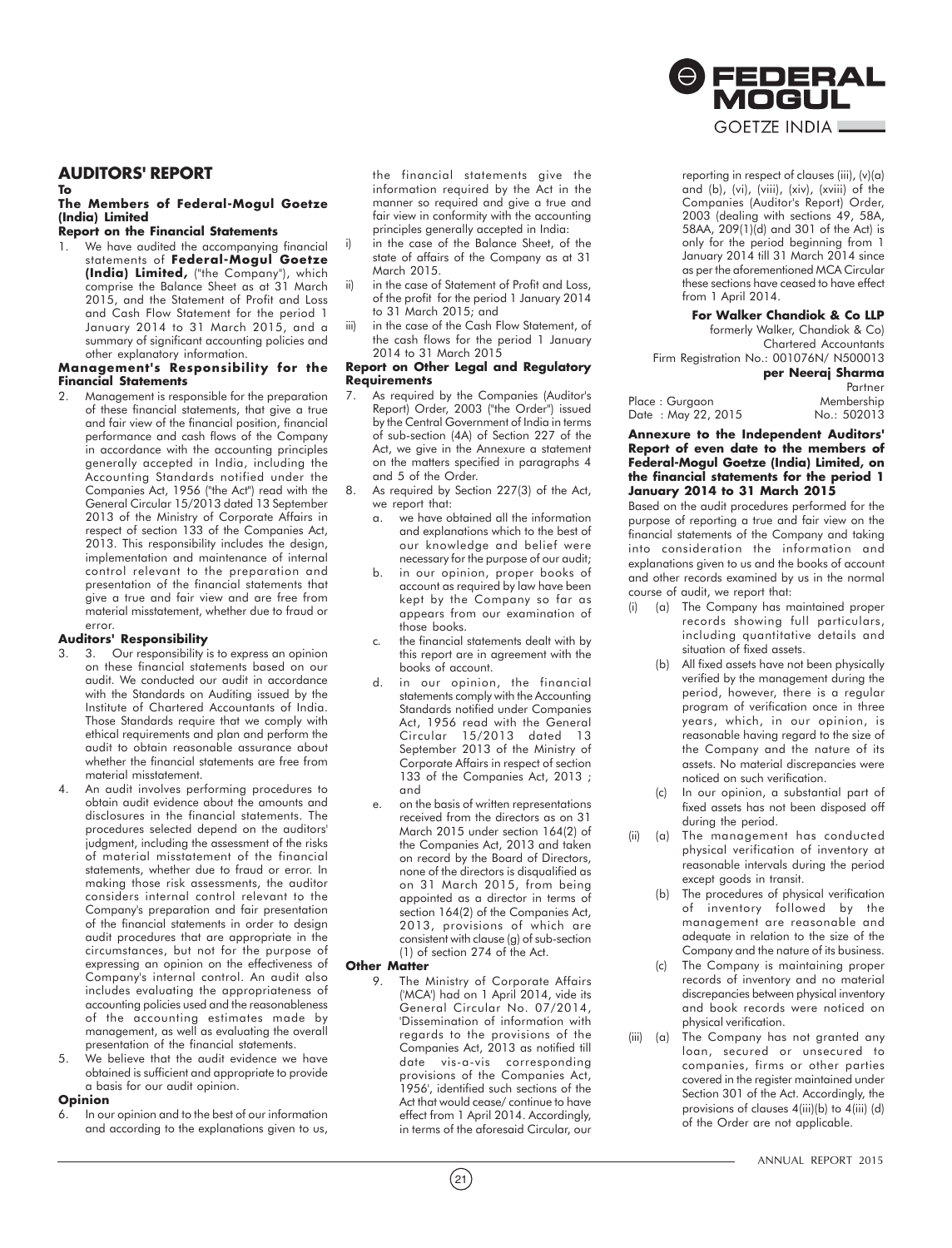

- (e) The Company has not taken any loans, secured or unsecured from companies, firms or other parties covered in the register maintained under Section 301 of the Act. Accordingly, the provisions of clauses 4(iii)(f) and 4(iii)(g) of the Order are not applicable.
- (iv) In our opinion, there is an adequate internal control system commensurate with the size of the Company and the nature of its business for the purchase of inventory and fixed assets and for the sale of goods and services. During the course of our audit, no major weakness has been noticed in the internal control system in respect of these areas.
- (v) (a) The Company has not entered into any contracts or arrangements referred to in Section 301 of the Act. Accordingly, the provisions of clause 4(v) of the Order are not applicable.

(vi) The Company has not accepted any

deposits from the public within the meaning of Sections 58A and 58AA of the Act and the Companies (Acceptance of Deposits) Rules, 1975. Accordingly, the provisions of clause 4(vi) of the Order are not applicable.

- (vii) In our opinion, the Company has an internal audit system commensurate with its size and the nature of its business.
- (viii) We have broadly reviewed the books of account maintained by the Company pursuant to the Rules made by the Central Government for the maintenance of cost records under clause (d) of sub-section (1) of Section 209 of the Act in respect of Company's products and are of the opinion that, prima facie, the prescribed accounts and records have been made and maintained. However, we have not made a detailed examination of the

cost records with a view to determine whether they are accurate or complete. (ix)(a) Undisputed statutory dues including provident fund, investor education and protection fund, employees' state insurance, income-tax, sales-tax, wealth tax, service tax, custom duty, excise duty, cess and other material statutory dues, as applicable, have generally been regularly deposited with the appropriate authorities, though there has been a slight delay in a few cases. Further, no undisputed amounts payable in respect thereof were outstanding at the yearend for a period of more than six months from the date they became payable.

(b) The dues outstanding in respect of income-tax, sales-tax, wealth tax, service tax, custom duty, excise duty, cess on account of any dispute, are as follows:

| Name of the<br>statute       | <b>Nature of dues</b>                                                              | Amount<br>(Rs.<br>Lacs) | Amount<br>Paid Under<br><b>Protest</b><br>(Rs in lacs) | <b>Period to</b><br>which the<br>amount<br>relates | Forum where dispute is<br>pending                             |
|------------------------------|------------------------------------------------------------------------------------|-------------------------|--------------------------------------------------------|----------------------------------------------------|---------------------------------------------------------------|
| The Central Excise Act, 1944 | <b>Trade discount</b>                                                              | 33.74                   |                                                        | 2000 - 2004                                        | Joint Commissioner of Central Excise, Bengaluru               |
| The Central Excise Act, 1944 | Excise duty on turnover discount                                                   | 42.71                   |                                                        | 2000 - 2003                                        | Central Excise and Service Tax Appellate Tribunal, Chennai    |
| The Central Excise Act, 1944 | Excise duty on turnover discount                                                   | 189.48                  |                                                        | 2001 - 2006                                        | Central Excise and Service Tax Appellate Tribunal.            |
| The Central Excise Act, 1944 | Cenvat credit availed twice                                                        | 5.04                    |                                                        | 2005-2007                                          | Central Excise and Service Tax Appellate Tribunal.            |
| The Central Excise Act, 1944 | Demand on removal of non-saleable stock removed from RG-1                          | 8.57                    |                                                        | <b>July 2005 to</b><br>December 2005               | <b>Commissioner - Central Excise</b>                          |
| The Central Excise Act, 1944 | Excise duty on capital goods                                                       | 3.19                    |                                                        | 2010-2011                                          | Assistant Commissioner (Central Excise), Bhiwadi, Rajasthan   |
| The Central Excise Act, 1944 | Classification of Light metal cylinder casting                                     | 6.97                    |                                                        | 1998-99                                            | Joint Commissioner of Central Excise.                         |
| The Central Excise Act, 1944 | Demand on sale of various types of scrap                                           | 3.33                    |                                                        | 2001-02                                            | <b>Additional Commissioner</b>                                |
| The Central Excise Act. 1944 | Demand in respect of Modvat credits on input and Capital goods                     | 2.54                    |                                                        | 1995-96.2003-2004                                  | Joint Commissioner of Central Excise, Patiala Punjab          |
| The Central Excise Act, 1944 | Demand in respect of Modvat credits on input and Capital goods                     | 1.76                    |                                                        | 1997-99                                            | <b>Assistant Commissioner</b>                                 |
| The Central Excise Act, 1944 | Interest on reversal of Special addition duty                                      | 14.02                   |                                                        | 2000-02                                            | Central Excise & Service Tax Appellate Tribunal, Chandigarh   |
| The Central Excise Act, 1944 | Conversion of aluminum scrap into ingots from Colts department                     | 15.14                   |                                                        | 2000-2001                                          | Hon'ble Supreme Court                                         |
| The Central Excise Act, 1944 | Input tax credit on various expenses                                               | 16.61                   |                                                        | 2009-10                                            | Joint Commissioner, Jaipur                                    |
| The Central Excise Act, 1944 | Input tax credit on various expenses                                               | 62.41                   |                                                        | 2008-11                                            | Assistant Commissioner, Bhiwadi, Rajasthan                    |
| The Central Excise Act, 1944 | Input tax credit on various expenses                                               | 695.23                  |                                                        | 2008-11                                            | Central Excise and Service Tax Appellate Tribunal, Bengaluru  |
| The Central Excise Act. 1944 | Input tax credit on various expenses                                               | 153.84                  |                                                        | 2011                                               | <b>Commissioner &amp; Commissioner Appeal</b>                 |
| The Central Excise Act, 1944 | Disallowance of service tax credit on various services                             | 96.11                   |                                                        | 2005-11                                            | Joint Commissioner of Central Excise, Patiala, Punjab         |
| The Central Excise Act, 1944 | Disallowance of service tax credit on various services                             | 19.18                   |                                                        | 2006-07                                            | Central Excise and Service Tax Appellate Tribunal, Chandigarh |
| The Central Excise Act, 1944 | Availment of Cenvat on Job work charges                                            | 152.21                  |                                                        | 2011                                               | Commissioner Central Excise, Bengaluru                        |
| The Central Excise Act, 1944 | Disallowance of service tax credit on various services                             | 16.79                   | ÷,                                                     | 2011-12                                            | Hon'ble High Court of Karnataka                               |
| Karnataka VAT Act, 2003      | Difference in VAT rates (classification issue)                                     | 97                      | 140.81                                                 | 1996-97 to 2001-02                                 | Hon'ble High Court of Karnataka                               |
| Karnataka VAT Act, 2003      | Difference in VAT rates (classification issue)                                     | 278.51                  | 55                                                     | 2005-06                                            | Hon'ble High Court of Karnataka                               |
| Income tax Act, 1961         | Disallowance of expenditure in relation to exempt income                           | 3.05                    |                                                        | 2000-01                                            | Hon'ble Supreme, Delhi                                        |
| Income tax Act, 1961         | Disallowance of expenditure in relation to exempt income                           | 8.59                    |                                                        | 2001-02                                            | <b>Commissioner Income Tax (Appeals)</b>                      |
| Income tax Act, 1961         | Interest free loan to subsidiary                                                   | 72.68                   |                                                        | 2007-08                                            | Income tax appellate tribunal                                 |
|                              | Disallowance of development expenditure treated as capital in nature               | 68.45                   |                                                        | 2001-02                                            | <b>Commissioner Income Tax (Appeals)</b>                      |
| Income tax Act, 1961         |                                                                                    | 158.01                  |                                                        | 2002-03                                            |                                                               |
| Income tax Act, 1961         | Disallowance of certain expenses                                                   | 12.39                   |                                                        | 2001-02                                            | Income Tax Appellate Tribunal                                 |
| Income tax Act, 1961         | Loss in relation to diminution in value of shares disallowed                       |                         |                                                        | 2002-03                                            | <b>Commissioner Income Tax (Appeals)</b>                      |
| Income tax Act, 1961         | Brought forward losses of the amalgamating company denied                          | 5,674.45                |                                                        |                                                    | <b>Income Tax Appellate Tribunal</b>                          |
| Income tax Act, 1961         | Disallowance for amalgamating expenses                                             | 0.69                    |                                                        | 2002-03                                            | Income Tax Appellate Tribunal                                 |
| Income tax Act, 1961         | Provision for expenses disallowed                                                  | 85.17<br>39.52          |                                                        | 1997-98<br>2005-06                                 | Hon'ble High Court, Delhi                                     |
| Income tax Act, 1961         | Disallowance of proportionate royalty expense                                      |                         |                                                        |                                                    | Income Tax Officer                                            |
| Income tax Act, 1961         | Distribution of gift coupons to shareholders at AGM                                | 16.54                   |                                                        | 1995-96 & 1996-97                                  | Hon'ble High Court, Delhi                                     |
| Income tax Act, 1961         | Disallowance of exemption on dividend                                              | 66.55                   |                                                        | 1998-99                                            | Hon'ble Supreme Court                                         |
| Income tax Act, 1961         | Addition of revaluation reserves to book profits                                   | 16.71                   |                                                        | 1998-99                                            | Hon'ble Supreme Court                                         |
| Income tax Act, 1961         | Apportionment of common administrative costs                                       | 1.52                    |                                                        | 1997-98                                            | Hon'ble High Court, Delhi                                     |
| Income tax Act, 1961         | Disallowance of lease rent expenses                                                | 345.8                   | ł,                                                     | 1997-98                                            | Hon'ble High Court, Delhi                                     |
| Income tax Act, 1961         | Applicability of interest u/s 234D                                                 | 0.51                    |                                                        | 2000-01                                            | Hon'ble Supreme Court, Delhi                                  |
| Income tax Act, 1961         | Disallowance of expenditure in relation to exempt income                           | 21.21                   |                                                        | 1999-00                                            | Hon'ble Supreme Court                                         |
| Income tax Act, 1961         | Addition to revaluation reserves to book profits                                   | 17.65                   |                                                        | 1999-00                                            | Hon'ble Supreme Court                                         |
| Income tax Act, 1961         | Loss in relation to diminution in value of shares disallowed                       | 19.23                   | ä,                                                     | 2004-05                                            | Income Tax Officer                                            |
| UP VAT                       | Difference in VAT rates (classification issue)                                     | 82.78                   | 10.291                                                 | 2007-08                                            | <b>Commissioner UP</b>                                        |
| Karnataka VAT                | Entry tax on import of capital goods                                               | 410                     | 216                                                    | 2007-11                                            | Assistant Commissioner of Commercial Taxes, Audit Bangalore,  |
| The Central Excise Act, 1944 | Denial of Cenvat credit of excise duty/service tax paid on common inputs/services, | 393.78                  |                                                        | 2012-13                                            | <b>Commissioner &amp; Commissioner Appeal</b>                 |
| The Central Excise Act. 1944 | CENVAT credit taken in respect of the said inputs or capital goods                 | 5.81                    |                                                        | 2008-201                                           | <b>Commissioner of Central Excise</b>                         |

ANNUAL REPORT 2015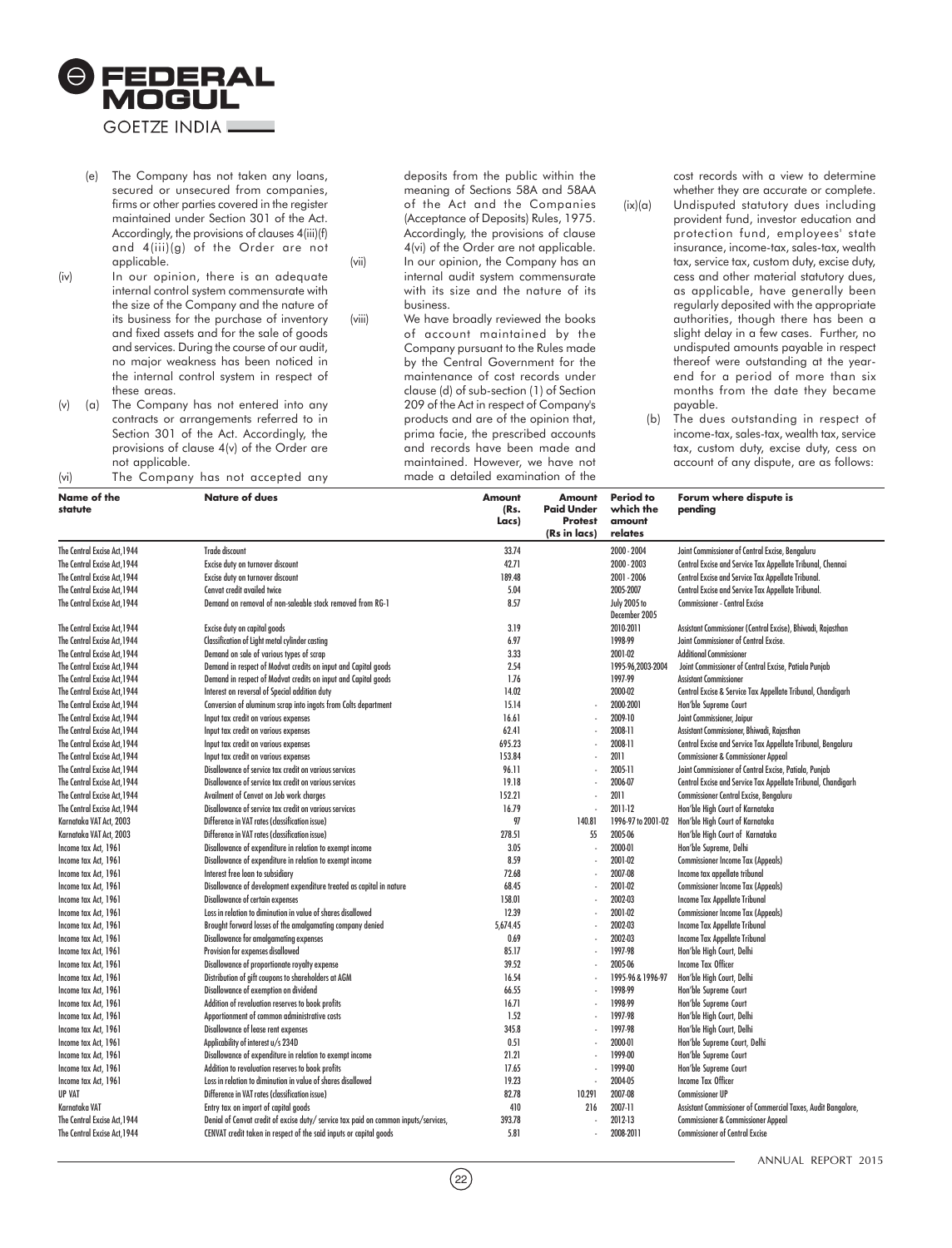| Name of the<br>statute       | <b>Nature of dues</b>                                                                    | Amount<br>(Rs.<br>Lacs) | Amount<br><b>Paid Under</b><br><b>Protest</b><br>(Rs in lacs) | <b>Period to</b><br>which the<br>amount<br>relates | Forum where dispute is<br>pending                                    |
|------------------------------|------------------------------------------------------------------------------------------|-------------------------|---------------------------------------------------------------|----------------------------------------------------|----------------------------------------------------------------------|
| The Central Excise Act, 1944 | Denial of Cenvat credit of excise duty/service tax paid on common inputs/input services, | 472.94                  |                                                               | 2012-13                                            | <b>Commissioner &amp; Commissioner Appeal</b>                        |
| The Central Excise Act, 1944 | Payment of service tax under GTA on inwards/outwards freight                             | 13.81                   |                                                               | 2009-12                                            | Commissioner(Appeals)                                                |
| The Central Excise Act, 1944 | Payment of service tax under GTA on inwards/outwards freight                             | 18.13                   |                                                               | 2012-13                                            | Joint Commissioner (Appeals)                                         |
| The Central Excise Act, 1944 | Service tax credit on security & advertising services                                    | 10.70                   |                                                               | 2011-13                                            | Joint Commissioner (Appeals)                                         |
| Delhi VAT Act 2004           | VAT on sale of Fixed assets payable                                                      | 613.93                  |                                                               | 2007-08                                            | Delhi - Commissioner                                                 |
| Delhi VAT Act 2004           | Non submission of C form and F forms                                                     | 73.44                   |                                                               | 2008-09                                            | Delhi - Commissioner                                                 |
| <b>Bihar VAT Act 2005</b>    | non submission of Sales Invoices & Form F                                                | 25.66                   | 16.5                                                          | 2005-06                                            | Deputy Commissioner, Patna                                           |
| MVAT Act 2002                | F-Form disallowed                                                                        | 9.2                     |                                                               | 2000-01                                            | Sales tax Pune                                                       |
| West Bengal VAT Act 2003     | Disallowance of sales return                                                             | 1.76                    |                                                               | 2006-07                                            | Assistant Commissioner (Kolkata)                                     |
| West Bengal VAT Act 2003     | Disallowance of pre-fitment warranty materials                                           | 1.18                    |                                                               | 2006-07                                            | Assistant Commissioner (Kolkata)                                     |
| West Bengal VAT Act 2003     | Disallowance of F form                                                                   | 1.87                    |                                                               | 2004-05                                            | Assistant Commissioner (Kolkata)                                     |
| West Bengal VAT Act 2003     | Dispute in sales of gross turnover & stock transfer                                      | 1.56                    |                                                               | 2001-02                                            | Assistant Commissioner (Kolkata)                                     |
| The Central Excise Act, 1944 | Input tax credit on various expenses                                                     | 86.44                   | 25                                                            | 2006-07                                            | Custom Excise & Service Tax Appellate Tribunal                       |
| The Central Excise Act, 1944 | Input tax credit on various expenses                                                     | 113.70                  |                                                               |                                                    | May 2005 to July 2005 Custom Excise & Service Tax Appellate Tribunal |
| Income tax Act, 1961         | Disallowance of expenditure in relation to exempt income                                 | 1.99                    |                                                               | 2004-2005                                          | Income Tax Officer                                                   |
| Wealth tax act, 1957         | Disallowance of debt relating to taxable wealth                                          | 3.9                     |                                                               | 2006-07                                            | <b>Commissioner Income Tax (Appeals)</b>                             |
| Income tax Act, 1961         | Disallowance of expenditure in relation to exempt income                                 | 3.56                    |                                                               | 2006-07                                            | Income Tax Appellate Tribunal                                        |
| Income tax Act, 1961         | Interest free loan to subsidiary                                                         | 70.68                   |                                                               | 2008-09                                            | <b>Commissioner Income Tax (Appeals)</b>                             |
| Income tax Act, 1961         | Disallowance of prior period expenses                                                    | 14.45                   |                                                               | 2008-09                                            | <b>Commissioner Income Tax (Appeals)</b>                             |
| Income tax Act, 1961         | Disallowance of proportionate royalty expense                                            | 73.29                   |                                                               | 2008-09                                            | <b>Commissioner Income Tax (Appeals)</b>                             |
| Income tax Act, 1961         | Disallowance of club expenses                                                            | 1.63                    |                                                               | 2008-09                                            | <b>Commissioner Income Tax (Appeals)</b>                             |
| Income tax Act, 1961         | Default notices on account of short deduction/short payment of tax deduction at Source   | 19.06                   |                                                               | 2009-10 to 2015-16                                 | Income tax Officer                                                   |
| Karnataka VAT Act, 2003      | Sale made on concessional form.                                                          | 1.36                    | 1.38                                                          | 2007-08                                            | Assistant Commissioner, Bangalore                                    |
| Karnataka VAT Act, 2003      | Sales tax demand for the assessment year 2014-15                                         | 293                     |                                                               | 2014-15                                            | Deputy Commissioner of Commercial Taxes                              |
| Rajasthan VAT Act 2003       | Non submission of statutory form on the concessional sale                                | 2.15                    |                                                               | 2008-09                                            | Assistant commissioner, Bhiwadi                                      |
| Rajasthan VAT Act 2003       | Non submission of statutory form on the concessional sale.                               | 0.03                    |                                                               | 2009-10                                            | Commercial Tax Officer, Bhiwadi                                      |
| Rajasthan VAT Act 2003       | Sale tax demand on forms                                                                 | 306                     |                                                               | 2012-13                                            | Assistant Commissioner, Bhiwadi                                      |
| The Central Excise Act, 1944 | VAT demand on the stock transfer - not allowed and tax on the stock transfer             | 32.11                   |                                                               | 2012-13                                            | <b>Commissioner, Uttar Pradesh</b>                                   |
| The Central Excise Act, 1944 | Demand issued for non - submission of stock transfer forms in the audit.                 | 30.19                   |                                                               | 2008-09                                            | Pune,-Deputy Commissioner,                                           |
| The Central Excise Act, 1944 | Service tax credit disallowed on the health service                                      | 134.00                  |                                                               | 2006-11                                            | Commissioner                                                         |
| Income tax Act, 1961         | Disallowance if expenditure in relation to exempt income.                                | 1.77                    |                                                               | 2010-11                                            | <b>Commissioner of Income Tax Appeals</b>                            |
| Income tax Act, 1961         | Amount of proportionate royalty disallowed.                                              | 83.68                   |                                                               | 2010-11                                            | <b>Commissioner of Income Tax Appeals</b>                            |
| Income tax Act, 1961         | Dis-allowance of club expenses.                                                          | 1.79                    |                                                               | 2010-11                                            | <b>Commissioner of Income Tax Appeals</b>                            |
| Income tax Act, 1961         | Management fee disallowed.                                                               | 199.5                   |                                                               | 2011-12                                            | <b>Dispute Resolution Panel</b>                                      |
| Income tax Act, 1961         | Advances written of disallowed.                                                          | 17.85                   |                                                               | 2011-12                                            | <b>Dispute Resolution Panel</b>                                      |
| The Central Excise Act, 1944 | Reversal of credit obtained on LPG                                                       | 0.97                    |                                                               | 2014.15                                            | <b>Commissioner of Central Excise</b>                                |
| The Central Excise Act, 1944 | Dis-allowance of service tax credit                                                      | 349.17                  |                                                               | Aug 2013                                           | <b>Commissioner of Central Excise</b>                                |
|                              |                                                                                          |                         |                                                               | to July 2014                                       |                                                                      |
| The Central Excise Act, 1944 | Service tax credit disallowed.                                                           | 294.00                  |                                                               | 2012-13                                            | Commissioner                                                         |
| The Central Excise Act, 1944 | Payment of Service tax on PF & ESI contribution by FMGIL                                 | 4.54                    |                                                               | 2012-13                                            | Deputy. Commissioner                                                 |
| The Central Excise Act, 1944 |                                                                                          | 670.21                  |                                                               | 2008-13                                            | <b>Commissioner Service Tax</b>                                      |
| The Central Excise Act, 1944 | Service tax not paid on royalty<br>Input credit on Job work Invoice issued by FMTPR      | 0.84                    |                                                               | <b>July 2011</b>                                   | Assistant Commissioner of Central Excise                             |
|                              |                                                                                          |                         |                                                               | to Feb 2013                                        |                                                                      |
| The Central Excise Act, 1944 | Disallowance of service tax credit.                                                      | 611.96                  |                                                               | 01.03.2005                                         | Hon'ble High Court                                                   |
|                              |                                                                                          |                         |                                                               | to 30 06 2008                                      |                                                                      |

- $\overline{x}$  In our opinion, the Company has no accumulated losses at the end of the financial period and it has not incurred cash losses in the current and the immediately preceding financial year.
- (xi) In our opinion, the Company has not defaulted in repayment of dues to any financial institution or a bank. The company does not have any outstanding debenture during the period.
- (xii) The Company has not granted any loans and advances on the basis of security by way of pledge of shares, debentures and other securities. Accordingly, the provisions of clause 4(xii) of the Order are not applicable.
- (xiii) In our opinion, the Company is not a chit fund or a nidhi/ mutual benefit fund/ society. Accordingly, provisions of clause 4(xiii) of the Order are not applicable.
- (xiv) In our opinion, the Company is not dealing or trading in shares, securities, debentures and other investments. Accordingly, the provisions of clause 4(xiv) of the Order are not applicable.
- (xv) The Company has not given any guarantees for loans taken by others from banks or financial institutions. Accordingly, the provisions of clause 4(xv) of the Order are not applicable.
- (xvi) In our opinion, the Company has applied the term loans for the purpose for which these loans were obtained.
- (xvii) In our opinion and based on an overall examination of the balance sheet of the Company, we report that the Company has utilized funds raised on short term basis through short term loans from bank and other current liabilities aggregating to ? 2,753 lacs for various long term purposes.
- (xviii) During the period, the Company has not made any preferential allotment of shares to parties covered in the register maintained under Section 301 of the Act. Accordingly, the provisions of clause 4(xviii) of the Order are not applicable.
- (xix) The Company has neither issued nor had

any outstanding debentures during the period. Accordingly, the provisions of clause 4(xix) of the Order are not applicable.

FEDERAL<br>MOGUL

**GOETZE INDIA L** 

- (xx) The Company has not raised any money by public issues during the period. Accordingly, the provisions of clause 4(xx) of the Order are not applicable.
- (xxi) No fraud on or by the Company has been noticed or reported during the period covered by our audit.

### **For Walker Chandiok & Co LLP**

(formerly Walker, Chandiok & Co) Chartered Accountants Firm Registration No.: 001076N

### **per Neeraj Sharma**

|                   | Partner     |
|-------------------|-------------|
| Place: Gurgaon    | Membership  |
| Date: 22 May 2015 | No.: 502103 |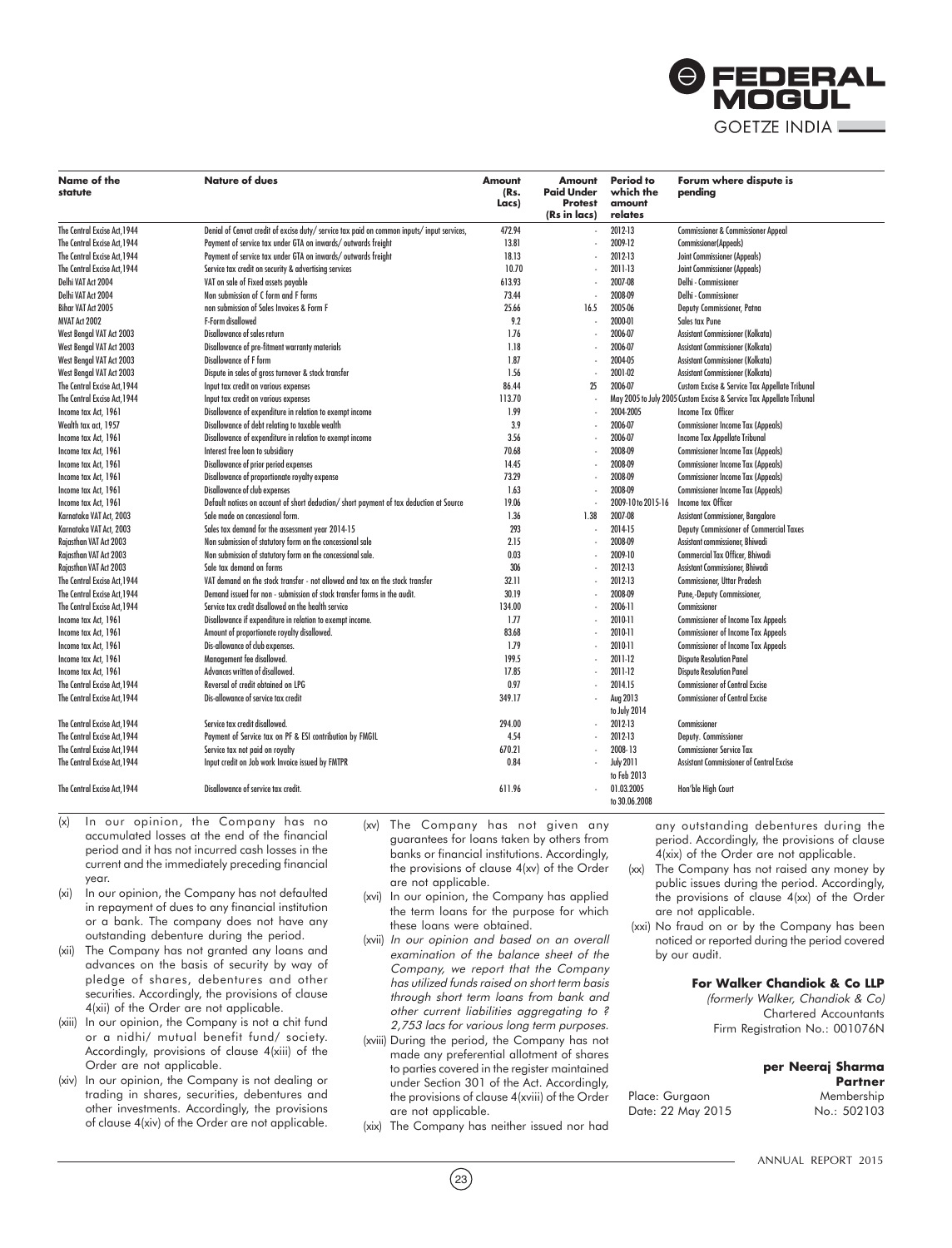

### **Balance Sheet as at 31 March, 2015**

|                                | <b>Notes</b>   | As at                          | As at             |
|--------------------------------|----------------|--------------------------------|-------------------|
|                                |                | 31 March, 2015<br>Rs (in lacs) | 31 December, 2013 |
|                                |                |                                | Rs (in lacs)      |
| <b>Equity and Liabilities</b>  |                |                                |                   |
| Shareholders' Funds            |                |                                |                   |
| Share capital                  | 3              | 5,563.21                       | 5,563.21          |
| Reserves and surplus           | 4              | 39,514.26                      | 36,378.72         |
|                                |                | 45,077.47                      | 41,941.93         |
| <b>Non-current liabilities</b> |                |                                |                   |
| Long-term borrowings           | 5              | 722.22                         | 1,555.56          |
| Deferred tax liabilities (net) | 6              | 433.98                         | 1,523.79          |
| Other long term liabilities    | $\overline{7}$ | 396.94                         | 278.38            |
| Long-term provisions           | 8              | 6,038.65                       | 6,165.62          |
|                                |                | 7,591.79                       | 9,523.35          |
| <b>CURRENT LIABILITIES</b>     |                |                                |                   |
| Short-term borrowings          | 9              | 21,253.32                      | 18,688.57         |
| Trade payables                 | 10             | 22,334.88                      | 17,553.22         |
| Other current liabilities      | 11             | 2,169.79                       | 2,521.53          |
| Short-term provisions          | 8              | 197.00                         | 143.83            |
|                                |                | 45,954.99                      | 38,907.15         |
| <b>TOTAL</b>                   |                | 98,624.25                      | 90,372.43         |
| <b>Assets</b>                  |                |                                |                   |
| <b>Non-current assets</b>      |                |                                |                   |
| <b>Fixed assets</b>            |                |                                |                   |
| Tangible assets                | 12             | 46,767.25                      | 47,391.67         |
| Capital work-in-progress       |                | 5,642.20                       | 3,319.35          |
| Non-current investments        | 13             | 510.00                         | 510.00            |
| Long-term loans and advances   | 14             | 3,170.01                       | 4,145.95          |
|                                |                | 56,089.46                      | 55,366.97         |
| <b>Current assets</b>          |                |                                |                   |
| Current investments            | 15             |                                |                   |
| Inventories                    | 16             | 19,790.14                      | 14,845.27         |
| Trade receivables              | 17             | 17,293.25                      | 14,664.50         |
| Cash and bank balances         | 18             | 977.21                         | 592.80            |
| Short-term loans and advances  | 19             | 3,976.76                       | 4,502.54          |
| Other current assets           | 20             | 497.43                         | 400.35            |
|                                |                | 42,534.79                      | 35,005.46         |
| <b>TOTAL</b>                   |                | 98.624.25                      | 90,372.43         |

Accompanying note form an integral part of these financial statements. This is the Balance Sheet referred to in our report of even date.

**Chartered Accountants**

**For Walker Chandiok & Co LLP** For and on behalf of the Board of Directors of (formerly Walker Chandiok & Co) **Federal-Mogul Goetze (India) Limited Federal-Mogul Goetze (India) Limited** 

**per Neeraj Sharma Andreas Wilhelm Kolf Sachin Selot** DIN: 00519780

Place: Gurgaon **Dr. Khalid Iqbal Khan**<br>
Date: May 22, 2015 **Dr. Company Secretary** Company Secretary

**Partner CONFERGATE:**<br>
Mole Time Managing Director Whole Time Finance Director & CFO<br>
M. No.: 502103

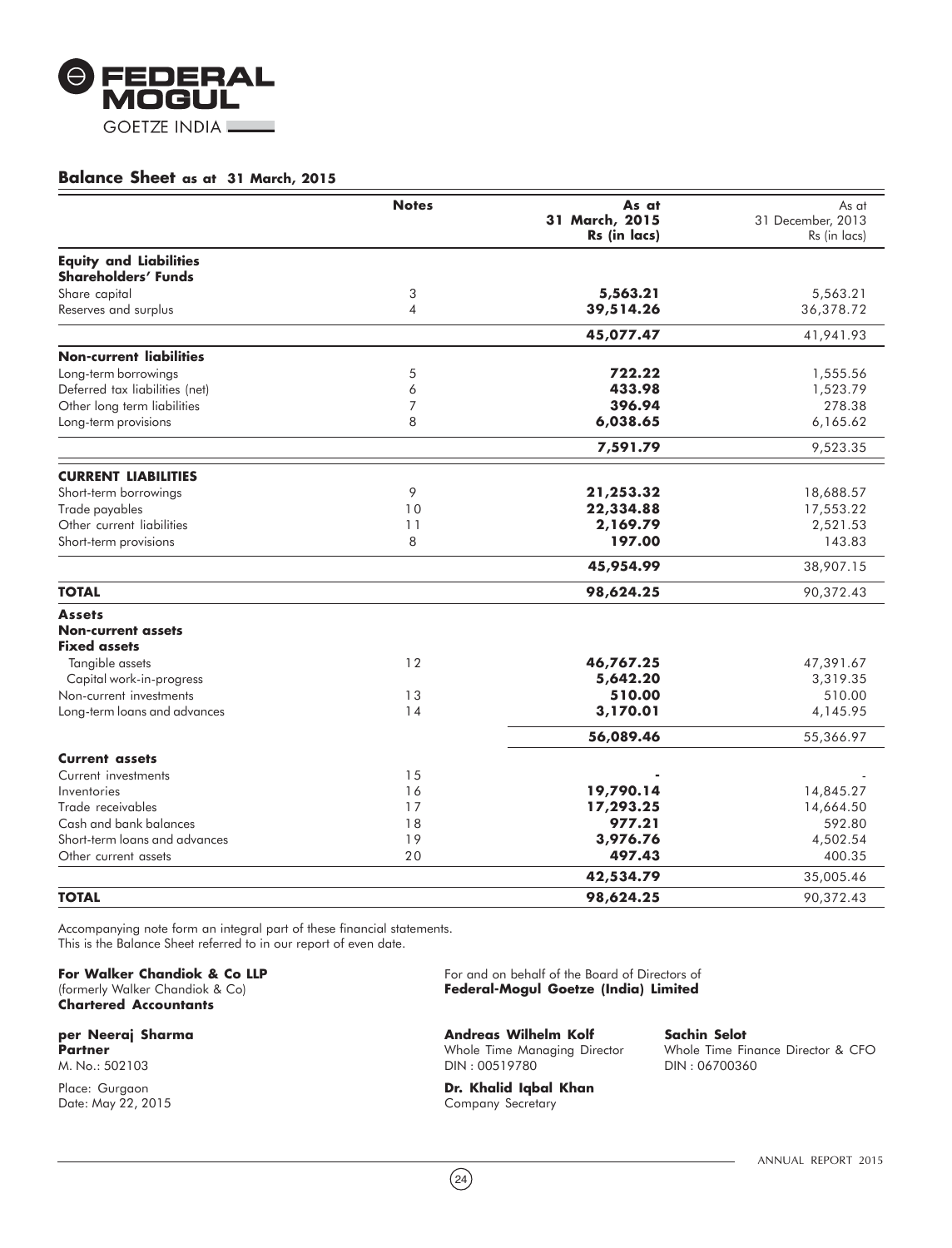

### **Notes For the period** For the period **For the period For the period 1st January 2013 1st January 2014** 1st January 2013 **to 31 March 2015** to 31 December 2013 **REVENUE** Revenue from operations(gross) **1,66,709.55** 1,24,575.91 Less: Excise duty **(13,056.65)** (10,878.74) Revenue from operations(net) 21 **1,53,652.90** 1,13,697.17 Increase in inventories 22 **3,326.78** 2,055.04 Other income 23 **3,742.53** 2,256.90 **Total Revenue 1,60,722.21** 1,18,009.11 **EXPENSES** Cost of raw material and components consumed 24 **55,112.52** 39,483.52 Purchase of traded goods 25 **5,379.44** 3,776.98 Employee benefit expense 26 **31,949.53** 23,615.72 Depreciation and amortisation expenses 27 **8,937.31** 6,613.55 Finance cost 28 **3,696.85** 2,678.17 Other expenses 29 **50,900.83** 38,805.32 **Total Expenses 1,55,976.48** 1,14,973.26 **Profit before tax** 3,035.85 **Tax expense** Current tax **2,500.00** 884.50 Tax earlier year **200.00** - Deferred tax (reversal)/ charge **(1,089.81)** 92.79 **Total tax expenses** 977.29 **Profit/ (loss) for the period 2,058.56** 2,058.56 **Earnings per equity share (Rs.)** 30 Basic and diluted [Nominal value of shares Rs. 10] **5.64** 3.70

### **Statement of Profit and Loss for the period 1 January 2014 to 31 March 2015**

Accompanying note form an integral part of these financial statements. This is the Statement of Profit and Loss referred to in our report of even date

**Chartered Accountants**

M. No.: 502103

Date: May 22, 2015 Company Secretary

**For Walker Chandiok & Co LLP** For and on behalf of the Board of Directors of (formerly Walker Chandiok & Co) **Federal-Moaul Goetze (India) Limited Federal-Mogul Goetze (India) Limited** 

**per Neeraj Sharma Andreas Wilhelm Kolf Sachin Selot**

Whole Time Managing Director Whole Time Finance Director & CFO<br>
DIN: 00519780<br>
DIN: 06700360

Place: Gurgaon **Dr. Khalid Iqbal Khan** 

 $(25)$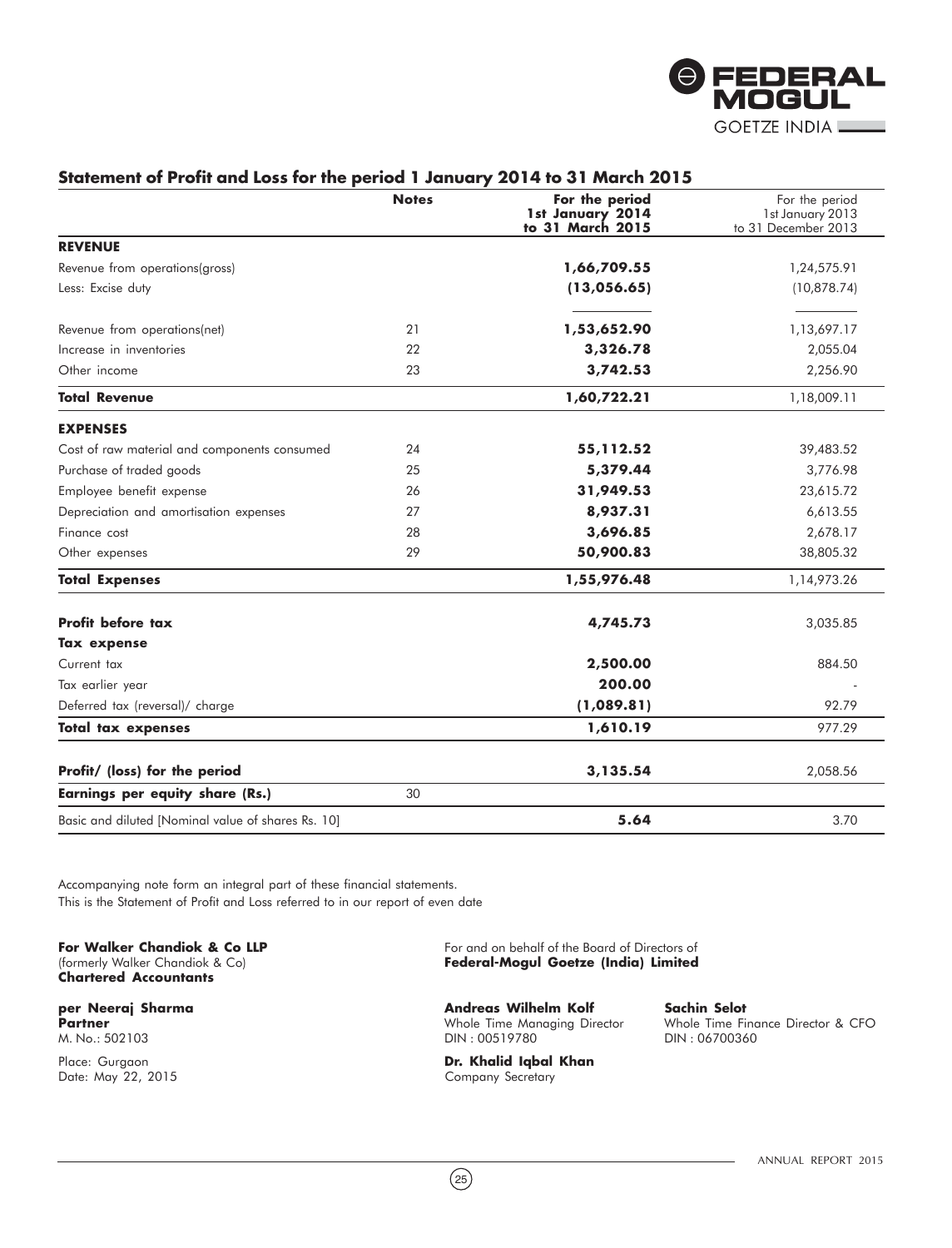

### **Notes to financial statements for the period ended 31 March 2015**

### **1 . a) Corporate Information**

Federal-Mogul Goetze (India) Limited ('FMGIL' or 'the Company'), is inter-alia engaged in the manufacture, supply and distribution of 'automotive components' used in two/three/four wheeler automobiles.

The principal facilities of the Company are located at Patiala (Punjab), Bangaluru (Karnataka) and Bhiwadi (Rajasthan), with its registered office in Delhi. The Company is listed at National Stock Exchange of India Ltd. and Bombay Stock Exchange.

Federal Mogul Holdings Limited, Mauritius, is the immediate parent company and ultimate parent company is Federal Mogul Corporation, USA.

### **b) Basis of Preparation**

The financial statements of the company have been prepared in accordance with generally accepted accounting principles in India (Indian GAAP). The company has prepared these financial statements to comply in all material respects with the accounting standards notified under section 133 of the Companies Act 2013, read together with paragraph 7 of the Company (Accounts) Rules 2014. The financial statements have been prepared on an accrual basis and under the historical cost convention.

Pursunat to the requirement of Compaines Act 2013, the Company has changed the financial year from Janurary to December every year to April to March every year. Accordingly, the current financial year for a period of fifteen months commencing from January 1, 2014 and ending on March 31, 2015.

The accounting policies adopted in the preparation of financial statment are consistent with those of previous year.

### **2 . Statement of Significant Accounting Policies**

### **a) Use of estimates**

The preparation of financial statements in conformity with generally accepted accounting principles requires management to make estimates and assumptions that affect the reported amounts of assets and liabilities and disclosure of contingent liabilities at the date of the financial statements and the results of operations during the reporting period. Although these estimates are based upon management's best knowledge of current events and actions, actual results could differ from these estimates. Any revision to accounting estimates is recognized in the current and future periods.

### **b ) Tangible fixed assets and Capital work-in-progress**

Tangible fixed assets are stated at cost less accumulated depreciation and impairment losses if any. Cost comprises the purchase price and any attributable cost of bringing the asset to its working condition for its intended use i.e. freight, duties, taxes and other incidental expenses excluding cenvat in so for as this is duty available for set off against excise duty. Borrowing costs relating to acquisition of fixed assets which takes substantial period of time to get ready for its intended use are also included to the extent they relate to the period till such assets are ready to be put to use.

### **c) Depreciation on tangible fixed assets**

Depreciation is provided using straight line method and the same is determined based on management's assessment of assets useful lives and is calculated at the rates so determined, which are either equal to or higher than rates provided for such assets under Schedule XIV of the Companies Act, 1956.

| <b>Asset Class</b>                              | Rate prescribed in Schedule XIV<br>of Companies Act, 1956 | Rates used by the company       |  |
|-------------------------------------------------|-----------------------------------------------------------|---------------------------------|--|
| Land-Leasehold<br>(i)                           |                                                           | over the life of lease of asset |  |
| (ii)<br><b>Buildings</b><br>- Factory           | 3.34%                                                     | 3.34%                           |  |
| - Other                                         | 1.63%                                                     | 1.63%                           |  |
| Furniture, fittings & office equipment<br>(iii) | 4.75% to 6.33%                                            | 4.75% to 6.33%                  |  |
| Plant & Machinery - Single Shift<br>(iv)        | 4.75%                                                     | 4.75%                           |  |
| - Double Shift                                  | 7.42%                                                     | 7.42%                           |  |
| - Triple Shift                                  | 10.34%                                                    | 10.34%                          |  |
| - Continuous process plant                      | 5.28%                                                     | 5.28%                           |  |
| Vehicles<br>- Employee<br>(v)                   | 9.50%                                                     | 33.33%                          |  |
| - Material Handling Vehicles                    | 9.50%                                                     | 11.31%                          |  |
| - Others                                        | 9.50%                                                     | 9.50%                           |  |
| Computers<br>$(v_i)$                            | 16.21%                                                    | 16.21%                          |  |
| Dies and Moulds<br>(vii)                        | 11.31%                                                    | 11.31% to 33.33%                |  |

i) Plant and Machinery also includes self constructed machinery.

ii) Depreciation on the amount of adjustment to fixed assets on account of capitalization of insurance spares is provided over the remaining useful life of related assets.

iii) All assets costing upto Rs. 5000/- are fully depreciated in the year of purchase.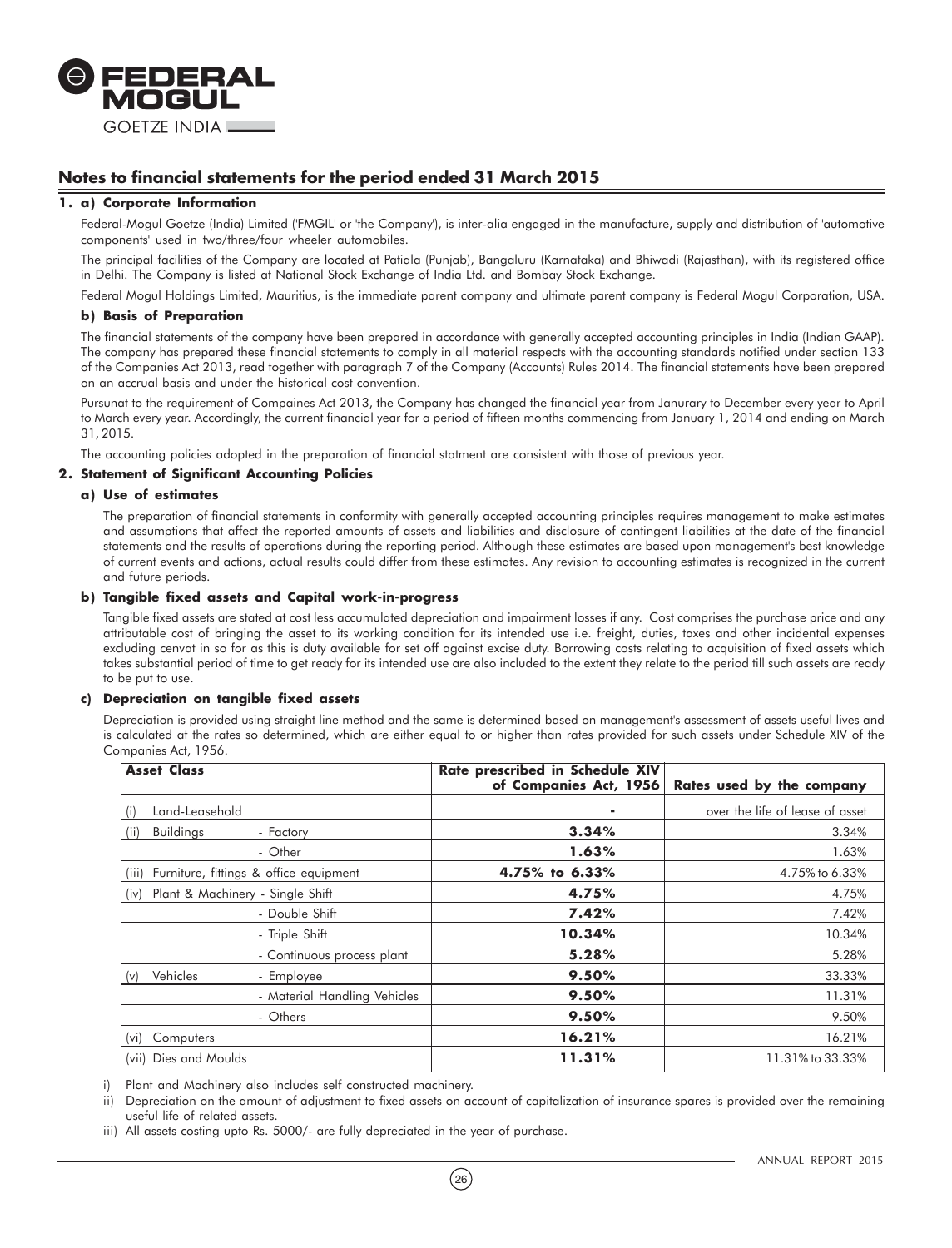

### **d) Impairment of tangible and intangible assets**

- i) The carrying amounts of assets are reviewed at each balance sheet date if there is any indication of impairment based on internal/external factors. An impairment loss is recognized wherever the carrying amount of an asset exceeds its recoverable amount. The recoverable amount is the greater of the asset's net selling price and value in use. In assessing value in use, the estimated future cash flows are discounted to their present value using a pre-tax discount rate that reflects current market assessments of the time value of money and risks specific to the asset.
- ii) After impairment, depreciation is provided on the revised carrying amount of the asset over its remaining useful life

### **e) Intangible Assets**

Intangible assets are stated at cost less amortization less impairment, if any. Cost comprises the purchase price and other directly attributable costs. Intangibles assets are amortised over their expected useful economic lives, on straight line basis, as follows:

Design and drawing, over a period of 5 years on straight line basis.

### **f) Leases**

Leases where the lessor effectively retains substantially all the risks and benefits of ownership of the leased item, are classified as operating leases. Operating lease payments are recognized as an expense in the profit and loss account on a straight-line basis over the lease term

### **g) Investments**

Investments that are readily realizable and intended to be held for not more than a year are classified as current investments. All other investments are classified as long-term investments. Current investments are carried at lower of cost and fair value determined on an individual investment basis. Long-term investments are carried at cost. However, provision for diminution in value is made to recognize a decline other than temporary, in the value of the investments.

### **h) Inventories**

Inventories are valued as follows:

| Raw materials, components, stores | Lower of cost and net realizable value. Cost represents purchase price and other direct costs and is                                                                                                                                                                                 |
|-----------------------------------|--------------------------------------------------------------------------------------------------------------------------------------------------------------------------------------------------------------------------------------------------------------------------------------|
| and spares and bought out tools.  | determined on a moving weighted average cost basis. However, materials and other items held for<br>use in the production of inventories are not written down below cost if the finished products in which<br>they will be incorporated are expected to be sold at or above cost.     |
| <b>Constructed Tools</b>          | Lower of cost and net realizable value. Cost represents material, labour and appropriate allocation of<br>overheads. Cost is determined on a weighted average basis.                                                                                                                 |
| Work-in-progress                  | Lower of cost and net realizable value. Cost for this purpose includes material, labour and appropriate<br>allocation of overheads. Cost is determined on a weighted average basis.                                                                                                  |
| Finished Goods:                   |                                                                                                                                                                                                                                                                                      |
| - Manufactured                    | Lower of cost and net realizable value. Cost for this purpose includes material, labour and appropriate<br>allocation of overheads. Excise duty on stock lying with Company is added to the cost of the finished<br>goods inventory. Cost is determined on a weighted average basis. |
| - Traded                          | Lower of cost and net realizable value. Cost represents purchase price and other direct costs and is<br>determined on a moving weighted average cost basis.                                                                                                                          |
| Reusable scrap                    | At lower of cost and net realizable value.                                                                                                                                                                                                                                           |

Net realizable value is the estimated selling price in the ordinary course of business, less estimated costs of completion and estimated costs necessary to make the sale. Provision for obsolescence is determined based on management's assessment and is charged to profit and loss account.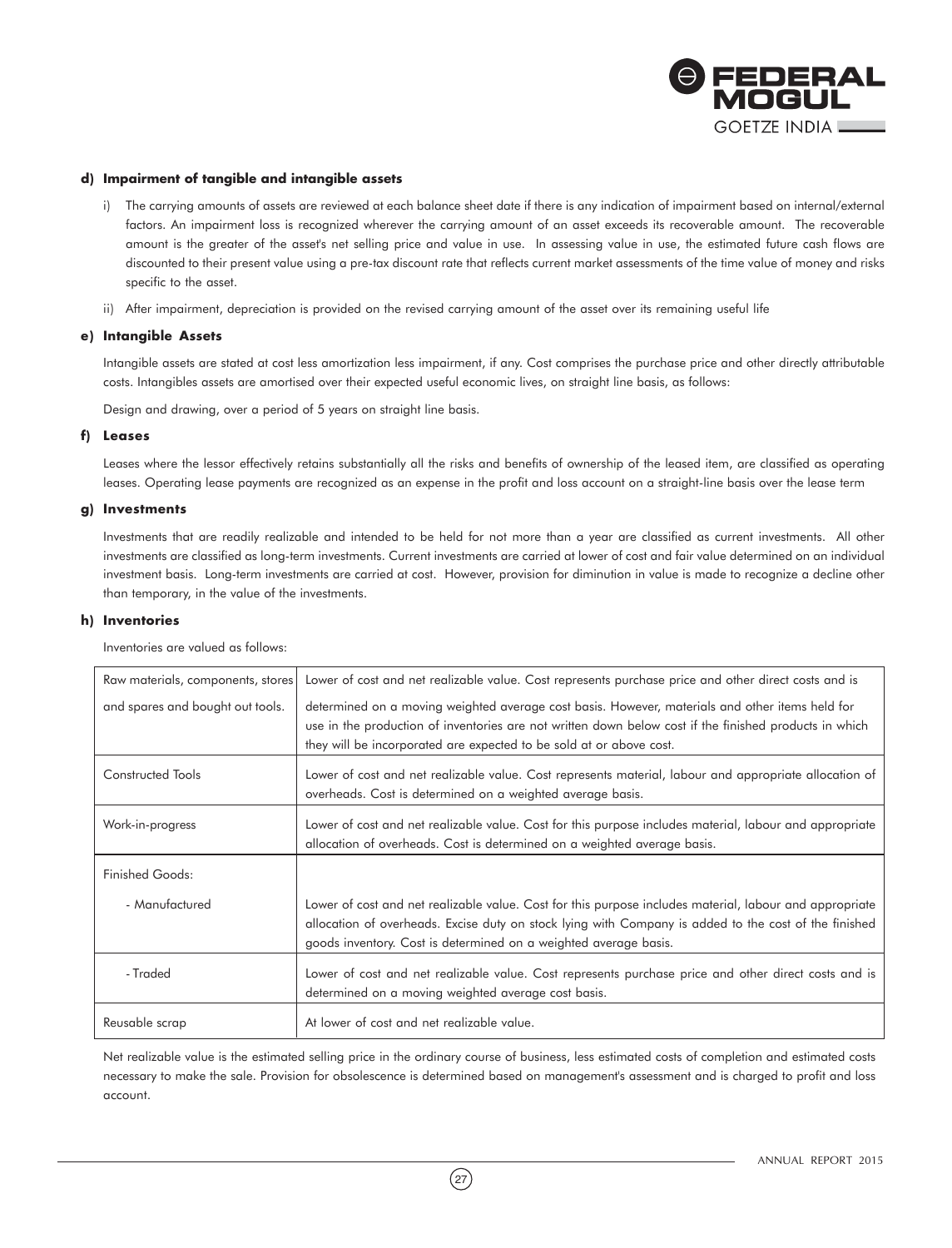

### **i) Revenue Recognition**

Revenue is recognised to the extent that it is probable that the economic benefits will flow to the Company and the revenue can be reliably measured

### **i) Sale of Goods:**

Revenue is recognised when the significant risks and rewards of ownership of the goods have passed to the buyer and are recorded net of excise duty, sales tax and trade discount.

### **ii) Job Work:**

Income from job work is accrued when right of revenue is established, which relates to effort completed.

### **iii) Interest:**

Interest income is recognised on a time proportion basis taking into account the amount outstanding and the rate applicable.

### **iv) Dividends:**

Revenue is recognised when the shareholder's right to receive payment is established by the balance sheet date.

### **v) Commission:**

Commission income is accrued when due, as per the agreed terms.

### **vi) Export Benefits/Incentives:**

Export entitlements under the Duty entitlement pass book (DEPB) Scheme/ Duty drawback scheme are recognized in the statement of profit and loss when the right to receive credit as per the terms of the scheme is established in respect of exports made.

### **vii) Management support charges:**

Income from management support charges is recognized as per the terms of the agreement based upon the services completed.

### **viii) Lease Income :**

Lease rental in respect of asset given under operating leases are recognized in the statement of profit and loss as and when they are due to be received.

### **j) Borrowing Costs**

Borrowing costs directly attributable to the acquisition, construction or production of an asset that necessarily takes a substantial period of time to get ready for its intended use or sale are capitalized as part of the cost of the respective asset. All other borrowing costs are expensed in the period they occur. Borrowing costs consist of interest and other costs that an entity incurs in connection with the borrowing of funds.

### **k) Foreign Currency Transactions**

### **(i) Initial Recognition**

Foreign currency transactions are recorded in the reporting currency, by applying to the foreign currency amount the exchange rate between the reporting currency and the foreign currency at the date of the transaction.

### **(ii) Conversion**

Foreign currency monetary items are reported using the closing rate. Non-monetary items which are carried in terms of historical cost denominated in a foreign currency are reported using the exchange rate at the date of the transaction.

### **(iii) Exchange Differences**

Exchange differences arising on the settlement of monetary items or on reporting Company's monetary items at rates different from those at which they were initially recorded during the year, or reported in previous financial statements, are recognised as income or as expenses in the year in which they arise.

### **l) Retirement and Other Employee Benefits**

- (i) Provident fund contributions are charged to profit and loss, account, when contributions paid/payable are due to "Goetze India Limited Provident Fund Trust", administered by the trustees and to the Regional Provident Fund Commissioners. The Company accrues for the deficit in the Provident Fund trust as per the books of accounts of the Trust.
- (ii) Gratuity liability under the Payment of Gratuity Act, 1972 is accrued on the basis of an actuarial valuation made at the end of each financial year. The actuarial valuation is done as per projected unit credit method.
- (iii) Short term compensated absences are provided for based on estimates. Long term compensation liability for leave encashment is determined in accordance with company policy and is measured on the basis of valuation by an independent actuary at the end of the financial year. The actuarial valuation is done as per projected unit credit method.

 $(28)$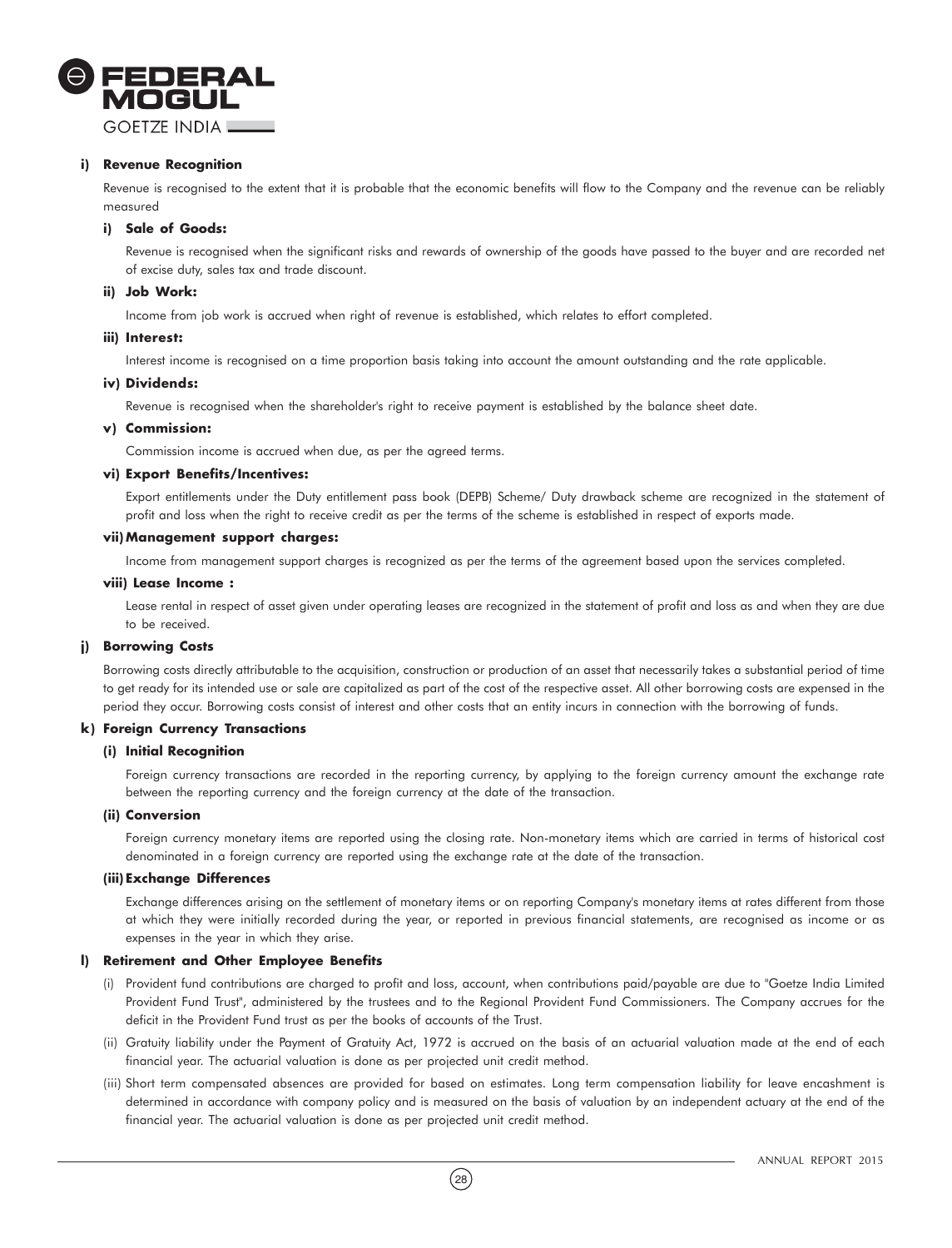(iv) Actuarial gains/losses are immediately taken to profit and loss account. However, recognition for actuarial gain is done only to the extent that the net cumulative unrecognized actuarial gains exceed the unrecognized part of transitional liability.

### (v) **Superannuation Benefit**

The Company has superannuation obligation administered with Life Insurance Corporation of India (LIC). Contributions to the defined contribution scheme are charged to profit and loss account when contributions paid/ payable are due to such fund. There are no other obligations other than the contribution payable to the respective trusts.

### **m) Income Taxes**

Tax expense comprises of current and deferred tax. Current income tax is measured at the amount expected to be paid to the tax authorities in accordance with the Income Tax Act, 1961 enacted in India. Deferred income taxes reflects the impact of current year timing differences between taxable income and accounting income for the year and reversal of timing differences of earlier years.

Deferred tax is measured based on the tax rates and the tax laws enacted or substantively enacted at the balance sheet date. Deferred tax assets and deferred tax liabilities are offset, if a legally enforceable right exists to set off current tax assets against current tax liabilities and the deferred tax assets and deferred tax liabilities relate to the taxes on income levied by same governing taxation laws. Deferred tax assets are recognised only to the extent that there is reasonable certainty that sufficient future taxable income will be available against which such deferred tax assets can be realised. In situations where the Company has unabsorbed depreciation or carry forward tax losses, all deferred tax assets are recognised only if there is virtual certainty supported by convincing evidence that they can be realised against future taxable profits.

At each balance sheet date the Company re-assesses unrecognised deferred tax assets. It recognises unrecognised deferred tax assets to the extent that it has become reasonably certain or virtually certain, as the case may be that sufficient future taxable income will be available against which such deferred tax assets can be realised.

The carrying amount of deferred tax assets are reviewed at each balance sheet date. The Company writes-down the carrying amount of a deferred tax asset to the extent that it is no longer reasonably certain or virtually certain, as the case may be, that sufficient future taxable income will be available against which deferred tax asset can be realised. Any such write-down is reversed to the extent that it becomes reasonably certain or virtually certain, as the case may be, that sufficient future taxable income will be available.

Minimum Alternate Tax ("MAT") credit is recognised as an asset only when and to the extent there is convincing evidence that the company will pay normal income tax during the specified period. In the year in which the (MAT) credit becomes eligible to be recognized as an asset in accordance with the recommendations contained in guidance note issued by the Institute of Chartered Accountants of India, the said asset is created by way of a credit to statement of profit and loss and shown as MAT credit entitlement. The company reviews the same at each balance sheet date and writes down the carrying amount of MAT credit entitlement to the extent there is no longer convincing evidence to the effect that company will pay normal income tax during the specified period.

### **n) Earnings per Share**

Basic earnings per share are calculated by dividing the net profit or loss for the period attributable to equity shareholders by the weighted average number of equity shares outstanding during the period.

For the purpose of calculating diluted earnings per share, the net profit or loss for the period attributable to equity shareholders and the weighted average number of shares outstanding during the period are adjusted for the effects of all dilutive potential equity shares.

### **o) Provisions, contingent liability and contingent asset**

A provision is recognized when an enterprise has a present obligation as a result of past event; it is probable that an outflow of resources will be required to settle the obligation, in respect of which a reliable estimate can be made. Provisions are not discounted to its present value and are determined based on best estimate required to settle the obligation at the balance sheet date. These are reviewed at each balance sheet date and adjusted to reflect the current best estimates.

Contingent liabilities are usually not provided for, unless it is probable that the future outcome may be materially detrimental to the company. A contingent liability is disclosed, unless the possibility of an outflow of resources embodying the economic benefits is remote.

Contingent assets are not recognized in the financial statement.

### **p) Cash and Cash Equivalents**

Cash and cash equivalents for cash flow statement comprises cash at bank and in hand and short-term investments with an original maturity of three months or less.

### **q) Segment Reporting**

The company prepares its segment information in confirming with the account policies adopted for preparing and presenting the financial statements of the company as a whole.

FEDERAL

**GOETZE INDIA !**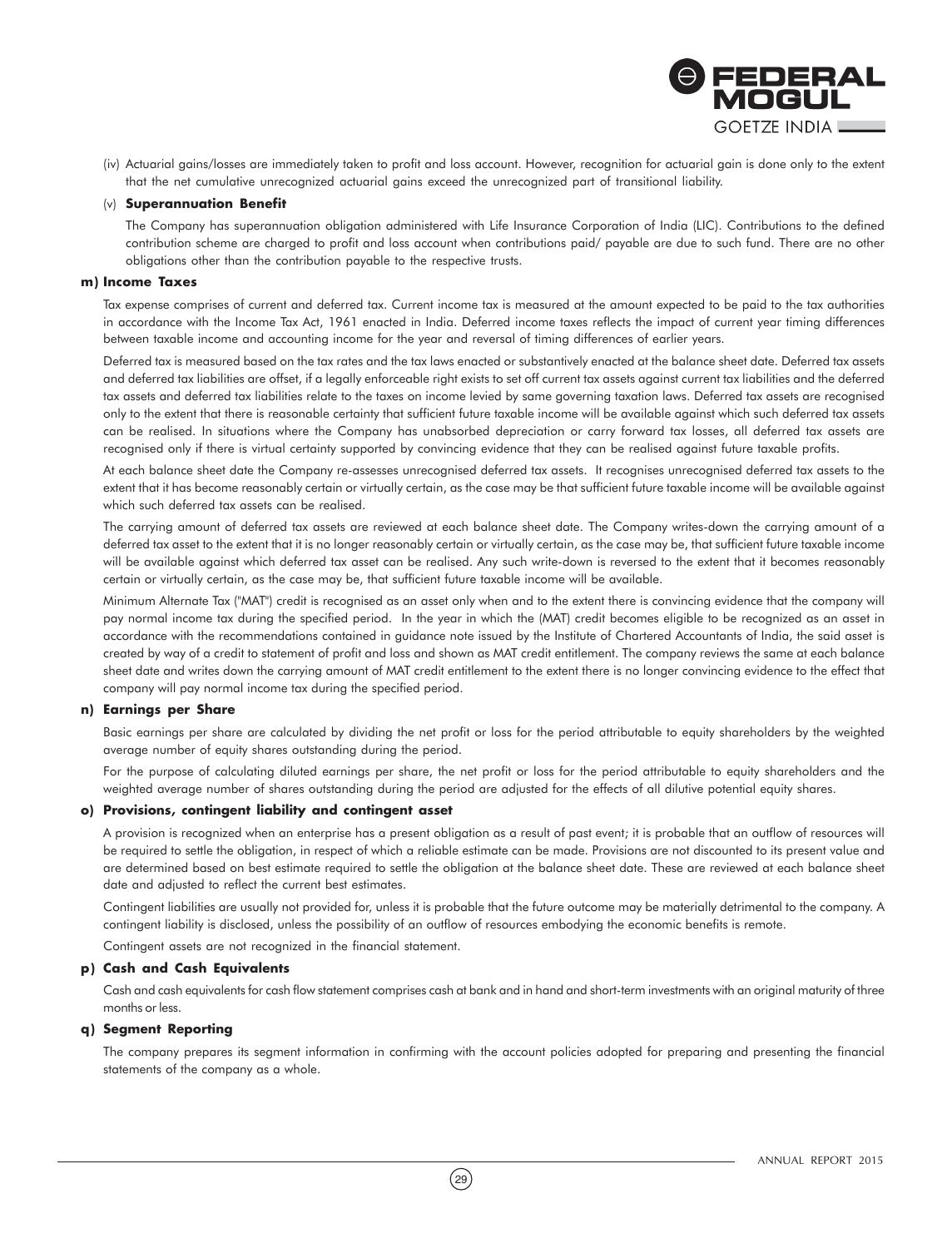

### **Balance sheet and profit and loss account Notes to Accounts**

| 3 : Share Capital                                                                                                            |                        | Rs (in lacs)              |
|------------------------------------------------------------------------------------------------------------------------------|------------------------|---------------------------|
|                                                                                                                              | As at<br>31 March 2015 | As at<br>31 December 2013 |
| <b>Authorized shares</b><br>80,000,000 (as at 31 December 2013: 80,000,000) equity shares of Rs. 10/- each.                  | 8,000.00               | 8,000.00                  |
|                                                                                                                              | 8,000.00               | 8,000.00                  |
| Issued, subscribed and fully paid-up shares<br>55,632,130 (as at 31 December 2013: 55,632,130) equity shares of Rs.10/- each | 5,563.21               | 5,563.21                  |
|                                                                                                                              | 5,563.21               | 5,563.21                  |

(a) There is no movement in equity share capital during the current and comparative period.

(b) Right/restriction attached to equity shares.

The Company has only one class of equity shares having par value of Rs.10 per share. Each holder of equity shares is entitled to one vote per share. In the event of liquidation of the Company, the holders of equity shares will be entitled to receive remaining assets of the Company, after distribution of all liabilities. The distribution will be in proportion to the number of equity shares held by the shareholders.

### **(c) List of shareholders holding more than 5% of the equity share capital of the Company at the beginning and at the end of the reporting year**

| Name of the shareholder                                                                                                                            | 31 March 2015<br>No. | $%$ holding | No.                      | 31 December 2013<br>% holdina |
|----------------------------------------------------------------------------------------------------------------------------------------------------|----------------------|-------------|--------------------------|-------------------------------|
| Equity shares of Rs 10 each fully paid<br>Federal Mogul Holding Limited, Mauritius, the Parent company<br>Federal Mogul Vemogensuverwaltungs GMBH, | 3,34,08,581          | 60.05%      | 3.34.08.581              | 60.05%                        |
| a Fellow subsidiary company                                                                                                                        | 83,06,873            | 14.93%      | 83,06,873                | 14.93%                        |
| Reliance Capital Trustee Company Limited                                                                                                           | 54,79,189            | 9.85%       | $\overline{\phantom{a}}$ |                               |

\*The above information is furnished as per the shareholder register at the period end.

### **(d) Shares held by holding/ ultimate holding company and/ or their subsidiaries/ associates**

| Name of the shareholder                                                                                | 31 March 2015<br>No. | $%$ holdina | No.         | 31 December 2013<br>% holding |
|--------------------------------------------------------------------------------------------------------|----------------------|-------------|-------------|-------------------------------|
| Equity shares of Rs 10 each fully paid<br>Federal Mogul Holding Limited, Mauritius, the Parent company | 3,34,08,581          | 60.05%      | 3.34.08.581 | 60.05%                        |
| Federal Mogul Vemogensuverwaltungs GMBH,<br>a Fellow subsidiary company                                | 83,06,873            | 14.93%      | 83,06,873   | 14.93%                        |

**(e)** The Company has not issued any equity shares pursuant to any contract without payment being received in cash, allotted as fully paid up by way of bonus issues and bought back during the current reporting period and immediately preceding four years.

### **4 : Reserves and Surplus**

|                                             | As at<br>31 March 2015 | As at<br>31 December, 2013 |
|---------------------------------------------|------------------------|----------------------------|
| Capital redemption reserve                  | 1,000.00               | 1,000.00                   |
| Capital reserve                             | 56.55                  | 56.55                      |
| Capital subsidy                             | 1.12                   | 1.12                       |
| Securities premium account                  | 26,750.74              | 26,750.74                  |
| Surplus in the Statement of Profit and Loss |                        |                            |
| Opening balance                             | 8,570.31               | 6,511.75                   |
| Add: Profit for the period                  | 3,135.54               | 2,058.56                   |
| Closing balance                             | 11,705.85              | 8,570.31                   |
| Total                                       | 39,514.26              | 36,378.72                  |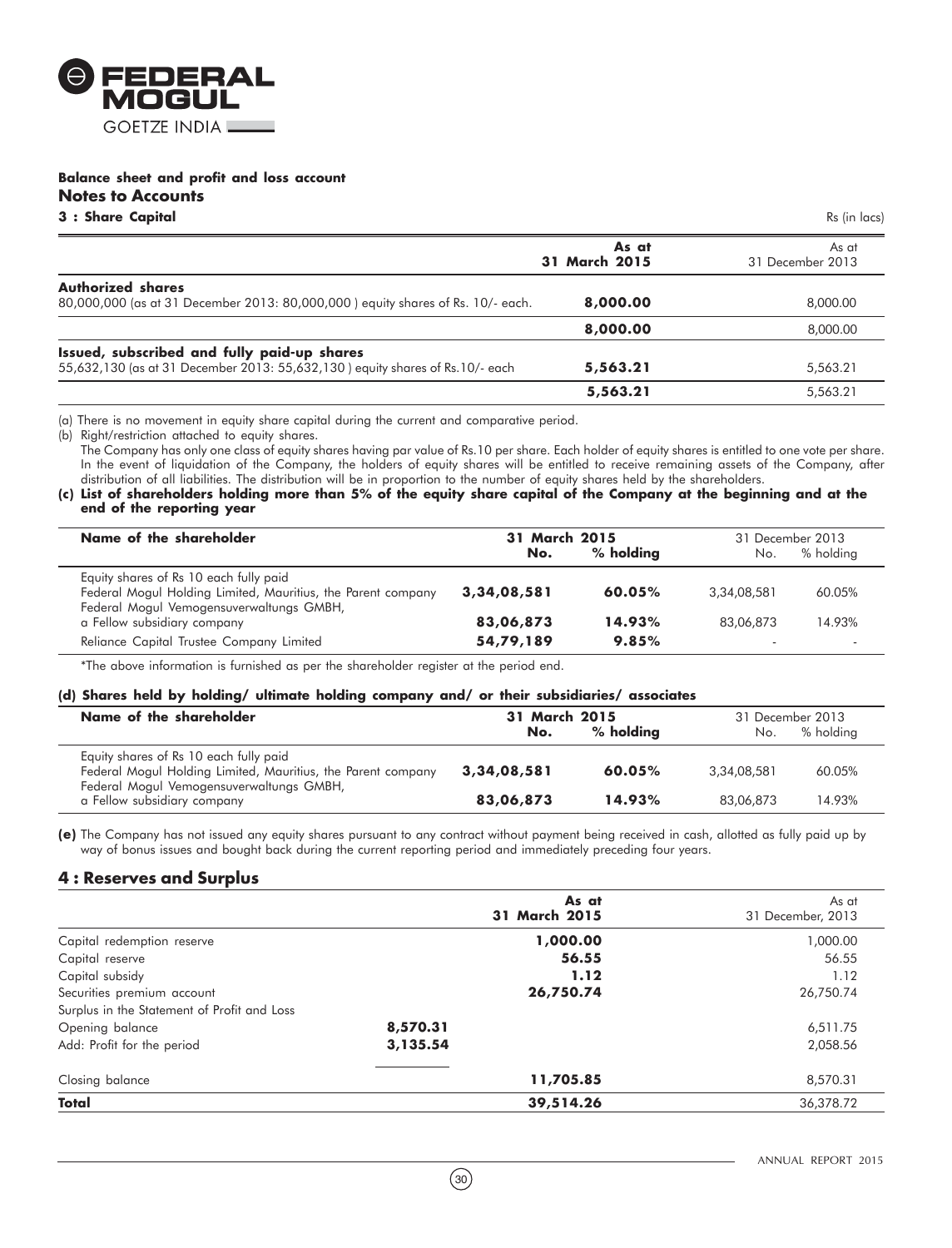|    |                                        |                      | Rs. in Lacs             |
|----|----------------------------------------|----------------------|-------------------------|
|    |                                        | As at 31 March, 2015 | As at 31 December, 2013 |
| 5. | Long-term borrowings                   |                      |                         |
|    | Term loans (refer note (a))            |                      |                         |
|    | Indian rupee loan from banks (secured) | 722.22               | 1,555.56                |
|    |                                        | 722.22               | .555.56                 |

"Note (a): Indian rupee loans amounting to Rs. 2,000 lacs from Yes Bank in two tranches of Rs 1,000 lacs each taken on 31 May 2013 and 28 June 2013 respectively, carries interest @ 12.20% p.a. Both tranches are repayable in 36 equal monthly instalments of Rs. 27.77 lacs each along with interest, after a moratorium period of 12 months from the date of disbursement of loan i.e. 31 May 2014 and 28 June 2014 respectively. The loan is secured by first parri passu charge on moveable assets of the Company including plant and machinery, spares, tools and accessories, furniture and fixtures and other movable assets of the Company, excluding vehicles."Current maturities of long term borrowings amounting to Rs. 666.67 lacs (Previous year: Rs. 444.44 lacs) are included under the head 'Other current liabilities (refer note 11).

### **6. Deferred tax liabilities (net)**

**Deferred tax liabilities**

Impact of difference between depreciation as per tax books and depreciation

| Deferred tax liabilities (net)                                    | 433.98   | 1,523.79 |
|-------------------------------------------------------------------|----------|----------|
|                                                                   | 3,215.40 | 2,512.45 |
| Others                                                            | 1191.24  | 845.12   |
| Provision for doubtful debts                                      | 51.22    | 28.91    |
| Royalty expenses                                                  | 619.74   | 183.44   |
| Provision for employee gratuity                                   | 1,353.20 | 1,454.98 |
| in the current year but allowed for tax purposes on payment basis |          |          |
| Impact of expenditure charged to the Statement of profit and loss |          |          |
| Deferred tax assets                                               |          |          |
|                                                                   | 3,649.38 | 4,036.24 |
| and amortization charged for the financial reporting              | 3,649.38 | 4,036.24 |

| Trade deposits from dealers* (reter note (a)) | 396.94 | 278.38 |
|-----------------------------------------------|--------|--------|
|                                               | 396.94 | 278.38 |

\*Deposits from vendors/ customers are considered as long term in view of long term business relationships.

| 8. | <b>Provisions</b>                                       | Long term |              | <b>Short Term</b> |              |  |
|----|---------------------------------------------------------|-----------|--------------|-------------------|--------------|--|
|    |                                                         | 31 March, | 31 December, | 31 March,         | 31 December, |  |
|    |                                                         | 2015      | 2013         | 2015              | 2013         |  |
|    | <b>Provision for employee benefits</b>                  |           |              |                   |              |  |
|    | Provision for gratuity (refer Note no. 37)              | 3,981.20  | 4,300.68     |                   |              |  |
|    | Provision for leave encashment                          | 780.18    | 651.63       | 136.46            | 98.76        |  |
|    | Provision for bonus                                     |           |              | 60.54             | 45.07        |  |
|    |                                                         | 4,761.38  | 4,952.31     | 197.00            | 143.83       |  |
|    | <b>Other provisions</b>                                 |           |              |                   |              |  |
|    | Provision for regulatory matters (refer note (a) below) | 1,277.28  | 1,213.31     | ٠                 |              |  |
|    |                                                         | 1,277.28  | 1,213.31     | ۰                 |              |  |
|    | Total                                                   | 6,038.66  | 6,165.62     | 197.00            | 143.83       |  |
|    | Note $(a)$                                              |           |              |                   |              |  |
|    | <b>Provision for regulatory matters</b>                 |           |              |                   |              |  |
|    | Opening balance                                         |           | 1,213.31     |                   | 1,099.06     |  |
|    | Provision made during the period                        |           | 1,204.99     |                   | 994.53       |  |
|    | Utilised during the period                              |           | (1, 141.02)  |                   | (880.28)     |  |
|    | <b>Closing Balance</b>                                  |           | 1,277.28     |                   | 1,213.31     |  |

FEDERAL<br>MOGUL

**GOETZE INDIA**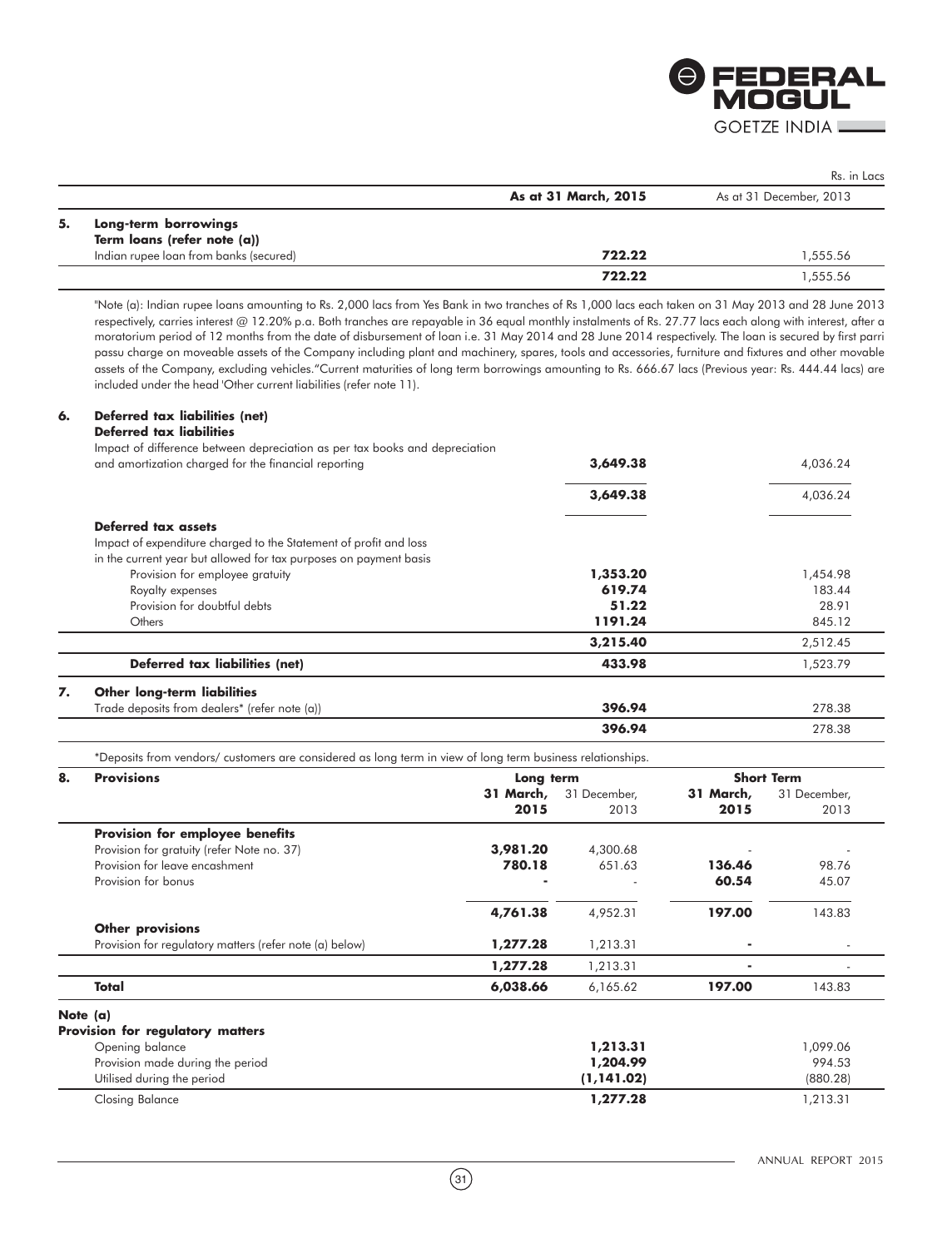

|    |                                                    |                      | Rs. in Lacs             |
|----|----------------------------------------------------|----------------------|-------------------------|
|    |                                                    | As at 31 March, 2015 | As at 31 December, 2013 |
| 9. | Short-term borrowings                              |                      |                         |
|    | <b>Secured</b>                                     |                      |                         |
|    | Working capital loans from banks (refer note (a))  | 7,600.00             | 5,500.00                |
|    | Cash credit facilities from banks (refer note (a)) | 2,719.39             | 2,633.63                |
|    |                                                    | 10,319.39            | 8,133.63                |
|    | <b>Unsecured</b>                                   |                      |                         |
|    | Inter-corporate deposit (refer note (b))           | 8,815.00             | 9,655.00                |
|    | Working capital loan (refer note (c))              | 2,118.93             | 838.94                  |
|    | Deposits from others (refer note (d))              |                      | 61.00                   |
|    |                                                    | 10,933.93            | 10,554.94               |
|    | Total                                              | 21,253.32            | 18,688.57               |

### Note (a) :

i. Indian rupees working capital loans and cash credit facilities are secured against hypothecation of current assets of the Company, both present and future with HDFC, Yes Bank, ING Vysya Bank, State Bank of India and Deutsche Bank. Cash credit facilities carries interest rate ranging from 10.00 % p.a to 12.50% p.a.

ii. Details of working capital loans

| Name of the bank    | Amount of loan | Date of repayment | Interest rate |
|---------------------|----------------|-------------------|---------------|
| ING Vysya           | 3,800.00       | 1-April-2015      | 10.90%        |
| State Bank of India | 1,200.00       | 27-April-1205     | 11.25%        |
| <b>HDFC</b>         | 1,100.00       | 9-May-2015        | 10.40%        |
| <b>HDFC</b>         | 1,000.00       | 1-May-2015        | 10.50%        |
| <b>HDFC</b>         | 500.00         | 21-April-2015     | 10.50%        |
|                     | 7,600.00       |                   |               |

Note (b): Inter-corporate deposits are repayable on demand and carry rate of interest ranging between 9.35 % p.a to 10.50 % p.a

Note (c): Indian rupees working capital loan and cash credit facilities taken from Bank of America is at interest rate of 10.5% p.a., which was repayable in 30 days from the date of loan.

Note (d) : Indian rupees loan amounting to Rs 61 lacs taken from Goetze India employee welfare trust is at interest rate of 8% p.a. Entire loan is repayable on 31 March 2014.

### **10. Trade payables**

| Dues to medium and small enterprises                                  |           |           |
|-----------------------------------------------------------------------|-----------|-----------|
| (refer Note no.42 for details of dues to micro and small enterprises) | 205.43    | 131.87    |
| Due to others (including acceptances)                                 | 20,087.66 | 16,136.72 |
| Related party payables (refer note no. 34 for details)                | 2.041.79  | 1.284.63  |
|                                                                       | 22,334.88 | 17,553.22 |
| Other current liabilities<br>11.                                      |           |           |
| Current maturities of long-term borrowings (refer note no.5)          | 666.67    | 444.44    |
| Interest accrued and due on term borrowings                           | 14.95     | 20.72     |
| Interest accrued and due on inter corporate deposits                  | 68.37     | 80.88     |
| Interest accrued but not due on borrowings                            | 132.00    | 88.60     |
| Trade/security deposits received                                      |           | 47.21     |
| Statutory liabilities                                                 | 1,287.80  | 1,839.68  |
|                                                                       | 2.169.79  | 2.521.53  |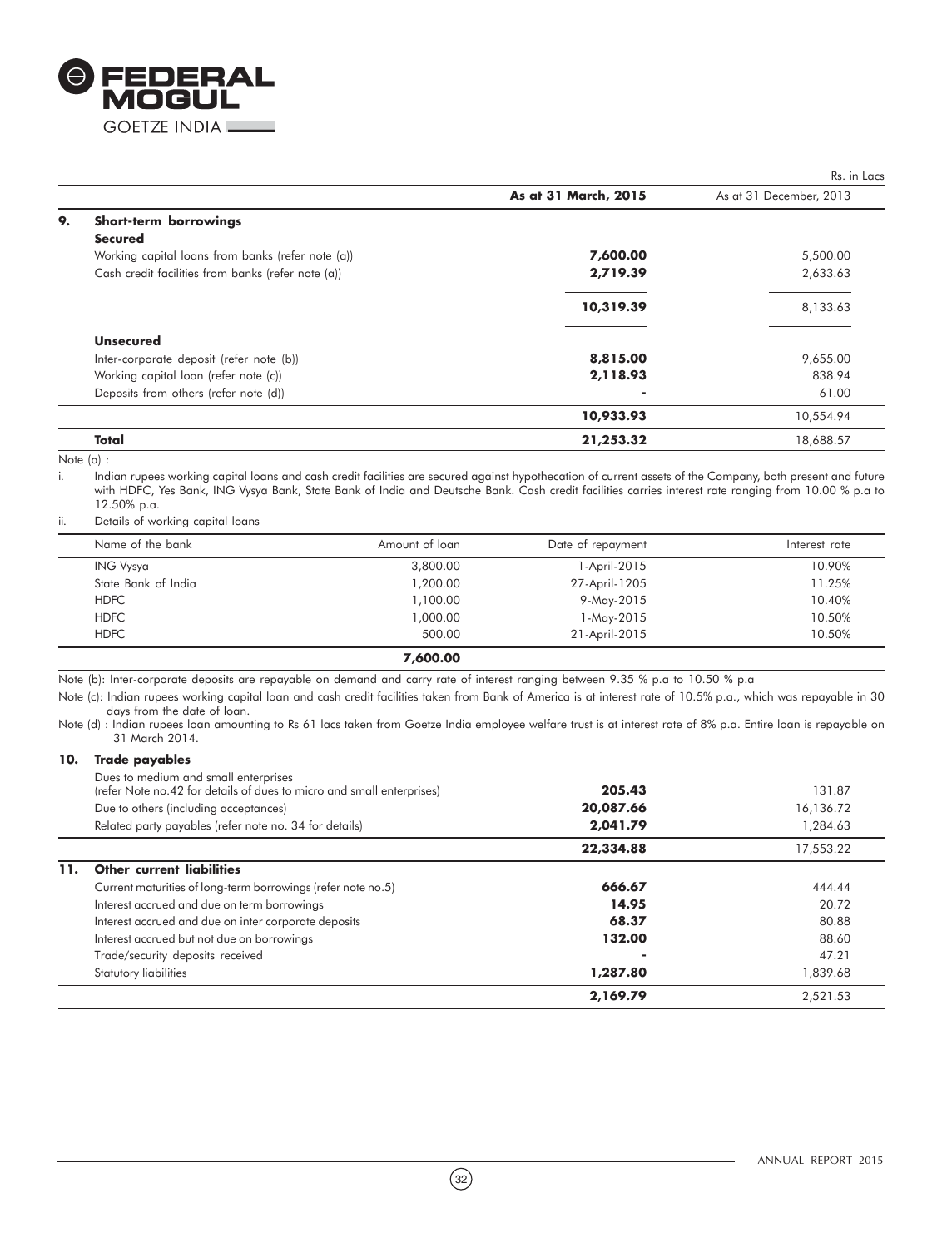# **O** FEDERAL<br>MOGUL **GOETZE INDIA**

|                                                                                |                                            |                                           |                             |                                                 |                                   |                          | Rs. in Lacs                       |
|--------------------------------------------------------------------------------|--------------------------------------------|-------------------------------------------|-----------------------------|-------------------------------------------------|-----------------------------------|--------------------------|-----------------------------------|
|                                                                                |                                            |                                           |                             | As at 31 March, 2015                            |                                   | As at 31 December, 2013  |                                   |
| 12. Tangible Assets                                                            |                                            |                                           |                             |                                                 |                                   |                          |                                   |
| Particulars                                                                    | Freehold<br>Land                           | Leasehold<br>Land                         | <b>Buildina</b>             | Furniture & Fittings<br>and Office<br>Equipment | Plant and<br>Machinery            | <b>Vehicles</b>          | <b>Total Tangible</b><br>Assets   |
| Cost<br>At 1 January 2013<br>Additions<br><b>Disposals</b>                     | 1,485.16                                   | 362.87                                    | 8.744.98<br>953.96<br>21.92 | 1,432.15<br>108.85<br>25.22                     | 77.004.22<br>7,235.82<br>1.150.36 | 372.06<br>103.96         | 89,401.44<br>8,298.63<br>1.301.46 |
| At 31 December 2013                                                            | 1,485.16                                   | 362.87                                    | 9,677.02                    | 1,515.78                                        | 83,089.68                         | 268.10                   | 96,398.62                         |
| At 1 January 2014<br><b>Additions</b><br>Disposals                             | 1,485.16                                   | 362.87                                    | 9.677.02<br>257.63<br>62.42 | 1,515.78<br>225.59<br>116.64                    | 83,089.68<br>8.143.79<br>1,632.92 | 268.10<br>53.95<br>17.26 | 96,398.62<br>8.680.95<br>1,829.24 |
| At 31st March 2015                                                             | 1,485.16                                   | 362.87                                    | 9,872.23                    | 1,624.73                                        | 89,600.56                         | 304.79                   | 103,250.33                        |
| Depreciation<br>At 1 January 2013<br>Charge for the period<br><b>Disposals</b> |                                            | 27.85<br>$\overline{a}$<br>$\overline{a}$ | 3,285.82<br>306.42<br>10.51 | 793.46<br>70.83<br>15.19                        | 39,105.24<br>6.196.26<br>935.03   | 254.68<br>24.45<br>97.33 | 43,467.05<br>6,597.96<br>1,058.06 |
| At 31 December 2013                                                            | $\overline{\phantom{a}}$                   | 27.85                                     | 3,581.73                    | 849.10                                          | 44,366.47                         | 181.80                   | 49,006.95                         |
| At 1 January2014<br>Charge for the period<br><b>Disposals</b>                  | $\overline{a}$<br>$\overline{\phantom{a}}$ | 27.85<br>$\overline{a}$<br>27.85          | 3,581.73<br>409.10<br>27.08 | 849.10<br>100.20<br>50.53                       | 44,366.47<br>8.385.92<br>1,351.53 | 181.80<br>42.09<br>4.21  | 49,006.95<br>8,937.31<br>1,461.18 |
| At 31 March 2015                                                               | ٠                                          | ٠                                         | 3,963.75                    | 898.79                                          | 51,400.86                         | 219.68                   | 56,483.08                         |
| At 31 December 2013                                                            | 1,485.16                                   | 335.02                                    | 6,095.29                    | 666.68                                          | 38,723.21                         | 86.30                    | 47,391.67                         |
| At 31 March 2015                                                               | 1,485.16                                   | 362.87                                    | 5,908.48                    | 725.94                                          | 38,199.69                         | 85.11                    | 46,767.25                         |

### **12.1. Intangible assets**

| Particulars                                                             | Designs & Drawings<br>and Patents & Trademarks | Total Intangible<br>Assets |
|-------------------------------------------------------------------------|------------------------------------------------|----------------------------|
| Cost<br>At 1 January 2013<br>Additions<br>Disposals                     | 712.11                                         | 712.11                     |
| At 31 December 2013                                                     | 712.11                                         | 712.11                     |
| At 1 January 2014<br><b>Additions</b><br>Disposals                      | 712.11                                         | 712.11                     |
| At 31 March 2015                                                        | 712.11                                         | 712.11                     |
| Depreciation<br>At 1 January 2013<br>Charge for the period<br>Disposals | 696.52<br>15.59                                | 696.52<br>15.59            |
| At 31 December 2013                                                     | 712.11                                         | 712.11                     |
| At 1 January 014<br>Charge for the year<br><b>Disposals</b>             | 712.11                                         | 712.11                     |
| At 31 March 2015                                                        | 712.11                                         | 712.11                     |
| Net Block                                                               |                                                | $\overline{a}$             |
| At 31 December 2013                                                     | $\overline{\phantom{a}}$                       |                            |
| At 31 March 2015                                                        | ٠                                              |                            |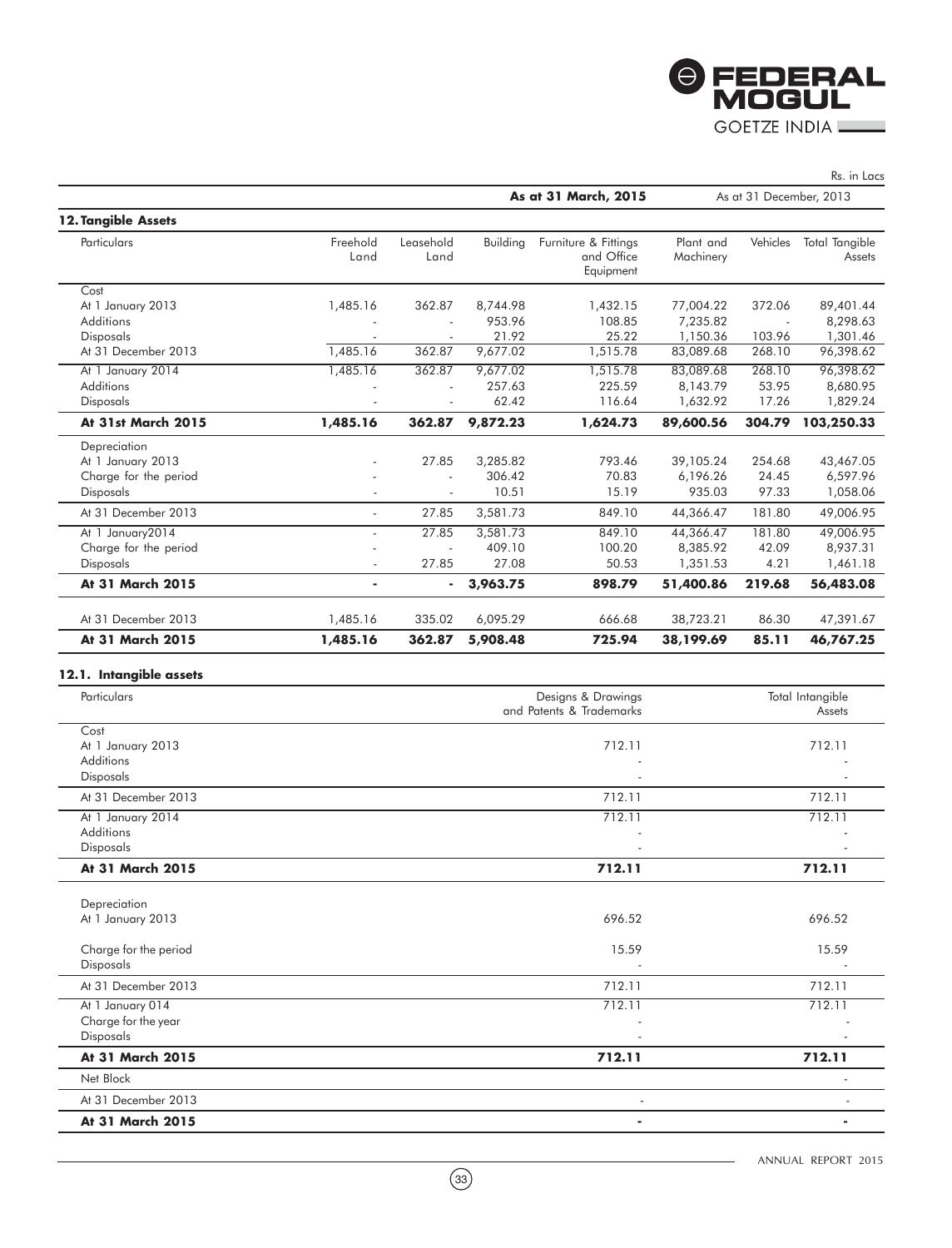

|     |                                                                                                      |                      | Rs. in Lacs             |
|-----|------------------------------------------------------------------------------------------------------|----------------------|-------------------------|
|     |                                                                                                      | As at 31 March, 2015 | As at 31 December, 2013 |
|     | 13. Non-current investments                                                                          |                      |                         |
|     | Trade investments unquoted (valued at cost unless stated otherwise)                                  |                      |                         |
|     | Investment in Subsidiary                                                                             |                      |                         |
|     | (i) Equity shares                                                                                    |                      |                         |
|     | 5,100,000 (as at 31 December 2013: 5,100,000) equity shares of Rs. 10/- each in                      |                      |                         |
|     | Federal-Mogul TPR (India) Ltd                                                                        | 510.00               | 510.00                  |
|     | (ii) Government securities                                                                           |                      |                         |
|     | National savings certificates                                                                        | 1.32                 | 1.32                    |
|     | Less: Provision for diminution in value of investment                                                | (1.32)               | (1.32)                  |
|     |                                                                                                      |                      |                         |
|     | (iii) Equity shares                                                                                  |                      |                         |
|     | 923,000 (as at 31 December 2013: 923,000) equity shares of Rs 5 each                                 |                      |                         |
|     | fully paid in GTZ Securities Limited                                                                 | 46.15                | 46.15                   |
|     |                                                                                                      |                      |                         |
|     | Less: Provision for diminution in value of investment                                                | (46.15)              | (46.15)                 |
|     |                                                                                                      |                      |                         |
|     | (iv) Preference shares                                                                               |                      |                         |
|     | 1,00,000 (as at 31 December 2013 : 100,000) 6% redeemable cumulative                                 |                      |                         |
|     | preference shares in Nanz Food Products Limited of Rs. 10/-each                                      | 10.00                | 10.00                   |
|     | Less: Provision for diminution in value of investment                                                | (10.00)              | (10.00)                 |
|     |                                                                                                      |                      |                         |
|     |                                                                                                      | 510.00               | 510.00                  |
|     | Aggregate amount of unquoted investment                                                              | 510.00               | 510.00                  |
| 14. | Long-term loans and advances                                                                         |                      |                         |
|     | Minimum alternate tax credit entitlement                                                             |                      | 1,320.60                |
|     | Capital advances (Unsecured, considered good)                                                        | 1116.49              | 557.51                  |
|     | Security deposits (Unsecured, considered good)                                                       | 2,011.50             | 1,087.09                |
|     | Less: Provision for doubtful security deposits                                                       | (850.00)             |                         |
|     | Other loans and advances                                                                             |                      |                         |
|     | Prepaid expenses                                                                                     | 23.07                | 22.59                   |
|     | Advance tax (net of provision of tax Rs.5,270.82 lacs (as at 31 December 2013 : Rs. 2,548.47 lacs)). | 868.95               | 1,158.16                |
|     |                                                                                                      | 3,170.01             | 4,145.95                |
| 15. | <b>Current investments</b>                                                                           |                      |                         |
|     | At lower of cost and fair value, unless stated otherwise                                             |                      |                         |
|     | Unquoted equity shares                                                                               |                      |                         |
|     | 3,889,600 (as at 31 December 2013: 3,889,600) equity shares of Rs 5 each,                            |                      |                         |
|     | fully paid in GI Power Corporation Limited                                                           | 194.48               | 194.48                  |
|     | Less: Provision for diminution in the value of investment                                            | (194.48)             | 194.48                  |
|     |                                                                                                      |                      |                         |
|     | <b>Preference shares</b>                                                                             |                      |                         |
|     | 17,528,800 (as at 31 December 2013:17,528,800) 8% cumulative convertible redeemable                  |                      |                         |
|     | preference shares of Rs 5 each, fully paid in GI Power Corporation Limited                           |                      | 876.44                  |
|     | Less: Provision for diminution in the value of investment                                            |                      | (876.44)                |

 $\circled{34}$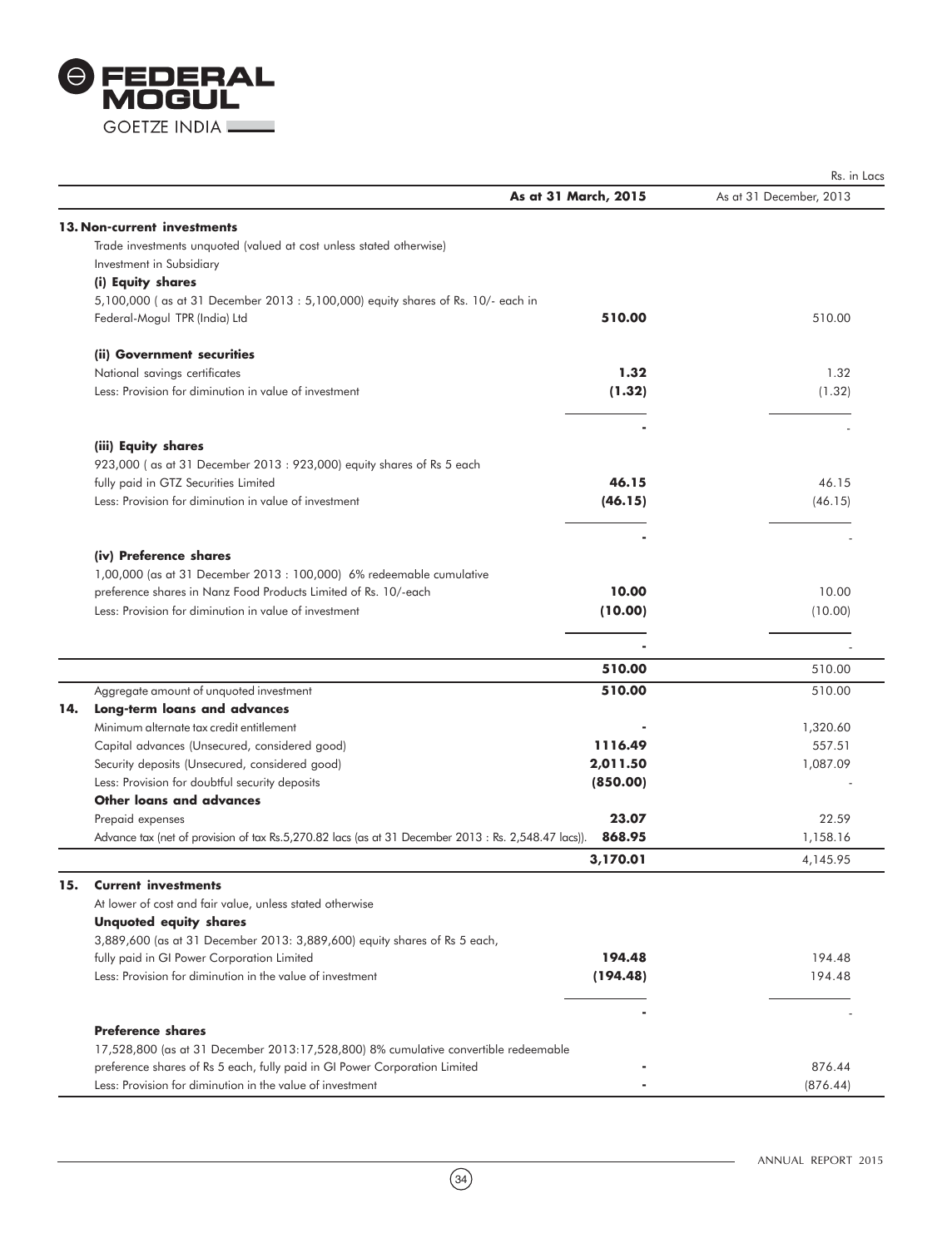

|     |                                                                                       |                      | Rs. in Lacs             |
|-----|---------------------------------------------------------------------------------------|----------------------|-------------------------|
|     |                                                                                       | As at 31 March, 2015 | As at 31 December, 2013 |
| 16. | <b>Inventories</b> (Valued at lower of cost and net realizable value)                 |                      |                         |
|     | Raw materials and components                                                          | 2,835.34             | 1,796.51                |
|     | (including stock in transit Rs. 256.53 lacs (as at 31 December 2013: Rs. 247.48 lacs) |                      |                         |
|     | Work-in-progress                                                                      | 6,061.66             | 4,485.99                |
|     | Finished goods                                                                        | 8,521.61             | 6,897.75                |
|     | Traded goods                                                                          | 1,013.54             | 886.32                  |
|     | Stores and spares                                                                     | 1,357.99             | 778.70                  |
|     | (including stock in transit Rs. Nil (as at 31 December 2013 : Rs. 38.73 lacs))        |                      |                         |
|     | Total                                                                                 | 19,790.14            | 14,845.27               |
| 17. | <b>Trade Receivables</b>                                                              |                      |                         |
|     | Outstanding for a period exceeding six months from the date they are due for payment  |                      |                         |
|     | Unsecured considered doubtful                                                         | 36.19                | 36.08                   |
|     |                                                                                       |                      |                         |
|     |                                                                                       | 36.19                | 36.08                   |
|     | Less: Provision for doubtful debts                                                    | (36.19)              | (36.08)                 |
|     |                                                                                       |                      |                         |
|     | Outstanding for a period less than six months                                         |                      |                         |
|     | from the date they are due for payment                                                |                      |                         |
|     | Secured considered good                                                               | 396.95               | 278.38                  |
|     | Unsecured, considered good                                                            | 16,896.30            | 14,386.12               |
|     | Unsecured, considered doubtful                                                        | 114.49               | 53.34                   |
|     |                                                                                       | 17,407.74            | 14,717.84               |
|     | Less: Provision for doubtful debts                                                    | (114.49)             | (53.34)                 |
|     |                                                                                       | 17,293.25            | 14,664.50               |
|     |                                                                                       | 17,293.25            | 14,664.50               |
| 18. | <b>CASH AND BANK BALANCES</b>                                                         |                      |                         |
|     | Cash and cash equivalents                                                             |                      |                         |
|     | Cheques on hand                                                                       | 0.01                 | 9.33                    |
|     | Balances with bank held as margin money                                               |                      |                         |
|     | - with original maturity upto 3 months (pledged with government authorities)          |                      | 15.09                   |
|     | Balances with scheduled banks:                                                        |                      |                         |
|     | - in current accounts                                                                 | 580.21               | 155.83                  |
|     |                                                                                       |                      |                         |
|     |                                                                                       | 580.22               | 180.25                  |
|     | <b>Other Bank Balances</b>                                                            |                      |                         |
|     | Balances with bank held as margin money                                               |                      |                         |
|     | with maturity more than 3 months but less than 12 months                              |                      |                         |
|     | (Pledged with Government authorities)                                                 | 396.99               | 412.30                  |
|     | with maturity more than 3 months but less than 12 months                              |                      | 0.25                    |
|     |                                                                                       | 396.99               | 412.55                  |
|     |                                                                                       | 977.21               | 592.80                  |
|     |                                                                                       |                      |                         |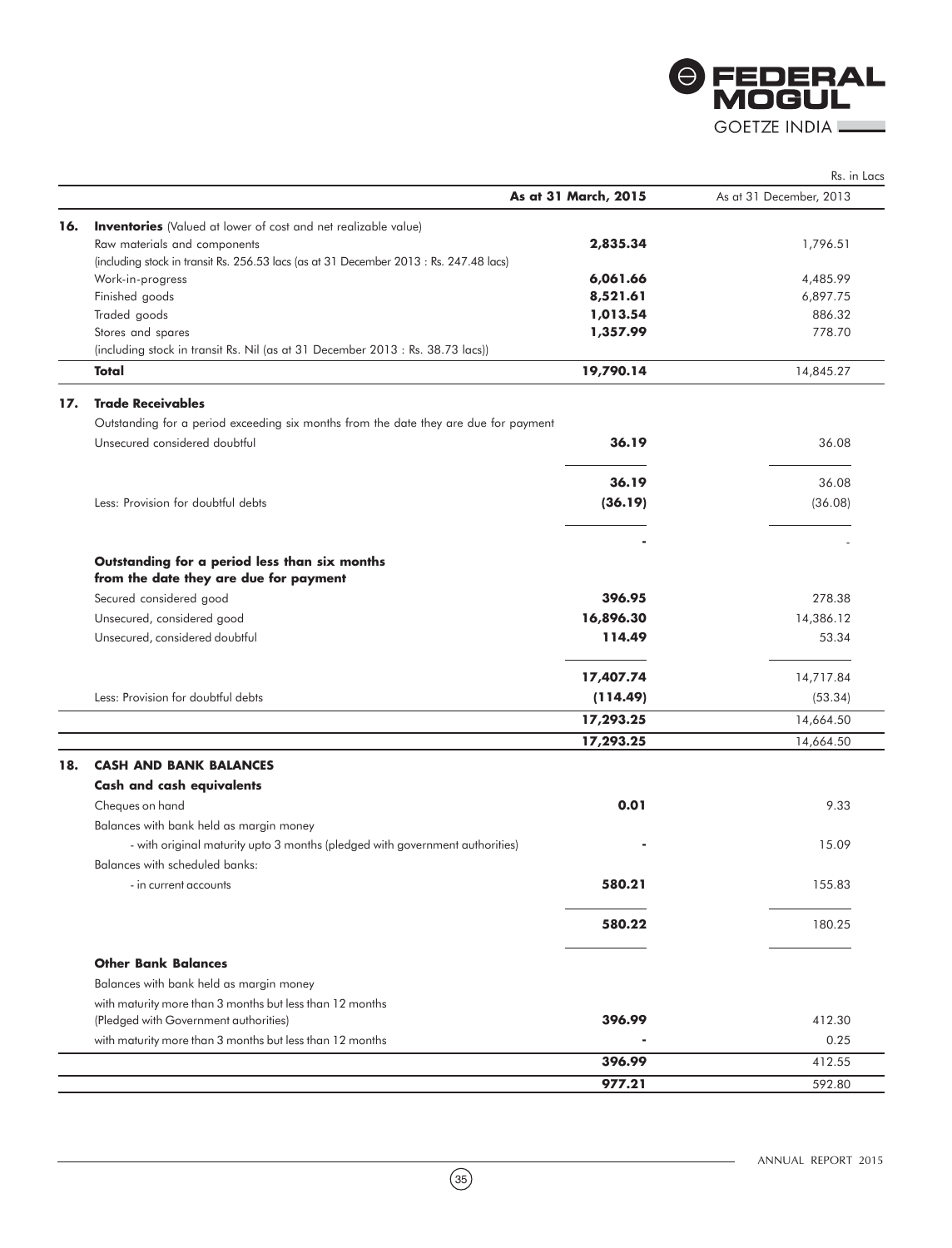

|     |                                                                                                |                       | Rs. in Lacs             |
|-----|------------------------------------------------------------------------------------------------|-----------------------|-------------------------|
|     |                                                                                                | As at 31 March, 2015  | As at 31 December, 2013 |
| 19. | Short-term loans and advances                                                                  |                       |                         |
|     | Advances recoverable in cash or kind                                                           |                       |                         |
|     | - Unsecured, considered good                                                                   | 1,340.99              | 986.72                  |
|     | - Unsecured, considered doubtful                                                               | 297.40                | 171.21                  |
|     | <b>Less: Provision for doubtful advances</b>                                                   | (297.40)              | (171.21)                |
|     |                                                                                                | 1,340.99              | 986.72                  |
|     | <b>Security deposit</b>                                                                        |                       |                         |
|     | Unsecured, considered good                                                                     | 19.30                 | 19.30                   |
|     | Other loans and advances<br>Balance with statutory/government authorities                      | 2,139.16              | 2,830.51                |
|     | Prepaid expenses                                                                               | 477.31                | 666.01                  |
|     |                                                                                                | 2,616.47              | 3,496.52                |
|     |                                                                                                | 3,976.76              | 4,502.54                |
| 20. | Other current assets                                                                           |                       |                         |
|     | Unsecured considered good unless stated otherwise                                              |                       |                         |
|     | Earnest money deposit                                                                          | 9.53                  | 3.69                    |
|     | Fixed assets held for disposal (at lower of net book value and estimated net realisable value) | 53.52                 | 55.64                   |
|     | Interest accrued but not due on deposits                                                       | 63.77                 | 33.21                   |
|     | Exports benefits receivable<br>Insurance claim receivable                                      | 370.61                | 302.22<br>5.59          |
|     |                                                                                                | 497.43                | 400.35                  |
|     |                                                                                                | <b>For the Preiod</b> | For the Preiod          |
|     |                                                                                                | 1st January 2014      | 1st January 2013 to     |
|     |                                                                                                | to 31 March, 2015     | 31 December 2013        |
|     |                                                                                                |                       |                         |
| 21. | <b>Revenue from operations (Net)</b><br>Sale of products                                       |                       |                         |
|     | Finished goods                                                                                 | 1,54,571.91           | 1,15,927.83             |
|     | Traded goods                                                                                   | 6,954.14              | 4,743.23                |
|     | Other operating revenue                                                                        |                       |                         |
|     | Job work income                                                                                | 1,792.50              | 1,266.86                |
|     | Export incentives                                                                              | 477.83                | 440.06                  |
|     | Scrap sales                                                                                    | 2,913.17              | 2,197.93                |
|     | Revenue from operations (gross)                                                                | 1,66,709.55           | 1,24,575.91             |
|     | Less: Excise duty                                                                              | (13,056.65)           | (10, 878.74)            |
|     | Revenue from operations (net)                                                                  | 1,53,652.90           | 1.13,697.17             |
|     | Details of finished goods sold                                                                 |                       |                         |
|     | Piston rings                                                                                   | 44,488.87             | 36,259.69               |
|     | Pistons                                                                                        | 95,158.21             | 69,734.58               |
|     | Pins                                                                                           | 3,746.31              | 2,195.63                |
|     | Valve train                                                                                    | 10,435.92             | 7,005.80                |
|     | Structural components<br>Others                                                                | 743.00                | 731.89<br>0.24          |
|     | Total                                                                                          | 1,54,571.91           | 1,15,927.83             |
|     | Details of traded goods sold                                                                   |                       |                         |
|     | <b>Brake fluids</b>                                                                            | 20.42                 |                         |
|     | Brake pads                                                                                     | 97.80                 | 53.26                   |
|     | Heavy duty                                                                                     | 622.91                | 322.10                  |
|     | Gasket                                                                                         | 0.86                  |                         |
|     | Engine bearings                                                                                | 1,056.90              | 858.32                  |
|     | Coolant                                                                                        | 385.02                | 199.95                  |
|     | Spark plugs                                                                                    | 2,789.39              | 2,183.22                |
|     | Liners                                                                                         | 850.58                | 581.41                  |
|     | Engine valves                                                                                  | 134.27                | 96.35                   |
|     | Wipers                                                                                         | 83.18                 | 47.51                   |
|     | Commercial vehicle Lining<br>Sintered parts                                                    | 912.70<br>0.11        | 401.11                  |
|     |                                                                                                |                       |                         |
|     | Total                                                                                          | 6,954.14              | 4,743.23                |

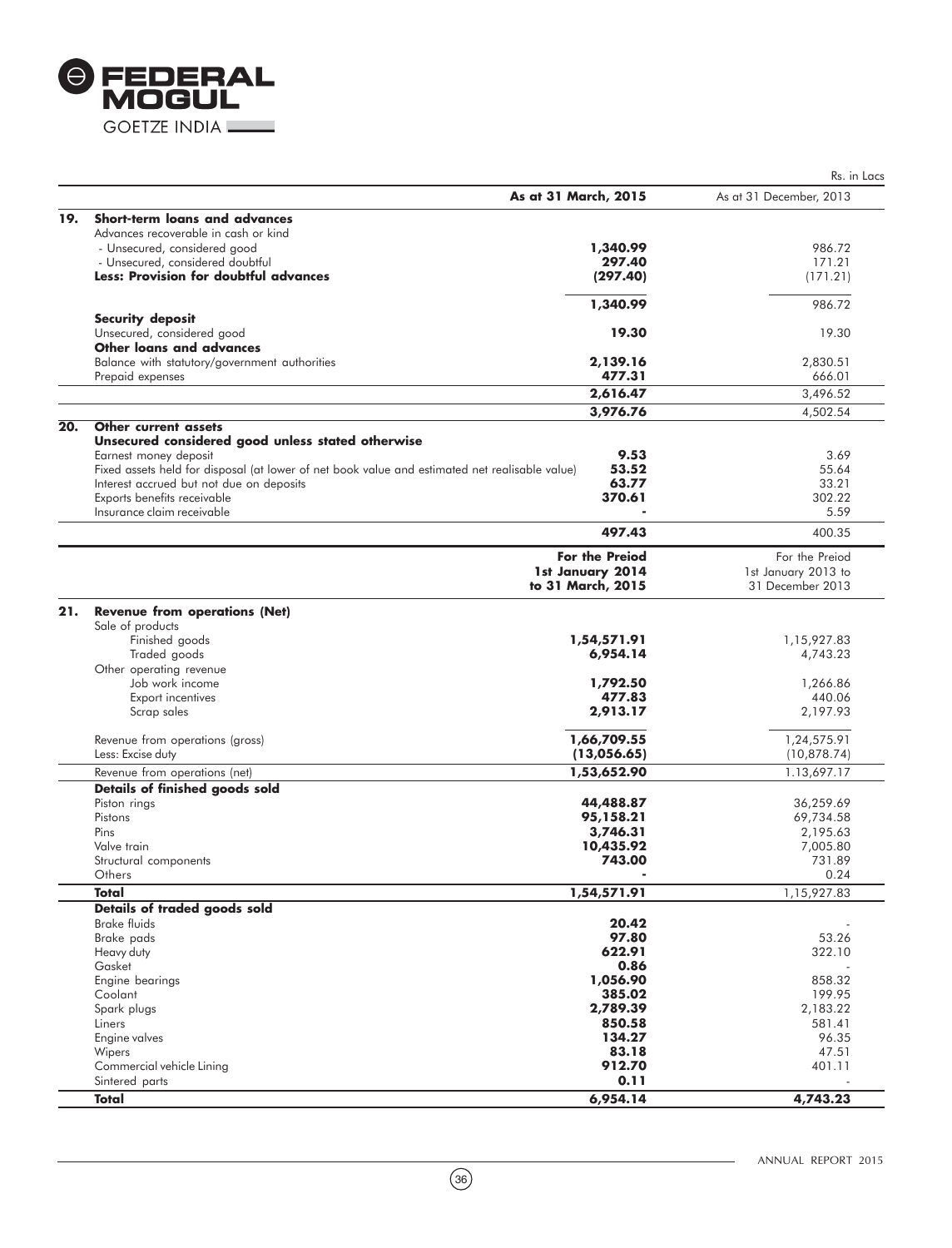

| 22. | <b>Increase/Decrease in Inventories</b>               | <b>For the Preiod</b> | For the Preiod      |
|-----|-------------------------------------------------------|-----------------------|---------------------|
|     |                                                       | 1st January 2014      | 1st January 2013 to |
|     |                                                       | to 31 March, 2015     | 31 December, 2013   |
|     | Work-in-progress                                      | 4,485.99              | 4,231.52            |
|     | Finished products                                     | 6,897.75              | 5,363.09            |
|     | Trading goods                                         | 886.29                | 620.38              |
|     |                                                       | 12,270.03             | 10,214.99           |
|     | <b>Less: Closing Stock</b>                            |                       |                     |
|     | Work-in-progress                                      | 6,061.66              | 4,485.99            |
|     | Finished products                                     | 8,521.61              | 6,897.75            |
|     | Trading goods                                         | 1,013.54              | 886.29              |
|     |                                                       | 15,596.81             | 12,270.03           |
|     |                                                       | (3, 326.78)           | (2,055.04)          |
| 23. | Other income                                          |                       |                     |
|     | Interest income on<br>Fixed deposits with banks       | 47.03                 | 27.00               |
|     | Others                                                | 91.59                 | 67.81               |
|     | Management support income                             | 1,009.27              | 737.41              |
|     | Dividend income on                                    |                       |                     |
|     | Investment in subsidiaries                            | 357.00                | 357.00              |
|     | Commission income                                     | 527.27                | 444.87              |
|     | Excess provision written back<br>Miscellaneous Income | 1,186.51<br>523.86    | 269.07<br>353.74    |
|     |                                                       | 3,742.53              | 2,256.90            |
| 24. | Cost of raw material and components consumed          |                       |                     |
|     | Pig iron                                              | 1,541.63              | 1,262.45            |
|     | Alloys                                                | 1,265.64              | 793.23              |
|     | Chromic acid                                          | 413.06                | 299.12              |
|     | Aluminium                                             | 18,707.74             | 11,023.95           |
|     | Steel strips                                          | 348.20                | 285.75              |
|     | Pin steel                                             | 3,620.94              | 2,550.40            |
|     | Silicon                                               | 2,323.81              | 1,693.56            |
|     | Magnesium                                             | 294.36                | 205.04              |
|     | Nickel                                                | 1,605.69              | 1,633.74            |
|     | Iron powder                                           | 2,974.15              | 2,029.31            |
|     | Steel powder                                          | 104.34                | 24.62               |
|     | Copper powder                                         | 617.49                | 477.56              |
|     | Bought out piston                                     | 1,928.49              |                     |
|     | Bought out rings                                      | 9,525.52              | 7,813.77            |
|     | Others                                                | 9,841.46              | 9,391.02            |
|     |                                                       | 55,112.52             | 39,483.52           |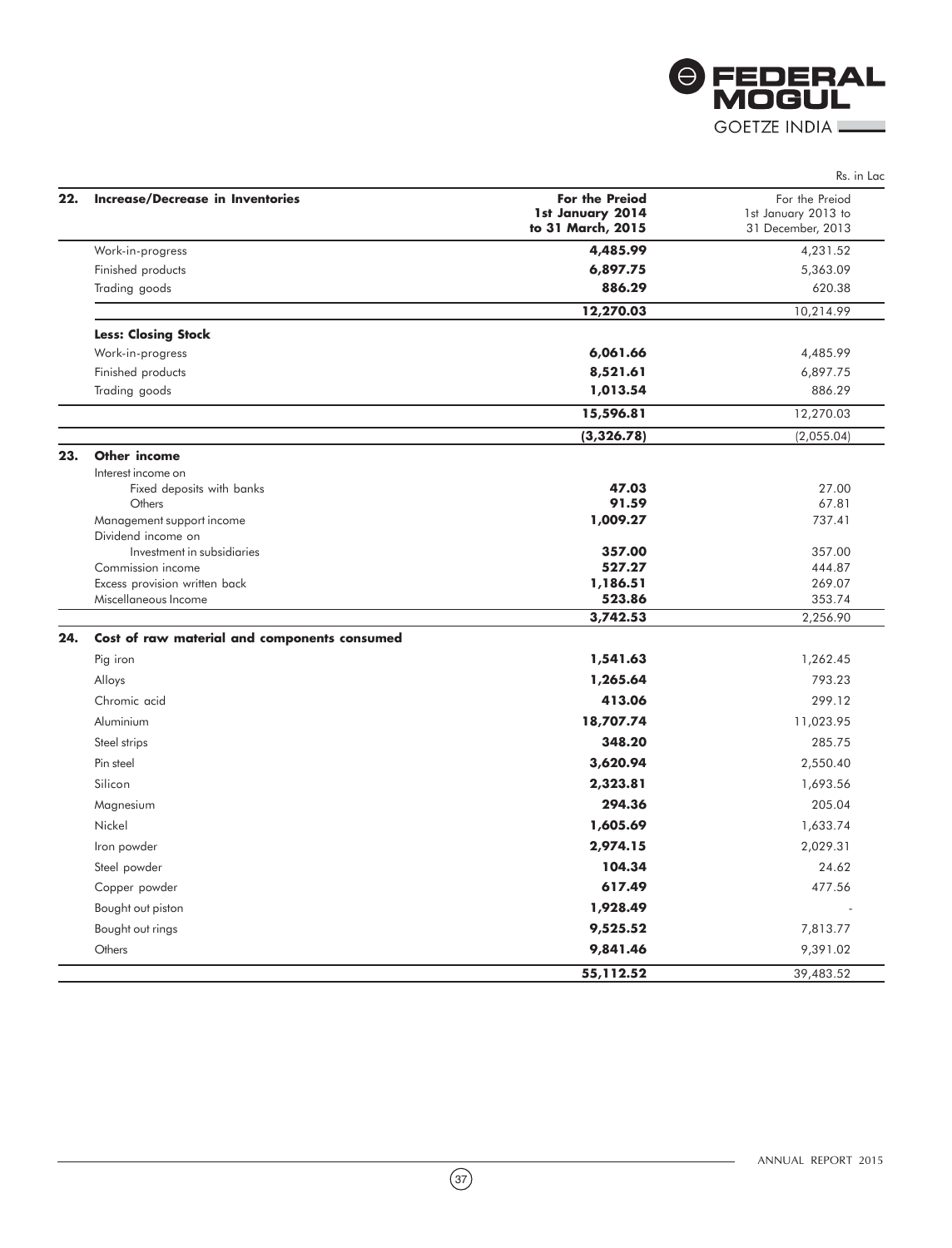

|     |                                                                               |                                                                | Rs. in Lacs                                                |
|-----|-------------------------------------------------------------------------------|----------------------------------------------------------------|------------------------------------------------------------|
|     |                                                                               | <b>For the Preiod</b><br>1st January 2014<br>to 31 March, 2015 | For the Preiod<br>1st January 2013 to<br>31 December, 2013 |
| 25. | <b>Purchase of traded goods</b>                                               |                                                                |                                                            |
|     | <b>Brake fluids</b>                                                           | 15.78                                                          |                                                            |
|     | Brake pads                                                                    | 75.36<br>481.87                                                | 39.34                                                      |
|     | Heavy duty<br><b>Cylenderical Blocks</b>                                      |                                                                | 191.93<br>2.06                                             |
|     | Engine bearings                                                               | 817.79                                                         | 707.36                                                     |
|     | Coolant                                                                       | 297.34                                                         | 140.46                                                     |
|     | Spark plugs                                                                   | 2,158.70                                                       | 1,762.39                                                   |
|     | Liners                                                                        | 658.05                                                         | 454.15                                                     |
|     | Engine valves<br>Wipers                                                       | 103.68<br>64.17                                                | 44.37<br>15.19                                             |
|     | Commerical vehicle (CV) linings                                               | 705.96                                                         | 419.01                                                     |
|     | Gasket                                                                        | 0.66                                                           | 0.72                                                       |
|     | Sintered parts                                                                | 0.08                                                           |                                                            |
|     |                                                                               | 5,379.44                                                       | 3,776.98                                                   |
| 26. | <b>Employee benefit expenses</b>                                              |                                                                |                                                            |
|     | Salaries, wages and bonus<br>Contribution to provident and other funds        | 26,449.01<br>1,699.27                                          | 19,332.82<br>1,281.34                                      |
|     | Contribution to superannuation fund                                           | 184.01                                                         | 140.27                                                     |
|     | Gratuity expense (refer note no. 37)                                          | 583.65                                                         | 589.42                                                     |
|     | Staff welfare expenses                                                        | 3,033.59                                                       | 2,271.87                                                   |
|     |                                                                               | 31,949.53                                                      | 23,615.72                                                  |
| 27. | Depreciation and amortization expense                                         |                                                                |                                                            |
|     | Depreciation on tangible assets<br>Amortisation of intangible assets          | 8,937.31                                                       | 6,597.96<br>15.59                                          |
|     |                                                                               | 8,937.31                                                       | 6,613.55                                                   |
| 28. | <b>Finance cost</b>                                                           |                                                                |                                                            |
|     | Interest                                                                      |                                                                |                                                            |
|     | -to banks                                                                     | 1,648.02                                                       | 1,114.56                                                   |
|     | -to others<br>Bank charges                                                    | 1,825.10<br>223.73                                             | 1,439.96<br>123.65                                         |
|     |                                                                               | 3,696.85                                                       | 2,678.17                                                   |
| 29. | Other expenses                                                                |                                                                |                                                            |
|     | Consumption of stores and spares                                              | 13,978.13                                                      | 12,399.69                                                  |
|     | Sub-contracting expenses                                                      | 2,844.79                                                       | 2.141.70                                                   |
|     | Increase in excise duty on inventory of finished goods                        | 11.65                                                          | 167.91                                                     |
|     | Power and fuel<br>Freight and forwarding charges                              | 9,961.80<br>3,182.04                                           | 7,506.84<br>2,588.85                                       |
|     | Rent (refer Note no.35)                                                       | 501.87                                                         | 371.69                                                     |
|     | Rates and taxes                                                               | 1,556.71                                                       | 1.287.14                                                   |
|     | Insurance                                                                     | 173.91                                                         | 149.99                                                     |
|     | Repairs and maintenance                                                       |                                                                |                                                            |
|     | Plant and machinery                                                           | 619.98                                                         | 383.63                                                     |
|     | <b>Buildings</b><br>Others                                                    | 410.75<br>712.71                                               | 217.63<br>447.91                                           |
|     | Advertising and sales promotion                                               | 7,027.78                                                       | 4,945.96                                                   |
|     | Management support charges (refer Note no.45)                                 | 774.68                                                         | 631.51                                                     |
|     | Royalty                                                                       | 2,134.64                                                       | 1,298.89                                                   |
|     | Warranty expense (net of reversals)                                           | 112.27                                                         | 83.68                                                      |
|     | Travelling and conveyance                                                     | 1,047.48                                                       | 698.40                                                     |
|     | Communication costs<br>Corporate social responsibility expenses               | 223.20<br>63.30                                                | 156.14                                                     |
|     | Printing and stationery                                                       | 127.01                                                         | 86.75                                                      |
|     | Legal and professional fees                                                   | 812.61                                                         | 632.91                                                     |
|     | Cash discounts (net)                                                          | 163.62                                                         | 105.69                                                     |
|     | Auditors remuneration (Refer details below)*                                  | 56.49                                                          | 59.09                                                      |
|     | Foreign exchange fluctuation (net)                                            | 503.34                                                         | 283.63                                                     |
|     | Bad debts / advances written off<br>Provision for doubtful debts and advances | 160.30<br>1,031.27                                             | 155.26<br>2.70                                             |
|     | Loss on sale of fixed assets (net)                                            | 115.40                                                         | 196.38                                                     |
|     | Environmental maintenance and remediation                                     | 1,288.72                                                       | 807.85                                                     |
|     | Miscellaneous expenses                                                        | 1,304.38                                                       | 997.50                                                     |
|     |                                                                               | 50,900.83                                                      | 38,805.32                                                  |

 $\overline{\phantom{0}}$ 

38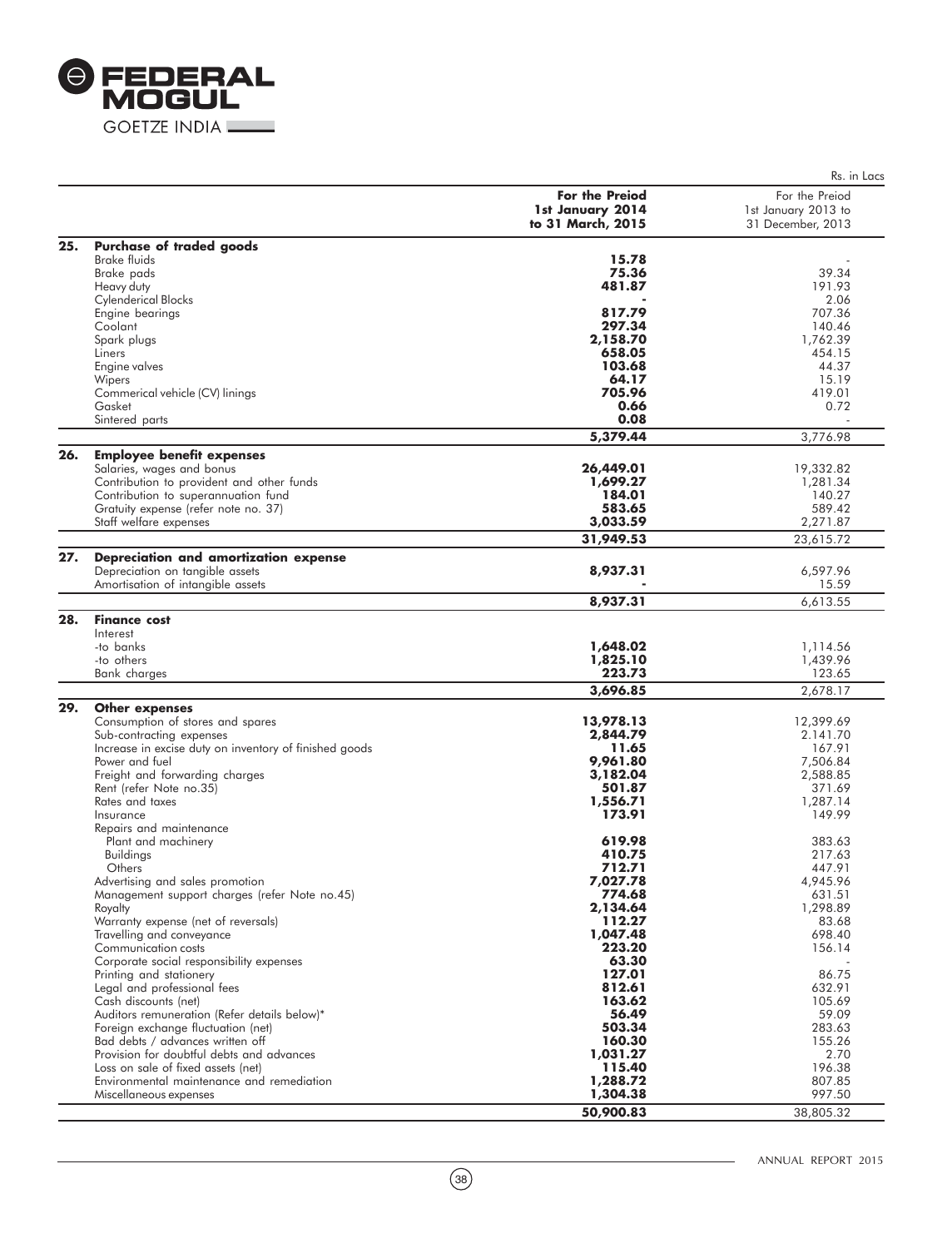

|     |                                                                 |                                                                | Rs. in Lacs                                               |
|-----|-----------------------------------------------------------------|----------------------------------------------------------------|-----------------------------------------------------------|
|     |                                                                 | <b>For the Preiod</b><br>1st January 2014<br>to 31 March, 2015 | For the Preiod<br>1st January 2013 to<br>31 December 2013 |
|     | Note (a) : *Auditors remuneration                               |                                                                |                                                           |
|     | - Statutory audit fee                                           | 24.86                                                          | 22.38                                                     |
|     | - Limited reviews                                               | 18.00                                                          | 13.50                                                     |
|     | - Tax audit fee                                                 | 1.25                                                           | 9.25                                                      |
|     | - Others                                                        |                                                                | 1.00                                                      |
|     | - Reimbursement of expenses                                     | 12.38                                                          | 12.96                                                     |
|     |                                                                 | 56.49                                                          | 59.09                                                     |
| 30. | <b>Earnings per share</b>                                       |                                                                |                                                           |
|     | Profit for the period as per Statement of Profit and Loss (Rs.) | 3,135.54                                                       | 2,058.56                                                  |
|     | Weighted average number of equity shares                        | 5,56,32,130                                                    | 5,56,32,130                                               |
|     | Nominal value of shares (Rs.)                                   | 10                                                             | 10                                                        |
|     | Earning per share - basic and diluted                           | 5.64                                                           | 3.70                                                      |

### **31. Segment Information**

Based on the guiding principles given in AS-17 'Segmental Reporting' notified under Companies (Accounting Standard) Rules, 2006, the Company's primary business segment is manufacturing of auto components. Considering the nature of Company's business and operations, there are no separate reportable business segment, as there is only one business segment and hence, there are no additional disclosures required to be provided other than those already been provided in the financial statements.

The analysis of geographical segment is based on the geographical location of the customers. The following table shows the distribution of the Company's consolidated sales by geographical market, regardless of where the goods were produced.

### **Geographical segment**

### **Net sales revenue (including trading sales but excluding excise duty) by geographical market**

| India                                                                                | 1,29,615.42 | 97,544.62   |
|--------------------------------------------------------------------------------------|-------------|-------------|
| Other countries                                                                      | 18,853.98   | 12,247.70   |
|                                                                                      | 1,48,469.40 | 1,09,792.32 |
| Carrying amount of segment debtors by geographical market (Net of provision, if any) |             |             |
| India                                                                                | 13,389.42   | 12,212.40   |
| Other countries                                                                      | 3,903.83    | 2,452.11    |
|                                                                                      | 17,293.25   | 14,664.51   |

The Company has common assets for producing goods for India and outside countries. Hence, separate figures for assets/ additions to fixed assets cannot be furnished.

### **32. Capital and other commitments (net of capital advances)**

Total estimated amount of contracts, remaining to be executed on capital account and not provided for as at 31 March 2015 is Rs: 1,853.51 lacs ( as at 31 December 2013 : 1,093.67 lacs)

| 33. |            | <b>Contingent liabilities</b>           |          |          |
|-----|------------|-----------------------------------------|----------|----------|
|     | $(\alpha)$ | Bank guarantees                         | 596.25   | 554.54   |
|     | (b)        | Claims/notices contested by the Company |          |          |
|     |            | (i) Excise duty and service tax         | 4,051.40 | 687.20   |
|     |            | (ii) Sales tax                          | 2,250.91 | 1,781.70 |
|     |            | (iii) Employee related cases            | 286.05   | 242.99   |
|     |            | (iv) Electricity demand                 | 52.24    | 52.24    |
|     |            | (v) Income tax demands                  | 800.28   | 609.55   |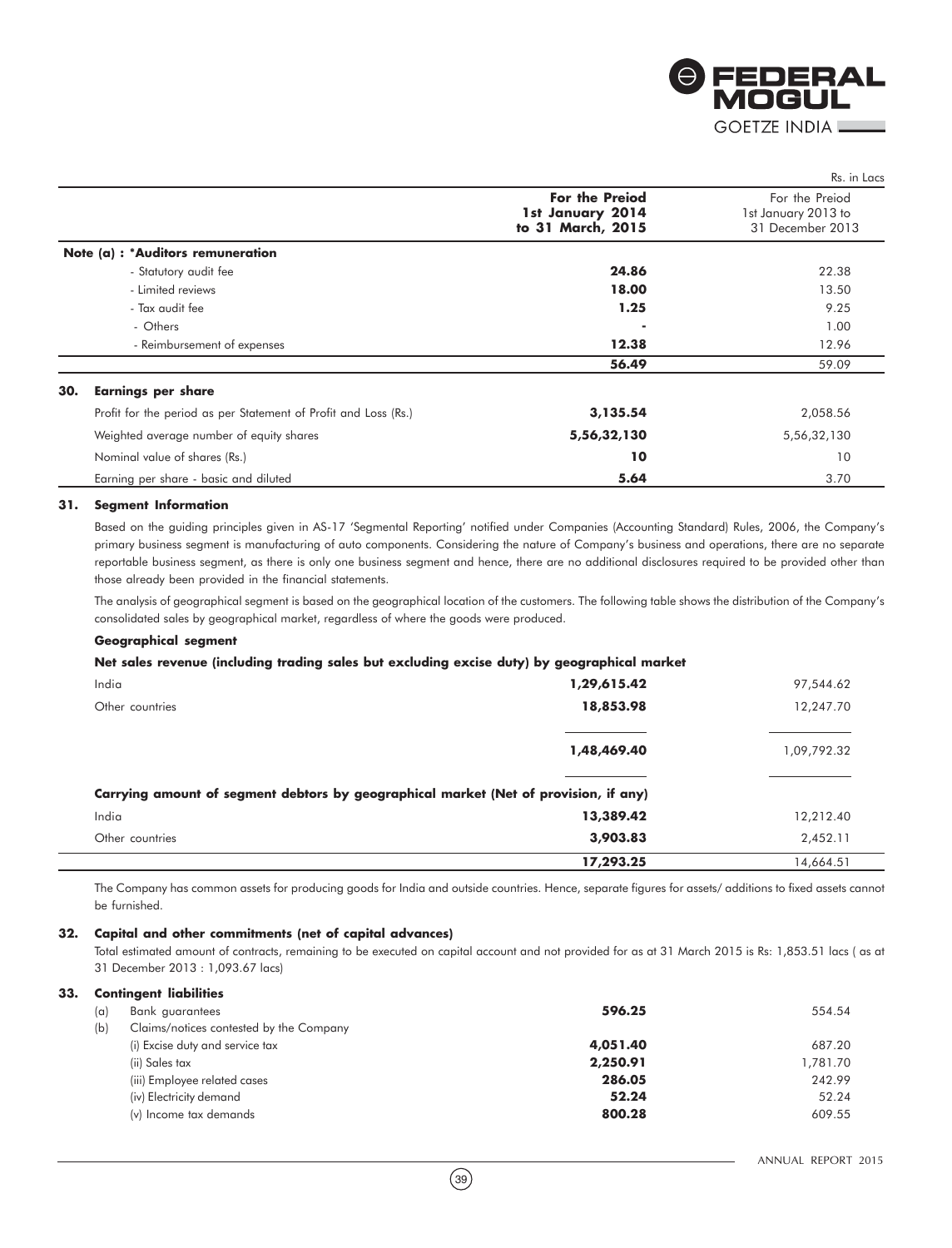

1) In relation to b (i) above, Excise duty cases contested by the Company comprise of :

- i) Matters are pending at Joint Commissioner, Central Excise , Bangalore where four show cause notice were received for the period 2000<br>to 2004 for the excise duty demand of Rs.76.42 lacs on the differential discount which Commissioner, Central Excise, Bangalaru. (Previous period Rs.33.73 lacs).
- ii) Matters are pending with CESTAT, Bangalaru wherein notice was received for the period of 2006-07 for disallowing the cenvat credit taken twice on the invoices for the excise demand of Rs.5.03 lacs The case is pending for hearing. (Previous period Rs. 5.03 lacs).
- iii) Matter is pending with CESTAT, Delhi on the six show cause notices received for the period 2002 to 2006 for the excise duty demand of Rs. 189.48 raised on the Turnover Discount for the period of 2002-06. The cases are pending with the CESTAT, Delhi for hearing (Previous period Nil).
- iv) Matters are pending for two show cause notices received on the Patiala plant for the interest amount of Rs.14.02 lacs on the reversal of Special additional duty taken wrongly. Cases are related to 2000-2001 and pending with the CESTAT, Delhi for hearing. (Previouse Year 14.02 lacs).
- v) Matter is pending on the show cause notice received for the excise duty amounting Rs. 6.96 lacs on the classification issue related to the period of 1998-99. After filing of reply, there is no movement in the case and pending before Joint Commissioner, Excise (Previous period Rs. 6.96 lacs).
- vi) Matter is pending for a show cause notice received in 2002 for the excise duty of Rs. 3.32 lacs on scrap sale for the period 2001-02. After<br>- filing of reply, there is no movement in the case and it is pending with Joi
- vii) Matter is pending for a show cause notice on disallowance of excise credit of Rs.9.34 lacs on the ground that credit does not fall in the category of input category. The case is related to the period 1987 to 1990 and pending with Honourable High Court.
- viii) Matter is pending with Joint Commissioner, Central Excise on five notices related to period of 1997-98,1998-99, 1995-96 and 2003-04 for the disallowance of Modvat Credit on the input raw material for amounting Rs.6.16 lacs (Previouse Year Nil).
- ix). Matter is pending before the Supreme Court in the valuation case where two notices were issued to Patiala plant where department<br>alleged on the job work valuation and demanded excise duty of Rs.15.13 lacs.(Previous pe
- x). Matter is pending before the Commissioner, Excise, Jaipur for taking excess credit of excise duty of Rs.3.19 lakhs for the period 2010- 11.(Previous period Nil).
- xi). Matter is pending before the Commissioner, Excise on issuance of show cause notice on the cenvat credit taken on LPG on the invoice addressed to Goetze India (technical errors) amounting to Rs. 0.97 lacs (Previous period Nil).
- 1) In relation to b (i) above, Service tax cases contested by the Company comprise of:
	- i). Matter is pending with CESTAT, Bangaluru in respect of notice for the period FY 2006-2007 amounting to Rs. 86.44 lacs wherein<br>disallowed the service tax credit taken on Input Service Distributor invoices received from
	- ii). Nine matters are pending for the year 2009 to 2014 where company disallowed the service tax credit for Rs.2829 lacs for the common inputs used in the job work which are exempted activities as per the excise authorities.
	- iii) Matter is pending for a notice received for the period 2005-06 wherein service tax credit was disallowed for Rs.113.70 lacs on account of non-availability of service invoices. The case is pending before the CESTAT, Bangalaru for the decision. (Previous period Rs.113.70 lacs).
	- iv) Company received seven show cause notices at Patiala plants for the period 2005 to 2011 for disallowance of service tax credit on various services for the service tax amounting Rs.96.11 lacs. The case is pending with Joint Commissioner, Service Tax (Previous period Rs 96.11 lacs).
	- v) Matter is pending with the Commissioner (Appeals ), Central Excise, Chandigarh for two show cause notices received for the period 2009 to 2013 for demanding the service tax credit taken on the inward and outward freight amounting Rs.31.93 lacs (Previous period Nil).
	- vi) Matter is pending in Bangalaru unit for the period 2008 to 2011 for the service tax not paid on written off material for Rs.5.81 lacs The case is pending before Commissioner, Service Tax. Company is confident of favaourbale decision in this case. (Previous period Nil).
	- vii) Matters are pending for seven show cause notices for Patiala plant for the period 2006 to 2007 for disallowance of service tax credit on<br>mediclaim services for the service tax amounting Rs.19.18 lacs. The case is pend
	- viii) Matter are pending for seven show cause notices received for the period 2008 to 2012 for the disallowance of service tax credit amounting Rs.79.02 lacs on few certain services for Bhiwadi Plant for disallowance and demanding the service tax. Cases are pending with Joint Commissioner and Additional Commissioner, Service Tax, Jaipur for hearing. (Previous period Rs. 79.02 lacs).
	- ix) Matter is pending on the show cause notice received for corporate office for the period 2008 to 2011 for the service tax demand of Rs.134.18 lacs for disallowance of service tax credit on various services.(Previous period Rs. 134.18 lacs).
	- x) Matter is pending for the service tax demand on the Royalty and technical know how for Rs.16.79 lacs.(Previous period Nil).
	- xi) Service tax is pending for the service tax credit of Rs.10.71 lacs for disallowance of service tax credit for 2011 to 213 (Previous period Nil).
	- xii) Recently, service tax show casuse notice received on manpower recuritement services for Rs.4.54 lacs where service tax not paid on PF and ESI services in the year 2012-13 (Previous period Nil).
	- xiii) Service tax show cause notice received for non-maintenaince of service tax register for past period for the demand Rs.294 lacs for the period 2009-13. Reply is to be filed for defending the case before Commissioner. (Previous period Nil).
- 2) In relation of b (ii) above, sales tax cases contested by the Company comprise of :
	- i) Sale tax matter is pending for assessment year 1996-97 to 2001-02 where sale tax demand was raised on the classification issue/rates<br>difference on product "Groove Insert Casting" for amounting Rs.97 lacs. Company has de verdict received and tax demand is 97 lacs with interest which will be adjusted from the deposited amount. Company has provided Rs.97 lacs in the books. (Previous period the total demand amount was Rs. 442.92 lacs).
	- ii) Matter is pending with Honb'ble High Court of Karnataka on sale tax demand notice for the period 2005-06 for the sale tax demand of<br>Rs. 278.51 lacs for the sale tax rate difference charged on the Piston. Case is pendin The Company so far has made an under protest payment of Rs.55 lacs in this matter (Previous period 278.51 lacs).

 $(40)$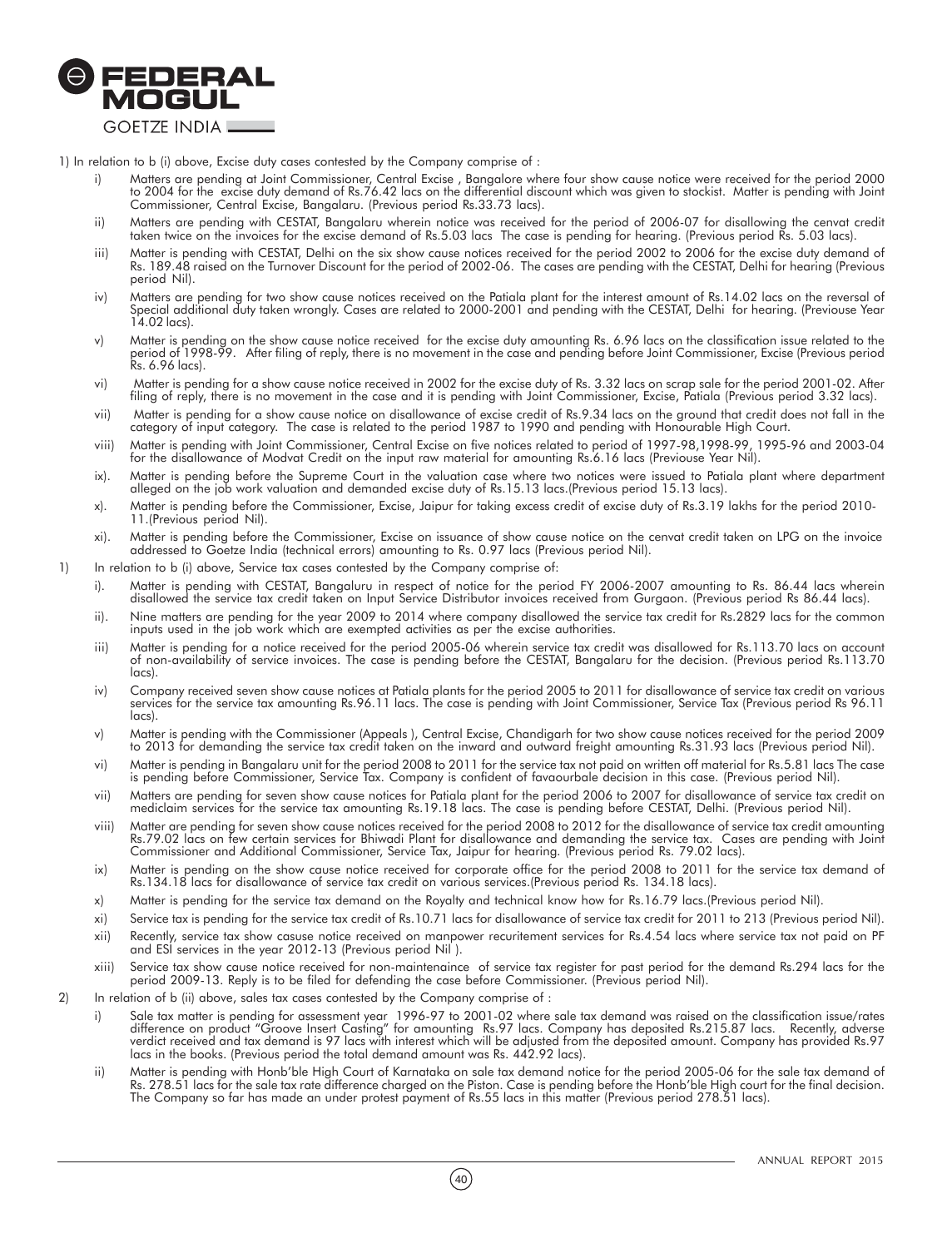- iii) Matter is pending with Karnataka Sale Tax Tribunal tor the penalty ot Rs.1.36 lacs tor not paying CST on the central sale on the C torm<br>liability. Company has deposited Rs.1.36 lcas in this case. The case is related t for decision. (Previous period Nil).
- iv) Matters is pending with next DCCT, Audit Bangalaru for Full 2014-15 on account C Forms pendency for Rs. 293 lacs. The company has filed an appeal before the Joint Commissioner. (Previous period Nil).
- v) Matter is pending with Joint Commissioner,Ghaziabad for the sale tax demand of Rs.82.78 lacs for the financial year 2007 -08 on account of several issues like rate differences, disallowance of central sales, stock transfer and best judgement sales. Company has deposited Rs.47.54 lacs in this case and provided Rs.30 in one of the tax issue (Previous period Rs. 82.78 lacs).
- vi) Matter is pending with Sale Tax authorities, Patna for the sale tax demand of Rs.25.66 lacs on account of non-availabilities of few documents and pending for hearing. (Previous period Rs. 25.66 lacs).
- vii) Four matters are pending at Kolkata sale tax authorities on various reason for the financial year 2001-02, 2004-05 and 2006 -07 for the<br>sale tax demand of Rs.6.37 lacs on account of disallowance of sale returns, warra Rs. 6.37 lacs).
- viii) Tax demand notice received from Maharashtra Sale Tax Demand of Rs.30.19 lacs on non-submission of forms F and matter is pending with next appellate authorities. (Previous period 30.19 lacs).
- ix) Matter is pending with Additional Commissioner, Delhi for the total sale tax demand of Rs. 613.92 lacs on the four notices issued on best<br>judgement basis for various reasons including disallowance of stock transfer, Ce to sale of fixed assets where sale tax demand is Rs.175 lacs out of total tax demand. Company made a provision of Rs. 172 lacs for this. The case is pending with hearing and related to financial year 2007-08. Company is confident of favourable order on the remaining tax<br>demand as case was adjudged wrongly without giving opportunity.(Previous period the tota
- x) Matter is pending with Joint Commissioner, Sale / Commercial Tax, Ghaziabad for the sale tax demand on the disallowance of stock transfer of Rs.32.68 lacs for the financial year 2012-13 (Previous period Rs. 32.11 lacs).
- xi) Matter is pending with Additional Commissioner, Delhi for the financial year 2008-09 for the sale tax demand of Rs. 73.44 lacs which is demanded on the basis of best judgement (Previous period 73.44 lacs).
- xii) Three matters are pending with next appellate authorities (Bhiwadi) for Full2008-09, 2009-10 and 2012-13 on account C Forms pendency. Amount involved Rs. 306.00 lacs.(Previous period Nil).
- xiii) Entry tax not paid on imported machinery in the Bangalaru as similar case is pending before the Supreme Court on the decision that entry tax is unconstitutional and should not be levied. Afer 2011, Company started paying entry tax and capitalising the amount of entry tax. Amount Involved is Rs 410 lacs.
- 3) In relation of b (iii) above, employee related cases comprise of:

Claims against the Company not acknowledged as debt, in respect of demands raised by the workers. The Company has done an analysis and<br>is of the opinion that it has fair chance of a favourable decision. Amount involved is

- 4) In relation to b (iv) above, electricity demand comprise of In respect of a demand raised by Punjab State Electricity Board (PSEB) for various years in relation to availment of additional load. The Company has done an analysis and is of the opinion that it has fair chance of a favourable<br>decision. Amount involved is Rs. 52.24 lacs (Previous period Rs. 52.24 lacs).
- 5) In relation to b (v) above, income tax cases disputed by the Company comprise of:
	- i) In respect of Assessment Year 1998-99, certain additions were made on normal as well as on book profits. The matter is pending with Honourable High court. The Company has done an analysis and is of the opinion that it has fair chance of favourable decision. The amount involved is Rs 86.69 lacs (Previous period Rs 86.69 lacs).
	- ii) In respect of Assessment Year 2002-03, certain additions were made on normal income as well as on book profits. The matter is pending<br>with Assessing Officer for appeal effect. The Company has done an analysis and is of decision. The amount for contingent liability for the year is Rs. 68.45 lacs. (Previous period Rs. 23.13 lacs).
	- iii) In respect of Assessment Year 2003-04, disallowance was made for carry forward losses as well as certain disallowances. The matter is subject to two different appeals. One is pending with the Assessing Officer and other with the Commissioner of Income Tax(Appeals). The<br>Company has done an analysis and is of the opinion that it has fair chance of a favora (Previous period Rs. 158.01 lacs).
	- iv) In respect of Assessment Year 2006-07, certain additions were made on normal as well as on book profit. The matter is pending with AO. The Company has done an analysis and is of the opinion that it has fair chance of a favorable decision. The amount for contingent liability for the year is Rs. 39.52 lacs (Previous period Rs. 39.52 lacs).
	- v) In respect of Assessment Year 2006-07, under Wealth tax assessment, debts relating to certain taxable assets were disallowed. The matter is pending with Income Tax Appellate Tribunal. The Company has done an analysis and is of the opinion that it has fair chance of favorable decision. The amount involved is Rs 3.90 lacs (Previous period Rs 3.90 lacs).
	- vi) In respect of Assessment Year 2008-09, certain additions were made on normal profits. The matter is pending with Income Tax Appellate Tribunal. The Company has done an analysis and is of the opinion that it has fair chance of favorable decision. The amount involved is Rs 72.68 lacs. (Previous period Rs 72.68 lacs).
	- vii) In respect of Assessment Year 2009-10, certain additions were made on normal profits. The matter is pending with Commissioner Income Tax (Appeals). The Company has done an analysis and is of the opinion that it has fair chance of favorable decision. The amount involved is Rs 163.61 lacs. (Previous period Rs 163.61 lacs).
	- viii) In respect of period starting 01.04.2007 to 31.03.2015, Company has received TDS default notices on account of short deduction/ short payment of tax deduction at Source. The Company believes that defaults should have arisen due to some technical and clerical errors and could be corrected by filing of revised return/correction statements. The amount involved is Rs. 19.06 lacs. (Previous period Rs 27.71 lacs).
	- ix) In respect of Assessment Year 1999-2000, certain additions were made on normal as well as on book profit. The matter is pending with<br>Honourable Supreme Court. The Company has done an analysis and is of the opinion that amount for contingent liability for the year is Rs. 83.26 lacs (Previous period Rs. Nil).
	- x) In respect of Assessment Year 2010-11, certain additions were made on normal profits. The matter is pending with Commissioner Income Tax (Appeals). The Company has done an analysis and is of the opinion that it has fair chance of favorable decision. The amount involved is Rs 87.26 lacs. (Previous period Rs NIL).

**O** FEDERAL<br>MOGUL

**GOETZE INDIA \_**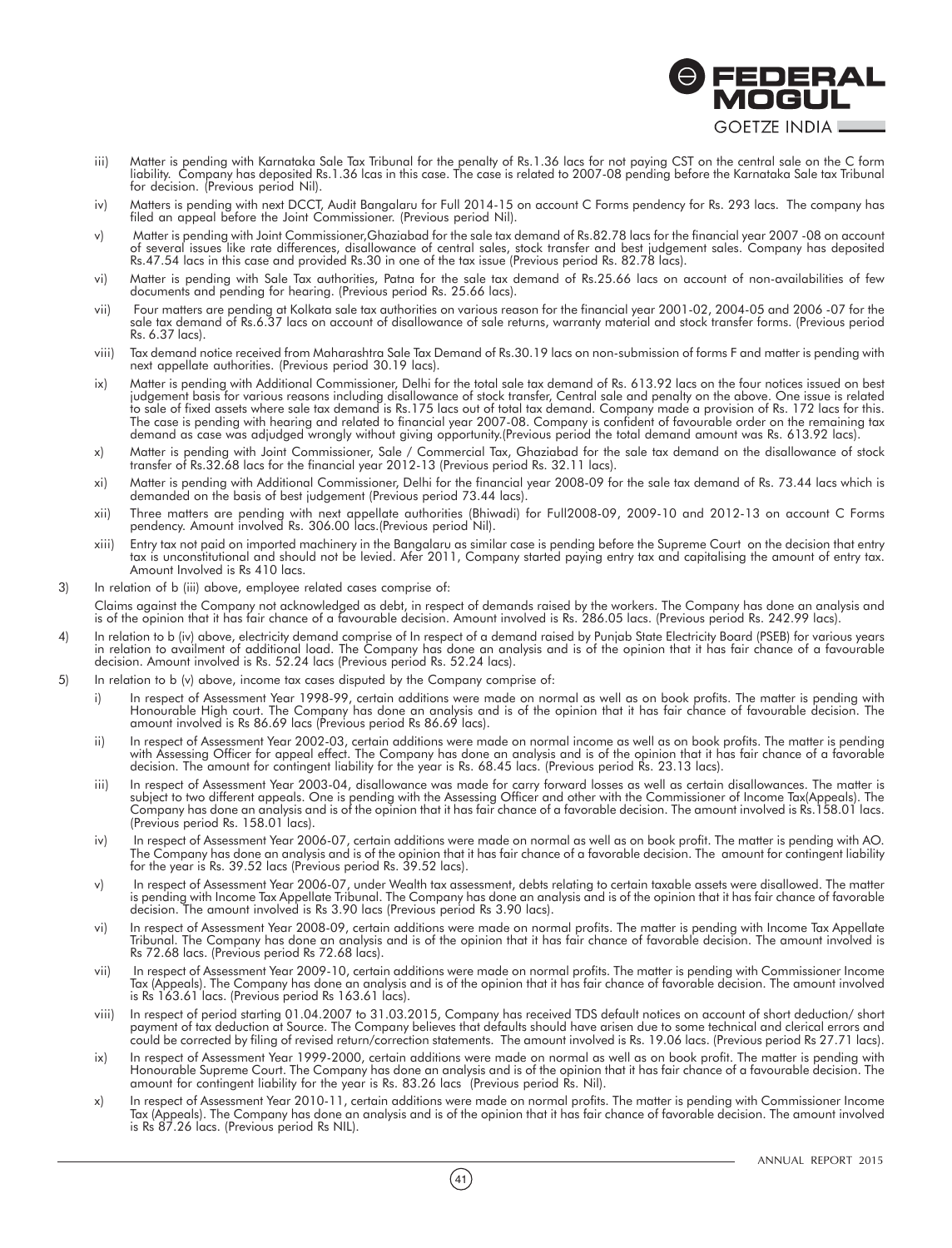

xi) In respect of Assessment Year 2011-12, certain additions were made on normal profits in the draft order. The matter is pending filling objection before DRP. The Company has done an analysis and is of the opinion that it has fair chance of favorable decision. The amount involved is Rs 17.85 lacs. (Previous period Rs NIL).

### **34. Related Party Disclosures**

- (i) In accordance with the requirement of Accounting Standard (AS 18) on related party disclosures where control exist and description of the relationship are as follows:
- **(a)** Name of Parties where Control Exists
	- i) Holding Company
	- Federal Mogul Holdings Limited (Mauritius)
	- ii) Subsidiary
	- Federal-Mogul TPR (India) Limited
	- iii) Ultimate Holding Company
	- Federal Mogul Corporation, USA
- **(b)** Key managerial personnel
	- Mr. Andreas Wilhelm Kolf, Managing Director
	- Mr. Sachin Selot, CFO & Whole Time Director
	- Mr. Khalid Iqbal Khan, Company Secretary
	- Mr. Sunit Kapur, Director
	- Mr. Dan Brugger, Whole Time Director (till Feb. 2013)
	- Mr. Vikrant Sinha, Whole Time Director (till March 2013)
- **(c)** Fellow subsidiaries
	- Federal Mogul Burscheid GMBH, Germany
	- Federal Mogul Nurnberg, GMBH (Germany)
	- Federal Mogul Holding Deutschland (Germany)
	- Federal Mogul Limited (U.K.)
	- Federal Mogul Financial Services FRANCTNL (France)
	- Federal Mogul Gorzyce, S.A. (Poland)
	- Federal Mogul Friedberg, GMBH (Germany)
	- Federal Mogul Sintered Products Ltd. (U.K.)
	- Federal Mogul Friction Products Ltd (Thailand)
	- Federal Mogul Thailand Manufacturina Ayutthaya, (Thailand)
	- Federal Mogul France, S.A. (France)
	- Federal Mogul Corporation, Garennes (France)
	- Federal Mogul (Shanghai)
	- Federal Mogul Friction Products Ltd.
	- Federal Mogul Worldwide Aftermarket
	- Federal Mogul Sistemas Brazil
	- -Federal Mogul Dongsuh Piston Co. Ltd. (China)
	- Federal Mogul Bradford Ltd.
	- Federal Mogul Powertrain Sparta, MII
	- Federal Mogul KK Yokohama
	- Federal Mogul Powertrain Inc, Southbend
	- Federal Mogul Chasseneuil
	- Federal Mogul Kontich
	- Federal Mogul Bearings India Ltd (India)
	- Federal-Mogul Ignition Products India Ltd (India) (Formerly Federal Mogul Automotive Product (India) Pvt Ltd.)
	- Federal-Mogul Motorparts Ltd. (India) (Formerly known as Federal Mogul VSP India Ltd.)
	- Federal-Mogul PTSB India Pvt. Ltd. (India) (Formerly known as Federal-Mogul Trading India Pvt. Ltd.)
- **(d)** Associates
	- GI Power Ltd.

Those transactions along with related party balances for fifteen months ended 31 March 2015 and year ended 31 December 2013 are presented in the following table: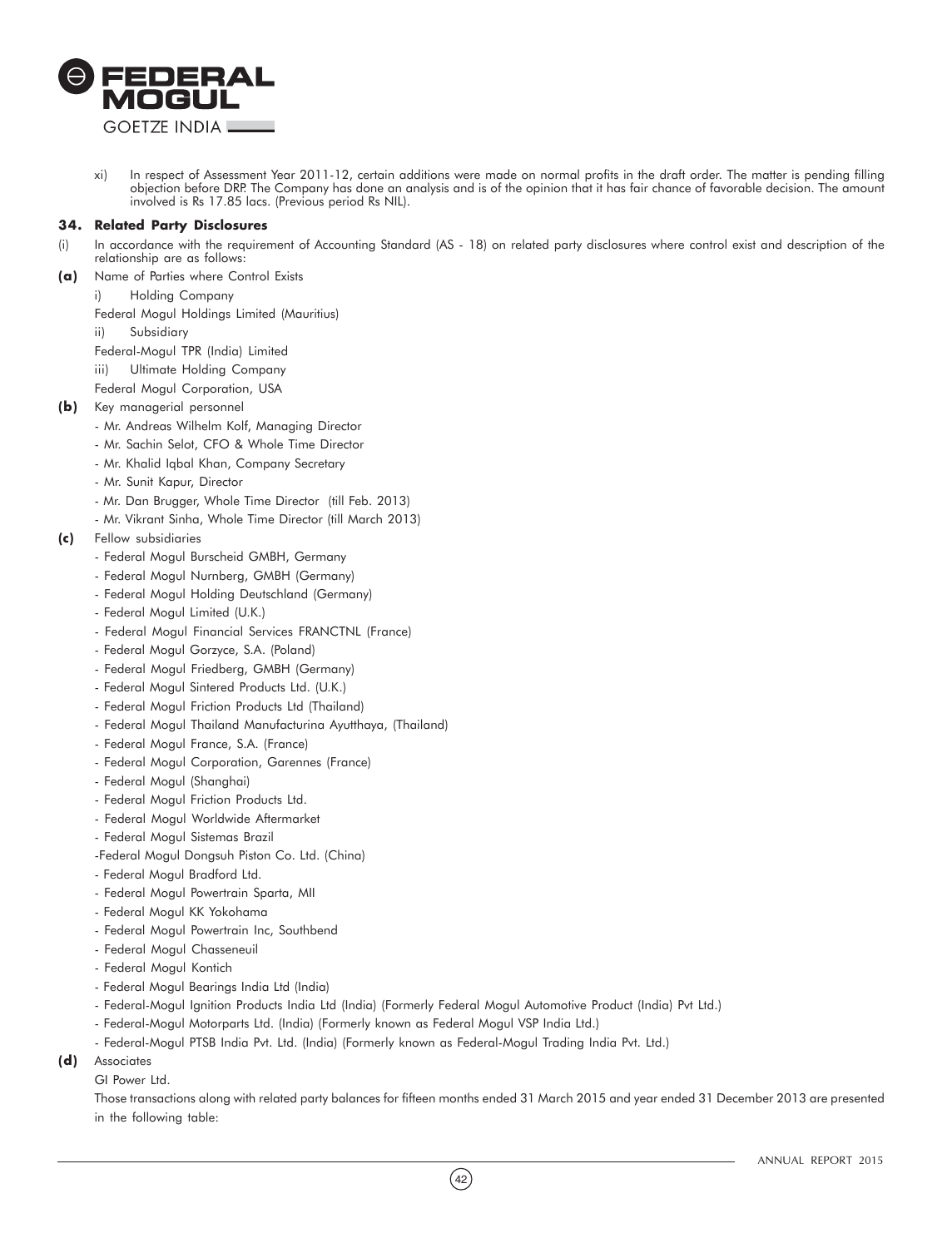

 $(38.23)$ 

212.24  $\bar{1}$ 

 $(254.62)$ 

 $\bar{1}$  $\bar{1}$  $\blacksquare$  $\bar{1}$ 

 $\overline{1}$  $\bar{1}$  $\overline{1}$  $\bar{1}$ 

> 238.37  $(415.55)$  $\bar{1}$

> > Î,  $(930.62)$

 $\overline{\phantom{a}}$  $(192.43)$ 

Balance outstanding as at the end of the period receivables Balance outstanding as at the end of the period (payable)

Royalty expense Service income

| Reimbursement of expenses paid                                | 95.45                     |                                             | 274.34                   |                                  |                           |                           |                                          |                                |
|---------------------------------------------------------------|---------------------------|---------------------------------------------|--------------------------|----------------------------------|---------------------------|---------------------------|------------------------------------------|--------------------------------|
| Reimbursement of expenses (received)                          | (141.52)                  |                                             | (233.33)                 |                                  |                           |                           |                                          |                                |
| oayable)<br>Balance outstanding as at the end of the period ( | (34.86)                   |                                             | (1,428.28)               |                                  |                           |                           |                                          |                                |
| Balance outstanding as at the end of the period receivables   | 1,935.95                  |                                             |                          |                                  |                           |                           |                                          |                                |
|                                                               |                           |                                             |                          |                                  |                           |                           |                                          |                                |
|                                                               |                           |                                             |                          |                                  |                           |                           |                                          | Rs. in lacs                    |
|                                                               |                           |                                             |                          | Fellow Subsidiaries              |                           |                           |                                          |                                |
| <b>Particulars</b>                                            |                           | Federal-Mogul Bradford<br>Limited (Germany) |                          | Burscheid GMBH,<br>Federal Mogul | Gorzyee S.A (Poland)      | Federal Mogul             | Federal Mogul Dongsuh<br>Piston Co. Ltd. |                                |
|                                                               | 1st January<br>2014 to 31 | 1st January<br>2013 to 31                   | st January<br>2014 to 31 | 1st January<br>2013 to 31        | 1st January<br>2014 to 31 | 1st January<br>2013 to 31 | Ist January<br>2014 to 31                | $\frac{1}{2013} \frac{1}{631}$ |
|                                                               |                           | March 2015 December 2013                    | March 2015               | December 2013                    | March 2015                | December 2013             | March 2015                               | December 2013                  |
| Sales                                                         |                           |                                             | (6.64)                   |                                  |                           |                           |                                          |                                |
| Purchase of raw material                                      | 1,285.77                  |                                             | 2,712.41                 | 3,136.18                         | 0.98                      | 0.75                      |                                          |                                |
| Purchase/(sale) of fixed assets                               |                           |                                             | 1,023.38                 | 1,998.72                         |                           |                           |                                          |                                |
| Reimbursement of expenses paid                                |                           |                                             | 6.26                     |                                  | 0.17                      |                           |                                          |                                |
| Reimbursement of expenses (received)                          |                           |                                             | (1.36)                   |                                  |                           |                           |                                          | (167.28)                       |

**Service income experience in the service income experience in the service income experience in the service income experience in the service of**  $\Omega$ Royalty expense **-** - **626.69** 238.37 - - - - Balance outstanding as at the end of the period (payable) **(192.43)** - **(930.62)** (415.55) - - **212.24** - Balance outstand outstand outstanding as at the period of the period of the period receivables outstanding as at the period receivable of the period receivable contract of the period receivable contract of the period of  $($ 

l, J.  $\bar{1}$  $\bar{1}$ 

J.  $\cdot$ 

 $\overline{\phantom{a}}$ 626.69

<sup>43</sup>

**Particulars**

Particulars

Sales **(7,976.09)** (6,478.95) Purchase/(sale) of fixed assets **(0.51)** 57.75 Purchase of raw material **49.78** 281.85

Purchase/(sale) of fixed assets Purchase of raw material

Sales

 $(7,976.09)$ 

**Ultimate Holding Company**

Ultimate Holding Company

**(ii) Summary of Related Party Transactions**

 $\widehat{\equiv}$ 

**Summary of Related Party Transactions** 

Rs. in lacs

Rs. in lacs

**Federal Mogul Corporation (USA)**

Federal Mogul<br>Corporation (USA)

**1st January 2014 to 31 March 2015**

1st January 2014<br>to 31 March 2015

1st January 2013 to 31 December 2013

1st January 2013 to<br>31 December 2013

57.75 281.85

 $(0.51)$ 49.78

 $(6,478.95)$ 

ANNUAL REPORT 2015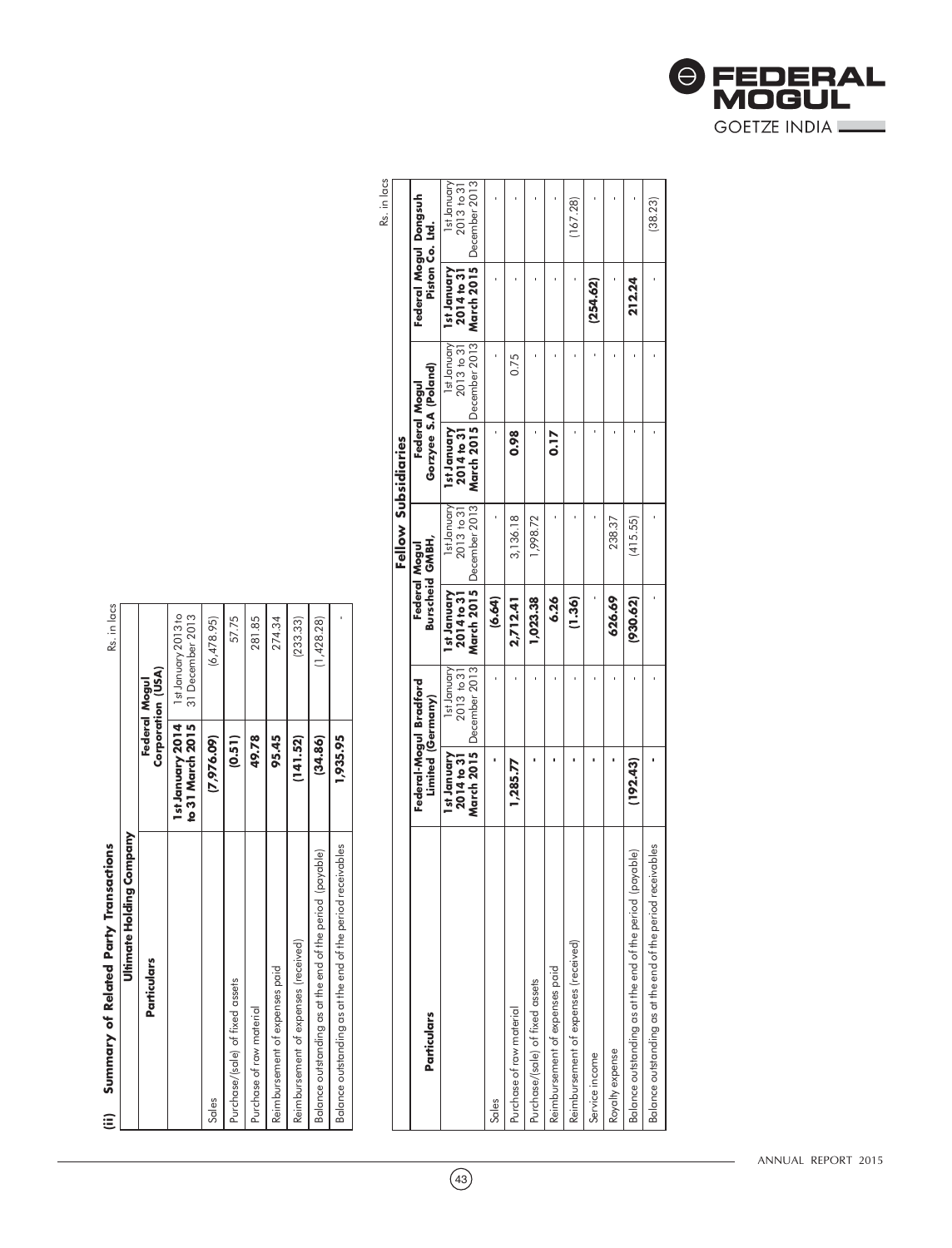| (ii) Summary of Related Party Transactions                  |                           |                                                       |                                         |                                         |                                         |                                                |                                         | Rs. in lacs                                        |
|-------------------------------------------------------------|---------------------------|-------------------------------------------------------|-----------------------------------------|-----------------------------------------|-----------------------------------------|------------------------------------------------|-----------------------------------------|----------------------------------------------------|
|                                                             |                           |                                                       |                                         | Fellow Subsidiaries                     |                                         |                                                |                                         |                                                    |
| Particulars                                                 | <b>Hawe</b>               | Federal Mogul Nurnberg,                               |                                         | Federal Mogul Thailand<br>Manufacturina |                                         | Federal Mogul Holding<br>Deutschland (Germany) |                                         | Products Ltd. (Thailand)<br>Federal Mogul Friction |
|                                                             | Ist January<br>2014 to 31 | 1st January<br>March 2015 December 2013<br>2013 to 31 | March 2015<br>1st January<br>2014 to 31 | 1st January<br>December 2013<br>2013631 | March 2015<br>1st January<br>2014 to 31 | 1st January<br>December 2013<br>2013 to 31     | March 2015<br>1st January<br>2014 to 31 | December 2013<br>1st January<br>2013 to 31         |
| Sales                                                       | (3.62)                    | (8.03)                                                | (2,625.70)                              |                                         |                                         |                                                |                                         | 927.08                                             |
| Purchase of raw material                                    | 399.28                    | 89.22                                                 |                                         |                                         |                                         |                                                | <b>80</b><br>-                          | 5.81                                               |
| Purchase/(sale) of fixed assets                             | 674.10                    | 255.86                                                |                                         |                                         |                                         |                                                |                                         |                                                    |
| Management support charges paid                             |                           |                                                       |                                         |                                         | 774.70                                  | 631.51                                         |                                         |                                                    |
| Reimbursement of expenses paid                              | 44                        |                                                       |                                         |                                         |                                         |                                                | <b>1.02</b>                             |                                                    |
| Reimbursement of expenses (received)                        |                           |                                                       |                                         |                                         | (15.34)                                 |                                                | (1.02)                                  |                                                    |
| Royalty expense                                             | 884.9                     | 768.65                                                |                                         |                                         |                                         |                                                |                                         |                                                    |
| Balance outstanding as at the end of the period receivables |                           |                                                       | 451.47                                  |                                         |                                         |                                                |                                         | 83.04                                              |
| Balance outstanding as at the end of the period (payable)   | (1,049.45)                | (357.77)                                              |                                         |                                         | (215.06)                                |                                                | (1.80)                                  |                                                    |
|                                                             |                           |                                                       |                                         |                                         |                                         |                                                |                                         |                                                    |

|                                                             |                                         |                                                       |                                         | Fellow Subsidiaries                               |                                         |                                            |                                         |                                            |
|-------------------------------------------------------------|-----------------------------------------|-------------------------------------------------------|-----------------------------------------|---------------------------------------------------|-----------------------------------------|--------------------------------------------|-----------------------------------------|--------------------------------------------|
| Particulars                                                 |                                         | Services FRANCTNL (France)<br>Federal Mogul Financial |                                         | Federal Mogul Sintered<br>Products Limited, (U.K) |                                         | Other Fellow<br>Subsidiaries               |                                         | <b>Total</b>                               |
|                                                             | March 2015<br>Ist January<br>2014 to 31 | 1st January<br>December 2013<br>2013 to 31            | March 2015<br>1st January<br>2014 to 31 | 1st January<br>December 2013<br>2013 to 31        | March 2015<br>1st January<br>2014 to 31 | 1st January<br>December 2013<br>2013 to 31 | March 2015<br>1st January<br>2014 to 31 | December 2013<br>1st January<br>2013 to 31 |
| Sales                                                       |                                         |                                                       | (40.80)                                 |                                                   | (611.83)                                | (50.06)                                    | (3, 288.61)                             | 868.98                                     |
| Purchase ot raw material                                    |                                         |                                                       | 7.19                                    | 29.48                                             | 26.15                                   | 785.26                                     | 4,433.57                                | 4,046.70                                   |
| Purchase/(sale) of fixed assets                             |                                         |                                                       | 89.87                                   |                                                   |                                         | 42.80                                      | 1,787.35                                | 2,297.38                                   |
| Trade mark & license fees                                   |                                         |                                                       |                                         |                                                   | 127.48                                  |                                            | 127.48                                  |                                            |
| Management support charges paid                             |                                         |                                                       |                                         |                                                   |                                         |                                            | 774.70                                  | 631.51                                     |
| Reimbursement of expenses paid                              |                                         | 21.91                                                 |                                         |                                                   | 2.63                                    | 7.12                                       | 14.52                                   | 29.03                                      |
| Reimbursement of expenses (received)                        |                                         |                                                       | (0.09)                                  |                                                   |                                         |                                            | (17.81)                                 | (167.28)                                   |
| Royalty expense                                             |                                         |                                                       | 366.18                                  | 259.58                                            |                                         |                                            | 1,877.77                                | 266.59                                     |
| Balance outstanding as at the end of the period receivables |                                         |                                                       |                                         |                                                   | 454.80                                  |                                            | 906.27                                  | 44.81                                      |
| Balance outstanding as at the end of the period (payable)   |                                         |                                                       | (76.32)                                 | (130.27)                                          | (136.73)                                | (118.95)                                   | (2, 391.42)                             | (1,022.54)                                 |





**GOETZE INDIA**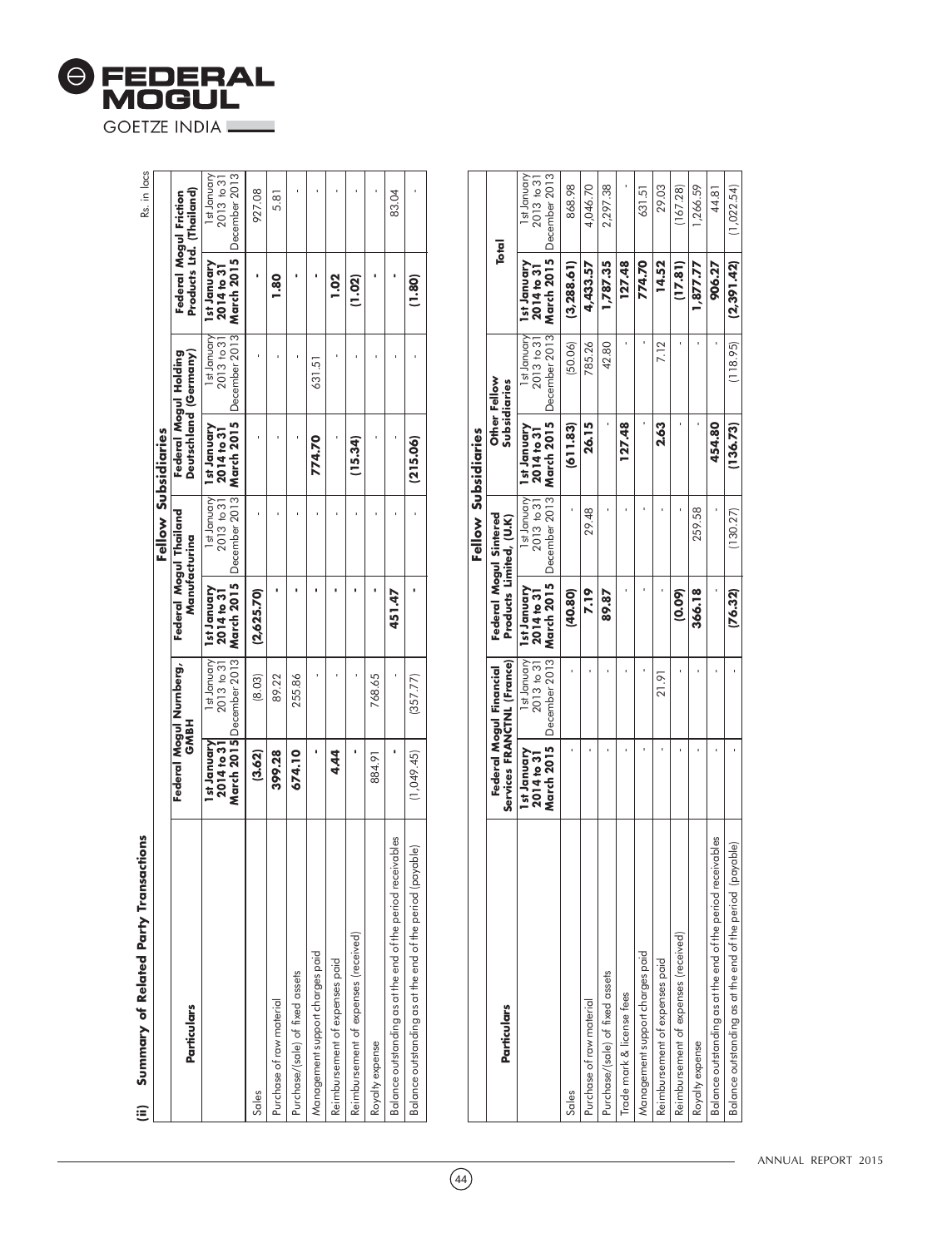|                                                                                                                                                                                                                                                                                                                 |                  |                                                 |                                                             | Fellow Subsidiaries |                                           |                                  |                                              |                                  |                                                                                                                                                                  |                  |
|-----------------------------------------------------------------------------------------------------------------------------------------------------------------------------------------------------------------------------------------------------------------------------------------------------------------|------------------|-------------------------------------------------|-------------------------------------------------------------|---------------------|-------------------------------------------|----------------------------------|----------------------------------------------|----------------------------------|------------------------------------------------------------------------------------------------------------------------------------------------------------------|------------------|
| <b>Particulars</b>                                                                                                                                                                                                                                                                                              |                  | Federal Mogul Bearings<br>India Limited (India) | Federal Mogul Ignition<br>Products India Limited<br>(India) |                     | Federal-Mogul Motorparts<br>India Limited |                                  | Federal Mogul PTSB India<br>Limited, (India) |                                  | Total                                                                                                                                                            |                  |
|                                                                                                                                                                                                                                                                                                                 | lst January 2014 |                                                 | 1st January 2013   1st January 2014                         | 1st January 2013    | 1st January 2014   1st January 2013       |                                  | 1st January 2014 $ $ 1st January 2013        |                                  | 1st January 2014                                                                                                                                                 | 1st January 2013 |
|                                                                                                                                                                                                                                                                                                                 | 31 March 2015    | 31 December 2013                                | 31 March 2015                                               | 31 December 2013    |                                           | 31 March 2015   31 December 2013 |                                              | 31 March 2015   31 December 2013 | 31 March 2015                                                                                                                                                    | 31 December 2013 |
| Sales                                                                                                                                                                                                                                                                                                           |                  |                                                 |                                                             |                     |                                           |                                  |                                              |                                  |                                                                                                                                                                  |                  |
| Purchase of raw material                                                                                                                                                                                                                                                                                        | 697.64           | 720.31                                          | 2,500.21                                                    | 1,737.96            | 910.65                                    |                                  |                                              |                                  | 4,108.50                                                                                                                                                         | 2,458.28         |
| intermediaries and finished goods                                                                                                                                                                                                                                                                               |                  |                                                 |                                                             |                     |                                           |                                  |                                              |                                  |                                                                                                                                                                  |                  |
| Reimbursement of expenses paid                                                                                                                                                                                                                                                                                  | 672.49           |                                                 | 76.41                                                       | 23.75               |                                           |                                  | 19.20                                        |                                  | 772.70                                                                                                                                                           | 23.75            |
| Reimbursement of expenses (recd.)                                                                                                                                                                                                                                                                               | (1,133.15)       | (161.74)                                        | (491.29)                                                    |                     | (95.85)                                   | (433.85)                         | 382.96                                       | (47.04)                          | (2103.25)                                                                                                                                                        | (642.63)         |
| Inter-corporate deposit (ICD) taken                                                                                                                                                                                                                                                                             |                  |                                                 | 100.00                                                      | 375.00              |                                           | (75.00)                          | 2,000.00                                     | 705.00                           | 2,100.00                                                                                                                                                         | 1,005.00         |
| Inter-corporate deposit (ICD) repaid                                                                                                                                                                                                                                                                            |                  |                                                 | (500.00)                                                    | (900.00)            |                                           | (75.00)                          | (2,700.00)                                   | (320.00)                         | (3, 200.00)                                                                                                                                                      | (1, 295.00)      |
| Interest on the above ICD                                                                                                                                                                                                                                                                                       |                  |                                                 | 247.19                                                      | 291.67              |                                           | 0.74                             | 687.67                                       | 481.33                           | 934.86                                                                                                                                                           | 773.74           |
| Balance outstanding as at the end                                                                                                                                                                                                                                                                               | (109.70)         | (43.13)                                         | (1,908.91)                                                  | (2,082.10)          | 11.88                                     | (13.45)                          | (4, 189.36)                                  | (4,884.92)                       | (5,912.63)                                                                                                                                                       | (7,023.61)       |
| of the period (payable) (Refer Note1                                                                                                                                                                                                                                                                            |                  |                                                 |                                                             |                     |                                           |                                  |                                              |                                  |                                                                                                                                                                  |                  |
| Balance outstanding as at the end<br>of the period Receivables                                                                                                                                                                                                                                                  |                  |                                                 |                                                             |                     |                                           | 17.74                            |                                              | 34.45                            | (6219.86)                                                                                                                                                        | 52.19            |
| * FM PTSB payables includes Rs 4,180 lacs (As at 31 December 2013 Rs 4,880 lacs) payable against ICD token and Rs 33.55 bas (As at 31 December 2013 Rs 39.38 lacs) payable against the interest on the same.<br>Note $\overline{\phantom{a}}$ : $\phantom{a}^*$ FM lgnition payables includes Rs 1,525 lacs (As |                  |                                                 |                                                             |                     |                                           |                                  |                                              |                                  | at 31 December 2013 Rs 1,925 lacs) payable against ICD taken and Rs. 12.24 lacs (As at 31 December 2013 Rs 20.80 lacs) payable against the interest on the same. |                  |

|  | Rs. in lacs |
|--|-------------|
|  |             |

|                                                                                                                                                                                                             |                                               | Subsidiaries                            |
|-------------------------------------------------------------------------------------------------------------------------------------------------------------------------------------------------------------|-----------------------------------------------|-----------------------------------------|
| Particulars                                                                                                                                                                                                 | Federal-Mogul TPR (India)<br>Limited, (India) |                                         |
|                                                                                                                                                                                                             | $1st$ January $2014$ to<br>31 March 2015      | 1st January 2013 to<br>31 December 2013 |
| Sales                                                                                                                                                                                                       | (1,637.14)                                    | (1,470.64)                              |
| Purchase of raw material                                                                                                                                                                                    | 9,032.87                                      | 5,321.17                                |
| Dividend Received                                                                                                                                                                                           | (357.00)                                      | (357.00)                                |
| Management Fee Received                                                                                                                                                                                     | (1,009.27)                                    | (737.41)                                |
| Job work income                                                                                                                                                                                             | (1,792.50)                                    | (1, 266.86)                             |
| Rent income                                                                                                                                                                                                 | (97.50)                                       | (78.00)                                 |
| Sole selling commission received                                                                                                                                                                            | (527.27)                                      | (444.87)                                |
| Inter-corporate deposit (ICD) taken                                                                                                                                                                         | (760.00)                                      | (850.00)                                |
| Inter-corporate deposit (ICD) re-paid                                                                                                                                                                       | 500.00                                        |                                         |
| Interest on the above ICD                                                                                                                                                                                   | 373.55                                        | 227.30                                  |
| Investment as at year end                                                                                                                                                                                   | 510.00                                        | 510.00                                  |
| Loan outstanding*                                                                                                                                                                                           | (3,132.58)                                    |                                         |
| Balance outstanding as at the end of the period (payable)                                                                                                                                                   | (2,041.79)                                    | (4, 155.33)                             |
| FMTPR payables includes Rs 3,110 lacs (As at 31 December 2013 Rs 2,850 lacs) payable against ICD taken and Rs 22.58 lacs<br>As at 31 December 2013 Rs 20.70 lacs) payable against the interest on the same. |                                               |                                         |

| Rs. in lacs                       |                          | for the period | 1st January 2013 to | 31 December 2013 | 10.94        | 159.34      | 34.34                | 189.88      | 7.60          |                   | 402.10 |  |
|-----------------------------------|--------------------------|----------------|---------------------|------------------|--------------|-------------|----------------------|-------------|---------------|-------------------|--------|--|
|                                   | Key Managerial Personnel | for the period | 1st January 2014 to | 31 March 2015    | 122.01       |             | 576.95               |             |               | 68.69             | 767.65 |  |
|                                   |                          | Particulars    |                     | Remuneration     | Sachin Selot | Sunit Kapur | Andreas Wilhelm Kolf | Dan Brugger | /ikrant Sinha | Khalid Iabal Khan | Total  |  |
|                                   |                          |                |                     |                  |              |             |                      |             |               |                   |        |  |
| 31 December 2013<br>$\frac{1}{2}$ | (1,470.64)               | 5,321.17       | (357.00)            | (737.41)         | (1, 266.86)  | (78.00)     | (444.87)             | (850.00)    |               | 227.30            | 510.00 |  |

 $\overline{1}$ 

 $\overline{1}$ 

 $\overline{ }$ 



ANNUAL REPORT 2015

45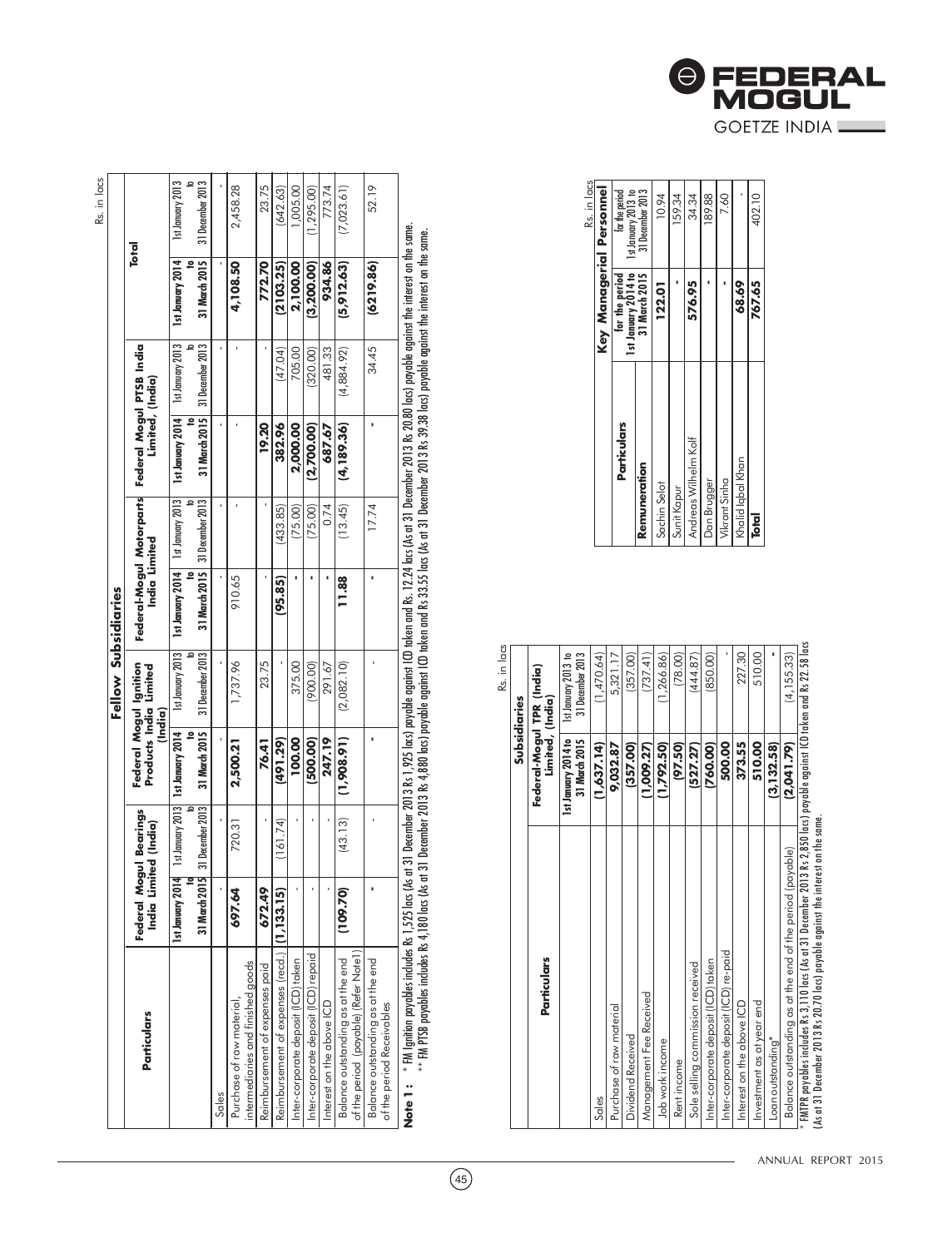

**35. Operating lease** Rs. in Lacs

### **a) Assets taken under operating lease**

The Company has taken office and residential facilities under cancellable and non-cancellable operating leases, which are renewable on a periodic basis and have escalations ranging from 5% to 15% per annum

| Period       |                                                                           | <b>For the Preiod</b><br>1st January 2014<br>to 31 March, 2015 | For the Preiod<br>1st January 2013 to<br>31 December 2013 |
|--------------|---------------------------------------------------------------------------|----------------------------------------------------------------|-----------------------------------------------------------|
|              | Lease payments for the period                                             | 501.87                                                         | 371.69                                                    |
| 2.           | Minimum lease payments                                                    |                                                                |                                                           |
|              | a. Not later than one year                                                | 262.31                                                         | 346.85                                                    |
|              | b. Later than one year and not later than five years                      | 320.79                                                         | 182.87                                                    |
| $\mathbf{b}$ | Assets given under operating lease                                        |                                                                |                                                           |
|              | Uncollectible minimum lease payments receivable at the Balance sheet date |                                                                |                                                           |
| 2.           | Future minimum lease payments receivable:                                 |                                                                |                                                           |
|              | a. Not later than one year                                                | 78.00                                                          | 78.00                                                     |
|              | b. Later than one year and not later than five years                      | 312.00                                                         | 312.00                                                    |
|              | c. Later than five years                                                  |                                                                | 78.00                                                     |

### **c) The lease expense recognise in the statement of profit and loss for the period is Rs 501.87 (as at 31 december 2013 : 371.69).**

### **36. Particulars of unhedged foreign currency exposure as at 31 March 2015**

| Particulars           | Currency   | As At March<br>31, 2015<br>Amount<br>Rs. (in lacs) | As At March<br>Amount (Foreign (Rates, 1 Unit of | Year ended<br>31, 2015 March 31, 2015<br>currency in lacs) Foreign Currency)<br>equivalent INR) | As at December<br>31, 2013<br>Rs.(in lacs) | As at December<br>31, 2013<br>Amount Amount (Foreign (Rates, I Unit of) | As at December<br>31, 2013<br>currency in lacs) Foreign currency<br>equivalent INR) |
|-----------------------|------------|----------------------------------------------------|--------------------------------------------------|-------------------------------------------------------------------------------------------------|--------------------------------------------|-------------------------------------------------------------------------|-------------------------------------------------------------------------------------|
| Creditors             | <b>CHF</b> | 2.64                                               | 0.04                                             | 66.13                                                                                           | 4.02                                       | 0.06                                                                    | 71.15                                                                               |
| Creditors             | <b>EUR</b> | 2,088.99                                           | 30.20                                            | 69.17                                                                                           | 1,927.61                                   | 22.14                                                                   | 87.08                                                                               |
| <b>Creditors</b>      | GBP        | 197.48                                             | 2.09                                             | 94.59                                                                                           | 340.76                                     | 3.27                                                                    | 104.06                                                                              |
| Creditors             | JPY        | 86.73                                              | 162.84                                           | 0.53                                                                                            | 162.16                                     | 269.33                                                                  | 0.60                                                                                |
| Creditors             | <b>SEK</b> | 13.42                                              | 1.79                                             | 7.51                                                                                            | 29.85                                      | 3.01                                                                    | 9.92                                                                                |
| Creditors             | <b>USD</b> | 882.52                                             | 13.80                                            | 63.93                                                                                           | 775.44                                     | 12.29                                                                   | 63.09                                                                               |
| <b>Debtors</b>        | <b>EUR</b> | 1,083.87                                           | 16.39                                            | 66.13                                                                                           | 529.93                                     | 6.34                                                                    | 83.58                                                                               |
| <b>Debtors</b>        | <b>USD</b> | 2,405.04                                           | 39.29                                            | 61.21                                                                                           | 1,884.81                                   | 31.08                                                                   | 60.65                                                                               |
| Advance to suppliers  | <b>EUR</b> | 1,003.55                                           | 14.51                                            | 69.17                                                                                           | 912.75                                     | 10.92                                                                   | 83.58                                                                               |
| Advance to suppliers  | GBP        | 86.34                                              | 0.91                                             | 94.59                                                                                           | 293.87                                     | 2.94                                                                    | 99.87                                                                               |
| Advance to suppliers  | JPY        | 10.88                                              | 20.44                                            | 0.53                                                                                            | 130.86                                     | 226.48                                                                  | 0.58                                                                                |
| Advance to suppliers  | <b>SEK</b> | 19.44                                              | 2.59                                             | 7.51                                                                                            | 27.70                                      | 2.96                                                                    | 9.35                                                                                |
| Advance to suppliers  | <b>USD</b> | 116.87                                             | 1.83                                             | 63.93                                                                                           | 284.51                                     | 4.69                                                                    | 60.65                                                                               |
| Advances to creditors | <b>CHF</b> |                                                    | ٠                                                |                                                                                                 | 3.04                                       | 0.04                                                                    | 68.21                                                                               |

### **37. Disclosures in accordance with AS-15 on "Employee Benefits"**

The Company has a defined benefit gratuity plan. Every employee who has completed five years or more of services, gets a gratuity on departure at 15 days basic salary (last drawn) for each completed year of service on terms not less favourable than the provisions of the payment of Gratuity Act, 1972. The scheme is funded with an insurance company in the form of a qualifying insurance policy.

The following tables summaries the components of net benefit expense recognized in the Statement of Profit and Loss and the funded status and amounts recognized in the balance sheet for the plan.

### **Statement of Profit and Loss**

Net employee benefit expense (recognized in Employee cost) [AS15 Revised (c) (i) to (x)]

| Period                                    | <b>For the Preiod</b><br>1st January 2014<br>to 31 March, 2015 | For the Preiod<br>1st January 2013 to<br>31 December 2013 |
|-------------------------------------------|----------------------------------------------------------------|-----------------------------------------------------------|
| Current service cost                      | 440.41                                                         | 346.29                                                    |
| Interest cost on benefit obligation       | 771.11                                                         | 570.07                                                    |
| Expected return on planned assets         | (330.05)                                                       | (300.11)                                                  |
| Net actuarial gain recognized in the year | (297.82)                                                       | (26.84)                                                   |
| Net benefit expense                       | 583.65                                                         | 589.40                                                    |
| Actual return on plan assets              | 1,139.58                                                       | 328.26                                                    |

ANNUAL REPORT 2015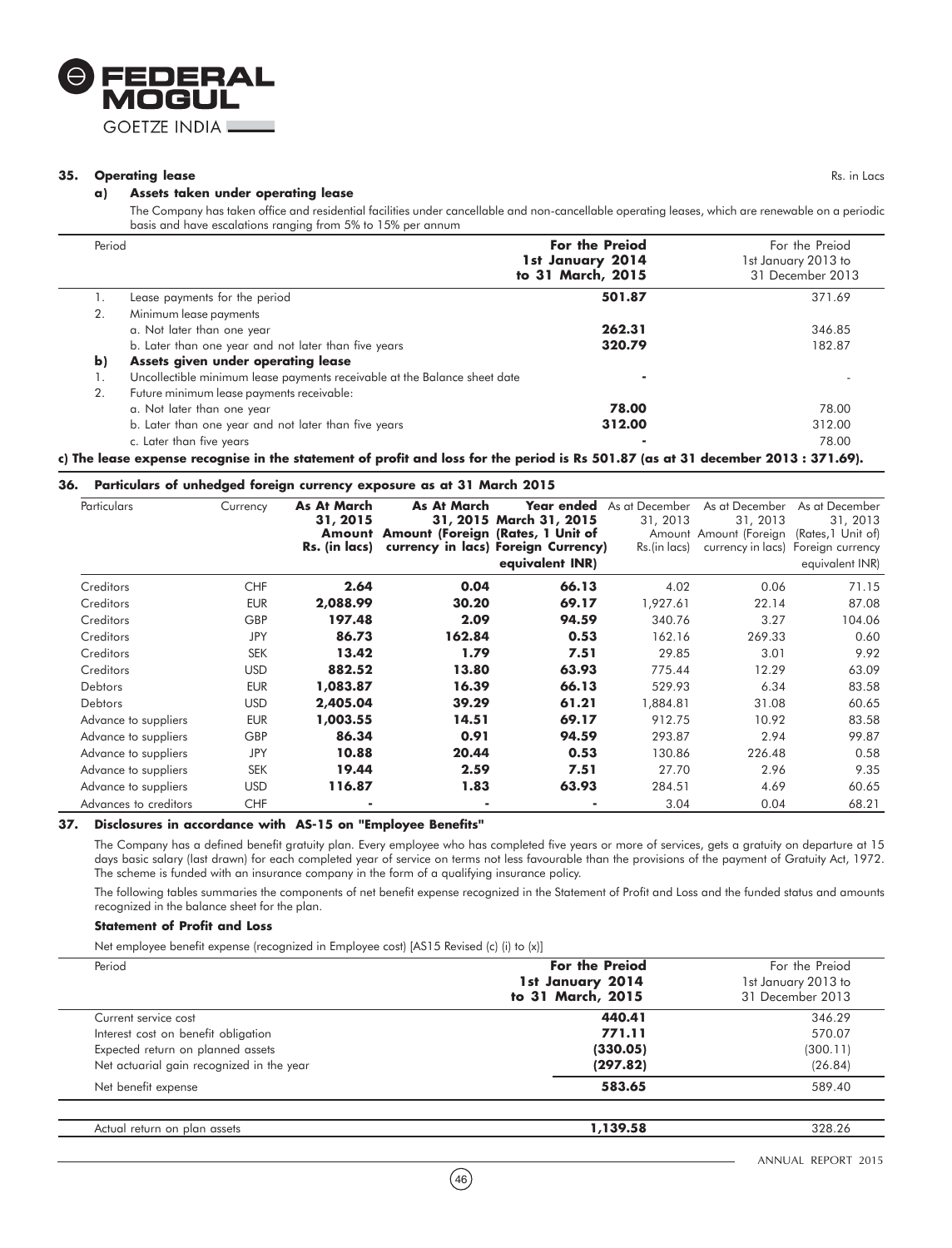**Balance Sheet Details of provision for gratuity** Defined benefit obligation **8,328.70** 7,754.72 Less: Fair value of plan assets **(4,347.50)** (3,454.04) Plan liability **3,981.20** 4,300.68 **Changes in the present value of the defined benefit obligation are as follows:** Opening defined benefit obligation **7,754.71** 7,680.61 Interest cost **771.11** 570.07 Current service cost **440.41** 346.29 Benefits paid directly by the company<br>Benefits paid from the fund<br>
(809.88)<br>
(996.09)<br>
(809.88) Benefits paid from the fund **(996.09)** (809.88) Actuarial losses on obligation **6. The contract of the contract of the contract of the contract of the contract of the contract of the contract of the contract of the contract of the contract of the contract of the contrac** Closing defined benefit obligation **8,328.70** 7,754.71 **Changes in the fair value of plan assets are as follows:** Opening fair value of plan assets **3,454.03** 3,758.65 Expected return **330.05** 300.11 Contributions by employer **750.00** 177.00 Benefits paid **(996.08)** (809.88) Actuarial gains **809.50** 28.15 Closing fair value of plan assets **4,347.50** 3,454.03 Rs. in Lacs **As at 31 March, 2015** As at 31 December, 2013

The Company's expected contribution to the fund in the next year is not presently ascertainable and hence, the contribution expected to be paid during the annual period beginning after the balance sheet date as required by para 120(o) of the accounting standard 15(revised) on employee benefits has not been disclosed.

The major categories of plan assets as a percentage of the fair value of total plan assets are as follows:-

| %              | ℅                                                                                             |
|----------------|-----------------------------------------------------------------------------------------------|
| 100            | 100                                                                                           |
|                |                                                                                               |
| 31 March, 2015 | 31 December, 2013                                                                             |
| 7.75% p.a.     | $9.10\%$ p.a.                                                                                 |
| 8.50% p.a.     | $8.50\%$ p.a.                                                                                 |
| 58 years       | 58 years                                                                                      |
| $5.0\%$ p.a.   | $5.0\%$ p.a.                                                                                  |
|                | The principal assumptions used in determining gratuity for the Company's plan is shown below: |

\* For patiala unit its 60 and others its 58 years.

The estimates of seniority, future salary increases, considered in actuarial valuation, take account of price inflation, promotions and other relevant factors, such as supply and demand in the employment market.

Note (a) : the overall expected rate of return on assets is determined based on the market prices prevailing on that date, applicable to the period over which the obligation is to be settled.

Amount for the current year and previous four years are as follows:

| <b>Particulars</b>                         | as at                    | as at                                                                                   | as at        | as at        | as at                            |
|--------------------------------------------|--------------------------|-----------------------------------------------------------------------------------------|--------------|--------------|----------------------------------|
|                                            | Amount (Rs.)             | <b>31 March 2015</b> 31 December 2013 31 December 2012 31 December 2011<br>Amount (Rs.) | Amount (Rs.) | Amount (Rs.) | 31 December 2010<br>Amount (Rs.) |
| Defined benefit obligation                 | 8,328.70                 | 7.754.72                                                                                | 7.680.61     | 6.545.91     | 6,192.34                         |
| Cumulative unrecognised actuarial gains    | $\overline{\phantom{a}}$ | $\overline{\phantom{a}}$                                                                |              |              | 239.91                           |
| Plan assets                                | 4,347.50                 | 3.454.04                                                                                | 3.758.65     | 3.812.62     | 3.882.44                         |
| Deficit                                    | 3,981.20                 | 4,300.68                                                                                | 3.921.96     | 2.733.29     | 2.549.81                         |
| Experience adjustments on plan liabilities | 520.71                   | 489.61                                                                                  | 375.67       | 511.34       | 205.76                           |
| Experience adjustments on plan assets      | 29.56                    | 328.26                                                                                  | 348.35       | 180.08       | 489.37                           |

**FEDERAL**<br>MOGUL

**GOETZE INDIA \_**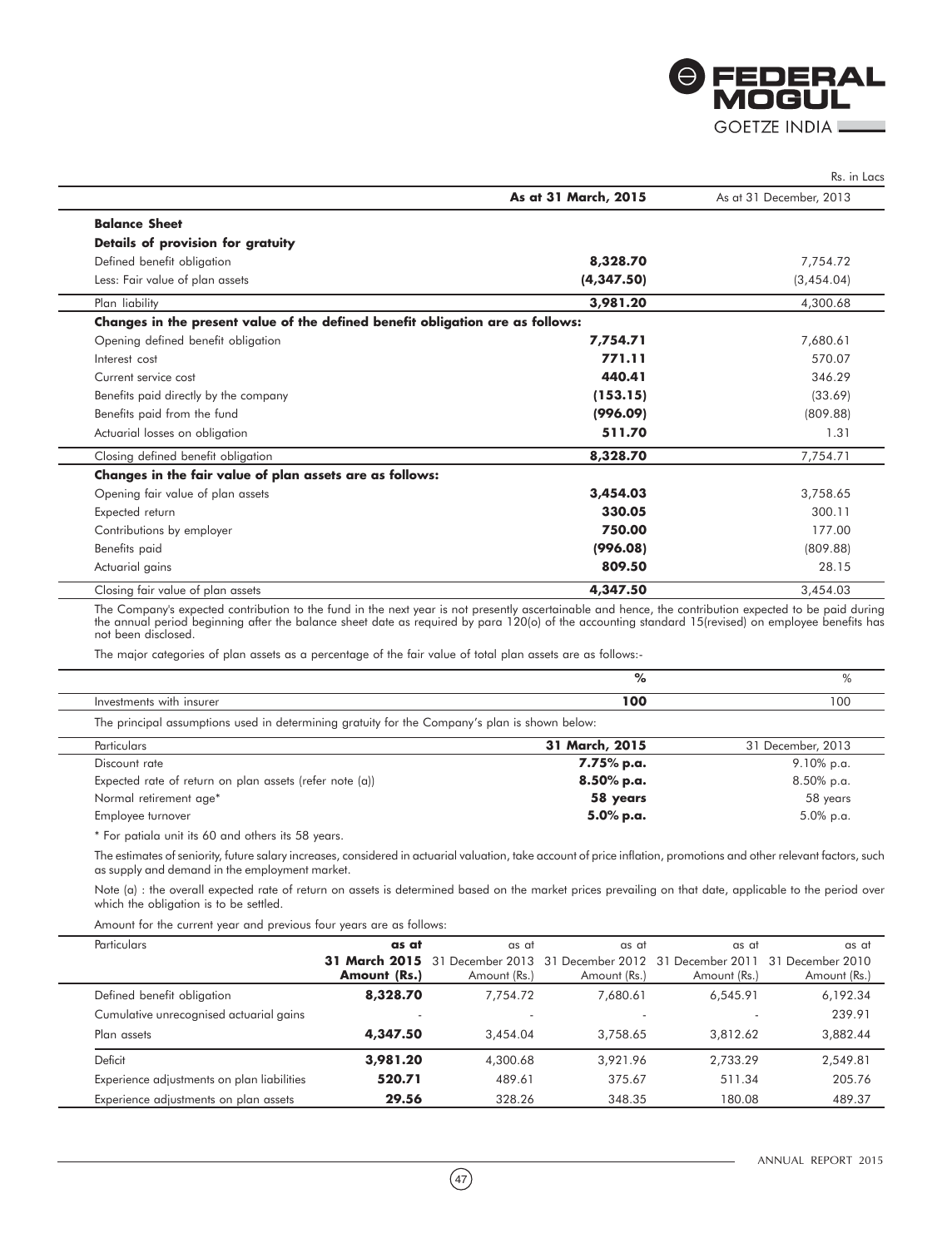

|     |                                                                                          |                             |                                                         |                           | Rs. in Lacs                                               |  |  |  |  |
|-----|------------------------------------------------------------------------------------------|-----------------------------|---------------------------------------------------------|---------------------------|-----------------------------------------------------------|--|--|--|--|
|     |                                                                                          |                             | For the Preiod<br>1st January 2014<br>to 31 March, 2015 |                           | For the Preiod<br>1st January 2013 to<br>31 December 2013 |  |  |  |  |
| 38. | Earning in foreign currency (on accrual basis)                                           |                             |                                                         |                           |                                                           |  |  |  |  |
|     | Sale - FOB value of exports                                                              |                             | 18,853.98                                               |                           | 12,247.70                                                 |  |  |  |  |
|     | Total                                                                                    |                             | 18,853.98                                               |                           | 12,247.70                                                 |  |  |  |  |
| 39. | <b>Expenditure in foreign currency</b> (on accrual basis)                                |                             |                                                         |                           |                                                           |  |  |  |  |
|     | (a) Travelling expenses                                                                  |                             | 264.67                                                  |                           | 50.20                                                     |  |  |  |  |
|     | (b) Salary                                                                               |                             | 495.00                                                  |                           |                                                           |  |  |  |  |
|     | (c) Communication expenses                                                               |                             | 63.48                                                   |                           | 40.00                                                     |  |  |  |  |
|     | (d) Royalty                                                                              |                             | 2,044.99                                                |                           | 1,922.45                                                  |  |  |  |  |
|     | (e) Professional expenses                                                                |                             | 700.46                                                  |                           | 391.85                                                    |  |  |  |  |
|     | (f) Management support charges                                                           |                             | 774.68                                                  |                           | 631.51                                                    |  |  |  |  |
|     | (g) Others                                                                               |                             | 210.61                                                  |                           | 200.77                                                    |  |  |  |  |
|     | Total                                                                                    |                             | 4,553.89                                                |                           | 3,236.78                                                  |  |  |  |  |
| 40. | Value of imports calculated on CIF basis during the year in respect of :-                |                             |                                                         |                           |                                                           |  |  |  |  |
|     | Raw materials                                                                            |                             | 15,915.03                                               |                           | 10,674.67                                                 |  |  |  |  |
|     | Stores and spares                                                                        |                             | 2,395.04                                                |                           | 1,847.47                                                  |  |  |  |  |
|     | Capital goods                                                                            |                             | 4,286.01                                                |                           | 4,336.76                                                  |  |  |  |  |
|     | Total                                                                                    |                             | 22,596.08                                               |                           | 16,858.90                                                 |  |  |  |  |
| 41. | Value of imported and indigenous raw material, components and stores and spares consumed |                             |                                                         |                           |                                                           |  |  |  |  |
|     |                                                                                          | $%$ of total<br>consumption | Value<br><b>Amount</b>                                  | % of total<br>consumption | Value<br>Amount                                           |  |  |  |  |
|     | <b>Raw material and components</b>                                                       |                             |                                                         |                           |                                                           |  |  |  |  |
|     | Imported                                                                                 | 24.27%                      | 13,376.93                                               | 22.35%                    | 8,826.01                                                  |  |  |  |  |
|     | Indigenous                                                                               | 75.73%                      | 41,735.59                                               | 77.65%                    | 30,657.51                                                 |  |  |  |  |
|     |                                                                                          | 100.00%                     | 55, 112.52                                              | 100.0%                    | 39,483.52                                                 |  |  |  |  |
|     | <b>Stores and spares</b>                                                                 |                             |                                                         |                           |                                                           |  |  |  |  |
|     | Imported                                                                                 | 7.67%                       | 1.071.95                                                | 5.28%                     | 6.54.10                                                   |  |  |  |  |

### **100.00% 13,978.13** 100.00% 12,399.70

**42. Details of dues to micro and small enterprises as defined under the MSMED Act, 2006**

The Micro, small and medium enterprises have been identified by the Company from the available information, which has been relied upon by the auditors. According to such identification, the disclosures in respect to Micro and Small Enterprises as per MSMED Act, 2006 is as follows:

Indigenous **92.33% 12,906.18** 94.72% 11,745.60

| Particulars                                                                                                                                                                                                                                                                                                                        |        | as at 31 March 2015 as at 31 December 2013 |
|------------------------------------------------------------------------------------------------------------------------------------------------------------------------------------------------------------------------------------------------------------------------------------------------------------------------------------|--------|--------------------------------------------|
| The principal amount remaining unpaid as at the end of period                                                                                                                                                                                                                                                                      | 205.43 | 131.87                                     |
| Interest due on above principal and remaining unpaid as at the end of the year                                                                                                                                                                                                                                                     | 0.68   | 1.26                                       |
| The amount of interest paid by the buyer in terms of section 16, of the micro, small<br>and medium enterprise Development Act, 2006 along with the amounts of the<br>payment made to the supplier beyond the appointed day during each accounting year                                                                             |        |                                            |
| The amount of interest due and payable for the period of delay in making payment<br>(which have been paid but beyond the appointed day during the year) but without adding<br>the interest specified under micro, small and medium enterprise development Act, 2006.                                                               | 24.98  | 18.33                                      |
| The amount of interest accrued and remaining unpaid at the end of each accounting year; and                                                                                                                                                                                                                                        | 24.56  | 22.10                                      |
| The amount of further interest remaining due and payable even in the succeeding years, until such date<br>when the interest dues as above are actually paid to the small enterprise for the purpose of disallowance as a<br>deductible expenditure under section 23 of the Micro Small and Medium Enterprise Development Act, 2006 |        |                                            |

48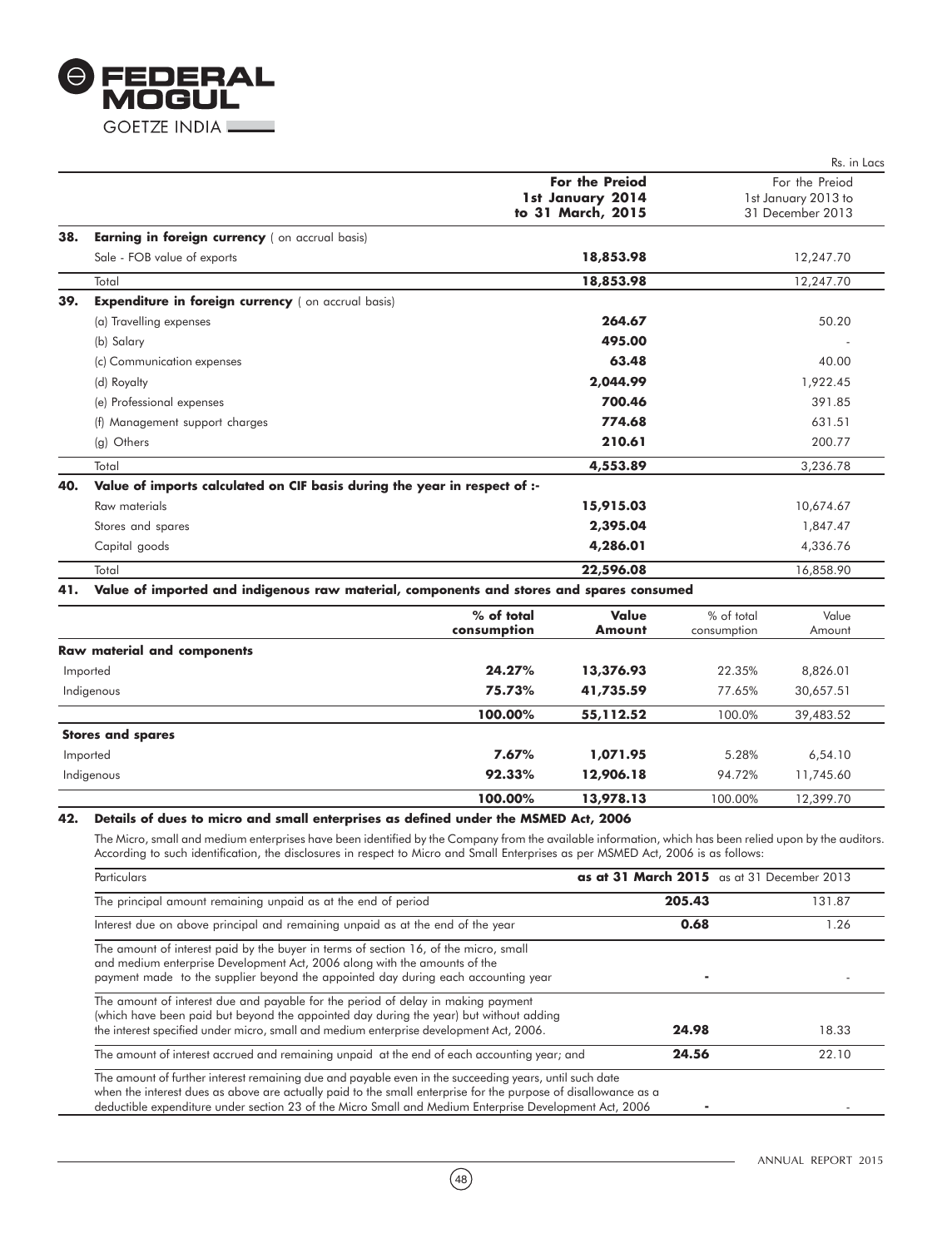

### **43. Expenses capitalised**

The Company has capitalized various expenses incurred in the course of construction of self generated assets in accordance with AS 10 -Accounting for Fixed Assets, the details of expenses capitalized for the purpose of construction of self generated assets are as follows:

| Particulars                      | <b>For the Preiod</b><br>1st January 2014<br>to 31 March, 2015 | For the Preiod<br>1st January 2013 to<br>31 December 2013 |
|----------------------------------|----------------------------------------------------------------|-----------------------------------------------------------|
| Salaries, wages and bonus        | 35.38                                                          | 30.46                                                     |
| Consumption of stores and spares | 39.89                                                          | 45.69                                                     |
| Total                            | 75.27                                                          | 76.15                                                     |

### **44. Provision for regulatory matters**

The Company had commenced an evaluation process for various regulatory matters at its factories in December 2010. Based on more accurate information discovered, a provision, towards costs to be incurred to remediate these matters, of Rs. 355.05 lacs is included under Note no. 8 for provisions which are net of amounts utilized of Rs. 810.00 lacs during the year towards remediation.

In addition to the above, the provision for regulatory matters includes a provision of Rs.922.23 lacs towards certain other regulatory matters.

The Company is actively seeking to resolve these actual and potential statutory, taxation, regulatory and contractual obligations. In accordance with requirements of Accounting Standard 29 on 'Provisions, Contingent liability and Contingent assets' issued by the Institute of Chartered Accountants of India, although difficult to quantify based on the complexity of the issues, the Company has accrued amounts corresponding to its best estimate of the costs associated with such regulatory and contractual obligations on the basis of available information and best professional judgment of experts appointed for this exercise.

Based on consultations obtained from the experts in respect of the said matters, in management's view, no further costs are expected to be incurred for which a provision would be required at this stage and considers the provisions made to be adequate.

### **45. Management support charges**

For the period 1 January 2014 till 31 March 2015, the Company has paid management support charges to its group companies of Rs 774.68 lacs in respect of certain application engineering services provided to the Company. The Company carries out its transfer pricing study annually for the tax period of April-March and updates its documentation, choice of methods and benchmarks to ascertain adequacy and compliance with the "arms length" principles prescribed under Income Tax Act. For the year April 1, 2014 to March 31, 2015, the process of updation is ongoing and management is confident of completing the same before filing tax return for the same. The provision for current tax has been made accordingly considering the said amounts of Rs. 774.68 lacs as "allowable expenditure".

- **46** Per transfer pricing legislation under sections 92-92F of the Income Tax Act, 1961, the Company is required to use certain specific methods in computing arm's length prices of international transactions with associated enterprises and maintain adequate documentation in this respect. Since law requires existence of such information and documentation to be contemporaneous in nature, the Company has appointed independent consultants for conducting a Transfer Pricing Study (the 'Study') to determine whether the transactions with associate enterprises undertaken during the financial year are on an "arms length basis". Management is of the opinion that the Company's domestic and international transactions are at arm's length and that the results of the on-going study will not have any impact on the financial statements and the independent consultants appointed have also preliminarily confirmed that they do not expect any transfer pricing adjustments.
- **47.** (a) Excess provision written back includes income on account of reversal of provision for diminution in value of investment in GI Power of Rs 876.44 Lacs. The provision has been reversed during the period because the Company has sold the investment.
	- (b). During the period the Company has entered into Power Purchase Agreement with Real Captive Power Private Limited (RCP) and paid Rs 850 lacs as security deposit which is recoverable in 5 equal instalments beginning from 7th to 11th year. RCP is a newly incorporated enterprise and, as such, recoverability of the security deposit will solely be dependent on the financial position of RCP at the time of repayment. The management believes that purchase of power from RCP would result into savings. On conservative basis, the Company has created a provision for security deposit of Rs 850 Lacs.

### **48. Corporate social responsibility**

a) Gross amount required to be spent by the company during the year in compliance with section 135 of the Act is Rs. 57.35 lacs.

b) Amount spent during the year on-

|                                         | In Cash | Yet to be paid in Cash | Total |
|-----------------------------------------|---------|------------------------|-------|
| Construction / acquisition of any asset |         |                        |       |
| ii) On purposes other than (i) above    |         |                        |       |
| a) Education related expenses           | 39.10   |                        | 39.10 |
| b) Other social activities              | 24.20   |                        | 24.20 |
|                                         | 63.30   |                        | 63.30 |

**49.** Previous year number has been regrouped/reclassified wherever considered necessary.

### **For Walker Chandiok & Co LLP** For and on behalf of the Board of Directors of (formerly Walker Chandiok & Co) **Federal-Mogul Goetze (India) Limited Chartered Accountants**

Date: May  $22<sup>nd</sup>$ , 2015

**Federal-Mogul Goetze (India) Limited** 

**per Neeraj Sharma Andreas Wilhelm Kolf Sachin Selot** Bartner (Sachin Selot) Bartner (Andreas Wilhelm Kolf Sachin Selot<br>Partner (Andreas Whole Time Managing Director (Andreas Partner) M. No. 502103 DIN : 00519780 DIN : 06700360

Partner Theory of the Managing Director and Mhole Time Managing Director and Mhole Time Finance Director & CFO<br>
DIN : 00519780 DIN : 00519780 DIN : 06700360

Place: Gurgaon **Dr. Khalid Iqbal Khan**<br>
Date: May 22<sup>nd</sup>, 2015 **Dr. Company Secretary**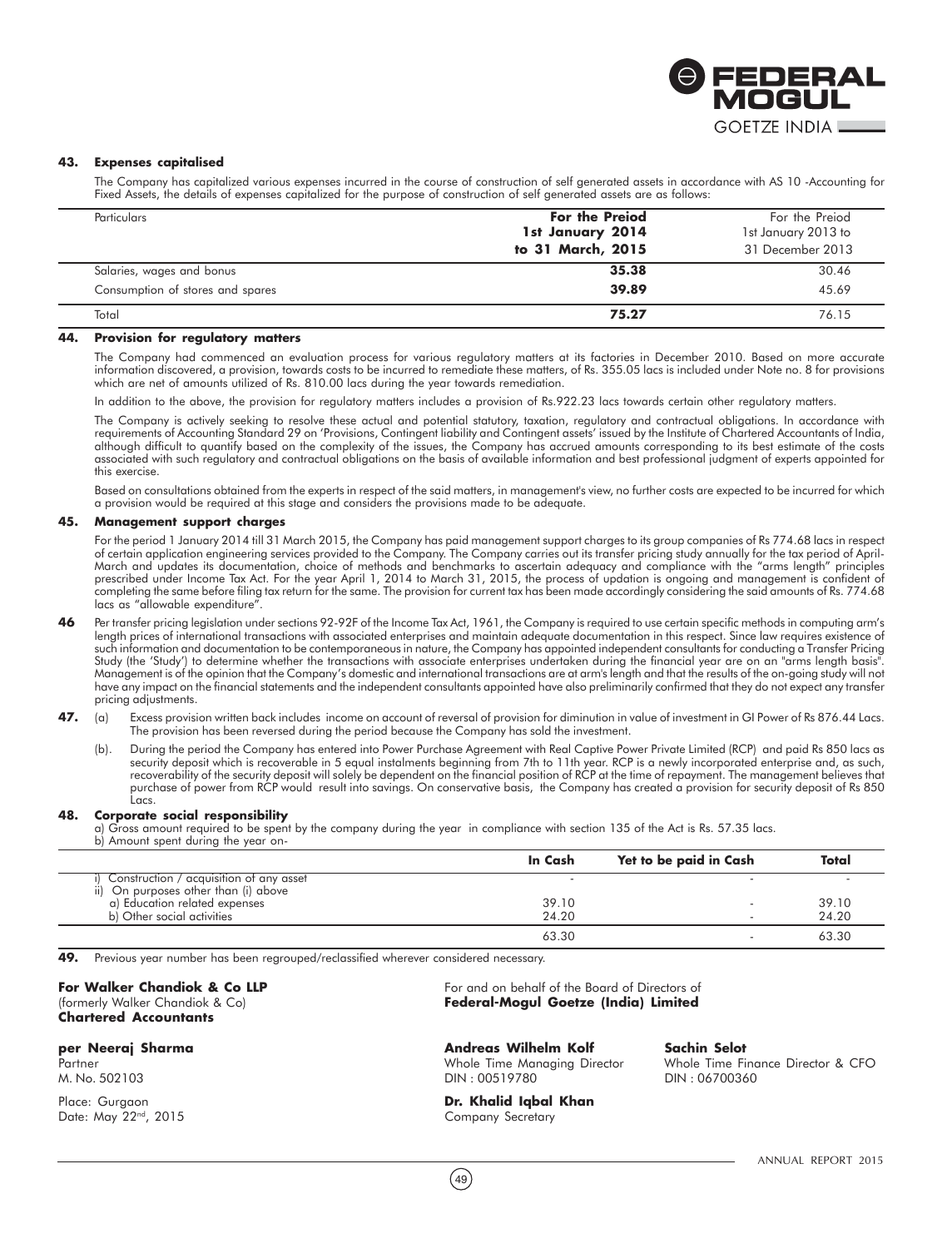

### **Cash flow statement for the period 1 January 2014 to 31 March 2015**

|                                                                        | <b>For the Preiod</b> | For the Preiod      |
|------------------------------------------------------------------------|-----------------------|---------------------|
|                                                                        | 1st January 2014      | 1st January 2013 to |
|                                                                        | to 31 March, 2015     | 31 December 2013    |
| A. CASH FLOW FROM OPERATING ACTIVITIES                                 |                       |                     |
| Profit/(loss) before tax                                               | 4,745.73              | 3,035.85            |
| Adjustments for:                                                       |                       |                     |
| Depreciation and amortisation                                          | 8,937.31              | 6.613.55            |
| Loss on sale / discard of fixed assets (net)                           | 115.40                | 196.37              |
| Provision for doubtful debts and advances                              | 1031.27               | 9.39                |
| Provision for doubtful debts written back                              | (303.40)              | (6.68)              |
| Advances written off                                                   | 160.30                | 155.26              |
| Interest income                                                        | (138.62)              | (94.81)             |
| Dividend income                                                        | (357.00)              | (357.00)            |
| Interest expense                                                       | 3473.12               | 2,678.17            |
| Excess provision written back                                          | (883.11)              | (269.07)            |
| Unrealised forex (gain)/loss (net)                                     | 385.42                | 283.63              |
| Operating profit before working capital changes                        | 17,166.42             | 12,244.66           |
| Movements in working capital:                                          |                       |                     |
| Increase in trade/other receivables                                    | (1,409.62)            | (2,064.95)          |
| Increase in inventories                                                | (4,944.87)            | (1, 499.18)         |
| Increase in trade/other payables                                       | 4,227.33              | 1,596.60            |
| Cash generated from operations                                         | 15,039.26             | 10,277.13           |
| Direct taxes paid (net of refunds)                                     | (4,309.81)            | (682.90)            |
| Net cash from operating activities                                     | 10,729.45             | 9,594.23            |
| <b>B. CASH FLOW FROM INVESTING ACTIVITIES</b>                          |                       |                     |
| Purchase of fixed assets                                               | (10, 444.85)          | (8, 269.33)         |
| Proceeds from sale of fixed assets                                     | 252.67                | 47.03               |
| Proceeds from sale of investments                                      | 876.44                |                     |
| Movement in restricted cash                                            | 15.31                 | (240.06)            |
| Movement in fixed deposits                                             | 0.25                  |                     |
| Interest received                                                      | 108.05                | 70.10               |
| Dividends received                                                     | 357.00                | 357.00              |
| Net cash used in investing activities                                  | (8,835.13)            | (8035.26)           |
| C. CASH FLOW FROM FINANCING ACTIVITIES                                 |                       |                     |
| Repayment of borrowings (Long term)                                    | (611.11)              | 1,600.00            |
| Movement in borrowings(Short-term)                                     | 2,564.75              | (332.73)            |
| Interest paid                                                          | (3,447.99)            | (2,658.73)          |
| Net cash from used in financing activities                             | (1,494.35)            | (1, 391.46)         |
| Net increase in cash and cash equivalents $(A + B + C)$                | 399.97                | 167.51              |
| Cash and cash equivalents at the beginning of the period               | 180.25                | 12.74               |
| Cash and cash equivalents at the end of the period                     | 580.22                | 180.25              |
|                                                                        |                       |                     |
| Components of cash and cash equivalents as at                          |                       |                     |
| Cash and cheques on hand                                               | 0.01                  | 9.33                |
| With banks- on current account                                         | 580.21                | 155.83              |
| Balance held as margin money (with original maturity upto 3 months)    |                       | 15.09               |
|                                                                        | 580.22                | 180.25              |
| This is the Cash Flow Statement referred to in our report of even date |                       |                     |

**Chartered Accountants**

Date: May 22<sup>nd</sup>, 2015

**FFor Walker Chandiok & Co LLP** For and on behalf of the Board of Directors of (formerly Walker Chandiok & Co) **Federal-Mogul Goetze (India) Limited Federal-Mogul Goetze (India) Limited** 

**per Neeraj Sharma Andreas Wilhelm Kolf Sachin Selot**<br>Partner **Andreas Wilhelm Kolf Sachin Selot**<br>Partner Whole Time Managing Director Whole Time Fir DIN : 00519780

Partner Whole Time Managing Director Whole Time Finance Director & CFO

Place: Gurgaon **Dr. Khalid Iqbal Khan**<br>
Date: May 22<sup>nd</sup>, 2015 **Dr. Company Secretary**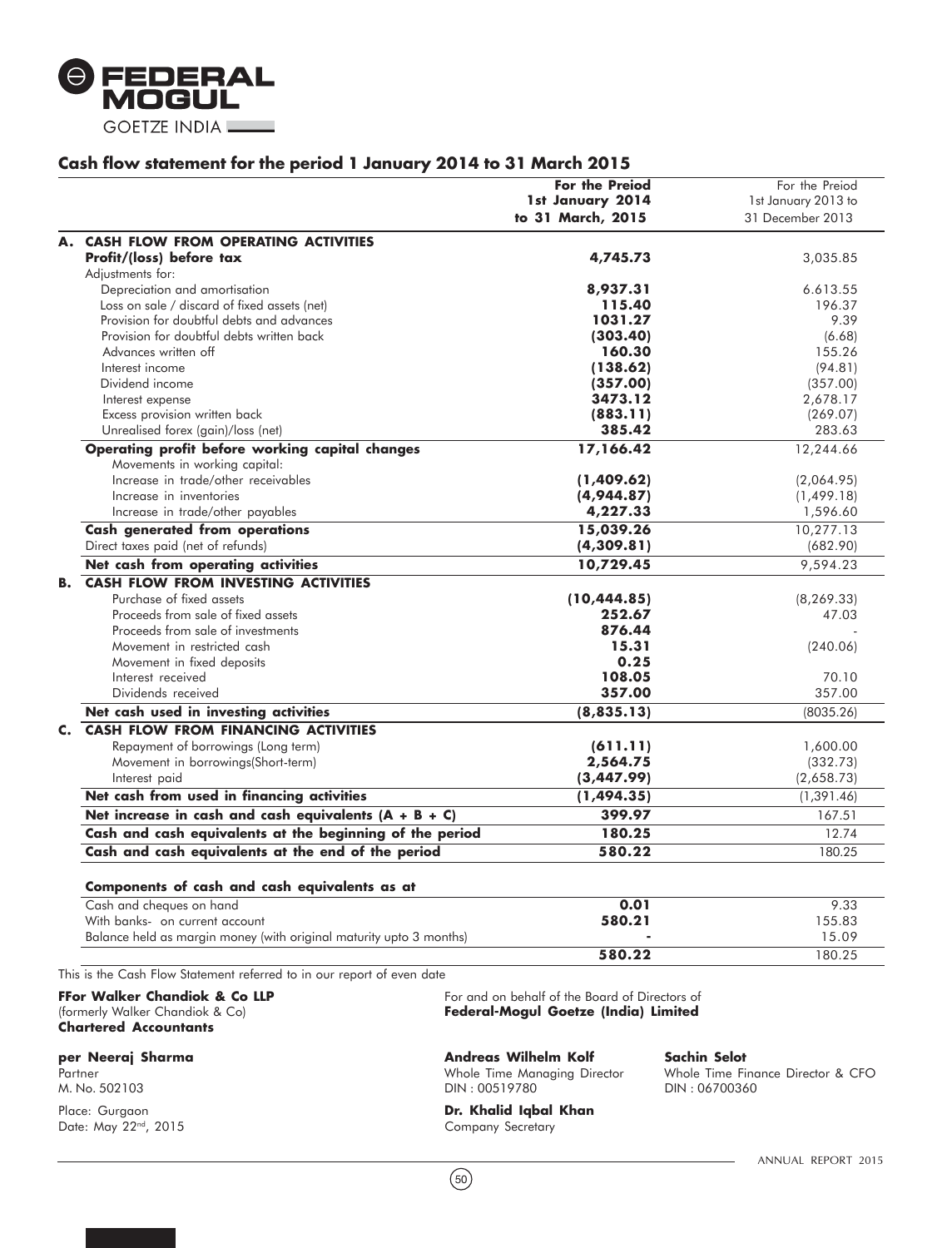

### **Statement regarding subsidiaries pursuant to Section 212 of the Companies Act, 1956**

| 1. |    |                 | Name of the Subsidiary Companies                                                                                                                         | Federal-Mogul TPR (India) Limited                                                                                                                  |
|----|----|-----------------|----------------------------------------------------------------------------------------------------------------------------------------------------------|----------------------------------------------------------------------------------------------------------------------------------------------------|
| 2. |    |                 | Financial Year of the Subsidiary<br>Companies ended on                                                                                                   | 31st March, 2015                                                                                                                                   |
| 3. |    |                 | Holding Company's Interest                                                                                                                               | Holders of 51,00,000<br>Equity Shares out of the<br>Subscribed and Paid up<br>Capital of the 1,00,00,000<br>Equity shares of<br>Rs.10/- each (51%) |
| 4. |    |                 | Net Aggregate amount of Profit<br>Less Losses of the subsidiary<br>Companies so far as it concerns the<br>Members of Federal-Mogul<br>Goetze (India) Ltd |                                                                                                                                                    |
|    | αl |                 | Not dealt with in the Accounts<br>of Federal-Mogul Goetze (India) Ltd.                                                                                   |                                                                                                                                                    |
|    |    | i)              | for the subsidiary's financial year<br>above referred                                                                                                    | Rs.1171.07 Lacs                                                                                                                                    |
|    |    | $\overline{ii}$ | for previous financial years of<br>subsidiary since it became<br>subsidiary of Federal-Mogul<br>Goetze (India) Ltd.                                      | Rs 2409.17 Lacs                                                                                                                                    |
|    | bl |                 | Dealt with the Accounts of<br>Federal-Mogul Goetze (India) Ltd.                                                                                          |                                                                                                                                                    |
|    |    | i)              | for the subsidiary's financial year<br>above referred                                                                                                    | Nil                                                                                                                                                |
|    |    | ii)             | for previous financial years of<br>subsidiary since it became<br>subsidiary of Federal-Mogul<br>Goetze (India) Ltd.                                      | Nil                                                                                                                                                |

Andreas Wilhelm Kolf **Sachin Selot** Dr. Khalid Iqbal Khan Whole Time Managing Director Mole Time Finance Director & CFO<br>DIN: 00519780 DIN: 06700360 DIN : 06700360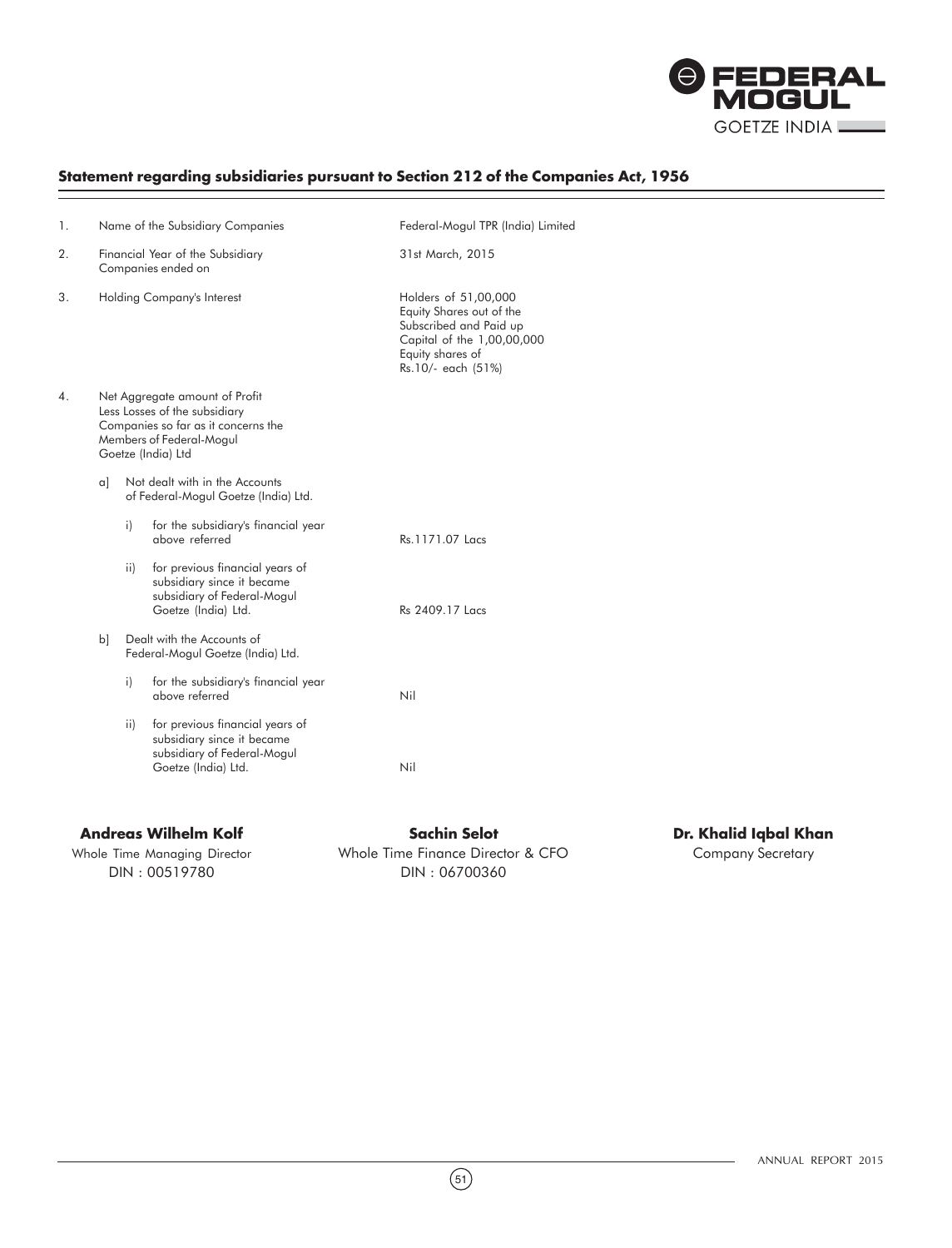### **DIRECTOR' S REPORT**

The Directors are pleased to present the 18th Annual Report and Audited Statement of Accounts for the financial year starting 1st January 2014 and ending 31stMarch, 2015.

| <b>Financial Results</b>                       |                     | [Rs. in lacs]        |
|------------------------------------------------|---------------------|----------------------|
|                                                | For the period      | For the period       |
|                                                | 1st January, 2014   | 1st January, 2013 to |
|                                                | to 31st March, 2015 | 31st December, 2013  |
| Total Income:                                  |                     |                      |
| <b>Gross Sales</b>                             | 14,264.55           | 11,530.19            |
| Less: Excise Duty                              | 1,531.12            | 1,368.77             |
|                                                | 12,733.43           | 1,0161.42            |
| Other Income                                   | 499.54              | 289.58               |
| Total Income                                   | 13,232.97           | 10,451.00            |
| Profit before Depreciation and Finance Charges | 3,955.90            | 3,172.25             |
| Less :                                         |                     |                      |
| Depreciation                                   | 404.05              | 291.27               |
| Finance Charges                                | 17.42               | 18.38                |
| Net Profit before Tax                          | 3,534.44            | 2,862.60             |
| Provision for Tax                              |                     |                      |
| - Current                                      | 1,266.96            | 929.04               |
| - Deferred tax credit                          | (28.74)             | 89.30                |
| Profit after Tax                               | 2,296.22            | 1,844.26             |
| Prior period items                             |                     |                      |
| Profit brought forward                         | 4,723.87            | 3,920.57             |
| Net profit available for appropriation         | 7,020.09            | 5,764.83             |
| Appropriations:                                |                     |                      |
| Transfer to general reserve                    | 235.00              | 222.00               |
| Dividend-                                      |                     |                      |
| <b>Equity Shares</b>                           | 875.00              | 700.00               |
| Tax and cess on dividend - Equity              | 174.95              | 118.97               |
| Surplus carried to Balance Sheet               | 5,735.14            | 4,723.87             |

The Ministry of Corporate Affairs (MCA) has vide its General Circular No. 08/2014 dated 24th April, 2014, clarified that the financial statements (and documents required to be attached thereto), Auditors' Report and the Directors' Report in respect of financial years that commenced earlier than 1st April, 2014, shall be governed by the relevant provisions/ Schedules/ Rules of the Companies Act, 1956, In view of this, the Directors' Report has been prepared as per the provisions of the Companies Act, 1956

### **Operations**

Pursuant to the provisions of Companies Act, 2013, the Board of Directors of the Company in the meeting held on 7th November 2014 approved the change in the financial year of the Company from January-December to April-March effective April 1, 2014. In view of this, the current financial year comprises of a period of 15 months i.e. January 1, 2014 to March 31, 2015.

During the period from January 1, 2014 to March 31, 2015, the automobile component industry recovered in terms of business growth as compared to previous year. During first half of 2014, the automotive industry has provided mixed signals, as Light Vehicles and Commercial vehicles had a negative growth, however, strong growth was seen in the two wheeler and three wheeler market segments.

### **Financial Performance**

The total income of the Company as at 31stMarch 2015 was Rs. 13232.97 lacs as against Rs. 10,451 lacs for the year ended 31st December 2013.

During the year under review, the Company made a Net Profit after Tax of Rs. 2296.22 lacs as against the Net Profit after Tax of Rs. 1844.26 lacs in the last year.

High level of competence in design and processes, high productivity and low costs are the forte of the Company. The superior technology and product quality of the Company give it a competitive edge in the market place.

### **Dividend**

For the financial year ended 31st March 2015, the Board has recommended a dividend @ Rs.8.75/- per Equity Shares, aggregating to Rs. 87,500,000/- (excluding Dividend Tax of Rs. 17,494,750/-). The total outflow on account of dividend, if approved, will be Rs.104, 994, 750/- (Including dividend tax of Rs. 17,494,750/-).

### **Personnel**

TThere are no employees who come under

the category of employees, as required under Section 217(2A) of the Companies Act, 1956.

### **Directors**

Presently your Board consists of Mr. Andreas Wilhelm Kolf, Director; Mr. Sachin Selot, Director & CFO; Mr. Vinod Kumar Hans, Director; Mr. Hiroshi Takano, Director; Mr. Rayasam Venkatramaiah and Dr. Khalid Iqbal Khan, Director, and Mr. K.N. Subramaniam, Director;

Mr. K.N. Subramaniam and Mr. Yashwant Mathur were appointed, as Additional Director and designated as Independent Director with effect from 29th March, 2015, to hold office for a period of 5 years. However, in the Board Meeting held on 22nd May, Mr. Yashwant Mathur resigned as Director. In the same Board meeting, Mr. Rayasam Venkatramaiah & Dr. Khalid Iqbal Khan were appointed as Additional Directors.

In accordance with Articles of Association of the Company, Mr. Vinod Hans, Director, is liable to retire by rotation and, being eligible, offers himself for re-appointment

 $(52)$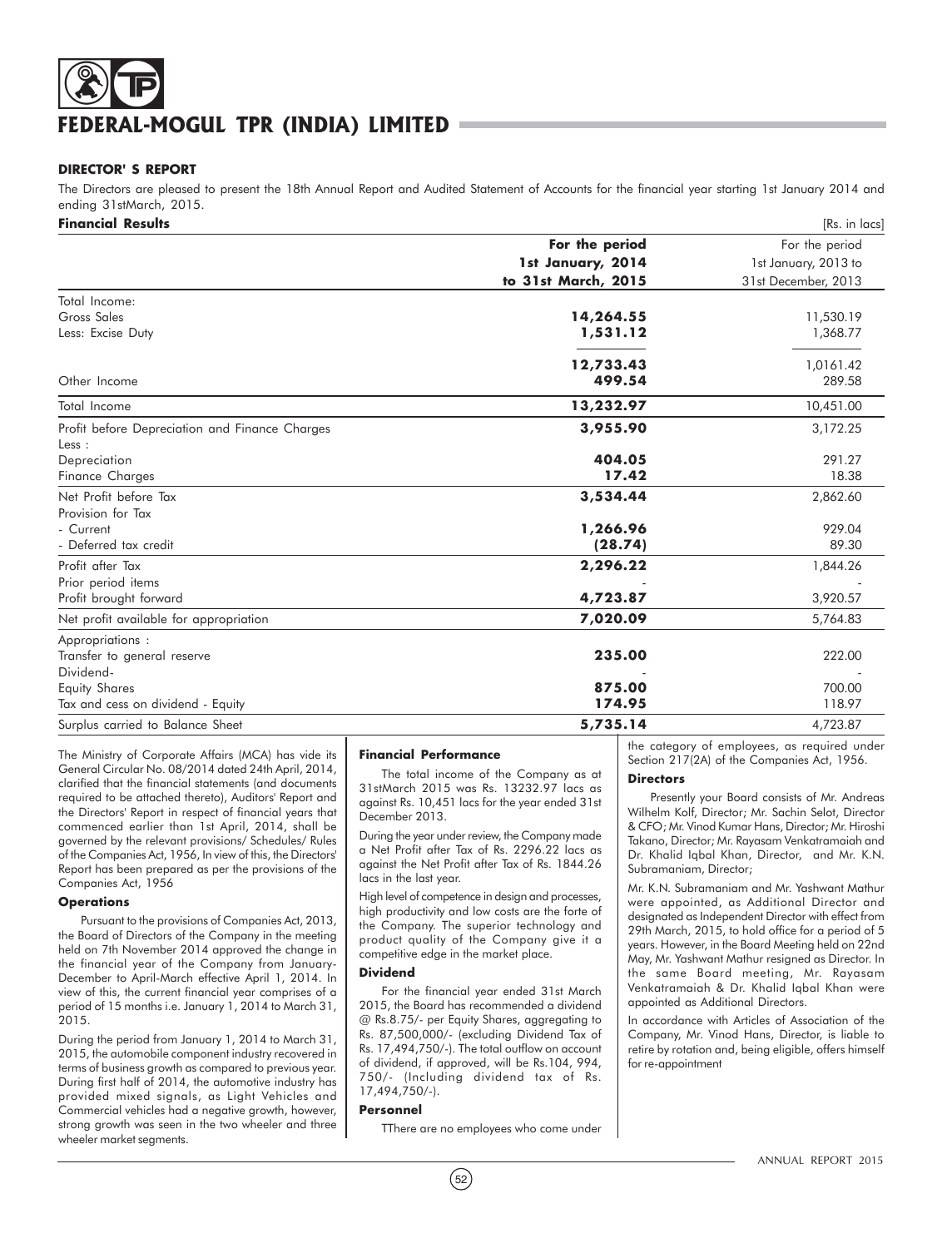### **DIRECTORS' REPORT (Contd.)**

### **Directors' Responsibility Statement**

The Ministry of Corporate Affairs (MCA) has vide its General Circular No. 08/2014 dated 24th April, 2014, clarified that the financial statements (and documents required to be attached thereto), Auditors' Report and the Directors' Report in respect of financial years that commenced earlier than 1st April, 2014, shall be governed by the relevant provisions/ Schedules/ Rules of the Companies Act, 1956, In view of this, the Directors' Responsibility Statement has been provided as per the provisions of the Companies Act, 1956.

Pursuant to Section 217(2AA) of the Companies Act, 1956, your Directors wish to place on record that:

- In preparing the Annual Accounts, all applicable accounting standards have been followed and that there have been no material departures;
- The accounting policies are adopted and consistently followed and the judgments and estimates made are reasonable and prudent so as to give a true and fair view of the state of affairs of the Company as at the end of financial year and of the Profit & Loss Account of the Company for the Financial Year;
- The Directors have taken proper and sufficient care for the maintenance of adequate accounting records, in accordance with the provisions of the Companies Act, 1956, for safeguarding the assets of the Company and for preventing and detecting fraud and other irregularities;
- The Annual Accounts have been prepared on a going concern basis.

### **Corporate Social Responsibility**

Pursuant to Section 135 of the Companies Act, 2013, which came into force with effect from 1st April 2014, the Company had constituted the Corporate social Responsibility (CSR) Committee.

The corporate social responsibility committee had instituted a transparent monitoring mechanism for implementation of CSR projects or programs or activities undertaken by Company. In the Board meeting of the Company held on 4th June 2014, an amount of Rs. 58.44 Lacs was allocated for CSR activities for the financial year ended 2015. Being the first year of the implementation, the Company's focus was to identify the CSR projects in line with the CSR Policy of the Company. As such, during the year the Company could spend an amount of Rs. 4 Lacs on CSR activities. The balance amount of Rs. 54.44 is proposed to be spent during the next year along with the amount to be allocated for the financial year 2015-16.

### **Nomination and Remuneration Committee**

The Board of Directors of the Company at its meeting held on 04th June, 2014 has constituted the Nomination and Remuneration Committee, in line with Section 178 of the Companies Act, 2013.

The Nomination and Remuneration Committee has formulated a policy relating to the appointment, remuneration and removal of Executive Directors, Key Managerial Personnel and Other Senior Management Personnel of the Company, in accordance with the provisions of Section 178 of the Act.

### **Audit Committee**

The Company has an Audit Committee pursuant to the requirements of the Companies Act. **Auditors**

The shareholders in the 17th annual general meeting of the company held on 4th June 2014, had appointed M/s. Walker, Chandiok & Co., Chartered Accountants, New Delhi (Firm Registration No. 001076N),as statutory auditors to hold office from the conclusion of 17th annual general meeting till the conclusion of the forthcoming annual general meeting. Pursuant to the provisions of Section 139 of the Companies Act, 2013 read with the Companies (Audit and Auditors) Rules, 2014, your directors propose before the shareholders the appointment of M/s Walker, Chandiok & Co., Chartered Accountants as the statutory auditors of the Company from the conclusion of the forthcoming annual general meeting upto the conclusion of twentieth annual general meeting thereafter subject to ratification of such appointment by the shareholders in every annual general meeting held during the period. The written consent to such appointment and a certificate from M/s Walker, Chandiok & Co., Chartered Accountants has been received to the effect that the appointment is in accordance with the conditions prescribed under Rule 4 of the Companies (Audit and Auditors) Rules, 2014 and they satisfy the criteria specified under Section 141 of the Companies Act, 2013 read with Rule 4 of Companies (Audit & Auditors) Rules 2014.

### **Public Deposits**

The Company has not accepted any Fixed Deposits from the public.

### **Shifting of Registered Office**

The registered office of the Company was shifted from 7870-7877, F-1, Roshanara Plaza Building, Roshanara Road, Delhi - 110007 to G-4, J.R Complex, Gate No.- 4, Mandoli, Delhi - 110093 with effect from 1st March 2014.

### **Safety, Health and Environment Protection**

The Company is committed to protect the environment and safety of its employees and those associated with it.

We strive to sustain a pollution free environment by elimination of waste, optimum utilization of power and preventive maintenance of equipments and machines to keep them in good condition. The Company adheres to the provisions of environmental laws and ensures due compliance of all emission norms, recycling of effluents and timely removal of wastes and residues.

### **Industrial Relations**

The industrial relations in the Company remained cordial and harmonious throughout the year.

### **Conservation of Energy & Technology Absorption**

Information pursuant to Section 217(1)(e) of the Companies Act, 1956 read with Companies (Disclosure of Particulars in the Report of the Board of Directors) Rules, 1988 is annexed and forms a part of this report

### **Acknowledgement**

The Board of Directors would like to express its sincere thanks for the support and cooperation of its promoters TPR Co., Ltd., Federal-Mogul UK Investments Limited and Federal-Mogul Goetze (India) Ltd. We also wish to place on record our deep sense of appreciation

for the committed services by the executives, staff and workers of the Company and for the encouragement and confidence extended by its dealers, vendors, customers, business associates without which it would not have been possible to achieve all round progress and growth of the Company

For and on behalf of the Board

**Andreas Wilhelm Kolf** Chairman & Director

Place : Gurgaon Date: May 22<sup>nd</sup>, 2015

### **Annexure to the Directors' Report**

Particulars required under the Companies (Disclosure of particulars in the report of the Board of Directors) Rules, 1988

## **A. CONSERVATION OF ENERGY**

- following energy **conservation measures were taken**
	- Efficiency improvement of air compressors through arresting of air leakages and layout of pipe lines from underground to over head.
	- Replacing very old inefficient reciprocating compressors with screw compressors
	- Installation of refrigerant type air driers.
	- Effective utilization of common utilities on Sundays / Holidays
	- Replacing 40 watts fluorescent tubes with 18 watts LED lights in phased manner and this is continuing
	- Hiring wheeling energy from outside agencies. Working on long term agreement for the same.
	- Switching off the transformers on Sundays & holidays to minimize the line loses.
	- By providing auto shut of valve in the air line after the air receiver end, reduced the air pressure down time whenever KEB power trips.
	- Direct cooling system for pillar furnaces from centralized cooling tower to eliminate 20hp pump belongs to the melting furnaces.
- **b) Additional investment and** proposals, if any, being **implemented for reduction of consumption of energy.**
	- Further replacement of 2 nos very old inefficient reciprocating air compressors.
	- Installation of Refrigerant type air drier of 2 x 1000 cfm.

### **c) Impact of the above measures**

The savings accrued after implementation of the above measures are approximately Rs. 52.00 lacs/ annum

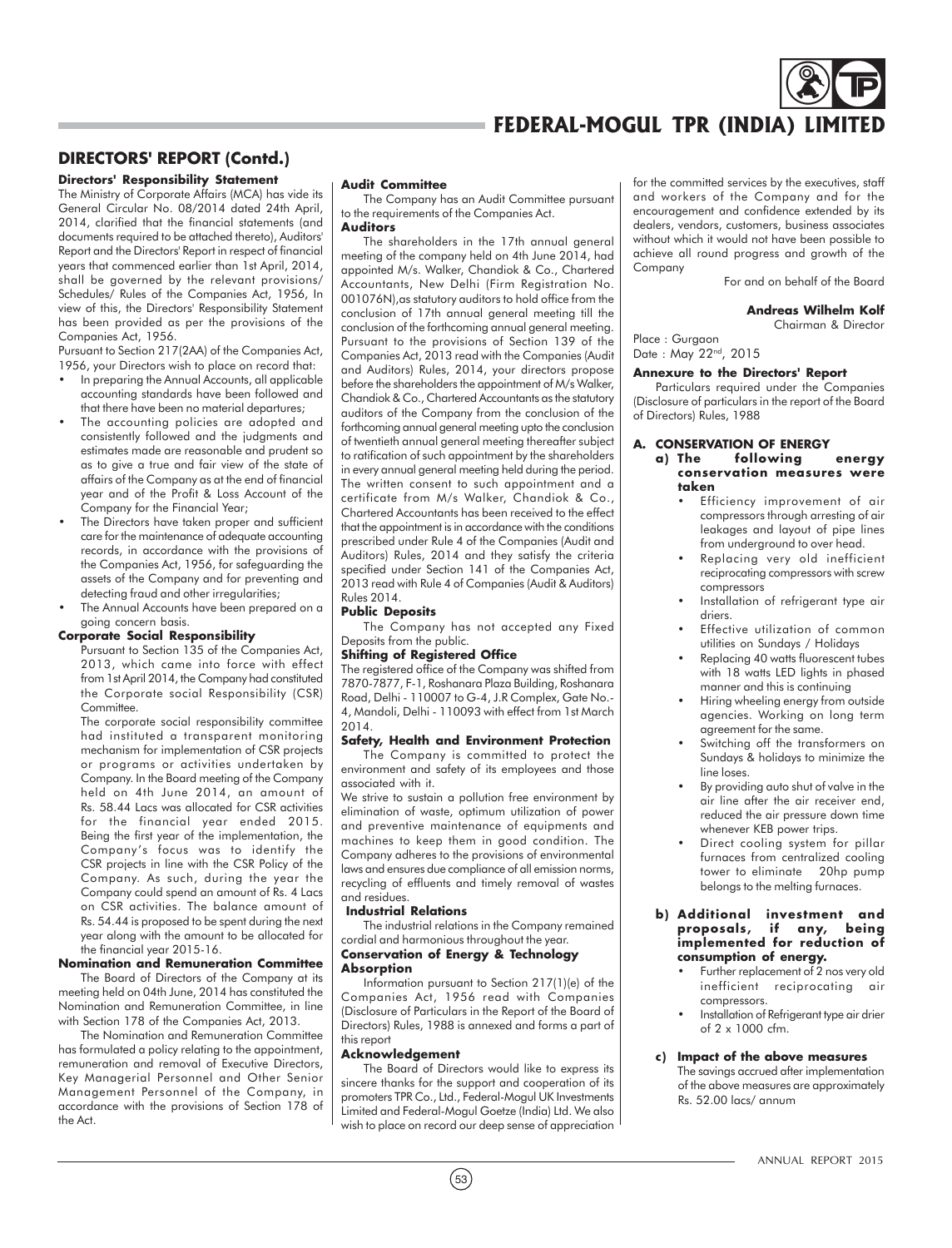### **B. TECHNOLOGY ABSORPTION Research & Development (R&D)**

### **1. Specific areas in which the Company carried out the R&D**

- Introduction of Casting Simulation (Magma). • Development of Elastoval II, D-Lite Architecture and GDI Bowl pistons
- Development of Low Friction Piston assembly like AV19 Coatings for piston and LKZ rings.
- Optimized designs for reduced lube oil consumption.
- Introduction of Oval Coiling in steel rings and steel ring in 2nd groove for improved wear resistance.
- GDC Coating facility installed for wear resistance.
- Installed Loser machine for LKZ rings and Gap end sharp edge removal machines.

### **2. Benefits derived as a result of above R & D**

- New engines introduced with improved fuel economy and oil consumption
- Engines developed to meet latest emission norms • Business opportunities with new customers and latest engines.

### **3. Future Plan of action**

- Develop products that meet latest emission norms and meet the stringent fuel efficiency & oil consumption requirements of the market.
- I sec oil rings with reduced axial height to be developed for future engines.
- PVD coating technology to be introduced in the latest engines.

• Dura-bowl and bush fitted pistons for Ford Panther.

## **4. Expenditure on R&D**<br>Capital NIL

- Capital NIL

- Recurring NIL<br>Total NIL **Total** 

**Total R & D Expenditure as a percentage of total turnover: NIL Technology absorption, adaptation and innovation**

1. Efforts in brief made towards **Technology absorption, adaptation & innovation:**

• Successfully absorbed technology for various stringent performance requirements from the market.

Technology meetings conducted for knowledge transfer of latest engineering solutions.

- **2. Benefits derived as a result of above efforts;**
	- Improved product portfolio
	- Better value for cost products
	- developed

### **3. Import of Technology**

| <b>Technology for</b> | Imported from | Year of Import | <b>Status</b>       |
|-----------------------|---------------|----------------|---------------------|
| <b>PVD</b>            | <b>JAPAN</b>  | 2013           | Planned in 2016     |
|                       |               |                | order under process |

### **C. ENVIRONMENT & SAFETY**

- Two treatment plants were merged together for effective monitoring and operation.
- Lock out and Tag out provisions were made on all machines for taking safety during maintenance or servicing.
- EHS recognition program for the employees has been introduced and conducted to improve the safety culture and awareness.
- Air Pollution control device has been upgraded at Nitrating furnace to improve the efficiency of air pollution control device.
- Ammonia leak detection system has been introduced to check the leaks an take necessary actions.
- Introduced waste segregation bins inside the shop floor for effective handling and disposal of wastes.
- Safety Lights curtains have been introduced on Gap sizing machine for safety of the operator.
- Machine guarding have been done on many machines to avoid accidents / incidents.

### **D. FOREIGN EXCHANGE EARNING AND OUTGO**

Foreign Exchange earned: Rs.6,43,658.00 Foreign Exchange Outgo: Rs.5,72,62,839.00

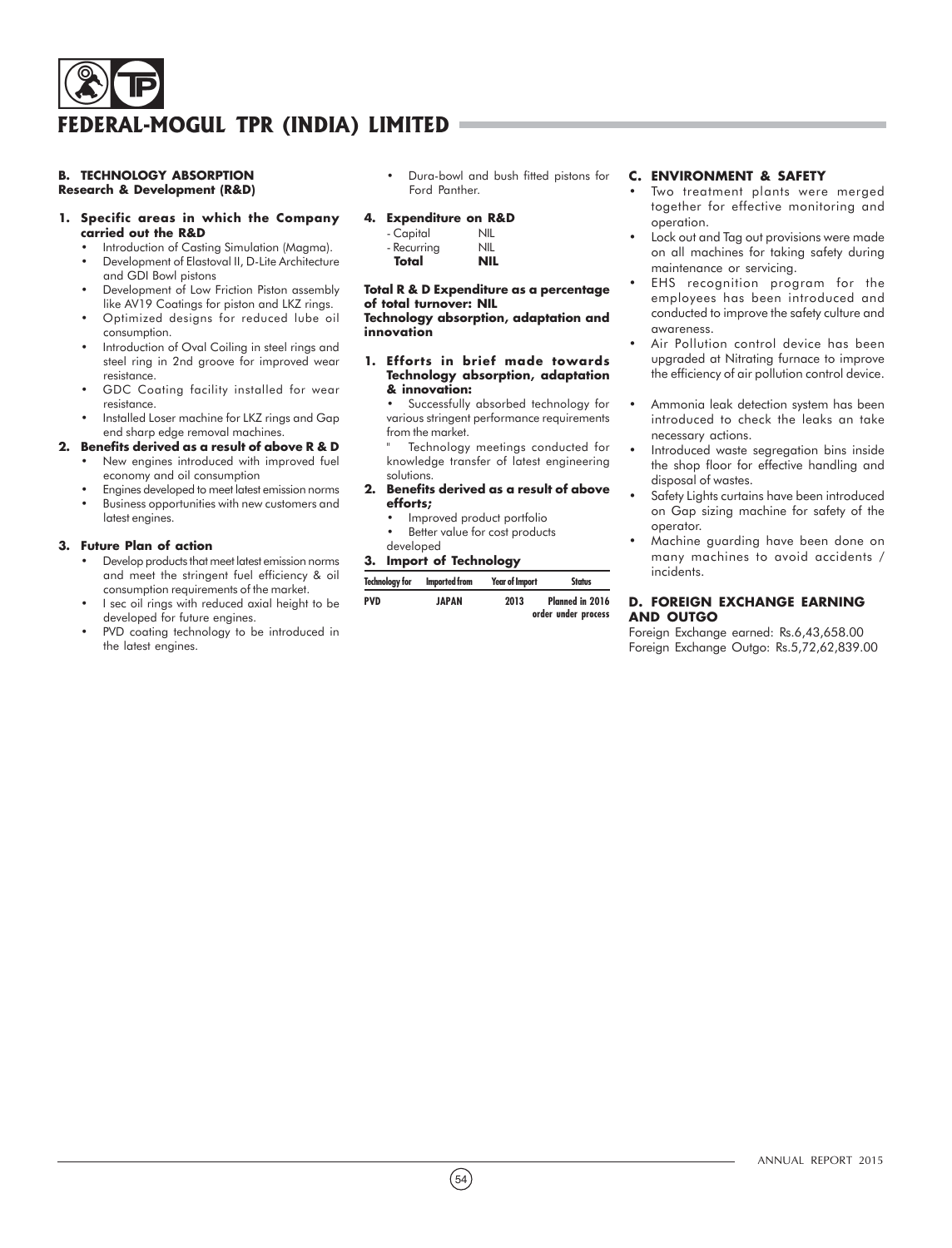### **INDEPENDENT AUDITOR'S REPORT To the Members of Federal-Mogul TPR (India) Limited**

**Report on the Financial Statements**

1. We have audited the accompanying financial statements of Federal-Mogul TPR (India) Limited, ("the Company"), which comprise the Balance Sheet as at 31 March 2015, and the Statement of Profit and Loss and Cash Flow Statement for the period 1 January 2014 to 31 March 2015, and a summary of significant accounting policies and other explanatory information.

### **Management's Responsibility for the Financial Statements**

2. Management is responsible for the preparation of these financial statements, that give a true and fair view of the financial flowsof the Company in accordance with the accounting principles generally accepted in India, including the Accounting Standards notified under the Companies Act, 1956 ("the Act") read with the General Circular 15/2013 dated 13 September 2013 of the Ministry of Corporate Affairs in respect of section 133 of the Companies Act, 2013. This responsibility includes the design, implementation and maintenance of internal control relevant to the preparation and presentation of the financial statements that give a true and fair view and are free from material misstatement, whether due to fraud or error.

### **Auditors' Responsibility**

3. Our responsibility is to express an opinion on these financial statements based on our audit. We conducted our audit in accordance with the Standards on Auditing issued by the Institute of Chartered Accountants of India. Those Standards require that we comply with ethical requirements and plan and perform the audit to obtain reasonable assurance about whether the financial statements are free from material misstatement.

4. An audit involves performing procedures to obtain audit evidence about the amounts and disclosures in the financial statements. The procedures selected depend on the auditors' judgment, including the assessment of the risks of material misstatement of the financial statements, whether due to fraud or error. In making those risk assessments, the auditor considers internal control relevant to the Company's preparation and fair presentation of the financial statements in order to design audit procedures that are appropriate in the circumstances, but not for the purpose of expressing an opinion on the effectiveness of Company's internal control. An audit also includes evaluating the appropriateness of accounting policies used and the reasonableness of the accounting estimates made by management, as well as evaluating the overall presentation of the financial statements.

5. We believe that the audit evidence we have obtained is sufficient and appropriate to provide a basis for our audit opinion.

### **Opinion**

6. In our opinion and to the best of our information and according to the explanations given to us, the financial statements give the information required by the Act in the manner so required and give a true and fair view in conformity with the accounting principles generally accepted in India:

- i) in the case of the Balance Sheet, of the state of affairs of the Company as at 31 March 2015;
- in the case of Statement of Profit and Loss, of the profit for the 1 January 2014 to 31 March 2015; and
- position, financial performance and cash iii) in the case of the Cash Flow Statement, of the cash flows for the period 1 January 2014 to 31 March 2015.

### **Report on Other Legal and Regulatory Requirements**

7. As required by the Companies (Auditor's Report) Order, 2003 ("the Order") issued by the Central Government of India in terms of subsection (4A) of Section 227 of the Act, we give in the Annexure a statement on the matters specified in paragraphs 4 and 5 of the Order.

8. As required by Section 227(3) of the Act, we report that:

a) we have obtained all the information and explanations which to the best of our knowledge and belief were necessary for the purpose of our audit;

b. in our opinion, proper books of account as required by law have been kept by the Company so far as appears from our examination of those books;

c. the financial statements dealt with by this report are in agreement with the books of account; d. in our opinion, the financial statements comply with the Accounting Standards notified under the Companies Act, 1956 read with the General Circular 15/2013 dated 13 September 2013 of (ii) the Ministry of Corporate Affairs in respect of section 133 of the Companies Act, 2013 ; and

b. on the basis of written representations received from the directors as on 31 March 2015 under section 164(2) of the Companies Act, 2013 and taken on record by the Board of Directors, none of the directors is disqualified as on 31 March 2015, from being appointed as a director in terms of section 164(2) of the Companies Act, 2013, provisions of which are consistent with clause (g) of sub-section (1) of section 274 of the Act.

#### **Other Matter**

9. The Ministry of Corporate Affairs ('MCA') had on 1 April 2014, vide its General Circular No. 07/ 2014, 'Dissemination of information with regards to the provisions of the Companies Act, 2013 as notified till date vis-a-vis corresponding provisions of the Companies Act, 1956', identified such sections of the Act that would cease/ continue to have effect from 1 April 2014. Accordingly, in terms of the aforesaid Circular, our reporting in respect of clauses (iii), (v)(a) and (b), (vi), (viii), (xiv), (xviii) of the Companies (Auditor's Report) Order, 2003 (dealing with sections 49, 58A, 58AA, 209(1)(d) and 301 of the Act) is only for the period beginning from 1 January 2014 till 31 March 2014 since as per the aforementioned MCA Circular these sections have ceased to have effect from 1 April 2014.

### **For Walker, Chandiok & Co. LLP**

(formerly Walker, Chandiok & Co) Chartered Accountants Firm Registration No.: 001076N/ N500013 **per Neeraj Sharma** Place : Gurgaon Partner Membership No.: 502013

### **Annexure to the Independent Auditors' Report of even date to the members of Federal-Mogul TPR (India) Limited, on the financial statements for the period 1 January 2014 to 31 March 2015**

Based on the audit procedures performed for the purpose of reporting a true and fair view on the financial statements of the Company and taking into consideration the information and explanations given to us and the books of account and other records examined by us in the normal course of audit, we report that:

(i) (a) The Company has maintained proper records showing full particulars, including quantitative details and situation of fixed assets. (b) All fixed assets have not been physically verified by the management during the period; however, there is a regular program of verification once in three years, which, in our opinion, is reasonable having regard to the size of the Company and the nature of its assets. No material discrepancies were noticed on such verification.

(c) In our opinion, a substantial part of fixed assets has not been disposed off during the period.

(a) The management has conducted physical verification of inventory at reasonable intervals during the period, except for goods-in-transit. (b) The procedures of physical verification of inventory followed by the management are reasonable and adequate in relation to the size

of the Company and the nature of its business. (c) The Company is maintaining proper records of inventory and no material discrepancies

between physical inventory and book records were noticed on physical verification.

(iii) (a) The Company has not granted any loan, secured or unsecured to companies, firms or other parties covered in the register maintained under Section 301 of the Act. Accordingly, the provisions of clauses 4(iii)(b) to 4(iii) (d) of the Order are not applicable.

(e) The Company has not taken any loans, secured or unsecured from companies, firms or other parties covered in the register maintained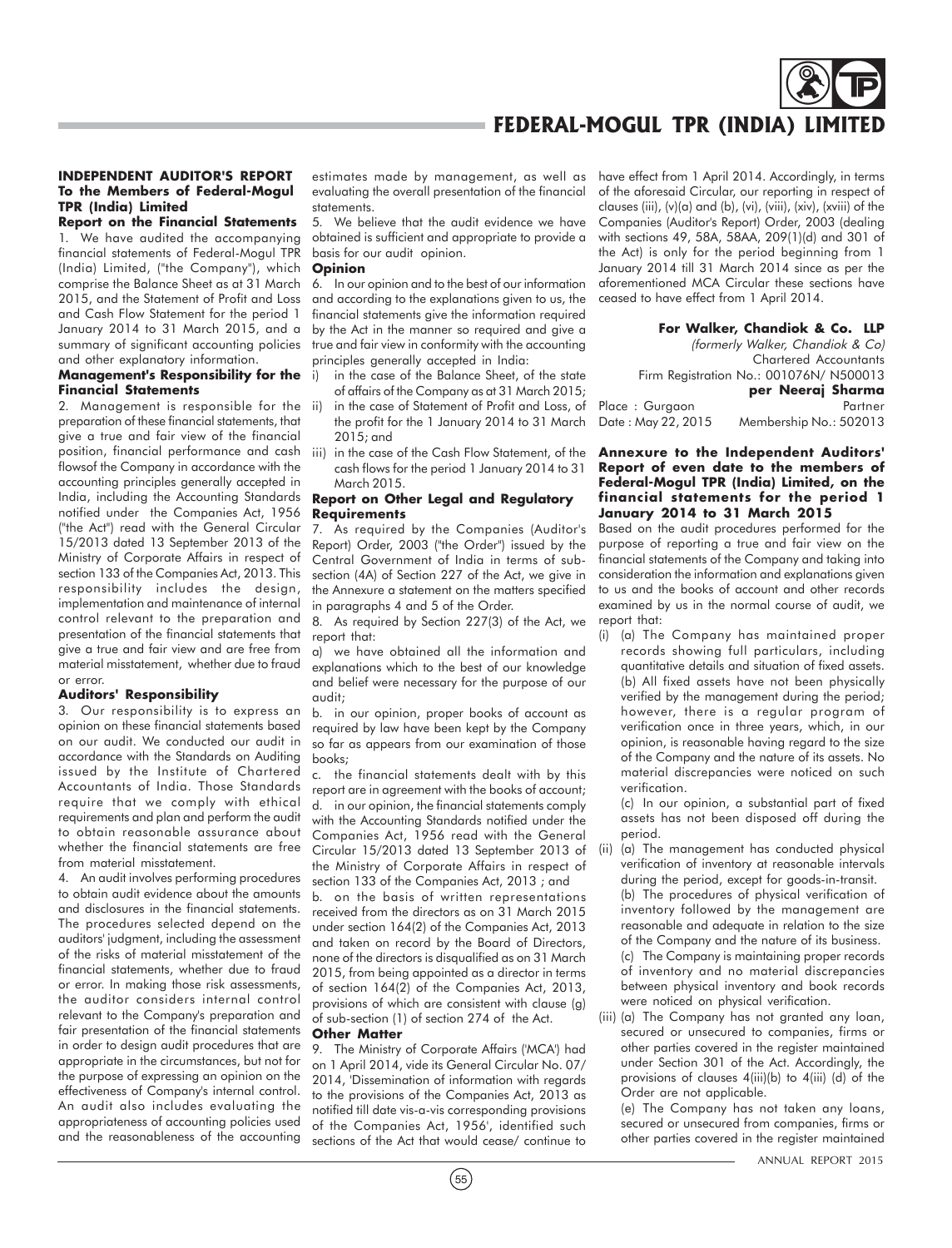under Section 301 of the Act. Accordingly, the provisions of clauses  $4(iii)(f)$  and  $4(iii)(g)$ of the Order are not applicable.

- (iv) In our opinion, there is an adequate internal control system commensurate with the size of the Company and the nature of its business for the purchase of inventory, fixed assets and for the sale of goods. During the course of our audit, no major weakness has been noticed in the internal control system in respect of these areas.
- (v) (a) The Company has not entered into any contracts or arrangements referred to in Section 301 of the Act. Accordingly, the provisions of clause 4(v) of the Order are not applicable.
- (vi) The Company has not accepted any deposits from the public within the meaning of Sections 58A and 58AA of the Act and the Companies (Acceptance of Deposits) Rules, 1975. Accordingly, the provisions of clause 4(vi) of the Order are not applicable.
- (vii) In our opinion, the Company has an internal audit system commensurate with its size and the nature of its business.
- (viii) We have broadly reviewed the books of account maintained by the Company pursuant to the Rules made by the Central Government for the maintenance of cost records under clause (d) of sub-section (1) of Section 209 of the Act in respect of Company's products and are of the opinion that, prima facie, the prescribed accounts and records have been made and maintained. However, we have not made a detailed examination of the cost records with a view to determine whether they are accurate or complete.
- (ix) (a) The Company is regular in depositing undisputed statutory dues including provident fund, investor education and protection fund,  $x$ ) employees' state insurance, income-tax, sales-tax, wealth tax, service tax, custom duty, excise duty, cess and other material statutory dues, as applicable, with the appropriate authorities. Further, no undisputed amounts  $(xi)$ payable in respect thereof were outstanding at the period-end for a period of more than six months from the date they become payable.
- (b) The dues outstanding in respect of incometax, sales-tax, wealth tax, service tax, custom duty, excise duty, cess on account of any dispute, are as follows:

| Name<br>of the<br>statute                     | Nature<br>of<br>dues                                                         | Amount     | Period to<br>which the<br>amount relates | Forum where<br>dispute is<br>pending                               |
|-----------------------------------------------|------------------------------------------------------------------------------|------------|------------------------------------------|--------------------------------------------------------------------|
| Central<br>Excise<br>Act 1944                 | Service Tax on<br>chrome platting                                            | 38.930.000 | 2008-11                                  | Central Excise and<br>Service Tax Appelant<br><b>Tribunal</b>      |
| Central<br>Excise<br>Act 1944                 | Excise on trade<br>Excise on<br>trade discount                               | 242,426    | 2000-04                                  | <b>Joint Commissioner</b><br><b>Central Excise</b>                 |
| Central<br><b>Excise</b><br>Act 1944          | Service tax on<br>chrome<br>platting                                         | 15,151,000 | 2006-07                                  | <b>Commissioner Excise</b>                                         |
| Central<br>Excise<br>Act 1944                 | Service Tax<br>on management<br>fees and sole<br>selling commission          | 1,235,000  | 2008-10                                  | Central Excise and<br>Service Tax Appelant<br>Tribunal             |
| Central<br>Excise Act<br>1944                 | Service Tax<br>input credit<br>availed on<br>common Sharing<br>of Plant & HO | 4,330,000  | 2013-14                                  | Central Excise and<br>Service Tax Appelant<br><b>Tribunal</b>      |
| Central<br><b>Excise</b><br>Act 1944          | Service Tax<br>chrome<br>platting                                            | 11,835,000 | 2013-14                                  | <b>Commissioner, Excise</b>                                        |
| Central<br><b>Excise Act</b><br>1944          | Service Tax<br>credit on<br>sole sellina<br>agent                            | 5,650,000  | 2010-11                                  | Central Excise and<br>Service Tax Appelant<br>Tribunal             |
| Central<br><b>Excise Act</b>                  | Service tax<br>demand on                                                     | 9,812,000  | 2006-09                                  | <b>Central Excise and</b><br>Service Tax                           |
| 1944                                          | management fees                                                              |            | Appellate Tribunal                       |                                                                    |
| Central<br><b>Excise Act</b><br>1944          | Service tax<br>demand on<br>management fees                                  | 21,980,000 | 2011-13<br>Appellate Tribunal            | Central Excise and<br>Service Tax                                  |
| Income<br>tax act<br>1961                     | <b>Disallowance</b><br>of proportionate<br>royalty expense                   | 252,843    | 2009-10<br><b>Tax (Appeals)</b>          | <b>Commissioner Income</b>                                         |
| Income<br>tax act<br>1961                     | <b>Disallowance</b><br>of upfront processing<br>fees paid to bank            | 1,16,564   | 2009-10<br><b>Tax (Appeals)</b>          | <b>Commissioner Income</b>                                         |
| Income                                        | Credit Disallowed<br>on Selling<br>Commission                                | 13,515,000 | 2008-10                                  | Commissioner Income<br>Service Tax Appellate<br><b>Tribunal</b>    |
| Central<br>Excise<br>Act 1944                 | <b>CENVAT</b> credit on<br>chrome platting<br>income.                        | 61,196,000 | 2007-08                                  | Commissioner of<br>Central Excise                                  |
| Central<br><b>Excise</b><br>Act 1944          | Disallowance of<br><b>CENVAT credit</b>                                      | 11,550,000 | 2007-08 &<br>2010-11                     | Central Excise and<br>Service Tax Appellate Tribunal               |
| Central Excise<br>Act 1944                    | Service tax on<br>chrome platting                                            | 18,053,000 | 2005-06                                  | <b>Central Excise and Service Tax</b><br><b>Appellate Tribunal</b> |
| <b>Central Excise</b><br>Act 1944             | Service Tax availed<br>by the towards<br>outward freight                     | 197,000    | 2012-13                                  | Commissioner, Excise                                               |
| <b>Central Excise Service tax</b><br>Act 1944 | input credit on<br>common sharing                                            | 23,338,000 | 2010-13                                  | Additional Commissioner<br>(Excise)                                |
| Act 1944                                      | Central Excise Service tax credit<br>on sole sellina<br>commission           | 3,572,000  | 2014-15                                  | Commissioner, excise                                               |
| Act. 1961                                     | Central Excise Service tax on<br>chrome platting                             | 8,067,000  | 2014-15                                  | Commissioner, Excise<br>Act 1944 Income tax                        |
| <b>Income Tax</b><br>Act, 1961                | Disallowance out<br>of technical<br>training fee                             | 181,727    | 2010-11                                  | Commissioner of<br>Income Tax<br>(Appeals)                         |
| Income tax<br>Act, 1961                       | Disallowance of<br>Miscellaneous<br>expenses                                 | 37,159     | 2010-11                                  | Commissioner of<br>Income Tax (Appeals)                            |
| Income tax<br>Act, 1961                       | <b>Disallowance</b><br>of Service tax<br>written ofl                         | 772,788    | 2011-12                                  | Commissioner of<br>Income Tax (Appeals)                            |

- In our opinion, the Company has no accumulated losses at the end of the financial period and it has not incurred cash losses in the current and the immediately preceding financial period.
- The Company has no dues payable to a financial institution or a bank or debenture-holders during the period. Accordingly, the provisions of clause <sub>pl</sub> 4(xi) of the Order are not applicable.
- (xii) The Company has not granted any loans and advances on the basis of security by way of pledge of shares, debentures and other securities. Accordingly, the provisions of clause 4(xii) of the Order are not applicable.
- (xiii) In our opinion, the Company is not a chit fund or a nidhi/ mutual benefit fund/ society. Accordingly,

provisions of clause 4(xiii) of the Order are not applicable.

- (xiv) In our opinion, the Company is not dealing or trading in shares, securities, debentures and other investments. Accordingly, the provisions of clause 4(xiv) of the Order are not applicable.
- (xv) The Company has not given any guarantees for loans taken by others from banks or financial institutions. Accordingly, the provisions of clause 4(xv) of the Order are not applicable.
- (xvi) The Company did not have any term loans outstanding during the period. Accordingly, the provisions of clause 4(xvi) of the Order are not applicable.
- (xvii)In our opinion, no funds raised on shortterm basis have been used for longterm investment by the Company.
- (xviii) During the period, the Company has not made any preferential allotment of shares to parties and companies covered in the register maintained under Section 301 of the Act. Accordingly, the provisions of clause 4(xviii) of the Order are not applicable.
- (xix) The Company has neither issued nor had any outstanding debentures during the period. Accordingly, the provisions of clause 4(xix) of the Order are not applicable.
- (xx) The Company has not raised any money by public issues during the period. Accordingly, the provisions of clause 4(xx) of the Order are not applicable.
- (xxi) No fraud on or by the Company has been noticed or reported during the period covered by our audit.

### **For Walker, Chandiok & Co LLP**

(formerly Walker, Chandiok & Co) Chartered Accountants Firm Registration No.: 001076N/ N500013

### **per Neeraj Sharma**

| . .                | - - - - -   |
|--------------------|-------------|
| Place : Gurgaon    | Partner     |
| Date: May 22, 2015 | Membership  |
|                    | No.: 502013 |

 $(56)$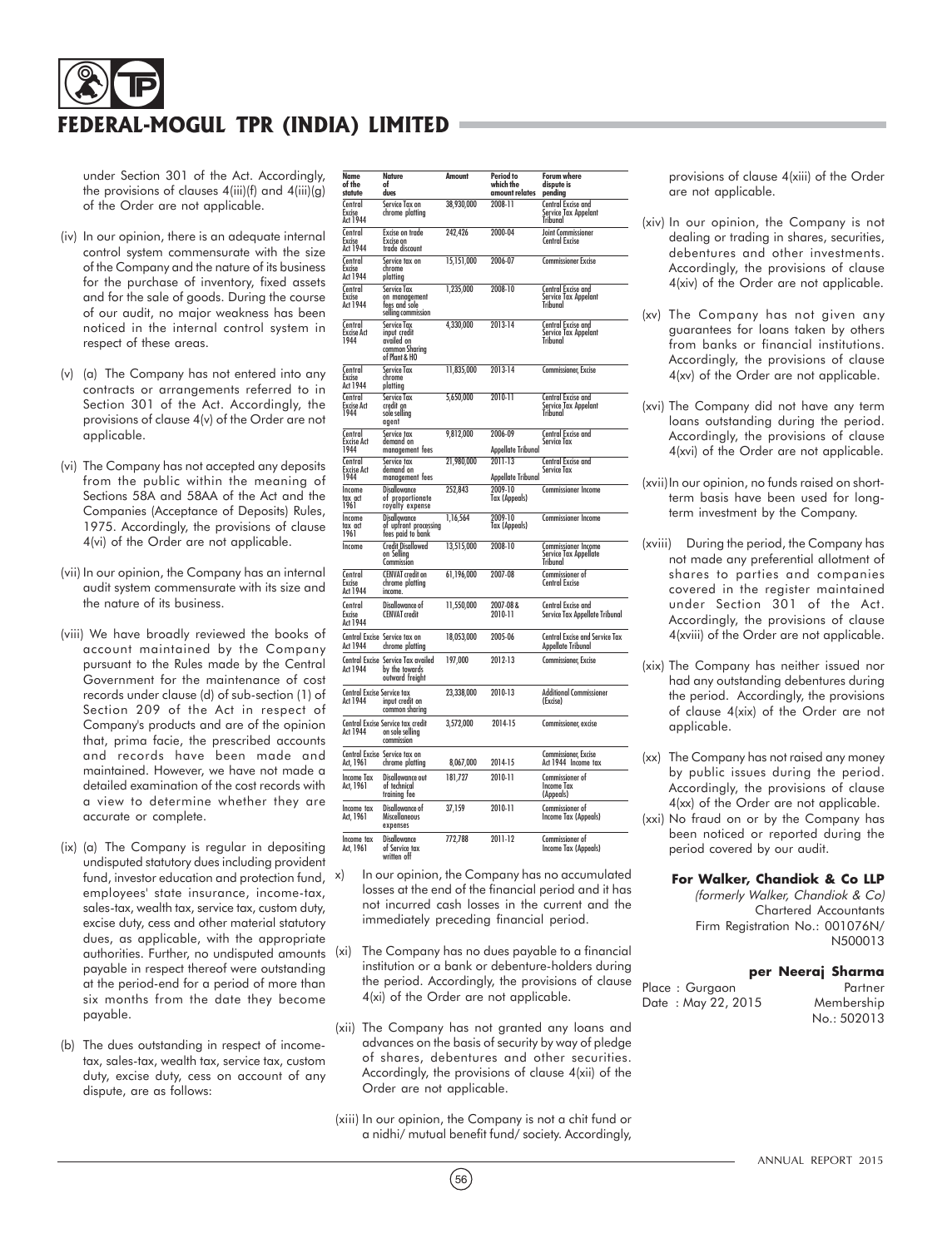### **BALANCE SHEET AS AT 31 MARCH, 2015**

(All amounts in Indian Rupees, unless otherwise stated)

|                                          | <b>Notes</b>   | As at                | As at             |
|------------------------------------------|----------------|----------------------|-------------------|
|                                          |                | 31 March, 2015       | 31 December, 2013 |
|                                          |                | <b>Amount in Rs.</b> | Amount in Rs.     |
| <b>EQUITY AND LIABILITIES</b>            |                |                      |                   |
| Shareholders' Funds                      |                |                      |                   |
| Share capital                            | 3              | 10,00,00,000         | 10,00,00,000      |
| Reserves and surplus                     | $\overline{4}$ | 7,87,913,973         | 66,32,86,801      |
|                                          |                | 88,79,13,973         | 76,32,86,801      |
| <b>Non-current liabilities</b>           |                |                      |                   |
| Deferred tax liabilities (net)           | 5              | 1,06,35,793          | 1,35,09,789       |
| Long-term provisions                     | 6              | 65,03,091            | 50,51,164         |
|                                          |                | 1,71,38,884          | 1,85,60,953       |
| <b>CURRENT LIABILITIES</b>               |                |                      |                   |
| Trade payables                           | 7              | 6,61,76,076          | 6,20,12,681       |
| Other current liabilities                | 8              | 98,84,361            | 1, 11, 26, 729    |
| Short-term provisions                    | 6              | 11,41,19,250         | 8,22,54,144       |
|                                          |                | 19,01,79,687         | 15,53,93,554      |
| Total                                    |                | 1,09,52,32,544       | 93,72,41,308      |
| Assets, Non-current assets, Fixed Assets |                |                      |                   |
| Tangible assets                          | 9              | 18,50,69,396         | 22, 12, 70, 108   |
| Capital work-in-progress                 |                | 86,26,671            | 10,94,705         |
| Long-term loans and advances             | 10             | 2,76,89,717          | 45,855,353        |
|                                          |                | 22, 13, 85, 784      | 26,82,20,166      |
| <b>Current Assets</b>                    |                |                      |                   |
| Inventories                              | 13             | 8,44,54,769          | 8,11,53,606       |
| Trade receivables                        | 14             | 29,66,05,849         | 20,02,71,343      |
| Cash and bank balances                   | 15             | 15,99,12,056         | 7,94,87,948       |
| Short-term loans and advances            | 11             | 32,71,37,325         | 30,60,38,676      |
| Other current assets                     | 12             | 57,36,761            | 20,69,569         |
|                                          |                | 87,38,46,760         | 66,90,21,142      |
| <b>TOTAL</b>                             |                | 1,09,52,32,544       | 93,72,41,308      |

Accompanying notes from an integral part of these financial statements

This is the balance sheet referred to in our report of even date.

Place: Gurgaon Date: May 22, 2015

| For Walker Chandiok & Co LLP<br>(formerly Walker Chandiok & Co)<br><b>Chartered Accountants</b> | For and on behalf of the Board of Directors of<br>Federal-Mogul TPR (India) Limited |                  |                       |
|-------------------------------------------------------------------------------------------------|-------------------------------------------------------------------------------------|------------------|-----------------------|
| per Neeraj Sharma                                                                               | Sachin Selot                                                                        | Vinod Kumar Hans | <b>Anand Kumar So</b> |
| Partner                                                                                         | Director                                                                            | Director         | Company Secretary     |
| M. No. 502103                                                                                   | DIN: 06700360                                                                       | DIN: 03328309    |                       |

**per Neeraj Sharma Sachin Selot Vinod Kumar Hans Anand Kumar Sahoo**

 $\binom{57}{ }$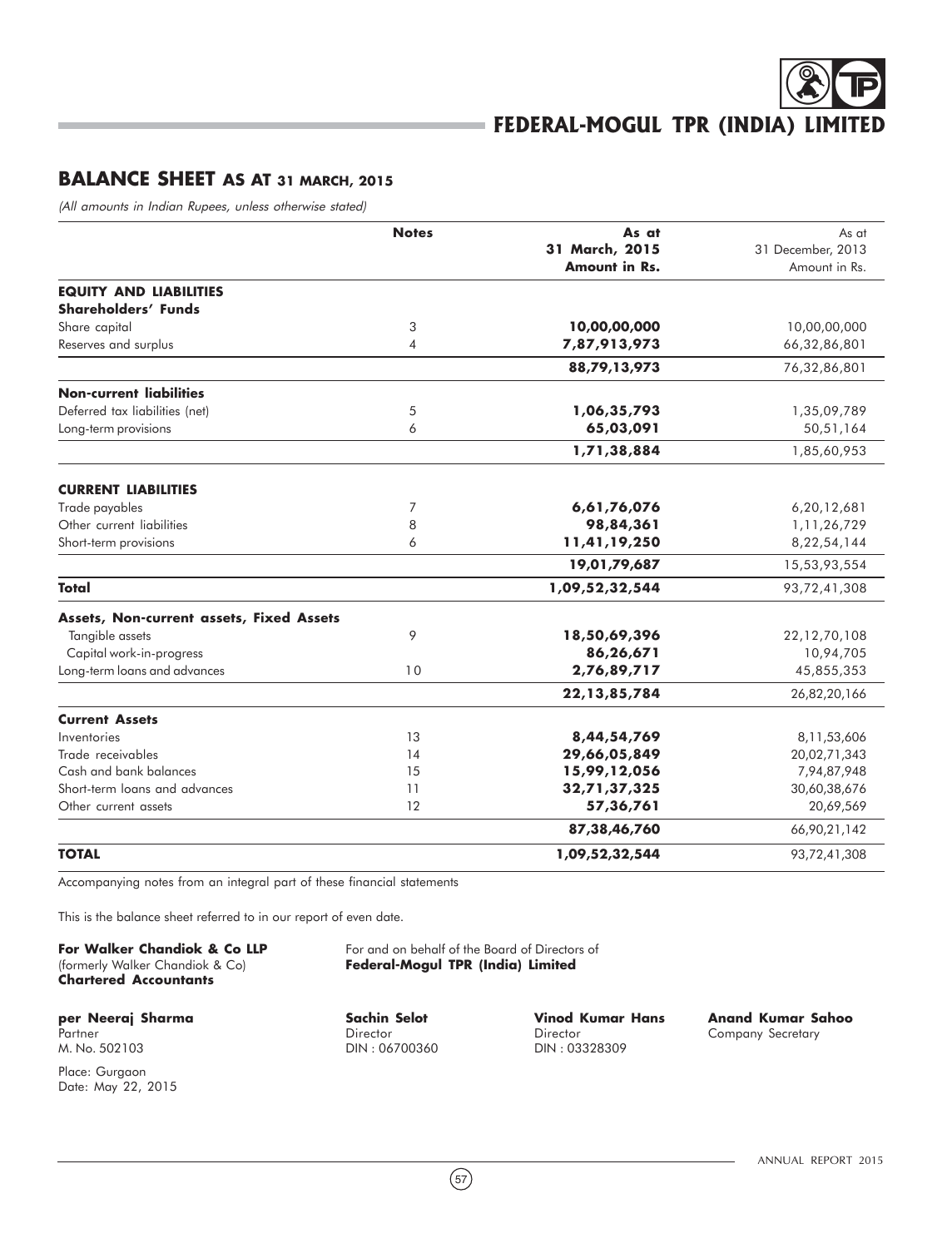### **Statement of Profit and loss for the period 1 January 2014 to 31 March 2015**

(All amounts in Indian Rupees, unless otherwise stated)

|                                                                               | <b>Notes</b> | <b>For the Period</b> | For the Period    |
|-------------------------------------------------------------------------------|--------------|-----------------------|-------------------|
|                                                                               |              | 1 January 2014 to     | 1 January 2013 to |
|                                                                               |              | 31 March 2015         | 31 December 2013  |
| <b>REVENUE</b>                                                                |              |                       |                   |
| Revenue from operations (gross)                                               |              | 1,42,64,54,802        | 1,15,30,18,998    |
| Less: Excise duty                                                             |              | 153, 111, 837         | 13,68,77,072      |
| Revenue from operations (net)                                                 | 16           | 1,273,342,965         | 1,01,61,41,926    |
| Other income                                                                  | 17           | 49,953,615            | 2,89,57,936       |
| <b>TOTAL</b>                                                                  |              | 1,323,296,580         | 1,04,50,99,862    |
| <b>EXPENSES</b>                                                               |              |                       |                   |
| Cost of materials consumed                                                    | 18           | 334,693,038           | 26,99,63,248      |
| Decrease/ (increase) in inventories of finished goods and<br>work-in-progress | 19           | (11, 479, 064)        | 39,47,708         |
| Employee benefits expenses                                                    | 20           | 59,260,595            | 4,58,10,921       |
| Finance cost                                                                  | 21           | 1,741,581             | 18,38,011         |
| Depreciation and amortisation expense                                         | 9            | 40,405,125            | 2,91,27,098       |
| Other expenses                                                                | 22           | 545,231,634           | 40,81,52,610      |
| <b>TOTAL</b>                                                                  |              | 969,852,909           | 75,88,39,596      |
| Profit before tax                                                             |              | 353,443,671           | 28,62,60,266      |
| Tax expense                                                                   |              |                       |                   |
| Current tax                                                                   |              | 126,695,745           | 9,29,04,347       |
| Deferred tax (reversal)/ charge                                               |              | (2,873,996)           | 89,29,714         |
| Total tax expenses                                                            |              | 123,821,749           | 10,18,34,061      |
| Profit for the period                                                         |              | 229,621,922           | 18,44,26,205      |
| <b>Earnings per equity share</b>                                              | 23           |                       |                   |
| <b>Basic and diluted</b>                                                      |              | 22.96                 | 18.44             |

Accompanying notes from an integral part of these financial statements

This is the statement of profit and loss referred to in our report of even date.

**Chartered Accountants**

Place: Gurgaon Date: May 22, 2015

**For Walker Chandiok & Co LLP** For and on behalf of the Board of Directors of (formerly Walker Chandiok & Co) **Federal-Mogul TPR (India) Limited Federal-Mogul TPR (India) Limited** 

 $(58)$ 

DIN : 06700360

Partner Director Director Company Secretary

**per Neeraj Sharma Sachin Selot Vinod Kumar Hans Anand Kumar Sahoo**<br>Partner Company Secretary **Director** Director Director Company Secretary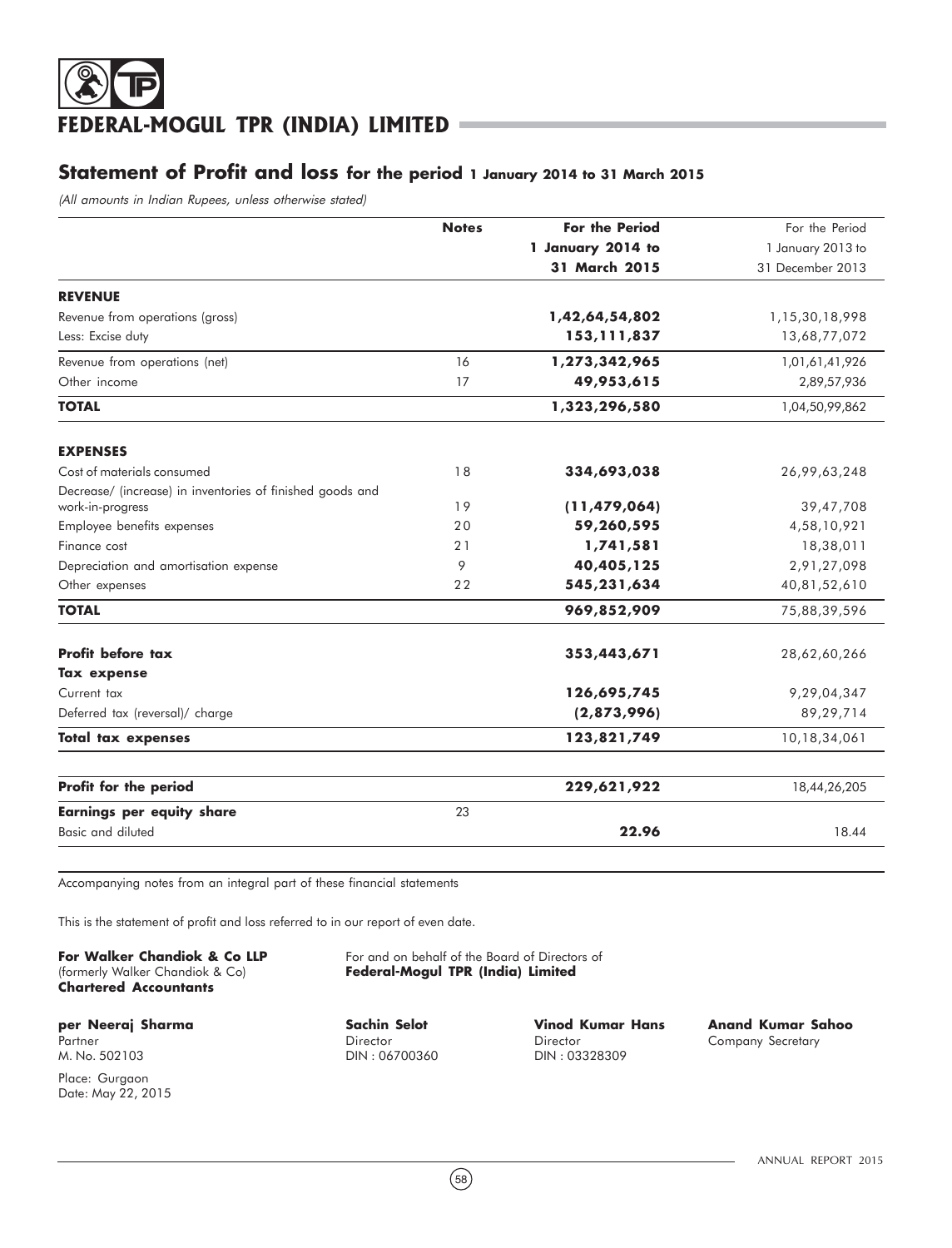### **Notes to the financial statements for the period 1 January 2014 to 31 March 2015**

(All amounts in Indian Rupees, unless otherwise stated)

### **1. Corporate Information**

Federal-Mogul TPR (India) Limited (the 'Company') is a subsidiary of Federal-Mogul Goetze (India) Limited. The Company in technical collaboration with Teikoku Piston Ring Co. Ltd, Japan and Federal Mogul UK Investments Limited, a group Company of Federal-Mogul Corporation, (the ultimate parent Company), manufactures steel rings used in passenger vehicles automobiles.

At the year end, 51% of the shares of the Company are held by Federal-Mogul Goetze (India) Limited and 49% of the shares are equally (24.5% each) held by Teikoku Piston Ring Co. Ltd and Federal Mogul UK Investments Limited, a group company of Federal-Mogul Corporation.

### **2. Basis of Preparation and Presentation**

The financial statements of the company have been prepared in accordance with generally accepted accounting principles in India (Indian GAAP). The company has prepared these financial statements to comply in all material respects with the accounting standards notified under the Companies (Accounting Standards) Rules, 2006, (as amended) and the relevant provisions of the Companies Act, 1956 read with the General Circular 15/2013 dated 13 September 2013 of the Ministry of Corporate Affairs in respect of section 133 of the Companies Act, 2013.The financial statements have been prepared on an accrual basis and under the historical cost convention.

The accounting policies adopted in the preparation of financial statements are consistent with those of comparative period.

Due to change in the financial year of the company from 31 December to 31 March year, financial statements are prepared for 15 months starting from 1 January 2014 to 31 March 2015.

### **2.1 Summary of significant accounting policies**

### **a) Use of Estimates**

The preparation of financial statements in conformity with generally accepted accounting principles requires management to make estimates and assumptions that affect the reported amounts of assets and liabilities and disclosure of contingent liabilities at the date of the financial statements and the results of operations during the reporting period. Although these estimates are based upon management's best knowledge of current events and actions, actual results could differ from these estimates. Any revision to accounting estimates is recognized in the current and future periods.

### **b) Tangible fixed assets and capital work-in-progress**

Fixed assets are stated at cost, less accumulated depreciation and impairment losses if any. Cost comprises the purchase price and any attributable cost of bringing the asset to its working condition for its intended use.

### **c) Depreciation on tangible fixed assets**

Depreciation is provided using the straight line method, as under:

Depreciation is provided using the straight line method (SLM) as per the useful lives of the assets estimated by the management and is equal to or higher than rates prescribed under Schedule XIV of the Companies Act, 1956:

| <b>Asset Class</b>                           | <b>Schedule XIV Rates (SLM)</b> | Rates used by the Company |
|----------------------------------------------|---------------------------------|---------------------------|
| Plant & Machinery - Single Shift<br>(i)      | 4.75%                           | 4.75%                     |
| - Double Shift                               | 7.42 %                          | 7.42 %                    |
| - Triple Shift                               | 10.34 %                         | 10.34 %                   |
| Computers<br>(ii)                            | 16.21%                          | 16.21 %                   |
| (iii) Furniture, fittings & office equipment | 6.33%                           | 6.33%                     |
| Vehicles<br>(iv)                             | 9.50%                           | 33.33 %                   |

(ii) Depreciation on assets costing 5000/- or below is charged @ 100% per annum in the year of purchase.

### **d) Leases**

Leases where the Lessor effectively retains substantially all the risks and benefits of ownership of the leased term, are classified as operating leases. Operating lease payments are recognized as an expense in the statement of profit and loss on a straight line basis over the lease term.

### **e) Impairment of tangible and intangible assets**

i. The carrying amounts of assets are reviewed at each balance sheet date if there is any indication of impairment based on internal/external factors. An impairment loss is recognized wherever the carrying amount of an asset exceeds its recoverable amount. The recoverable amount is the greater of the asset's net selling price and value in use. In assessing value in use, the estimated future cash flows are discounted to their present value at the weighted average cost of capital.

ii. After impairment, depreciation is provided on the revised carrying amount of the asset over its remaining useful life.

### **f) Inventories**

| Inventories are valued as follows:                                   |                                                                                                                                                                                                                                                                                                                                                                                    |
|----------------------------------------------------------------------|------------------------------------------------------------------------------------------------------------------------------------------------------------------------------------------------------------------------------------------------------------------------------------------------------------------------------------------------------------------------------------|
| Raw materials, components, stores<br>and spares and bought out tools | Lower of cost or net realizable value. Cost represents purchase price and other direct costs and is determined<br>on a moving weighted average cost basis. However materials and other items held for use in production of<br>inventories are not written down below cost if the finished products in which they will be incorporated are<br>expected to be sold at or above cost. |
| Work-in-progress.                                                    | Lower of cost or net realizable value. Cost for this purpose includes material, labour and appropriate allocation<br>of overheads.                                                                                                                                                                                                                                                 |
| Finished goods                                                       | Lower of cost or net realizable value. Cost includes direct materials and labour and a proportion of manufacturing<br>overheads based on normal operating capacity. Cost of finished goods includes excise duty. Cost is determined<br>on a weighted average basis.                                                                                                                |

Net realizable value is the estimated selling price in the ordinary course of business, less estimated costs of completion and estimated costs.

### **g) Revenue Recognition**

Revenue is recognized to the extent it is probable that the economic benefits will flow to the Company and that the revenue can be reliably measured. **Sale of Goods**

Revenue is recognised when the significant risks and rewards of ownership of the goods have passed to the buyer and are recorded net of trade discounts and sales tax / value added tax.

#### **Interest**

Revenue is recognized on a time proportion basis taking into account the amount outstanding and the rate applicable.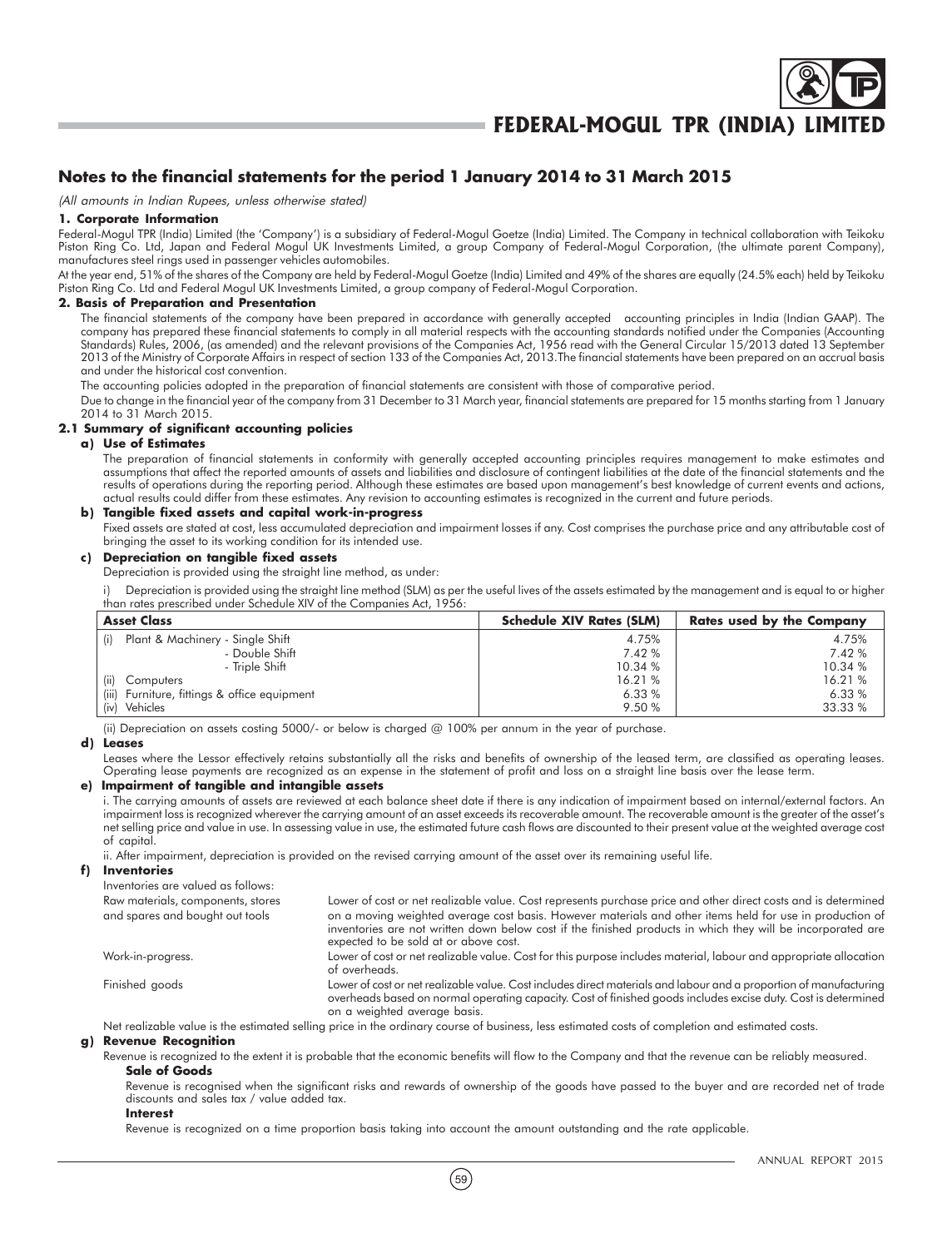### **h) Foreign Currency Transactions**

### **(i) Initial Recognition**

Foreign currency transactions are recorded in the reporting currency, by applying to the foreign currency amount, the exchange rate between the reporting currency and the foreign currency at the date of the transaction.

### **(ii) Conversion**

Foreign currency monetary items are reported using the closing rate. Non-monetary items which are carried in terms of historical cost denominated in a foreign currency are reported using the exchange rate at the date of the transaction.

### **(iii) Exchange Differences**

Exchange differences arising on the settlement of monetary items or on reporting such monetary items of the Company at rates different from those at which they were initially recorded during the year, or reported in previous financial statements, are recognized as income or as expenses in the year in which they arise.

### **i) Retirement and other employee benefits**

- (i) Retirement benefits in the form of Provident Fund and Employee State Insurance Scheme are defined contribution plans and the contributions are charged to the statement of profit and loss of the year when the contributions to the respective funds are due. There are no other obligations other than the contribution payable to the respective trusts.
- (ii) Gratuity liability under the Payment of Gratuity Act is defined benefit obligations and is accrued on the basis of an actuarial valuation on projected unit credit method made at the end of each financial year.
- (iii) Short term compensated absences are provided for on the basis on estimates. Long term compensation liability for leave encashment is determined on the basis of Company policy and recorded on the basis of valuation by an independent actuary at the end of the financial year. The actuarial valuation is done as per projected unit credit method.
- (iv) Actuarial gains/losses are immediately taken to statement of profit and loss and are not deferred.

### (v) **Superannuation Benefit**

The Company's superannuation obligation is a defined contribution scheme and is administered with Life Insurance Corporation of India (LIC). Contributions to the defined contribution scheme are charged to statement of profit and loss when contributions paid/ payable are due to such fund. There are no other obligations other than the contribution payable to the respective trusts.

### **j) Income Taxes**

Tax expense comprises of current and deferred tax. Current income tax is measured at the amount expected to be paid to the tax authorities in accordance with the Income Tax Act, 1961 enacted in India. Deferred income taxes reflects the impact of current year timing differences between taxable income and accounting income for the year and reversal of timing differences of earlier years.

Deferred tax is measured based on the tax rates and the tax laws enacted or substantively enacted at the balance sheet date. Deferred tax assets and deferred tax liabilities are offset, if a legally enforceable right exists to set off current tax assets against current tax liabilities and the deferred tax assets and deferred tax liabilities relate to the taxes on income levied by same governing taxation laws. Deferred tax assets are recognised only to the extent that there is reasonable certainty that sufficient future taxable income will be available against which such deferred tax assets can be realised. In situations where the Company has unabsorbed depreciation or carry forward tax losses, deferred tax assets are recognised only if there is virtual certainty supported by convincing evidence that they can be realised against future taxable profits.

At each balance sheet date the Company re-assesses unrecognized deferred tax assets. It recognises unrecognised deferred tax assets to the extent that it has become reasonably certain or virtually certain, as the case may be that sufficient future taxable income will be available against which such deferred tax assets can be realised.

The carrying amount of deferred tax assets are reviewed at each balance sheet date. The Company writes-down the carrying amount of a deferred tax asset to the extent that it is no longer reasonably certain or virtually certain, as the case may be, that sufficient future taxable income will be available against which deferred tax asset can be realised. Any such write-down is reversed to the extent that it becomes reasonably certain or virtually certain, as the case may be, that sufficient future taxable income will not be available.

### **k) Earnings per Share**

Basic earnings per share are calculated by dividing the net profit or loss for the period attributable to equity shareholders (after deducting preference dividends and attributable taxes) by the weighted average number of equity shares outstanding during the period.

For the purpose of calculating diluted earnings per share, the net profit or losses for the period attributable to equity shareholders and weighted average number of shares outstanding during the period are adjusted for the effects of all dilutive potential equity shares.

### **l) Provisions, contingent liabilities and contingent asset**

A provision is recognized when an enterprise has a present obligation as a result of past event; it is probable that an outflow of resources will be required to settle the obligation, in respect of which a reliable estimate can be made. Provisions are not discounted to its present value and are determined based on best estimate required to settle the obligation at the balance sheet date. These are reviewed at each balance sheet date and adjusted to reflect the current best estimates.

Contingent Liabilities are usually not provided for, unless it is probable that the future outcome may be materially detrimental to the Company. A contingent liability is disclosed, unless the possibility of an outflow of resources embodying the economic benefits is remote.

### Contingent assets are not recognized in the financial statement. **m) Cash and Cash Equivalents**

Cash and cash equivalents for the purpose of cash flow statement comprise cash at bank and in hand and short-term investments with an original maturity of three months or less.

 $(60)$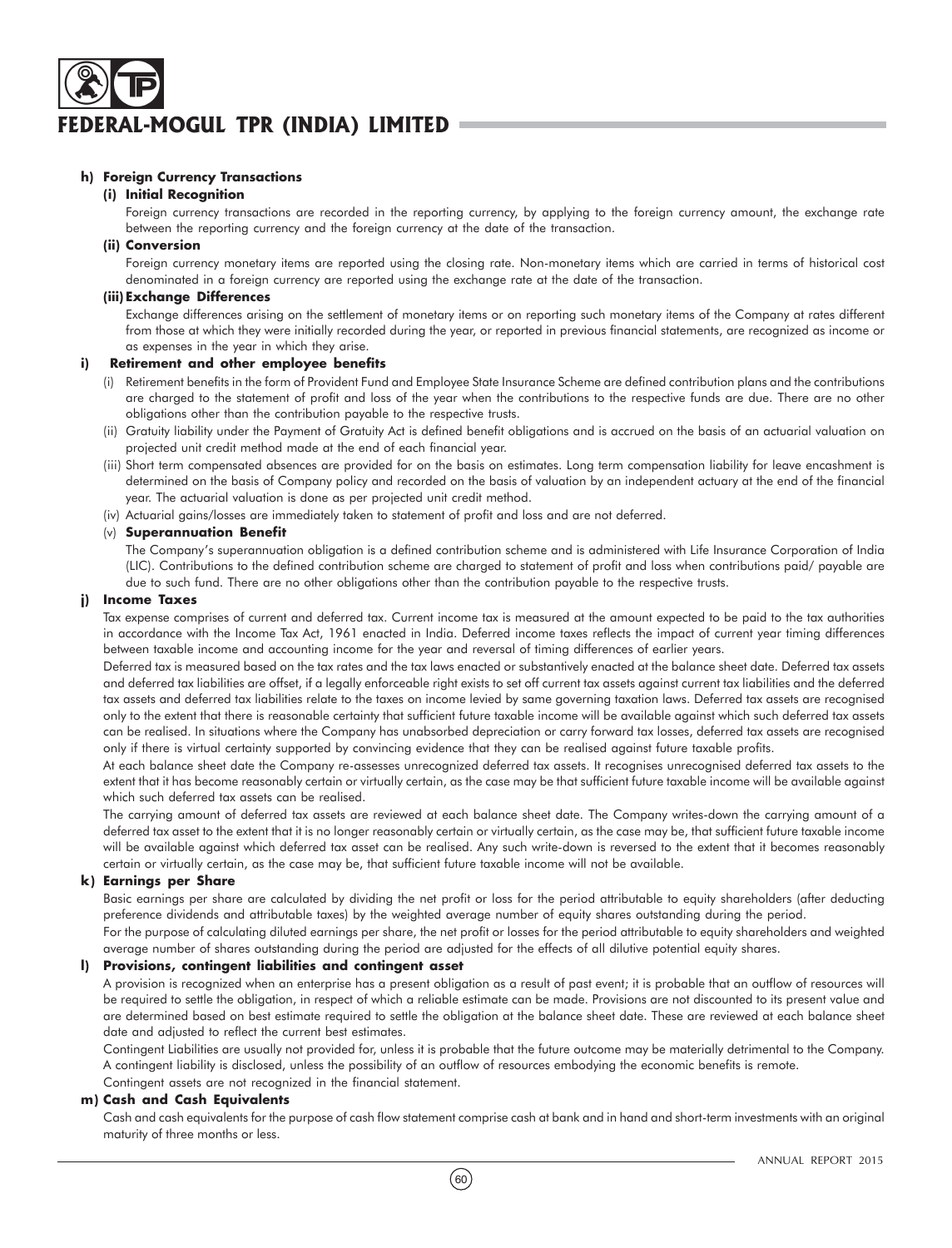### **Notes to the financial statements for the period 1 January 2014 to 31 March 2015**

(All amounts in Indian Rupees, unless otherwise stated)

### **3 : Share Capital**

|                                                                      | As at          | As at             |
|----------------------------------------------------------------------|----------------|-------------------|
|                                                                      | 31 March, 2015 | 31 December, 2013 |
| <b>Authorized shares</b>                                             |                |                   |
| 10,000,000 equity shares of Rs. 10/- each.                           | 100,000,000    | 100,000,000       |
| 1,000,000 6% redeemable cumulative Preference Shares of Rs. 100 each | 100,000,000    | 100,000,000       |
|                                                                      | 200,000,000    | 200,000,000       |
| Issued, subscribed and fully paid-up share capital                   |                |                   |
| 10,000,000 equity shares of Rs. 10/- each.                           | 100,000,000    | 100,000,000       |
| Total issued, subscribed and fully paid-up share capital             | 100,000,000    | 100,000,000       |

**(a)** There is no movement in equity share capital during the current period and camparative period

### **(b) Terms/ rights attached to shares**

The Company has only one class of equity shares having par value of Rs.10 per share. Each holder of equity shares is entitled to one vote per share. The Company declares and pays dividends in Indian rupees. The dividend proposed by the Board of Directors is subject to the approval of the shareholders in the ensuing Annual General Meeting.

During the period ended 31 March, 2015, the amount of per share dividend recognized as distributions to equity shareholders is Rs. 8.75 per share (31 December 2013: Rs.7 per share).

In the event of liquidation of the Company, the holders of equity shares will be entitled to receive remaining assets of the Company, after payment of all liabilities. The distribution will be in proportion to the number of equity shares held by the shareholders.

### **(c) Details of shareholders holding more than 5% shares in the Company.**

| Name of the shareholder                     | 31 March, 2015        |                | 31 December, 2013     |                   |
|---------------------------------------------|-----------------------|----------------|-----------------------|-------------------|
|                                             | Number of shares held | % of holding   | Number of shares held | % of holding      |
| <b>Equity shares of Rs 10 each</b>          |                       |                |                       |                   |
| Federal-Mogul Goetze (India) Limited, India | 5,100,000             | 51.00%         | 5,100,000             | 51.00%            |
| Federal Mogul UK Investment Limited, UK     | 2,450,000             | 24.50%         | 2,450,000             | 24.50%            |
| Teikoku Piston Ring Co. Limited, Japan      | 2,450,000             | 24.50%         | 2,450,000             | 24.50%            |
| Total                                       | 10,000,000            | 100%           | 10,000,000            | 100%              |
| (d) Shares held by holding company          |                       |                |                       |                   |
| Name of the shareholder                     |                       | 31 March, 2015 |                       | 31 December, 2013 |
|                                             | Number of shares held | % of holding   | Number of shares held | % of holding      |
| <b>Equity shares of Rs 10 each</b>          |                       |                |                       |                   |
| Federal-Mogul Goetze (India) Limited, India | 51,00,000             | 51.00%         | 51,00,000             | 51.00%            |

**(e)** The Company has not issued any equity shares pursuant to any contract without payment being received in cash, allotted as fully paid up by way of bonus issues and bought back during the current reporting period of fifteen months and immediately preceeding four years.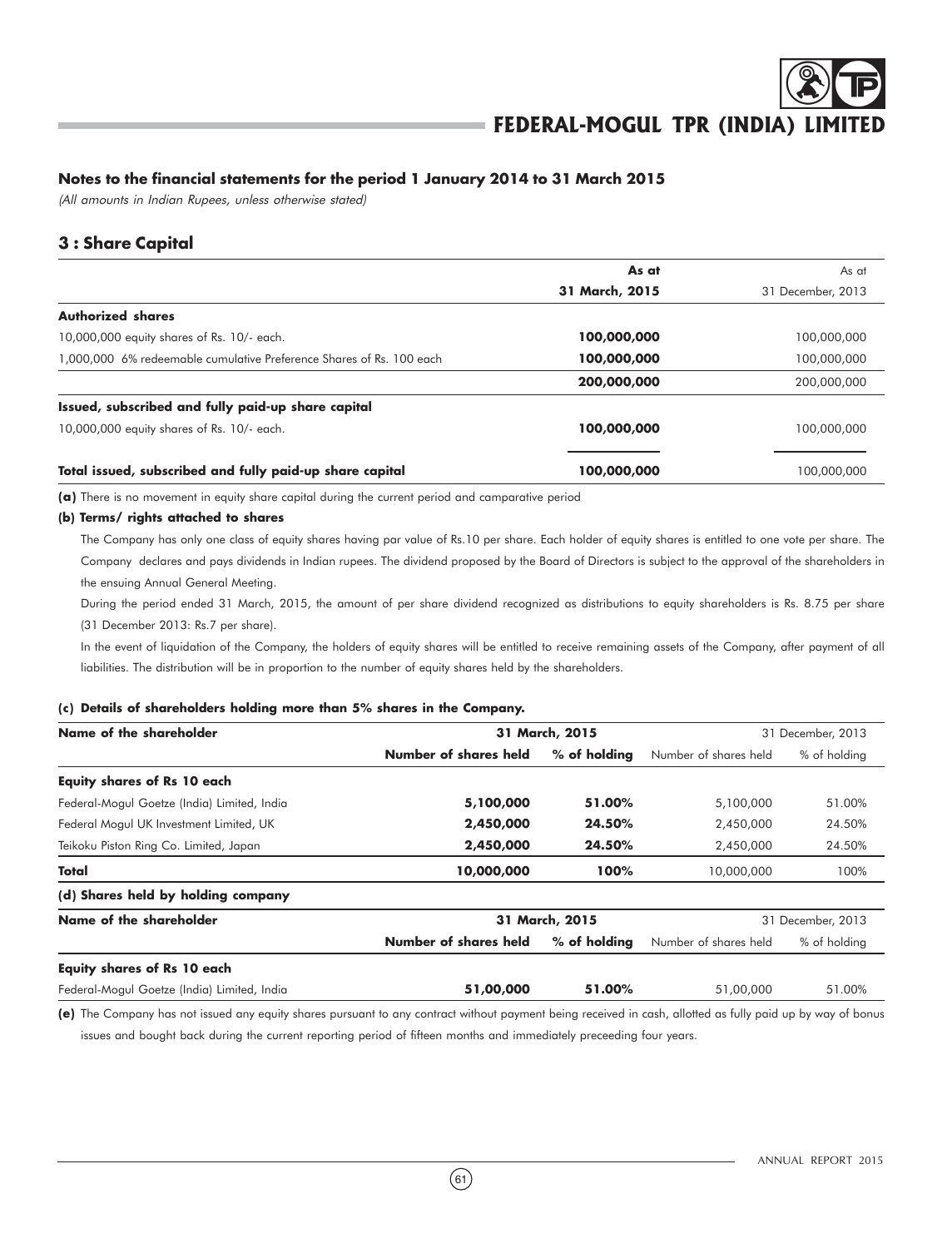(All amounts in Indian Rupees, unless otherwise stated)

|                                                                             | As at          | As at             |
|-----------------------------------------------------------------------------|----------------|-------------------|
|                                                                             | 31 March, 2015 | 31 December, 2013 |
| <b>4 : Reserves and Surplus</b>                                             |                |                   |
| Capital redemption reserve                                                  | 10,00,00,000   | 10,00,00,000      |
| <b>General Reserve</b>                                                      |                |                   |
| Balance at the beginning of the year                                        | 9,09,00,000    | 6,87,00,000       |
| Add: Transferred from the balance in statement of profit and loss           | 2,35,00,000    | 2,22,00,000       |
| <b>Closing balance</b>                                                      | 1,14,400,000   | 9,09,00,000       |
| Surplus in the statement of profit and loss                                 |                |                   |
| Balance at the beginning of the year                                        | 4,72,386,801   | 39,20,57,096      |
| Add: Transferred from statement of profit and loss                          | 2,29,621,922   | 18,44,26,205      |
| Less: Appropriations:                                                       |                |                   |
| Proposed dividends on equity shares (Rs 8.75 per equity share,              |                |                   |
| as on 31 December 2013 Rs 7 per equity share)                               | 87,500,000     | 7,00,00,000       |
| Tax on proposed dividend - equity shares                                    | 17,494,750     | 1,18,96,500       |
| Transfer to general reserve                                                 | 23,500,000     | 2,22,00,000       |
| <b>Total appropriations</b>                                                 | 1,28,494,750   | 10,40,96,500      |
| Net surplus in the statement of profit and loss                             | 5,73,513,973   | 47,23,86,801      |
| <b>Total reserves and surplus</b>                                           | 7,87,913,973   | 66,32,86,801      |
| 5 : Deferred tax liability (net)                                            |                |                   |
| <b>Deferred tax liabilities</b>                                             |                |                   |
| Impact of difference between depreciation as per tax books and depreciation |                |                   |
| and amortization charged for the financial reporting                        | 1,54,63,662    | 1,91,53,440       |
| <b>Gross deferred tax liabilities</b>                                       | 1,54,63,662    | 1,91,53,440       |
| Deferred tax assets                                                         |                |                   |
| Provision for employee benefits                                             | 2,343,887      | 18,38,453         |
| Royalty expenses                                                            | 1,229,301      | 27,05,317         |
| Provision for doubtful debts and advances                                   | 1,27,987       | 27,651            |
| Others                                                                      | 1,126,694      | 10,72,230         |
| Gross deferred tax assets                                                   | 48,27,869      | 56,43,651         |
| Deferred tax Liabilities (net)                                              | 1,06,35,793    | 1,35,09,789       |
| $\bullet\quad\bullet$                                                       |                |                   |

### **6. Long-term provisions and short term provisions**

|                                                    |                          | Non-current              |               | Current          |
|----------------------------------------------------|--------------------------|--------------------------|---------------|------------------|
|                                                    | As at                    | As at                    | As at         | As at            |
|                                                    | 31 March 2015            | 31 December 2013         | 31 March 2015 | 31 December 2013 |
| Provision for gratuity (Refer note 31)             | 5,154,042                | 39,51,998                | 3,12,316      | 2,71,195         |
| Provision for leave encashment                     | 1,349,049                | 10,99,166                | 95,907        | 86,449           |
|                                                    | 6,503,091                | 50,51,164                | 4,08,223      | 3,57,644         |
| Other provisions                                   |                          |                          |               |                  |
| Proposed dividend                                  | $\overline{\phantom{a}}$ | $\overline{\phantom{0}}$ | 87,500,000    | 7,00,00,000      |
| Tax on proposed dividend                           |                          |                          | 17,494,750    | 1,18,96,500      |
| Provision for taxation (amount net of advance tax) |                          |                          | 87, 16, 277   |                  |
|                                                    | $\overline{\phantom{a}}$ | $\overline{\phantom{a}}$ | 113,711,027   | 8,18,96,500      |
|                                                    | 6,503,091                | 5,051,164                | 114,119,250   | 8,22,54,144      |

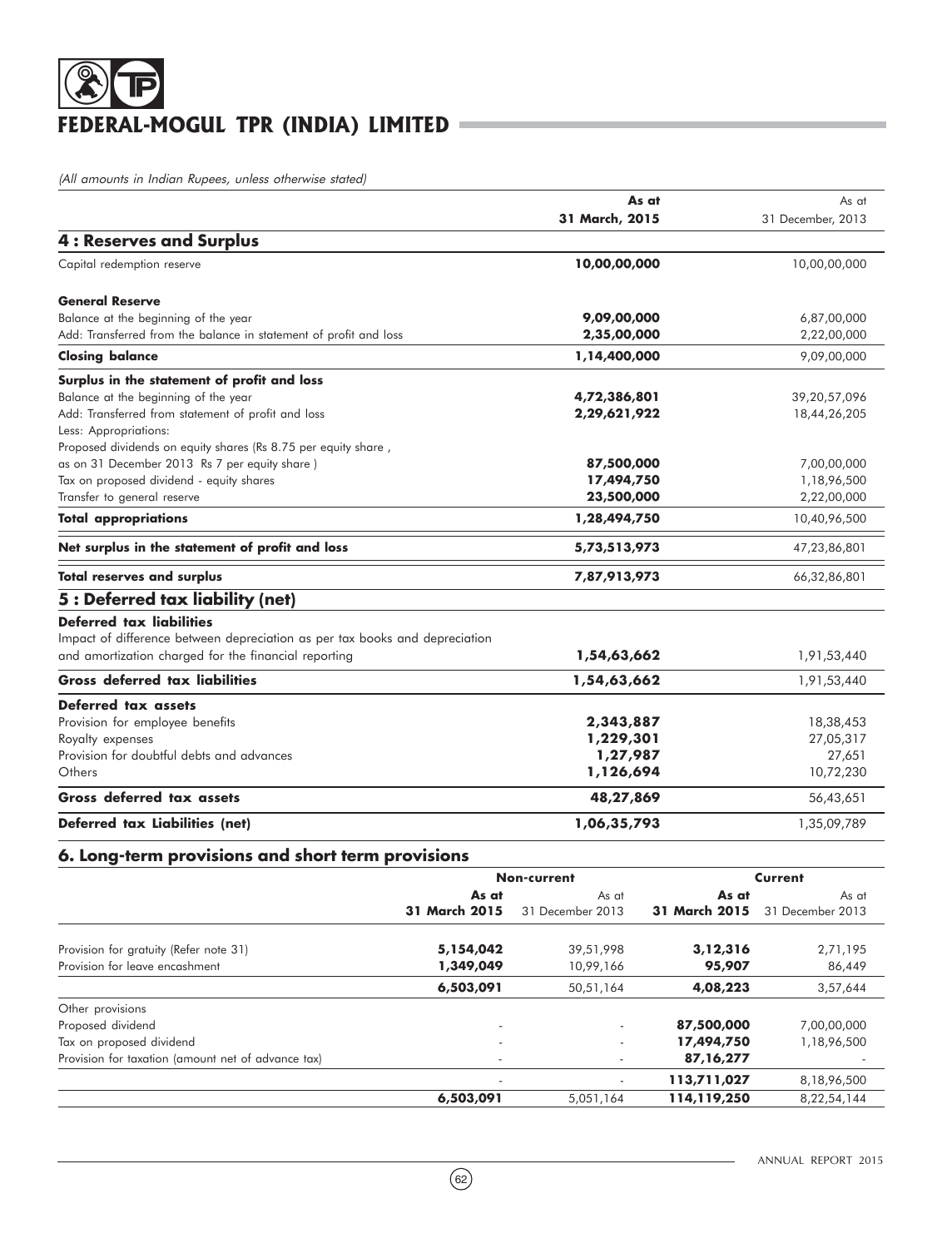(All amounts in Indian Rupees, unless otherwise stated)

|                                                                                | As at          | As at             |
|--------------------------------------------------------------------------------|----------------|-------------------|
|                                                                                | 31 March, 2015 | 31 December, 2013 |
| 7. Trade payables                                                              |                |                   |
| Trade payables (including acceptances)                                         |                |                   |
| - Due to micro, small and medium enterprises (refer note 30)                   | 1,079,160      | 8,38,805          |
| - Total outstanding dues to units other than Micro, Small & Medium Enterprises | 6,50,96,916    | 6, 11, 73, 876    |
|                                                                                | 6,61,76,076    | 6,20,12,681       |
| 8. Other current liabilities                                                   |                |                   |
| Advance from customers                                                         | 4,48,492       | 6,26,724          |
| Other payables                                                                 |                |                   |
| Statutory liabilities                                                          | 1,997,503      | 19,02,160         |
| Other liabilities                                                              | 7,438,366      | 85,97,845         |
|                                                                                | 9,884,361      | 1, 11, 26, 729    |

### **9. Tangible Assets**

| <b>Particulars</b>                                        | <b>Plant and Machinery</b> | <b>Furniture and Fixtures</b> | <b>Vehicle</b> | <b>Total Tangible Assets</b> |
|-----------------------------------------------------------|----------------------------|-------------------------------|----------------|------------------------------|
| Gross block                                               |                            |                               |                |                              |
| Balance as at 1 January 2013                              | 46,81,49,545               | 16,11,026                     | 31,710         | 49,97,92,281                 |
| Additions                                                 | 10,71,26,189               |                               |                | 10,71,126,189                |
| <b>Disposals</b>                                          | (43, 21, 062)              | (3,62,654)                    |                | (4,683,716)                  |
| Balance as at 31 December 2013                            | 57,09,54,672               | 12,48,372                     | 31,710         | 57, 22, 34, 754              |
| Balance as at 1 January 2014                              | 57,09,54,672               | 12,48,372                     | 31,710         | 57, 22, 34, 754              |
| Additions                                                 | 4,877,848                  |                               |                | 48,77,848                    |
| <b>Disposals</b>                                          | (13, 443, 253)             | (30, 279)                     |                | (13, 473, 532)               |
| <b>Balance as at 31 March 2015</b>                        | 56,23,89,267               | 1,218,093                     | 31,710         | 56,36,39,070                 |
| Accumulated depreciation                                  |                            |                               |                |                              |
| Balance as at 1 January 2013                              | 324,229,818                | 1,250,620                     | 23,863         | 3,25,504,301                 |
| Depreciation charge                                       | 29,094,000                 | 30,086                        | 3,012          | 29,127,098                   |
| Adjusted on disposal of assets                            | (3,330,700)                | (336, 053)                    |                | (3,666,753)                  |
| Balance as at 31 December 2013                            | 34,99,93,118               | 9,44,653                      | 26,876         | 35,09,64,646                 |
| Balance as at 1 January 2014                              | 34,99,93,118               | 9,44,653                      | 26,876         | 35,09,64,646                 |
| Depreciation charge                                       | 4,03,98,274                | 3,349                         | 3,502          | 4,04,05,125                  |
| Adjusted on disposal of assets                            | (1, 27, 71, 332)           | (28, 765)                     |                | (12,800,097)                 |
| <b>Balance as at 31 March 2015</b>                        | 37,76,20,060               | 9,19,237                      | 30,378         | 37,85,69,674                 |
| Net Block                                                 |                            |                               |                |                              |
| Balance as at 31 December 2013                            | 22,09,61,555               | 3,03,719                      | 4,834          | 22, 12, 70, 108              |
| Balance as at 31 March 2015                               | 18,47,69,207               | 2,98,856                      | 1,332          | 18,50,69,396                 |
| 10. Long-term loans and advances                          |                            |                               |                |                              |
| Advance income-tax (amount net of provision for taxation) |                            |                               |                | 1,81,81,530                  |
| Taxes paid under protest                                  |                            | 2,76,89,717                   |                | 2,76,73,823                  |
|                                                           |                            | 2,76,89,717                   |                | 4,58,55,353                  |
| 11.Short-term loans and advance                           |                            |                               |                |                              |
| Unsecured, considered good                                |                            |                               |                |                              |
| Deposits with excise and other tax authorities            |                            | 1,14,67,216                   |                | 1,54,38,120                  |
| Advances to Holding Company (Refer Note 26)               |                            | 3,11,000,000                  |                | 28,50,00,000                 |
| Prepaid expenses                                          |                            | 6,64,659                      |                | 6,96,382                     |
| Others advances                                           |                            | 40,05,450                     |                | 49,04,174                    |
|                                                           |                            | 32,71,37,325                  |                | 30,60,38,676                 |
| 12.Other current assets                                   |                            |                               |                |                              |
| Interest accrued on deposits with Holding Company         |                            | 2,258,371                     |                | 2,069,569                    |
| Interest accrued on bank deposits                         |                            | 3,478,390                     |                |                              |
|                                                           |                            | 5,736,761                     |                | 2,069,569                    |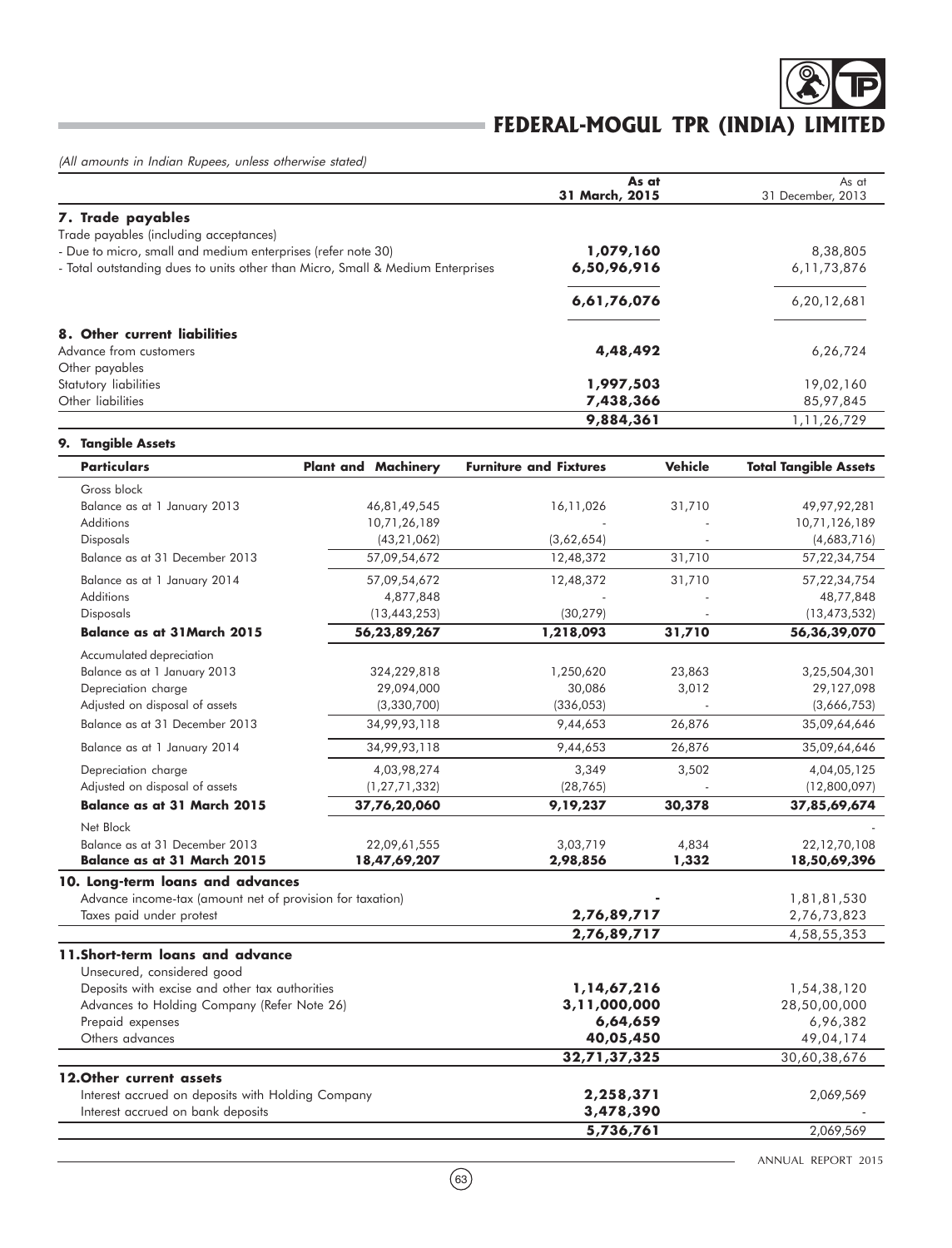(All amounts in Indian Rupees, unless otherwise stated)

|                                                                                                  | As at<br>31 March, 2015 | As at<br>31 December, 2013 |
|--------------------------------------------------------------------------------------------------|-------------------------|----------------------------|
| 13. Inventories (Valued at lower of cost or net realizable value)                                |                         |                            |
| Raw materials and components                                                                     | 3,54,53,675             | 4,33,34,529                |
| Stores and spares                                                                                | 55,23,205               | 58,20,252                  |
| Work-in-progress                                                                                 | 2,82,15,603             | 1,78,92,809                |
| Finished goods (includes goods in transit Rs.2,59,771<br>(As at 31 December 2013 Rs. 8,992,267). | 1,52,62,286             | 1,41,06,016                |
|                                                                                                  | 8,44,54,769             | 8,11,53,606                |
| 14. Trade receivables                                                                            |                         |                            |
| Balance outstanding for a period exceeding six months                                            |                         |                            |
| from the date they are due for payment                                                           |                         |                            |
| Unsecured, considered doubtful                                                                   | 3,76,545                | 81,351                     |
|                                                                                                  | 3,76,545                | 81,351                     |
| Less Provision for doubtful debts                                                                | (3,76,545)              | (81, 351)                  |
|                                                                                                  |                         |                            |
|                                                                                                  |                         |                            |
| Balance outstanding for a period less than six months from                                       |                         |                            |
| the date they are due for payment                                                                |                         |                            |
| Unsecured, considered good                                                                       | 29,66,05,849            | 20,02,71,343               |
|                                                                                                  | 29,66,05,849            | 20,02,71,343               |
| 15. Cash & bank balances                                                                         |                         |                            |
| Cash and cash equivalents                                                                        |                         |                            |
| Cash and Cheques on hand                                                                         | 224                     | 15,86,731                  |
| <b>Balances with Scheduled Banks:</b>                                                            |                         |                            |
| On Current Accounts                                                                              | 70,431,638              | 3,03,81,038                |
|                                                                                                  | 70,431,862              | 3, 19, 67, 769             |
| Other bank balances                                                                              |                         |                            |
| Deposits with original maturity for more than 3 months but                                       |                         |                            |
| less than 12 months from balance sheet date (pledged with government authorities)                | 29,480,194              | 2,66,05,297                |
| Deposits with original maturity for more than 3 months but less than                             |                         |                            |
| 12 months from balance sheet date                                                                | 60,000,000              | 2,09,14,882                |
|                                                                                                  | 89,480,194              | 4,75,20,179                |
|                                                                                                  | 159,912,056             | 7,94,87,948                |
|                                                                                                  | For the period          | For the period             |
|                                                                                                  | 1st January 2014        | 1st January 2013           |
|                                                                                                  | to 31 March 2015        | to 31 December 2013        |
| 16. Revenue from operations (net)                                                                |                         |                            |
| <b>Revenue from operations</b>                                                                   |                         |                            |
| Sale of products                                                                                 | 1,42,56,65,219          | 1, 15, 13, 26, 035         |
| Other operating revenue                                                                          | 7,89,583                | 16,92,963                  |
| Revenue from operations (gross)                                                                  | 1,42,64,54,802          | 1,15,30,18,998             |
| Less: Excise duty                                                                                | (1, 53, 111, 837)       | (13,68,77,072)             |
| Revenue from operations (net)                                                                    | 1,27,33,42,965          | 1,01,61,41,926             |
| Details of products sold                                                                         |                         |                            |
| Manufactured goods                                                                               |                         |                            |
| Steel rings                                                                                      | 1,42,56,65,219          | 1, 15, 13, 26, 035         |
| Total                                                                                            | 1,42,56,65,219          | 1, 15, 13, 26, 035         |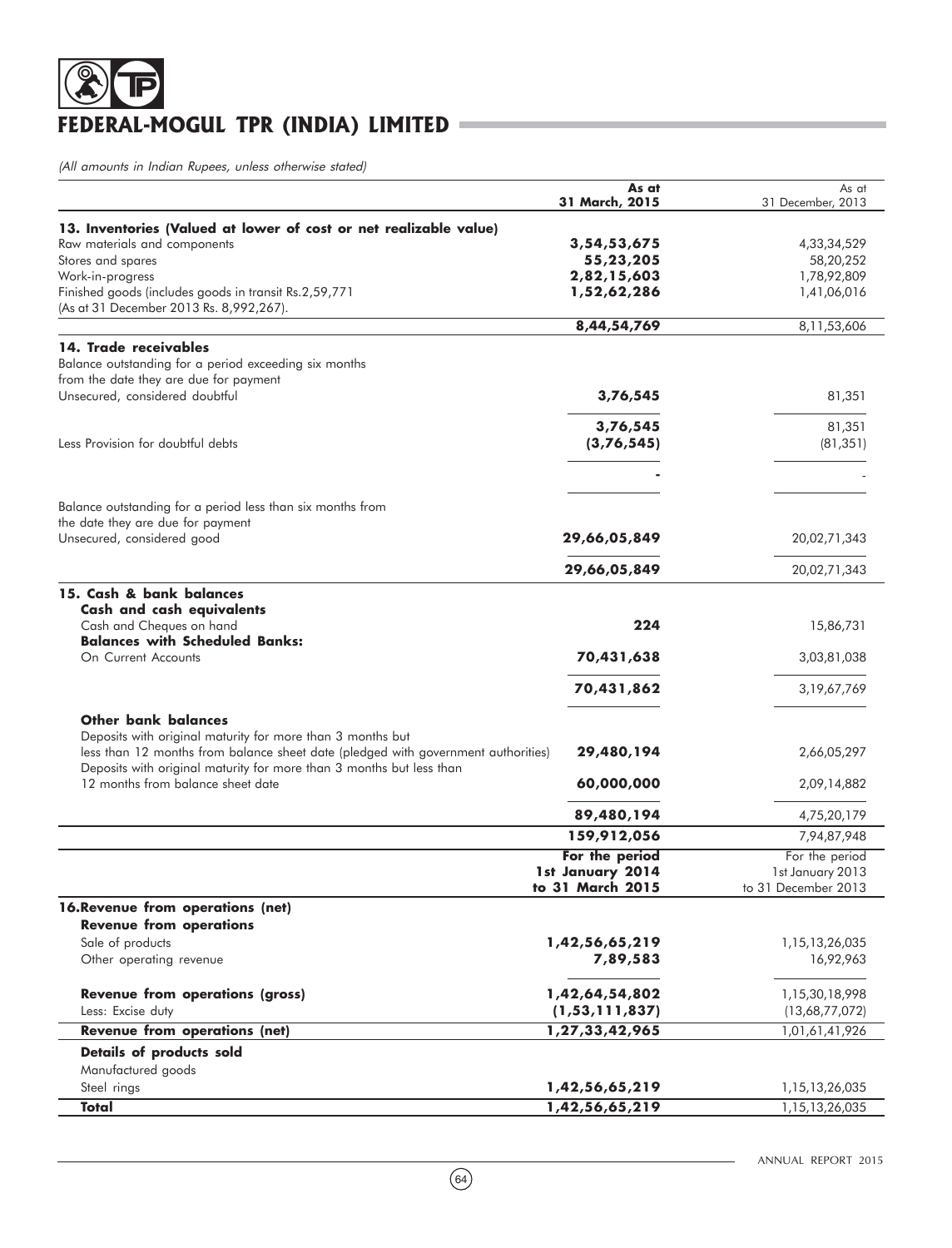(All amounts in Indian Rupees, unless otherwise stated)

|                                                                                | For the period   | For the period      |
|--------------------------------------------------------------------------------|------------------|---------------------|
|                                                                                | 1st January 2014 | 1st January 2013    |
|                                                                                | to 31 March 2015 | to 31 December 2013 |
| 17. Other income                                                               |                  |                     |
| Interest income on                                                             |                  |                     |
| <b>Bank</b> deposits                                                           | 1,04,04,422      | 42,47,495           |
| On Inter-Corporate deposit                                                     | 3,73,54,520      | 2,27,29,892         |
| Excess liabilities written back                                                | 2,22,905         | 17,05,545           |
| Gain on exchnage differences (net)                                             | 2,75,042         |                     |
| Miscellaneous income                                                           | 16,96,726        | 2,75,004            |
|                                                                                | 4,99,53,615      | 2,89,57,936         |
| 18. Cost of materials consumed                                                 |                  |                     |
| Steel wire                                                                     | 14,81,56,001     | 11,66,73,278        |
| Bought out rings                                                               | 17,72,62,591     | 11,70,42,926        |
| Others                                                                         | 92,74,446        | 3,62,47,044         |
|                                                                                | 33,46,93,038     | 26,99,63,248        |
| 19. Decrease/ (Increase) in inventories of finished goods and work-in-progress |                  |                     |
| <b>Opening stock</b>                                                           |                  |                     |
| Work-in-process                                                                | 1,78,92,809      | 1,94,17,889         |
| Finished products                                                              | 1,41,06,016      | 1,65,28,644         |
|                                                                                |                  |                     |
|                                                                                | 3,19,98,825      | 3,59,46,533         |
|                                                                                |                  |                     |
| <b>Closing stock</b>                                                           |                  |                     |
| Work-in-process                                                                | 2,82,15,603      | 1,78,92,809         |
| Finished products                                                              | 1,52,62,286      | 1,41,06,016         |
|                                                                                |                  |                     |
|                                                                                | 4,34,77,889      | 3,19,98,825         |
|                                                                                | (1,14,79,064)    | 39,47,708           |
| 20. Employee benefits expenses                                                 |                  |                     |
| Salaries, wages and bonus                                                      | 5, 11, 90, 455   | 4,10,04,842         |
| Contribution to provident fund and other funds                                 | 38,40,529        | 27,60,900           |
| Contribution to super annuation                                                | 4,21,468         | 38,647              |
| Gratuity expenses (Refer note 31)                                              | 14,66,641        | 4,63,046            |
| Workmen and staff welfare expenses                                             | 23,41,502        | 15,43,486           |
|                                                                                | 5,92,60,595      | 4,58,10,921         |
|                                                                                |                  |                     |
| 21. Finance cost                                                               |                  |                     |
| Interest                                                                       | 8,39,836         | 7,57,929            |
| <b>Bank</b> charges                                                            | 9,01,745         | 10,80,082           |
|                                                                                | 17,41,581        | 18,38,011           |

65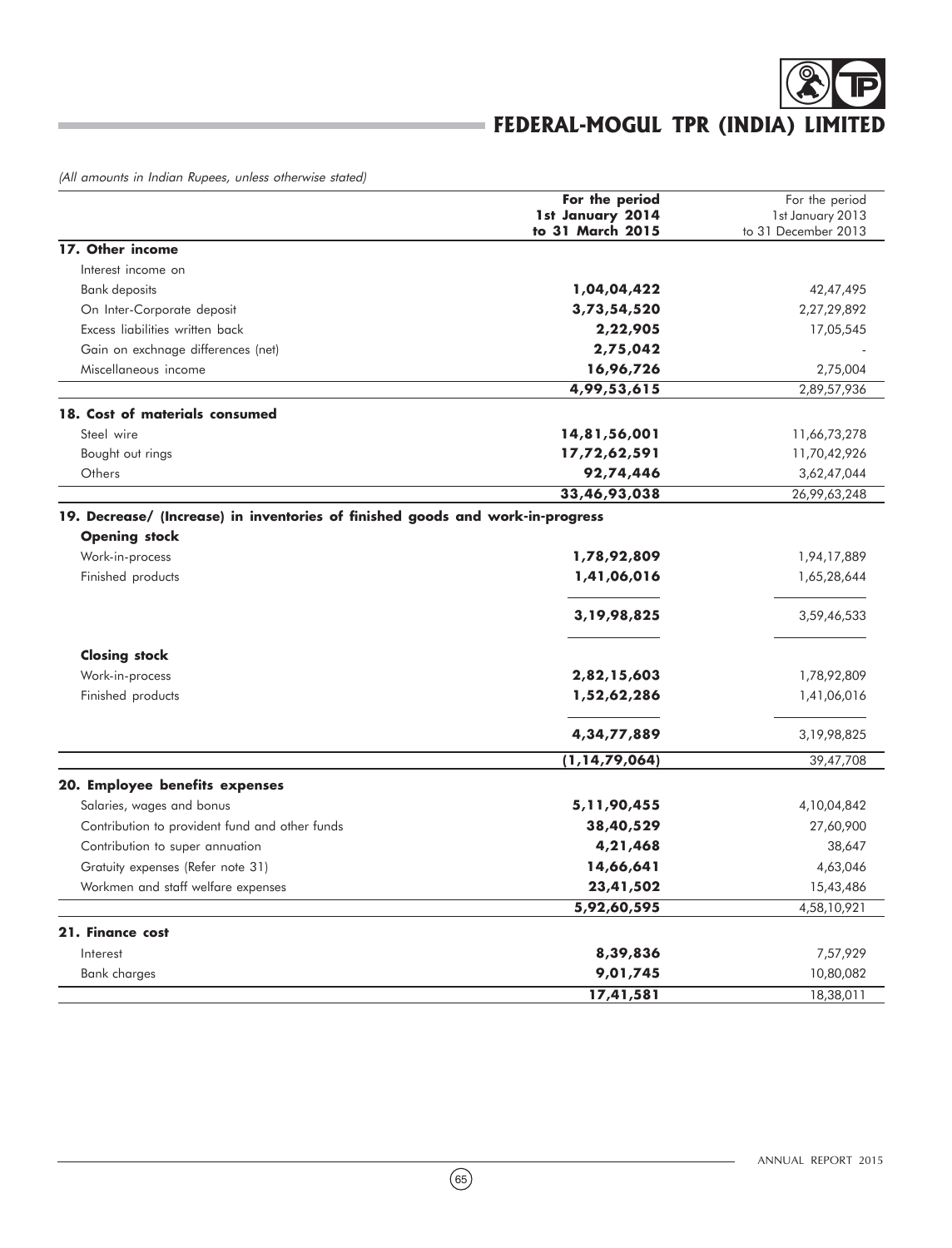(All amounts in Indian Rupees, unless otherwise stated)

|                                                                        | For the period   | For the period      |
|------------------------------------------------------------------------|------------------|---------------------|
|                                                                        | 1st January 2014 | 1st January 2013    |
| 22. Other expenses                                                     | to 31 March 2015 | to 31 December 2013 |
| Consumption of stores and spares                                       | 11,49,67,153     | 8,23,38,359         |
| Sub-contracting expenses                                               | 60,86,897        | 37,72,812           |
| Chrome plating charges                                                 | 17,92,49,950     | 12,66,86,265        |
| (Decrease)/Increase in excise duty on finished goods                   | (24, 88, 234)    | 7,77,943            |
| Power and fuel                                                         | 1,56,14,490      | 1,03,88,138         |
| Freight and forwarding charges                                         | 77,29,233        | 25,05,476           |
| Rent (Refer note 28)                                                   | 1,00,37,999      | 80,34,002           |
| Rates and taxes                                                        | 39,20,256        | 49,79,206           |
| Insurance                                                              | 5,95,455         | 6,19,874            |
| Repairs and maintenance                                                |                  |                     |
| Plant and machinery                                                    | 27,54,390        | 6,65,994            |
| <b>Buildings</b>                                                       | 17,98,854        | 22,49,176           |
| Others                                                                 | 27, 17, 738      | 41,24,593           |
| Advertising and sales promotion                                        | 1,84,92,663      | 1,52,39,078         |
| Sole selling commission                                                | 5,27,27,041      | 4,44,87,026         |
| Management support charges                                             | 10,09,26,712     | 7, 37, 41, 321      |
| Royalty                                                                | 2,21,27,112      | 1,53,61,783         |
| Product rectification charges                                          | 35,639           | 15,233              |
| Legal and professional fees                                            | 29,77,951        | 41,14,712           |
| Travelling and conveyance                                              | 13,25,547        | 12,54,163           |
| Printing and stationery                                                | 7,79,426         | 6,93,317            |
| Auditors' remuneration*                                                | 6,50,000         | 6,50,000            |
| Corporate social resposibility expenses (refer note no. 37)            | 4,00,000         |                     |
| Exchange differences (net)                                             |                  | 27,67,431           |
| Environmental maintenance and remediation                              |                  | 8,52,325            |
| <b>Bad debts</b>                                                       | 2,95,194         |                     |
| Loss on sale of fixed assets (net)                                     | 6,73,433         | 10,16,964           |
| Miscellaneous expenses                                                 | 8,36,735         | 8,17,419            |
|                                                                        | 54, 52, 31, 634  | 40,81,52,610        |
| *Auditors remuneration                                                 |                  |                     |
| - Audit fee                                                            | 5,50,000         | 4,75,000            |
| - Tax audit fee                                                        | 1,00,000         | 1,75,000            |
|                                                                        | 6,50,000         | 6,50,000            |
| 23. Earnings per share                                                 |                  |                     |
| Net profit after tax as per statement of profit & loss (Rs.)           | 22,96,21,922     | 18,44,26,205        |
| Profit available for equity shareholders                               | 22,96,21,922     | 18,44,26,205        |
| Weighted average number of equity shares outstanding during the period | 1,00,00,000      | 1,00,00,000         |
| Basic and Diluted Earnings per share (Rs.)                             | 22.96            | 18.44               |

### **24. Capital and other commitments (net of capital advances)**

Total estimated amount of contracts, remaining to be executed on capital account and not provided for as at 31 March 2015 is Rs.25,043,159 (As at 31 December 2013 Rs. Nil).

### **25. Contingent liabilities :**

| <b>Particulars</b>                                                                                                                                    | As at 31 March, 2015<br>(Rs.)  | As at 31 December, 2013<br>(Rs.)        |
|-------------------------------------------------------------------------------------------------------------------------------------------------------|--------------------------------|-----------------------------------------|
| Claims/notices against the company not acknowledged as debt<br>Excise duty and Service tax *<br>a)<br>Sales tax *<br>b)<br>Income tax demands *<br>c) | 24,86,35,426<br>۰<br>16,57,534 | 13,98,33,489<br>4,55,59,359<br>9,35,177 |

\* The management is of the opinion that the appeals will be allowed in favour of the Company and hence no provision is required for the above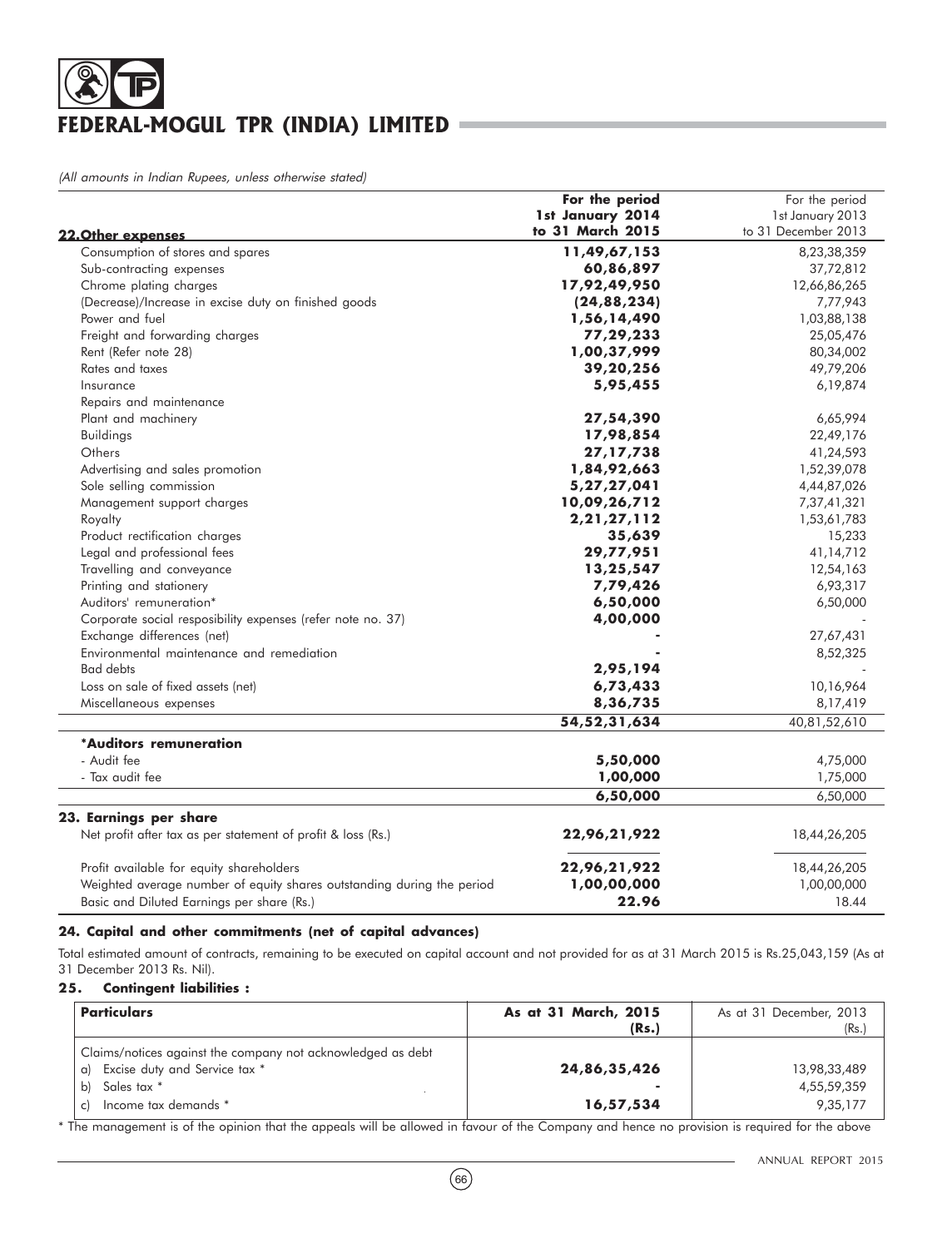### **Notes to the Accounts**

### **A) In relation to (a) above, following are the Excise duty cases contested by the Company:**

- i) Matter pending with Commissioner of Central Excise:
	- a) In relation to deduction of trade discounts for the period 2000-2002 to 2003-2004. The amount involved is Rs. 2.42 lacs (Previous period Rs. 2.42 lacs)
	- b) Company has received demand notice for the period 2007-08, which is on account of demand for service tax on supplementary bills on job work charges for price reduction passed on by one of the suppliers. The amount involved including interest and penalties is Rs.29.84 lacs (As at 31 December 2013 Rs. Nil ).
	- c) In respect of irregular availment of cenvat credit on certain products obtained on job work basis for the period 2010 2013. The amount involved including interest and penalties is Rs.807 lacs (Previous period Rs. Nil ). On this issue, seven cases are pending before CESTAT.
	- d) In respect of notice received for the period Aug 2013-Jan2014 on account of Cenvat credit taken of service tax on job work charges. The Company has done an analysis and is of the opinion that it has fair chance of a favorable decision. A stay was also granted to the Company in the month of February 2012 in this matter. The amount involved is Rs.199.02 lacs (Previous period Rs.Nil).
	- e) On the issue of denial of service tax credit on job work, tax authorities has filed an appeal before the High Court against the Order of CESTAT. The tax demand was Rs.611.96 lacs in this case (Previous period Rs. Nil)
	- f) Company has received demand notice for the period 2010-14, which is on account of demand for service tax credit on sole selling expenses made by the Company. The amount involved including interest and penalties is Rs. 255.52 lacs (Previous period Nil ).
	- g) Company has received two demand notice for the period 2008-10, which is on account of demand for service tax credit on sole selling expenses made by the Company. The amount involved including interest and penalties is Rs.191.65 lacs (Previous period Rs.135.15 lacs).
	- h) In respect of availment of service tax credit in relation to management consultancy service for the period 2006-09. The amount involved is Rs.98.12 lacs ( Previous period Rs.98.12 lacs ).
	- i) In respect of availment of cenvat credit (service tax) in relation to cross charges for the period 2010 to 2014. The amount involved is Rs.276.7 lacs (Previous period Rs.Nil).
	- j) Company has received demand notice for the period 2010-12, where service tax credit disallowed on few services in the service tax audit whose tax demand is Rs.12.35 lacs. (Previous period 12.35 lacs.)
	- k) Company has received demand notice for the period 2012-13, which is on account of demand for service tax credit on frieght outward expenses made by the Company. The amount involved including interest and penalties is Rs. 1.97 lacs (Previous period 1.97 lacs.)

### **B) In relation to (b) above, following are the Sales tax cases contested by the Company:**

- The matter is pending before the Joint Commissioner of Commercial taxes("JCCT"Appeals), Bangalore:
	- a) The matter is pending at Assessing Officer for appeal effect in respect of Assessment Year 2010-11, disallowances were made on account of certain Advance wrtten-off in books and expenditure incurred on technical training fee. The amount involved is Rs. Nil (Previous period 3.69 lacs.)

### **C) In relation to (c) above, following are the Income tax cases contested by the Company:**

- i) In respect of Assessment Year 2010-11, 2011-12 and 2014-15 Company has received TDS default notices on account of short deduction/ short payment of tax deduction at Source. The amount involved is Rs. 6.65 lacs. (Previous period 5.69 lacs.)
- ii) The matter is pending at Assessing Officer for appeal effect in respect of Assessment Year 2011-12, disallowances were made on account of miscellaneous expense and technical training fee. The amount involved is Rs. 2.19 lacs. (Previous period Nil).
- iii) The matter is pending at Assessing Officer for appeal effect in respect of Assessment Year 2012-13, disallowances were made on account of certain Service Tax recoverable wrtten-off in books and expenditure incurred on technical training fee. The amount involved is Rs. 7.73 lacs. (Previous period Nil).

### **26. Related party disclosure**

i) List of related parties and related party relationship:

Federal-Mogul Corporation Ultimate Holding Company Federal-Mogul Goetze (India) Limited **Francisco Company** Holding Company Federal Mogul Sistemas Fellow Subsidiary Federal Mogul Burshied **Fellow Subsidiary** Fellow Subsidiary Mr. Anand Kumar Sahoo Company Secretary Mr. S. Raghavendra Manager (Manager Manager Manager Manager Manager Manager Manager Manager Manager Manager (Ma

### **Name of the Party Nature of relationship**

Federal Mogul UK Investments Limited Common control with Holding Company Teikoku Piston Ring Co. Ltd., Japan Common control with Holding Company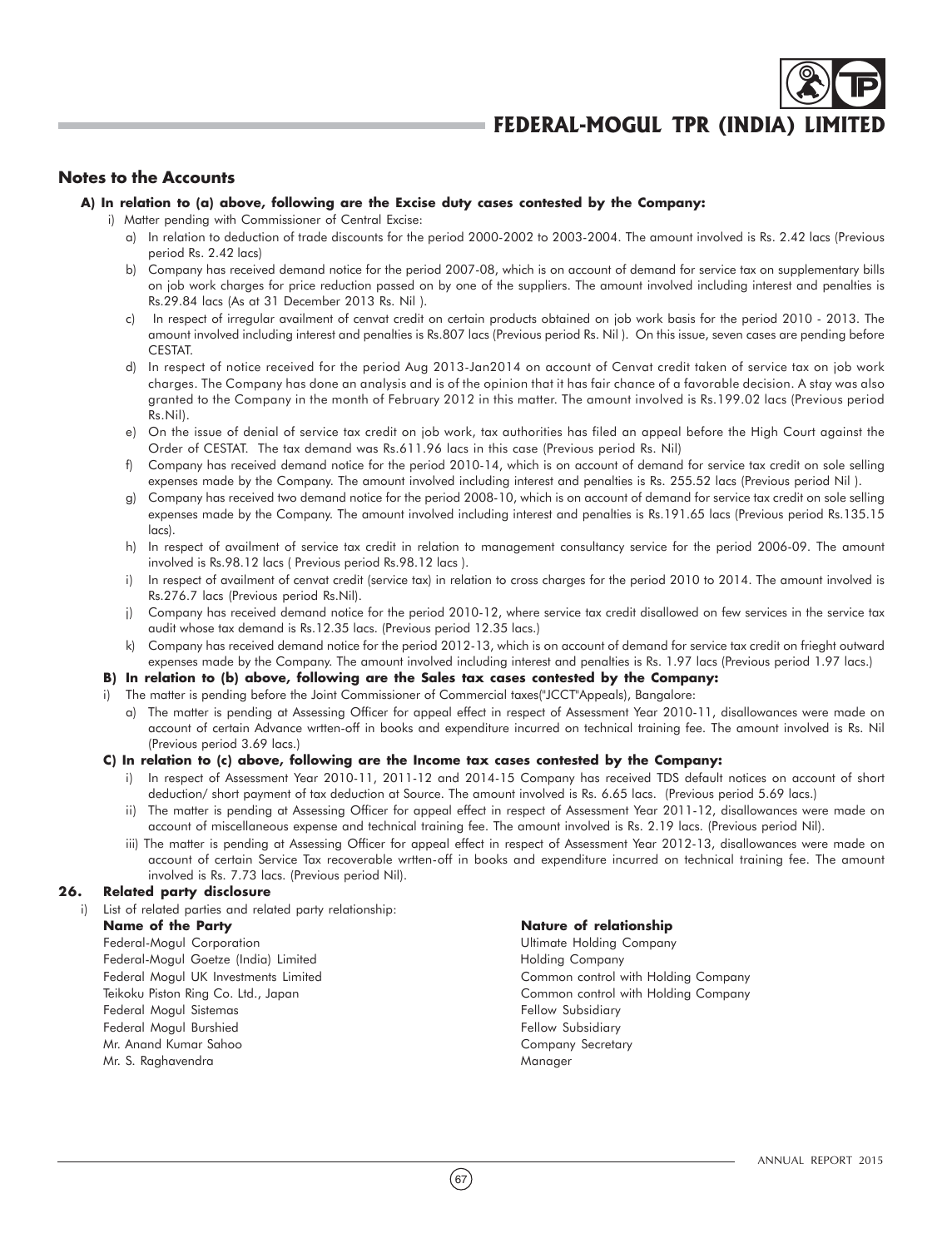((All amounts in Indian Rupees, unless otherwise stated)<br>ii) Summary of related party transactions ((All amounts in Indian Rupees, unless otherwise stated)

| <b>NAMY</b><br>-<br>3<br>2 |
|----------------------------|
| related                    |
|                            |
| ummary of                  |
|                            |

|                                                                             |                                                           | <b>Holding Company</b>                                       |                                                                |                                                           | Common Control with Holding Company                                                 |                                            |                                                                                     | Fellow Subsidiary         |                                                                                                                 |                                   |                                                 | Key Managerial Personnel                                     |                                                                         |                                             |                                                           |                                                              |
|-----------------------------------------------------------------------------|-----------------------------------------------------------|--------------------------------------------------------------|----------------------------------------------------------------|-----------------------------------------------------------|-------------------------------------------------------------------------------------|--------------------------------------------|-------------------------------------------------------------------------------------|---------------------------|-----------------------------------------------------------------------------------------------------------------|-----------------------------------|-------------------------------------------------|--------------------------------------------------------------|-------------------------------------------------------------------------|---------------------------------------------|-----------------------------------------------------------|--------------------------------------------------------------|
| Particulars                                                                 |                                                           | Goetze (India) Ltd.<br>Federal Mogul                         | nvestments Limited<br>Federal Mogul UK                         |                                                           | Rings Co. Ltd.                                                                      | Teikoku Piston                             |                                                                                     | Federal Mogul<br>Sistemas |                                                                                                                 | Federal Mogul<br><b>Burschied</b> | Mr. Anand Kumar Sahoo                           |                                                              |                                                                         | Mr. S Raghavendra                           | Total                                                     |                                                              |
|                                                                             | For the period<br>March 2015<br>1st January<br>2014 to 31 | December 2013<br>For the period<br>1st January<br>2013 to 31 | For the period<br>1st January<br>March 2015<br><b>2014to31</b> | For the period<br>December 2013<br>1st January<br>2013631 | For the period For the period<br>March 2015<br>Ist January<br>2014 <sub>to</sub> 31 | December 2013<br>1st January<br>2013 to 31 | For the period For the period<br>March 2015<br>1st January<br>2014 <sub>to</sub> 31 | 1st January<br>2013 to 31 | December 2013 March 2015 December 2013 March 2015<br>For the period For the period<br>1st January<br>2014 to 31 | 1st January<br>2013 to 31         | For the period<br>1st January<br>$2014$ to $31$ | December 2013<br>For the period<br>2013 to 31<br>1st January | March 2015 December 2013<br>For the period<br>1st January<br>2014 to 31 | For the period<br>1st January<br>2013 to 31 | March 2015<br>For the period<br>1st January<br>2014 to 31 | December 2013<br>For the period<br>1st January<br>2013 to 31 |
| Sales                                                                       | 90,32,86,593                                              | 53,21,17,339                                                 |                                                                |                                                           |                                                                                     |                                            |                                                                                     |                           |                                                                                                                 |                                   |                                                 |                                                              |                                                                         |                                             | 90,32,86,593                                              | 53,21,17,339                                                 |
| Purchase of raw material                                                    | 16,37,13,928                                              | 14,70,63,894                                                 |                                                                |                                                           | ,00,22,225                                                                          | 12189421                                   |                                                                                     |                           | 12,01,892                                                                                                       |                                   |                                                 |                                                              |                                                                         |                                             | 17,49,38,046                                              | 15,92,53,315                                                 |
| Intermediaries and finished goods<br>Dividend Paid / Proposed               | 3,57,00,000                                               | 3,57,00,000                                                  | $1,71,50,000$   $1,71,50,000$                                  |                                                           | 1,71,50,000                                                                         | 1,71,50,000                                |                                                                                     |                           |                                                                                                                 |                                   |                                                 |                                                              |                                                                         |                                             | 7,00,00,000                                               | 7,00,00,000                                                  |
| Management fee paid                                                         | 10,09,26,712                                              | 7,37,41,322                                                  |                                                                |                                                           |                                                                                     |                                            |                                                                                     |                           |                                                                                                                 |                                   |                                                 |                                                              |                                                                         |                                             | 10,09,26,712                                              | 7,37,41,322                                                  |
| Job work Expenses                                                           | 17,92,49,950                                              | 12,66,86,265                                                 |                                                                |                                                           |                                                                                     |                                            |                                                                                     |                           |                                                                                                                 |                                   |                                                 |                                                              |                                                                         |                                             | 17,92,49,950                                              | 12,66,86,265                                                 |
| Sole selling commission paid                                                | 5,27,27,041                                               | 4,44,87,026                                                  |                                                                |                                                           |                                                                                     |                                            |                                                                                     |                           |                                                                                                                 |                                   |                                                 |                                                              |                                                                         |                                             | 5,27,27,041                                               | 4,44,87,026                                                  |
| <b>Remuneration</b>                                                         |                                                           |                                                              |                                                                |                                                           |                                                                                     |                                            |                                                                                     |                           |                                                                                                                 |                                   | 13,28,566                                       |                                                              | 27,07,680                                                               | 18,46,478                                   | 40,36,246                                                 | 18,46,478                                                    |
| Reimbursement of Expenses paid                                              |                                                           |                                                              |                                                                |                                                           |                                                                                     |                                            | 4,57,567                                                                            | 4,57,567                  |                                                                                                                 |                                   |                                                 |                                                              |                                                                         |                                             | 4,57,567                                                  | 4,57,567                                                     |
| Rent Expense                                                                | 97,50,000                                                 | 78,00,000                                                    |                                                                |                                                           |                                                                                     |                                            |                                                                                     |                           |                                                                                                                 |                                   |                                                 |                                                              |                                                                         |                                             | 97,50,000                                                 | 78,00,000                                                    |
| Royalty Expense                                                             |                                                           |                                                              |                                                                |                                                           | 2, 21, 27, 112                                                                      | 1,53,61,783                                |                                                                                     |                           |                                                                                                                 |                                   |                                                 |                                                              |                                                                         |                                             | 2, 21, 27, 112                                            | 53,61,783                                                    |
| Inter-Corporate Deposit (ICD) given                                         | 9,10,00,000                                               | 8,50,00,000                                                  |                                                                |                                                           |                                                                                     |                                            |                                                                                     |                           |                                                                                                                 |                                   |                                                 |                                                              |                                                                         |                                             | 9,10,00,000                                               | 8,50,00,000                                                  |
| Inter-Corporate Deposit (ICD)<br>received back                              | 6,50,00,000                                               |                                                              |                                                                |                                                           |                                                                                     |                                            |                                                                                     |                           |                                                                                                                 |                                   |                                                 |                                                              |                                                                         |                                             | 6,50,00,000                                               |                                                              |
| Interest on ICD                                                             | 3,73,54,521                                               | 2,27,29,892                                                  |                                                                |                                                           |                                                                                     |                                            |                                                                                     |                           |                                                                                                                 |                                   |                                                 |                                                              |                                                                         |                                             | 3,73,54,521                                               | 2,27,29,892                                                  |
| the period (Receivable) (Refer note-1)<br>Balance outstanding at the end of | 51,74,37,490                                              | 41,55,32,947                                                 |                                                                |                                                           |                                                                                     |                                            |                                                                                     |                           |                                                                                                                 |                                   |                                                 |                                                              |                                                                         |                                             | 51,74,37,490                                              | 41,55,32,947                                                 |
| Balance outstanding as at the end<br>of the period (Payable)                |                                                           |                                                              |                                                                |                                                           | 42,93,398                                                                           | 86,84,891                                  |                                                                                     |                           | 4,57,567 12,13,501                                                                                              |                                   |                                                 |                                                              |                                                                         |                                             | 55,06,900                                                 | 91,42,458                                                    |
|                                                                             |                                                           |                                                              |                                                                |                                                           |                                                                                     |                                            |                                                                                     |                           |                                                                                                                 |                                   |                                                 |                                                              |                                                                         |                                             |                                                           |                                                              |

Note 1:<br>Receivables from Federal-Mogul Goetze (India) Limited include receivable against Inter-corporate deposit given for Rs. 311,000,000 (As as 31 December 2013 Rs.285,000,000). Receivables from Federal-Mogul Goetze (India) Limited include receivable against Inter-corporate deposit given for Rs. 311,000,000 (As as 31 December 2013 Rs.285,000,000).

## FEDERAL-MOGUL TPR (INDIA) LIMITED =

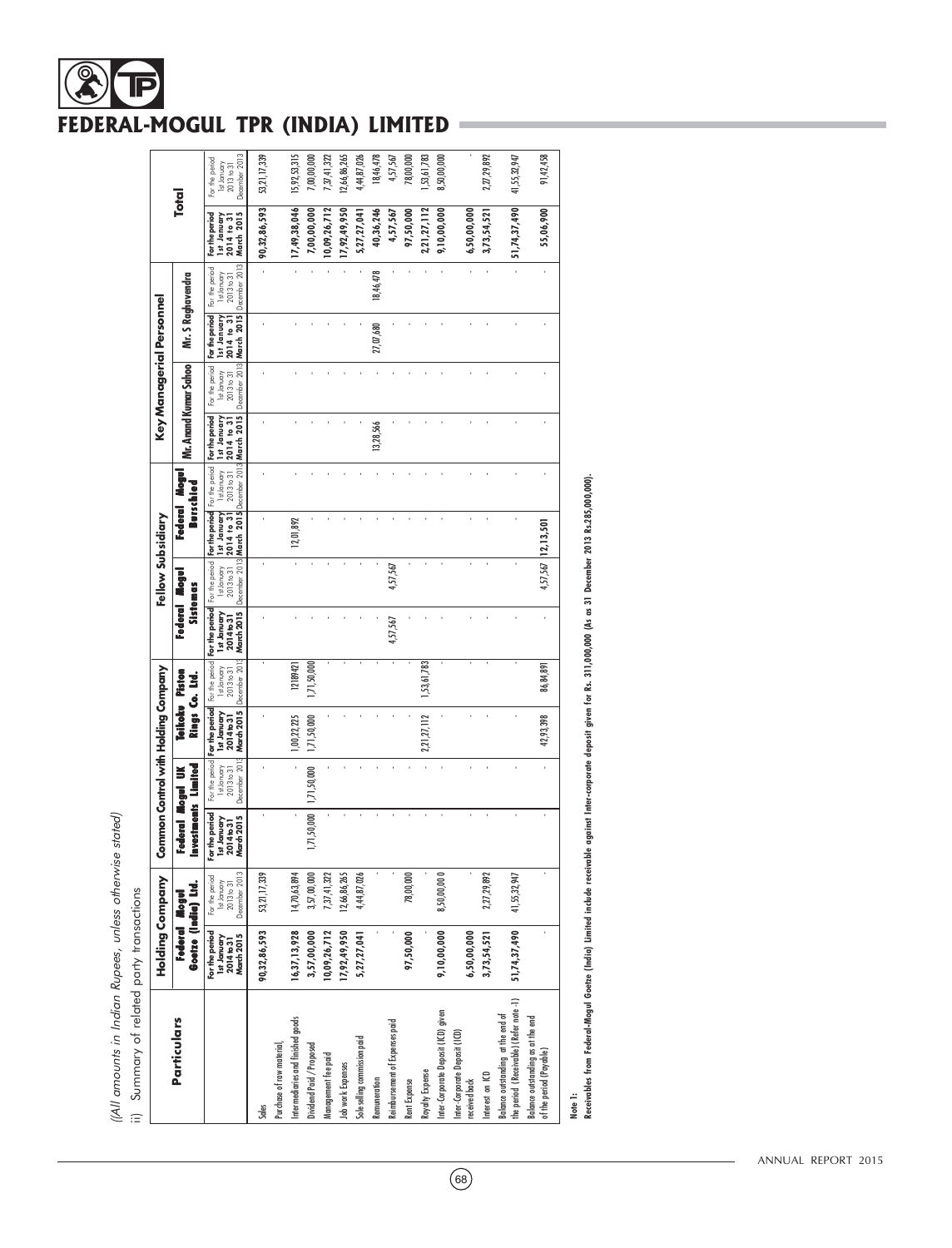### **27. Segment information**

The Company is primarily engaged in the business of manufacturing of steel rings. As the Company operates in a single business and geographical segment, the reporting requirements for primary and secondary segment disclosure prescribed by Accounting Standard 17, "Segment Reporting", have not been provided in these financial statements.

### **28. Operating Lease**

(a) The total of future minimum lease payments under non-cancellable operating leases for each of the following periods :

|                                                         | For the period<br>1st January 2014<br>to 31 March 2015 | For the period<br>1st January 2013<br>to 31 December 2013 |
|---------------------------------------------------------|--------------------------------------------------------|-----------------------------------------------------------|
| not later than one year;<br>(i)                         | 78,00,000                                              | 78,00,000                                                 |
| (ii) later than one year and not later than five years; | 3,12,00,000                                            | 3,12,00,000                                               |
| (iii) later than five years;                            |                                                        | 78,00,000                                                 |

(b) The lease payments recognised in the statement of profit and loss for the period is Rs 10,037,999 and for the comparative period Rs. 8,034,002.

**29. Particulars of unhedged foreign currency exposure as at the balance sheet date**

| Import Creditors                                                                                                                 | Foreign currency    | Rate  | Amount                 |
|----------------------------------------------------------------------------------------------------------------------------------|---------------------|-------|------------------------|
| <b>USD</b>                                                                                                                       |                     |       |                        |
| Current period                                                                                                                   | 2,30,006            | 63.93 | 1,47,04,294            |
| Comparative period                                                                                                               | 1,05,220            | 63.09 | 66,38,335              |
| Euro                                                                                                                             |                     |       |                        |
| Current period                                                                                                                   | 18,023              | 69.17 | 12,46,620              |
| Comparative period                                                                                                               | 17,735              | 87.08 | 15,44,359              |
| <b>JPY</b>                                                                                                                       |                     |       |                        |
| Current period                                                                                                                   | 10,198,972          | 0.53  | 5,431,973              |
| Comparative period                                                                                                               | (8,697,298)         | 0.60  | (5, 236, 643)          |
| Note: Figures in bracket signifies advance to vendors.                                                                           |                     |       |                        |
| Export debtors                                                                                                                   | Foreign currency    | Rate  | Amount                 |
| <b>RMB</b>                                                                                                                       |                     |       |                        |
| Current period                                                                                                                   |                     |       |                        |
| Comparative period                                                                                                               | 72,616              | 0.14  | 10,315                 |
| <b>JPY</b>                                                                                                                       |                     |       |                        |
| Current period                                                                                                                   | 66,60,496           | 0.51  | 3,390,859              |
| Comparative period                                                                                                               |                     |       |                        |
| 30. Based upon the supplier profile available with the Company, no creditor is covered under micro, small and medium enterprise. |                     |       |                        |
| <b>Particulars</b>                                                                                                               | As at 31 March 2015 |       | As at 31 December 2013 |

| The principal amount remaining unpaid as at the end of reporting period                                                                                                                                                                                                    | 1,079,160 | 838,805 |
|----------------------------------------------------------------------------------------------------------------------------------------------------------------------------------------------------------------------------------------------------------------------------|-----------|---------|
| Interest due on above principal and remaining unpaid as at the end of the period                                                                                                                                                                                           | 8,987     | 5,307   |
| The amount of interest paid by the buyer in terms of section 16, of the Micro small<br>and medium enterprise development Act, 2006 along with the amounts of the payment<br>made to the supplier beyond the appointed day during each accounting period                    |           |         |
| The amount of interest due and payable for the period of delay in making payment<br>(which have been paid but beyond the appointed day during the year) but without adding<br>the interest specified under Micro small and medium enterprise development Act, 2006.        | 82,751    | 35,592  |
| The amount of interest accrued and remaining unpaid at the end of each accounting period; and                                                                                                                                                                              | 91,738    | 40,899  |
| The amount of further interest remaining due and payable even in the succeeding years,<br>until such date when the interest dues as above are actually paid to the small enterprise<br>for the purpose of disallowance as a deductible expenditure under section 23 of the |           |         |
| Micro small and medium enterprise development Act, 2006                                                                                                                                                                                                                    | 621,881   | 530,143 |

### **31. Disclosures in accordance with revised AS-15 on "Employee Benefits"**

The Company has a defined benefit gratuity plan(non funded). Every employee who has completed five years or more of services, gets a gratuity on departure at 15 days basic salary (last drawn) for each completed year of service on terms not less favorable than the provisions of the payment of Gratuity Act, 1972. The following tables summaries the components of net benefit expense recognized in the statement of profit and loss and the funded status and amounts recognized in the balance sheet for the plan.

#### **Net employee benefit expense (recognized in Employee benefit expense)**

|                                                                                                                 | For the period<br>1st January 2014 | For the period<br>1st January 2013 |
|-----------------------------------------------------------------------------------------------------------------|------------------------------------|------------------------------------|
|                                                                                                                 | to 31 March 2015                   | to 31 December 2013                |
| Current service cost<br>Interest cost on benefit obligation<br>Net actuarial loss/(gain) recognised in the year | 6,20,467<br>4,73,892<br>3,72,282   | 4,77,414<br>2,92,397<br>(3,06,765) |
| Net benefit expense                                                                                             | 14,66,641                          | 4,63,046                           |
|                                                                                                                 | As at 31 March 2015                | As at 31 December 2013             |
| <b>Balance Sheet</b><br>Details of Provision for gratuity<br>Defined benefit obligation                         | 54,66,358                          | 42,23,193                          |
| Plan liability                                                                                                  | 54,66,358                          | 42,23,193                          |

ANNUAL REPORT 2015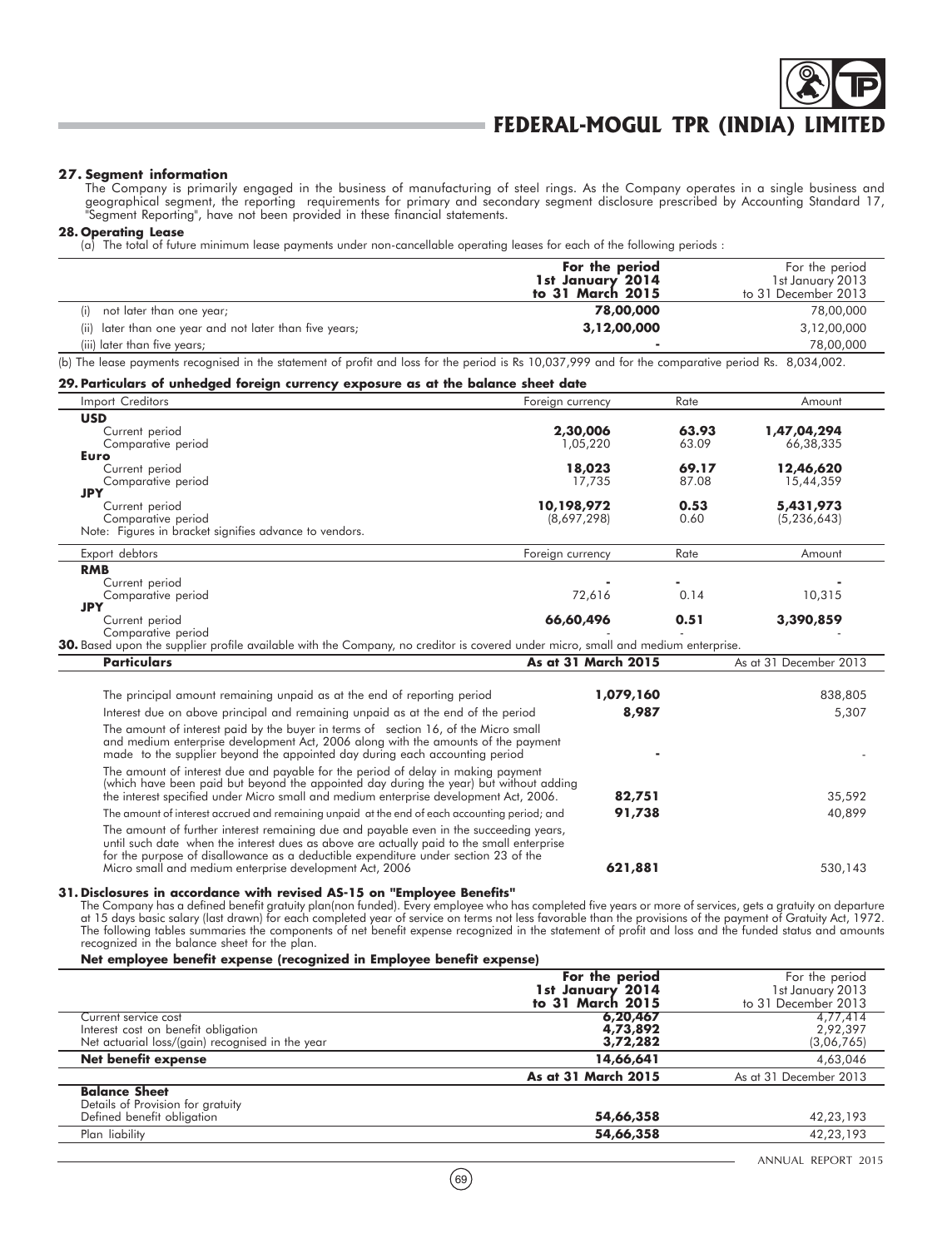|                                                                                                                                                                             |                | (Amount in Rs.)   |
|-----------------------------------------------------------------------------------------------------------------------------------------------------------------------------|----------------|-------------------|
|                                                                                                                                                                             | As at          | As at             |
|                                                                                                                                                                             | 31 March, 2015 | 31 December, 2013 |
| Changes in the present value of the defined benefit obligation are as follows:                                                                                              |                |                   |
| Opening defined benefit obligation                                                                                                                                          | 42,23,191      | 37,60,145         |
| Interest cost                                                                                                                                                               | 4,73,892       | 2.92.397          |
| Current service cost                                                                                                                                                        | 6,20,467       | 4,77,414          |
| Benefits paid                                                                                                                                                               | (2, 23, 475)   |                   |
| Actuarial losses/(gains) on obligation                                                                                                                                      | 3,72,283       | (3,06,765)        |
| Closing defined benefit obligation                                                                                                                                          | 54,66,358      | 42,23,191         |
| The principal assumptions used in determining gratuity for the Company's plan is shown below:                                                                               |                |                   |
| Discount rate                                                                                                                                                               | 7.75%          | 9.00%             |
| Normal retirement age                                                                                                                                                       | 58 years       | 58 years          |
| Employee turnover                                                                                                                                                           | 5%             | 5%                |
| The estimates of conjects, future calgo, increases, considered in estuarial unlustion, take only established inflation, accounting acquisitions and other relaxant factors. |                |                   |

The estimates of seniority, future salary increases, considered in actuarial valuation, take account of price inflation, promotions and other relevant factors, such as supply and demand in the employment market.

## **Amount for the current year and previous four years are as follows:**<br>Particulars **Period ended** Period end

| Particulars                                                                      | <b>Period ended</b>                  | Period ended     |           | Period ended       | Period ended        | Period ended        |
|----------------------------------------------------------------------------------|--------------------------------------|------------------|-----------|--------------------|---------------------|---------------------|
|                                                                                  | 31 March 2015                        | 31 December 2013 |           | 31 December 2012   | 31 December 2011    | 31 December 2010    |
| Defined benefit obligation                                                       | 54,66,358                            |                  | 4,223,191 | 3,760,145          | 3,983,857           | 1,684,782           |
| <b>Plan Assets</b>                                                               |                                      |                  |           |                    |                     |                     |
| Surplus / (deficit)                                                              | (54, 66, 358)                        | (4, 223, 191)    |           | (3,760,145)        | 3,983,857           | 1,684,782           |
| Experience adjustments on plan liabilities                                       | (41,602)                             |                  | 160,907   | (385, 953)         | (589, 018)          | 40,438              |
| 32. Expenditure in foreign currency (on accrual basis)                           |                                      |                  |           |                    |                     |                     |
| Travelling expenses                                                              |                                      |                  |           | 2,63,199           |                     |                     |
| Technical fees                                                                   |                                      |                  |           | 5,72,528           |                     | 9,86,372            |
| Royalty                                                                          |                                      |                  |           | 2,21,27,112        |                     | 1,53,61,783         |
| Total                                                                            |                                      |                  |           | 2,29,62,839        |                     | 1,63,48,155         |
| 33. Remittance in foreign currency on account of dividend:                       |                                      |                  |           |                    |                     |                     |
| Particulars                                                                      |                                      | Period           |           | No. of shares held | No. of non resident | Amount              |
|                                                                                  |                                      |                  |           |                    | share holders       |                     |
| Equity shares                                                                    | 1 January 2014 till 31 March 2015    |                  |           | 49,00,000          | $\mathbf{2}$        | 3,43,00,000         |
|                                                                                  | 1 January 2013 till 31 December 2013 |                  |           | 49,00,000          | $\overline{2}$      | 3,43,00,000         |
|                                                                                  |                                      |                  |           | For the period     |                     | For the period      |
|                                                                                  |                                      |                  |           | 1st January 2014   |                     | 1st January 2013    |
|                                                                                  |                                      |                  |           | to 31 March 2015   |                     | to 31 December 2013 |
| 34. Value of imports calculated on CIF basis (On accrual basis)<br>Raw materials |                                      |                  |           |                    |                     |                     |
|                                                                                  |                                      |                  |           | 14,88,30,717       |                     | 12,86,65,114        |
| Spare parts and components                                                       |                                      |                  |           | 4,08,04,457        |                     | 4,32,67,230         |
| Capital goods (including CWIP)                                                   |                                      |                  |           | 6,51,03,67         |                     | 5,97,29,111         |
| Total                                                                            |                                      |                  |           | 19,61,45,541       |                     | 23, 16, 61, 455     |
| 35. Imported and indigenous raw material, components and spare parts consumed    |                                      |                  |           |                    |                     |                     |
|                                                                                  |                                      |                  |           | For the period     |                     | For the period      |
|                                                                                  |                                      |                  |           | 1st January 2014   |                     | 1st January 2013    |
|                                                                                  |                                      |                  |           | to 31 March 2015   |                     | to 31 December 2013 |
|                                                                                  |                                      | % of total       |           | Value              | % of total          | Value               |
|                                                                                  |                                      | consumption      |           | Amount             | consumption         | Amount              |
| <b>Raw materials and components</b>                                              |                                      | 56%              |           |                    |                     |                     |
| Indigenous                                                                       |                                      | 44%              |           | 18,65,37,037       | 51%                 | 13,71,83,008        |
| Imported                                                                         |                                      | 100%             |           | 14,81,56,001       | 49%                 | 13,27,80,240        |
|                                                                                  |                                      |                  |           | 33,46,93,038       | 100%                | 26,99,63,248        |
| Stores, spares and tools                                                         |                                      |                  |           |                    |                     |                     |
| Indigenous                                                                       |                                      | 98%              |           | 11,30,72,841       | 99%                 | 8,11,86,936         |
| Imported                                                                         |                                      | 2%               |           | 18,94,312          | 1%                  | 11,51,423           |

**100% 11,49,67,153** 100% 8,23,38,359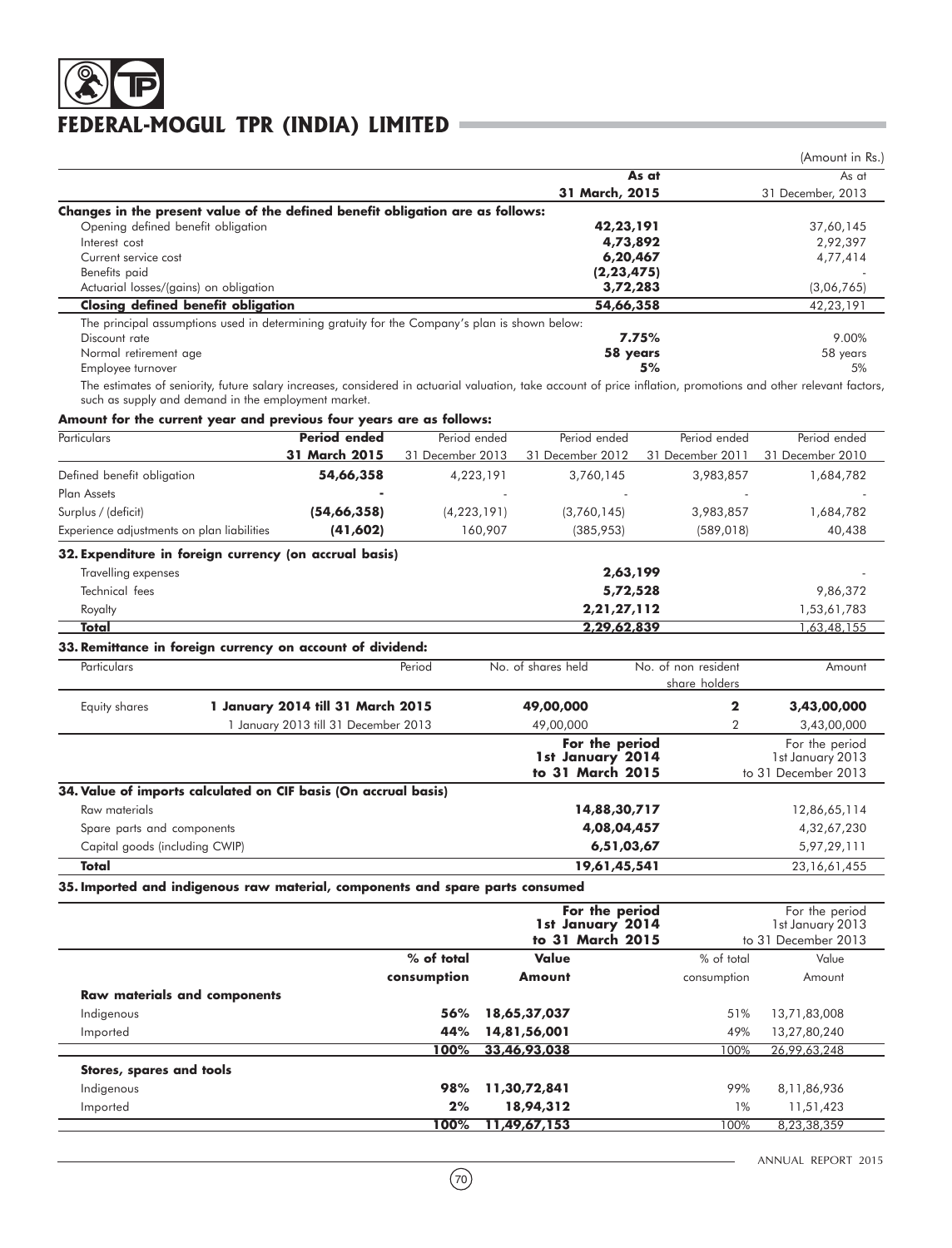**36.** Per transfer pricing legislation under sections 92-92F of the Income Tax Act, 1961, the Company is required to use certain specific methods in computing arm's length prices of international transactions with associated enterprises and maintain adequate documentation in this respect. Since law requires existence of such information and documentation to be contemporaneous in nature, the Company has appointed independent consultants for conducting a Transfer Pricing Study (the 'Study') to determine whether the transactions with associate enterprises undertaken during the financial year are on an "arms length basis". Management is of the opinion that the Company's international transactions are at arm's length and that the results of the on-going study will not have any impact on the financial statements and the independent consultants appointed have also preliminarily confirmed that they do not expect any transfer pricing adjustments.

### **37. Corporate social responsibility**

a) Gross amount required to be spent by the Company during the year in compliance with section 135 of the Act is Rs. 58,44,771.

b) Amount spent during the year on -

|     |                                         | Yet to be paid in |                          |          |
|-----|-----------------------------------------|-------------------|--------------------------|----------|
|     |                                         | In Cash           | Cash                     | Total    |
| i)  | Construction / acquisition of any asset | ۰                 | $\overline{\phantom{0}}$ | ۰        |
| ii) | On purposes other than (i) above        | 4,00,000          |                          | 4,00,000 |
|     | -Educational activities                 |                   |                          |          |
|     |                                         | 4,00,000          |                          | 4,00,000 |

Being the first year of the implementation, the Company's focus was to identify the CSR projects in line with the CSR Policy of the Company. As such, during the year the Company could spend an amount of Rs. 400,000 on CSR activities. The balance amount of Rs. 54,44,771 is proposed to be spent during the next year along with the amount to be allocated for the financial year 2015-16.

**Federal-Mogul TPR (India) Limited** 

**38.** Previous period numbers have been regrouped/ reclassified, wherever considered necessary.

**For Walker Chandiok & Co LLP** For and on behalf of the Board of Directors of (formerly Walker Chandiok & Co) **Federal-Mogul TPR (India) Limited Chartered Accountants**

**per Neeraj Sharma Sachin Selot Vinod Kumar Hans Anand Kumar Sahoo** Partner Director Director Company Secretary

Place: Gurgaon Date: May 22, 2015

DIN : 03328309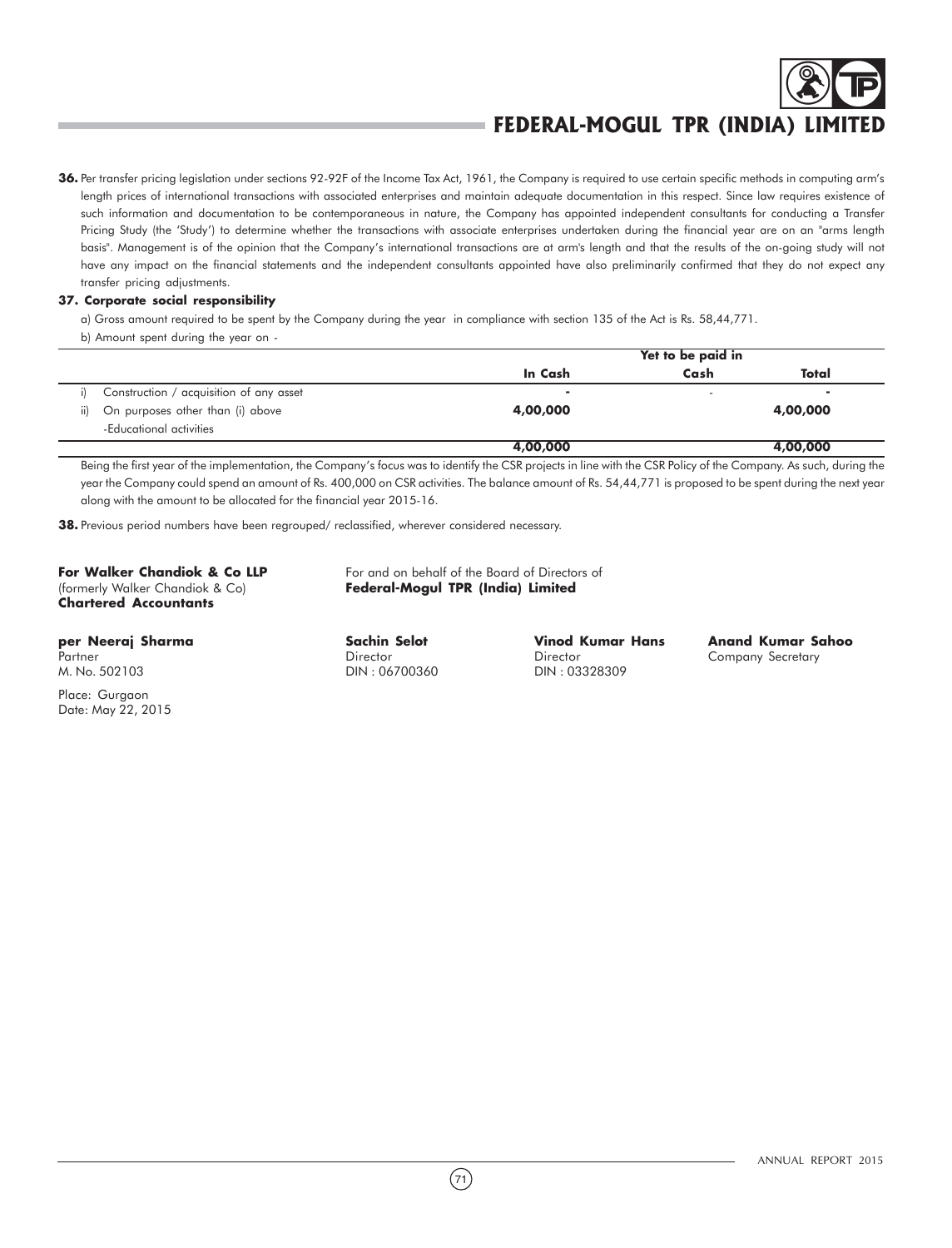|  | ٠ | . . |  |
|--|---|-----|--|

| CASH FLOW STATEMENT FOR THE PERIOD 1 JANUARY 2014 TO 31 MARCH 2015                | Amount in Rs.                                          |                                                           |
|-----------------------------------------------------------------------------------|--------------------------------------------------------|-----------------------------------------------------------|
|                                                                                   | For the period<br>1st January 2014<br>to 31 March 2015 | For the period<br>1st January 2013<br>to 31 December 2013 |
| <b>CASH FLOW FROM OPERATING ACTIVITIES</b>                                        |                                                        |                                                           |
| Profit before tax                                                                 | 35, 34, 43, 671                                        | 28,62,60,266                                              |
| Adjustments for:                                                                  |                                                        |                                                           |
| Depreciation and amortisation                                                     | 4,04,05,125                                            | 2,91,27,098                                               |
| Loss on sale / discard of fixed assets (net)                                      | 6,73,433                                               | 10,16,964                                                 |
| <b>Bad debts</b>                                                                  | 2,95,194                                               |                                                           |
| Interest Income<br>Interest expense                                               | (4,77,58,942)<br>8,39,836                              | (2,69,77,386)<br>7,57,929                                 |
| Excess provision written back                                                     | (2, 22, 905)                                           |                                                           |
| Unrealised forex (gain)/loss (net)                                                | (2,75,042)                                             | (17, 05, 545)<br>32,64,935                                |
|                                                                                   |                                                        |                                                           |
| Operating profit before working capital changes<br>Movements in working capital : | 34,74,00,370                                           | 29, 17, 44, 261                                           |
| Increase in trade and other receivable                                            | (126789873)                                            | (3, 21, 12, 494)                                          |
| (Increase)/decrease in inventories                                                | (33, 01, 162)                                          | 51,34,556                                                 |
| Increase in trade/other payables                                                  | 3,64,88,719                                            | 18,52,729                                                 |
| Cash generated from operations                                                    | 25, 37, 98, 054                                        | 26,66,19,052                                              |
| Direct taxes paid (net of refunds)                                                | (9, 97, 97, 938)                                       | (10, 20, 36, 479)                                         |
| Net cash from operating activities                                                | 15,40,00,116                                           | 16,45,82,574                                              |
| <b>B. Cash flow from investing activities</b>                                     |                                                        |                                                           |
| Purchase of fixed assets                                                          | (1, 24, 09, 812)                                       | (5,07,23,631)                                             |
| Movement in restricted cash                                                       | (28, 74, 896)                                          | (34, 87, 103)                                             |
| Movement in fixed deposits                                                        | (390, 85, 118)                                         | 2,10,85,118                                               |
| Interest received                                                                 | 4,75,70,139                                            | 2,88,93,120                                               |
| Decrease in Inter-corporate deposit                                               | (2,60,00,000)                                          | (8,50,00,000)                                             |
| Net cash used in investing activities                                             | (3, 27, 99, 687)                                       | (8,92,32,496)                                             |
| <b>C. Cash flow from financing activities</b>                                     |                                                        |                                                           |
| Interest paid                                                                     | (8, 39, 836)                                           | (7, 57, 929)                                              |
| Dividends paid                                                                    | (7,00,00,000)                                          | (7,00,00,000)                                             |
| Tax on dividend paid                                                              | (1, 18, 96, 500)                                       | (1, 22, 78, 571)                                          |
| Net cash used in financing activities                                             | (8, 27, 36, 336)                                       | (8,30,36,500)                                             |
| Net increase/ (decrease) in cash and cash equivalents $(A + B + C)$               | 3,84,64,093                                            | (76, 86, 422)                                             |
| Cash and cash equivalents at the beginning of the period                          | 3, 19, 67, 769                                         | 3,96,54,192                                               |
| Cash and cash equivalents at the end of the period                                | 7,04,31,862                                            | 3, 19, 67, 770                                            |
| Components of cash and cash equivalents                                           | As at 31 March, 2015                                   | As at 31 December, 2013                                   |
| Cash and cheques on hand                                                          | 224                                                    | 15,86,731                                                 |
| With banks - on current account                                                   | 7,04,31,638                                            | 3,03,81,038                                               |
|                                                                                   | 7,04,31,862                                            | 3,19,67,769                                               |

This is the Cash Flow Statement referred to in our report of even date

**For Walker Chandiok & Co LLP** For and on behalf of the Board of Directors of (formerly Walker Chandiok & Co) **Federal-Mogul TPR (India) Limited Chartered Accountants**

**Federal-Mogul TPR (India) Limited** 

M. No. 502103 DIN : 06700360 DIN : 03328309

Place: Gurgaon Date: May 22, 2015

**per Neeraj Sharma Sachin Selot Vinod Kumar Hans Anand Kumar Sahoo** Partner Director Director Company Secretary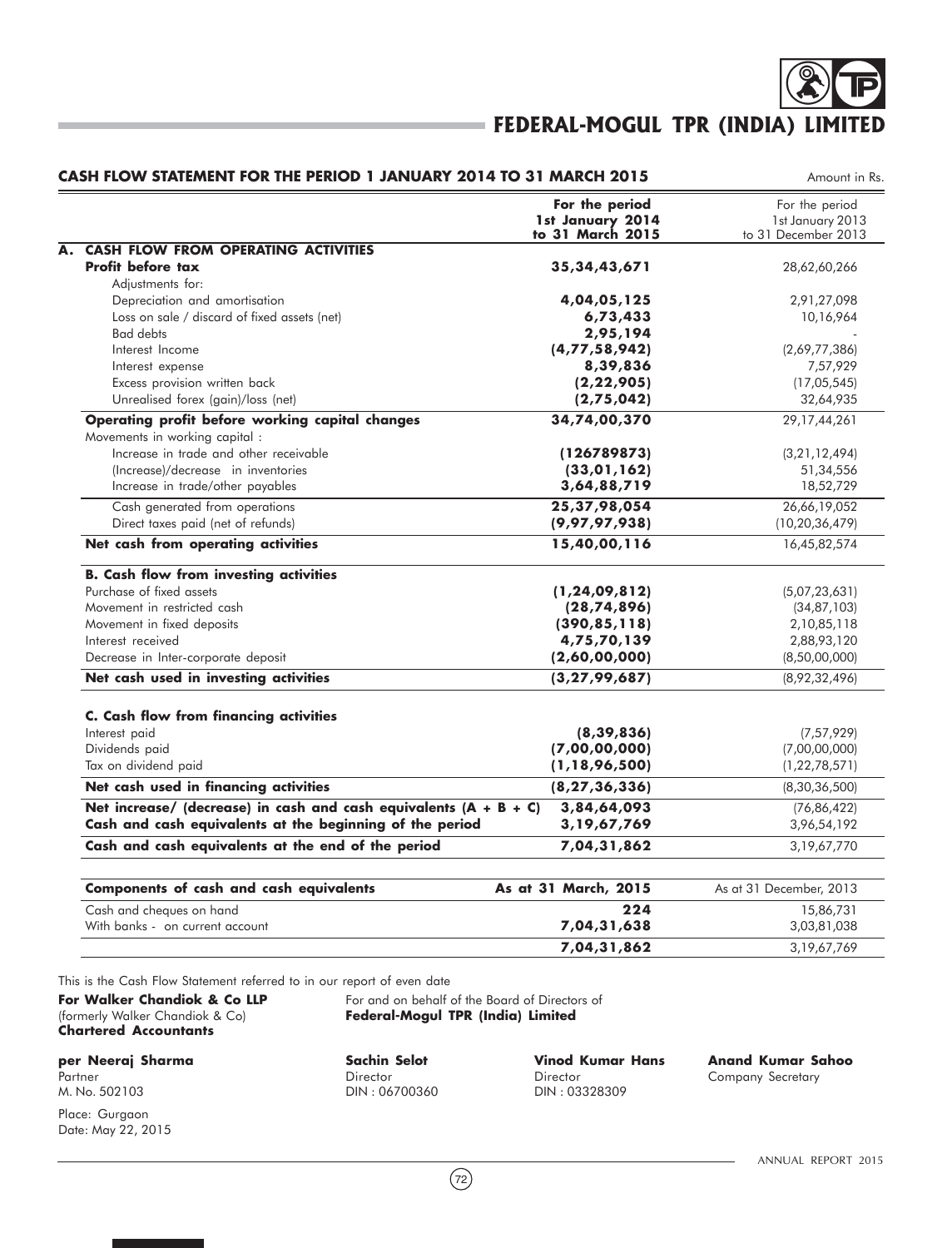

#### **INDEPENDENT AUDITOR'S REPORT**

## **To the Board of Directors of Federal-Mogul Goetze (India) Limited**

1. We have audited the accompanying consolidated financial statements of **Federal-Mogul Goetze (India) Limited,** ("the Company") and its subsidiary (hereinafter collectively referred to as the "Group"), which comprise the consolidated Balance Sheet as at 31 March 2015, and the consolidated Statement of Profit and Loss and consolidated Cash Flow Statement for the period 1 January 2014 to 31 March 2015, and a summary of significant accounting policies and other explanatory information.

### **Management's Responsibility for the Consolidated Financial Statements**

2. Management is responsible for the preparation of these consolidated financial statements that give a true and fair view of the consolidated financial position, consolidated financial performance and consolidated cash flows of the Group in accordance with accounting principles generally accepted in India. This responsibility includes the design, implementation and maintenance of internal control relevant to the preparation and presentation of the consolidated financial statements that give a true and fair view and are free from material misstatement, whether due to fraud or error.

#### **Auditors' Responsibility**

3. Our responsibility is to express an opinion on these consolidated financial statements based on our audit. We conducted our audit in accordance with the Standards on Auditing issued by the Institute of Chartered Accountants of India. Those Standards require that we comply with ethical requirements and plan and perform the audit to obtain reasonable assurance about whether the consolidated financial statements are free from material misstatement.

4. An audit involves performing procedures to obtain audit evidence about the amounts and disclosures in the consolidated financial statements. The procedures selected depend on the auditors' judgment, including the assessment of the risks of material misstatement of the consolidated financial statements, whether due to fraud or error. In making those risk assessments, the auditor considers internal control relevant to the Company's preparation and presentation of the consolidated financial statements that give a true and fair view in order to design audit procedures that are appropriate in the circumstances, but not for the purpose of expressing an opinion on the effectiveness of the Company's internal control. An audit also includes evaluating the appropriateness of accounting policies used and the reasonableness of the accounting estimates made by management, as well as evaluating the overall presentation of the consolidated financial statements.

5. We believe that the audit evidence

we have obtained is sufficient and appropriate to provide a basis for our audit opinion.

#### **Opinion**

6. In our opinion and to the best of our information and according to the explanations given to us, the consolidated financial statements give a true and fair view in conformity with the accounting principles generally accepted in India:

- i) in the case of the consolidated Balance Sheet, of the state of affairs of the Group as at 31 March 2015;
- ii) in the case of the consolidated Statement of Profit and Loss, of the profit for the period 1 January 2014 to 31 March 2015; and
- iii) in the case of the consolidated Cash Flow Statement, of the cash flows for the period 1 January 2014 to 31 March 2015.

#### **For Walker Chandiok & Co LLP**

(formerly Walker, Chandiok & Co) Chartered Accountants Firm Registration No.: 001076N/ N500013

#### **per Neeraj Sharma**

Partner Membership No.: 502103

Place : Gurgaon Date : 22 May 2015

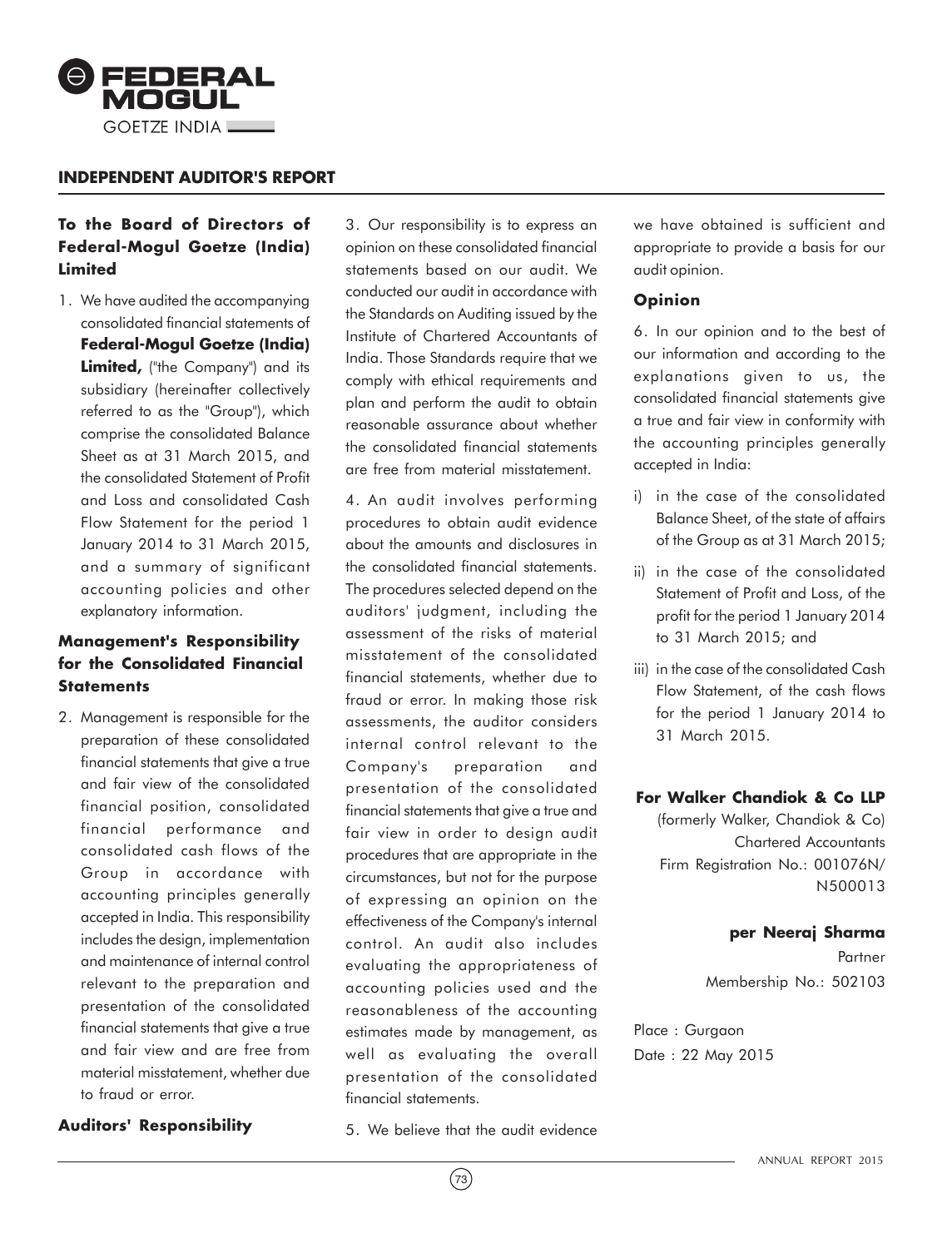

#### **Consolidated Balance sheet and profit and loss account**

#### **Balance Sheet as at 31 March, 2015**

|                                                             | <b>Notes</b> | As at<br>31 March, 2015<br>Rs (in lacs) | As at<br>31 December, 2013<br>Rs (in lacs) |
|-------------------------------------------------------------|--------------|-----------------------------------------|--------------------------------------------|
| <b>Equity and Liabilities</b><br><b>Shareholders' funds</b> |              |                                         |                                            |
| Share capital                                               | 3            | 5,563.21                                | 5,563.21                                   |
| Reserves and surplus                                        | 4            | 41,524.91                               | 38,177.63                                  |
|                                                             |              | 47,088.12                               | 43,740.84                                  |
| Minority Interest<br><b>Non-current Liabilities</b>         |              | 6,715.23                                | 5,590.08                                   |
| Long-term borrowings                                        | 5            | 722.22                                  | 1,555.56                                   |
| Deferred tax liabilities (net)                              | 6            | 540.34                                  | 1,658.88                                   |
| Other long term liabilities                                 | 7            | 396.94                                  | 278.39                                     |
| Long-term provisions                                        | 8            | 6,103.68                                | 6,216.14                                   |
|                                                             |              | 7,763.18                                | 9,708.97                                   |
| <b>Current liabilities</b>                                  |              |                                         |                                            |
| Short-term borrowings                                       | 9            | 18,143.31                               | 15,838.57                                  |
| Trade payables                                              | 10           | 20,954.80                               | 16,888.72                                  |
| Other current liabilities                                   | 11           | 2,246.05                                | 2,612.10                                   |
| Short-term provisions                                       | 8            | 891.95                                  | 609.37                                     |
|                                                             |              | 42,236.11                               | 35,948.76                                  |
| Total                                                       |              | 103,802.64                              | 94,988.65                                  |
| <b>ASSETS</b>                                               |              |                                         |                                            |
| <b>Non-current assets</b>                                   |              |                                         |                                            |
| Fixed assets                                                |              |                                         |                                            |
| Tangible assets                                             | 12           | 48,618.10                               | 49,604.51                                  |
| Capital work-in-progress                                    |              | 5,728.45                                | 3,330.05                                   |
| Non-current investments                                     | 13           |                                         |                                            |
| Long-term loans and advances                                | 14           | 3,446.92                                | 4,604.50                                   |
|                                                             |              | 57,793.47                               | 57,539.06                                  |
| <b>Current assets</b>                                       |              |                                         |                                            |
| Current investments                                         | 15           |                                         |                                            |
| Inventories                                                 | 16           | 20,544.96                               | 15,565.78                                  |
| Trade receivables                                           | 17           | 18,217.51                               | 15,382.58                                  |
| Cash and bank balances                                      | 18           | 2,576.34                                | 1,387.67                                   |
| Short-term loans and advances                               | 19           | 4,138.12                                | 4,713.22                                   |
| Other Current Assets                                        | 20           | 532.22                                  | 400.34                                     |
|                                                             |              | 46,009.17                               | 37,449.59                                  |
| Total                                                       |              | 103,802,64                              | 94,988.65                                  |

Accompanying notes form an integral part of these consolidated financial statements

As per our attached report of even date

**Chartered Accountants**

Place: Gurgaon<br>Date: May 22, 2015

**For Walker Chandiok & Co LLP** For and on behalf of the Board of Directors of (formerly Walker Chandiok & Co) **Federal-Mogul Goetze (India) Limited Federal-Mogul Goetze (India) Limited** 

**per Neeraj Sharma Andreas Wilhelm Kolf Sachin Selot**<br>Partner **Andreas Wilhelm Kolf Sachin Selot**<br>Partner Whole Time Managing Director Whole Time Fir DIN : 00519780

**Dr. Khalid Iqbal Khan**<br>Company Secretary

Partner The Control of the Managing Director and the Managing Director Whole Time Finance Director & CFO<br>
2 DIN: 00519780 DIN: 00519780 DIN: 06700360

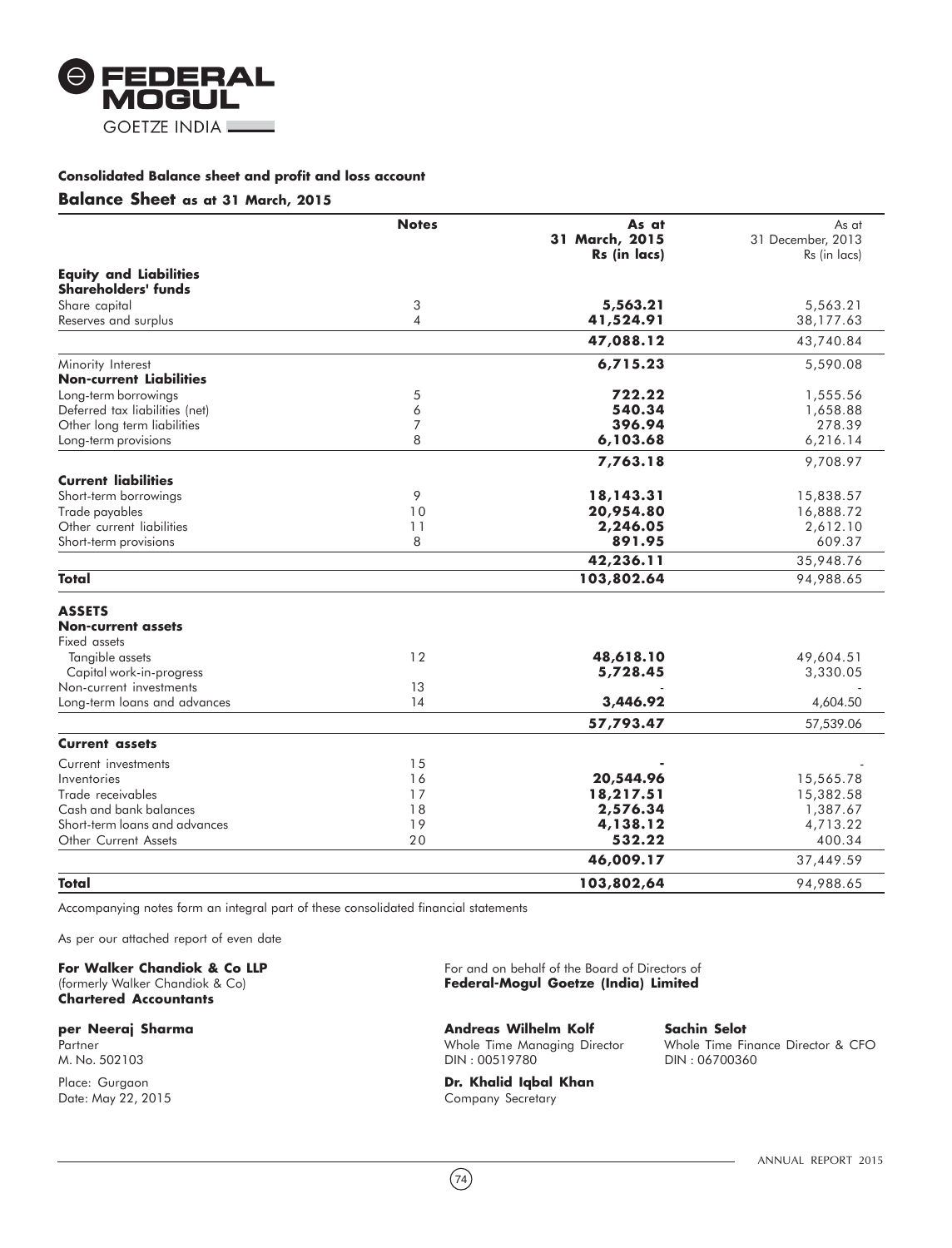

#### **Consolidated Balance sheet and profit and loss account**

#### **Profit & Loss Account for the period 1 January 2014 to 31 March 2015**

|                                                                                                 | <b>Notes</b> | For the period                                                                         | For the period                                                     |
|-------------------------------------------------------------------------------------------------|--------------|----------------------------------------------------------------------------------------|--------------------------------------------------------------------|
|                                                                                                 |              | 1st January 2014<br>to 31 March 2015                                                   | 1st January 2013<br>to 31 December 2013                            |
| <b>INCOME</b>                                                                                   |              |                                                                                        |                                                                    |
| Revenue from operations (gross)                                                                 |              | 171,785.88                                                                             | 127,158.11                                                         |
| Less: Excise duty                                                                               |              | (13, 799.17)                                                                           | (11, 358.18)                                                       |
| Revenue from operations (net)                                                                   | 21           | 157,986.71                                                                             | 115,799.93                                                         |
| Increase in inventories                                                                         | 22           | 3,442.92                                                                               | 2,089.82                                                           |
| Other income                                                                                    | 23           | 1,877.47                                                                               | 701.89                                                             |
| <b>Total revenue</b>                                                                            |              | 163,307.10                                                                             | 118,591.64                                                         |
| <b>EXPENDITURE</b>                                                                              |              |                                                                                        |                                                                    |
| Cost of raw material and components consumed                                                    | 24           | 51,852.32                                                                              | 35,391.32                                                          |
| Purchase of traded goods                                                                        | 25           | 5,379.44                                                                               | 3,776.98                                                           |
| Employee benefits expenses                                                                      | 26           | 32,542.14                                                                              | 24,073.82                                                          |
| Other expenses                                                                                  | 27           | 52,926.59                                                                              | 40,359.71                                                          |
| Depreciation                                                                                    | 28           | 9,341.36                                                                               | 6,904.82                                                           |
| Finance cost                                                                                    | 29           | 3,340.71                                                                               | 2,469.26                                                           |
| <b>TOTAL EXPENSES (II)</b>                                                                      |              | 155,382.56                                                                             | 112,975.91                                                         |
| <b>Profit before taxation (I-II)</b>                                                            |              | 7,924.54                                                                               | 5,615.73                                                           |
| <b>Provision of taxation:</b>                                                                   |              |                                                                                        |                                                                    |
| Current tax                                                                                     |              | 3,766.95                                                                               | 1,813.54                                                           |
| Tax earlier years                                                                               |              | 200.00                                                                                 |                                                                    |
| Deferred tax (reversal)/ charge                                                                 |              | (1, 118.54)                                                                            | 182.09                                                             |
| Total tax expenses                                                                              |              | 2,848.41                                                                               | 1,995.63                                                           |
| Profit for the period                                                                           |              | 5,076.13                                                                               | 3,620.10                                                           |
| <b>Profit before minority interest</b>                                                          |              | 5,076.13                                                                               | 3,620.10                                                           |
| <b>Minority interest</b>                                                                        |              | 1,125.15                                                                               | 903.69                                                             |
| Profit after minority interest                                                                  |              | 3,950.98                                                                               | 2,716.41                                                           |
|                                                                                                 | 30           |                                                                                        |                                                                    |
| <b>Earnings per share</b><br>Basic and diluted                                                  |              |                                                                                        |                                                                    |
| [Nominal value of shares Rs. 10 (31 December 2013 : Rs. 10)]                                    |              | 9.12                                                                                   | 6.51                                                               |
| Accompanying notes form an integral part of these consolidated financial statements.            |              |                                                                                        |                                                                    |
| As per our attached report of even date                                                         |              |                                                                                        |                                                                    |
| For Walker Chandiok & Co LLP<br>(formerly Walker Chandiok & Co)<br><b>Chartered Accountants</b> |              | For and on behalf of the Board of Directors of<br>Federal-Mogul Goetze (India) Limited |                                                                    |
|                                                                                                 |              |                                                                                        |                                                                    |
| per Neeraj Sharma<br>Partner<br>M. No. 502103                                                   |              | Andreas Wilhelm Kolf<br>Whole Time Managing Director<br>DIN: 00519780                  | Sachin Selot<br>Whole Time Finance Director & CFO<br>DIN: 06700360 |
| Place: Gurgaon<br>Date: May 22, 2015                                                            |              | Dr. Khalid Iqbal Khan<br><b>Company Secretary</b>                                      |                                                                    |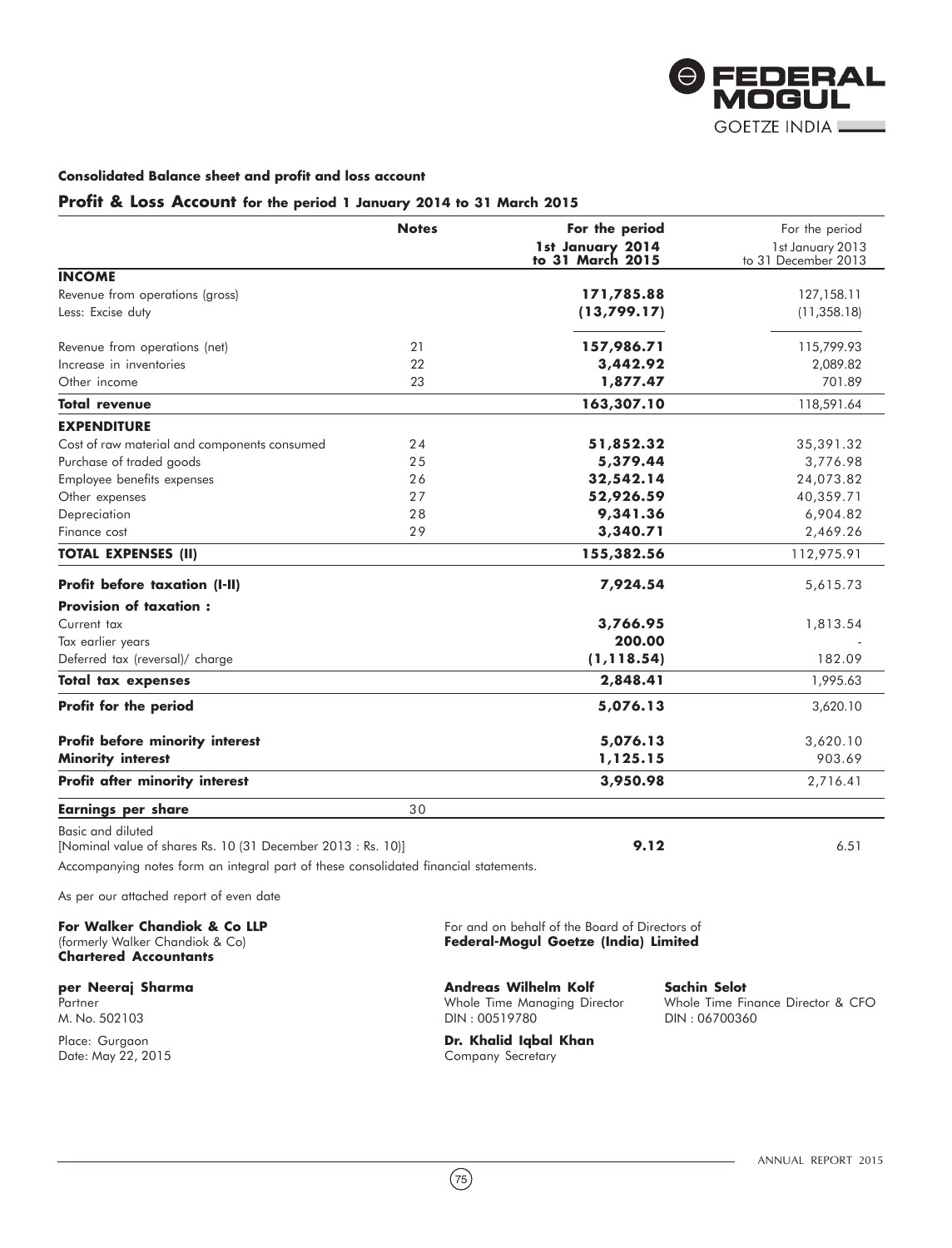

#### **Notes to consolidated financial statements for the period ended 31 March 2015**

#### **1 . a) Corporate Information**

Federal-Mogul Goetze (India) Limited ('FMGIL' or 'the Company'), is inter-alia engaged in the manufacture, supply and distribution of 'automotive components' used in two/three/four wheeler automobiles.

The principal facilities of the Company are located at Patiala (Punjab), Bangaluru (Karnataka) and Bhiwadi (Rajasthan), with its registered office in Delhi. The Company is listed at National Stock Exchange of India Limited and Bombay Stock Exchange.

Federal Mogul Holdings Limited, Mauritius, is the immediate parent company and ultimate parent company is Federal Mogul Corporation, USA.

#### **b ) Basis of Preparation and Consolidation**

The financial statements of the company have been prepared in accordance with generally accepted accounting principles in India (Indian GAAP). The company has prepared these financial statements to comply in all material respects with the accounting standards notified under section 133 of the Companies Act 2013, read together with paragraph 7 of the Company (Accounts) Rules 2014. The financial statements have been prepared on an accrual basis and under the historical cost convention. The financial statements have been prepared on an accrual basis and under the historical cost convention.

The Consolidated Financial Statements have been prepared in accordance with Accounting Standard 21 (AS 21) " Consolidated Financial Statements" and Accounting Standard 23 (AS 23) " Accounting for investments in Associates in Consolidated Financial Statements".

Pursuant to the requirement of Companies Act 2013, the Company has changed the financial year from January to December every year to April to March every year. Accordingly, the current financial year for a period of fifteen months commencing from January 1, 2014 and ending on March 31, 2015.

The Subsidiary and Associates (which along with Federal-Mogul Goetze (India) Limited, the parent, constitutes the Federal-Mogul Goetze Group) considered in the preparation of these consolidated financial statements are:

| Name                              | Percentage of Ownership interest | Percentage of Ownership interest |
|-----------------------------------|----------------------------------|----------------------------------|
|                                   | as at 31 March 2015              | as at 31 December 2013           |
| Federal-Mogul TPR (India) Limited | 51%                              | 51 %                             |

The audited financial statements of the subsidiary, considered in the consolidated accounts, are drawn upto 31 March 2015.

Subsidiary companies are consolidated on a line-by-line basis by adding together the book values of the like items of assets, liabilities, income and expenses, after eliminating all significant intra-group balances and intra-group transactions and also unrealized profits or losses. The results of operations of a subsidiary are included in the consolidated financial statements from the date on which the parent subsidiary relationship comes into existence.

The difference between the cost to the Company of its investment in the subsidiary and its proportionate share in the equity of the subsidiary as at the date of acquisition of stake is recognized as goodwill or capital reserve, as the case may be. Goodwill is tested for impairment at the end of each accounting year. For impairment, the carrying value of goodwill is compared with the present value of discounted cash flows of the respective subsidiaries and loss, if any, is adjusted to the carrying value of the goodwill.

Minority interest in net profits/losses of the subsidiaries for the year is identified and adjusted against the income in order to arrive at the net income attributable to the shareholders of the Company. Their share of net assets is identified and presented in the consolidated balance sheet separately. Where accumulated losses attributable to the minorities are in excess of their equity, in the absence of the contractual obligation on the minorities, the same are accounted for the holding company.

Investments in associates are accounted for using the equity method. The difference between the cost of investment in associate and the proportionate share in equity of the associate as at the date of acquisition of stake is identified as goodwill or the capital reserve, as the case may be and included in the carrying value of the investment in the associate. The carrying amount of the investment is adjusted thereafter for the post acquisition change in the share of net assets of the associate. However, the share of losses is accounted for only to the extent of the cost of investment. Subsequent profits of such associates are not accounted for unless the accumulated losses (not accounted for by the Company) are recouped.

The financial statements of the group entities used for the purpose of consolidation are drawn up to the same reporting date as that of the Company i.e. period ended 31 March 2015.

These Consolidated Financial Statements are based on audited accounts in so far as they relate to amounts included in respect of subsidiaries.

The accounting policies have been consistently applied by the group and are consistent with those used in the previous year.

#### **2 . Statement of Significant Accounting Policies**

#### **a) Use of estimates**

The preparation of financial statements in conformity with generally accepted accounting principles requires management to make estimates and assumptions that affect the reported amounts of assets and liabilities and disclosure of contingent liabilities at the date of the financial statements and the results of operations during the reporting period. Although these estimates are based upon management's best knowledge of current events and actions, actual results could differ from these estimates.

 $(76)$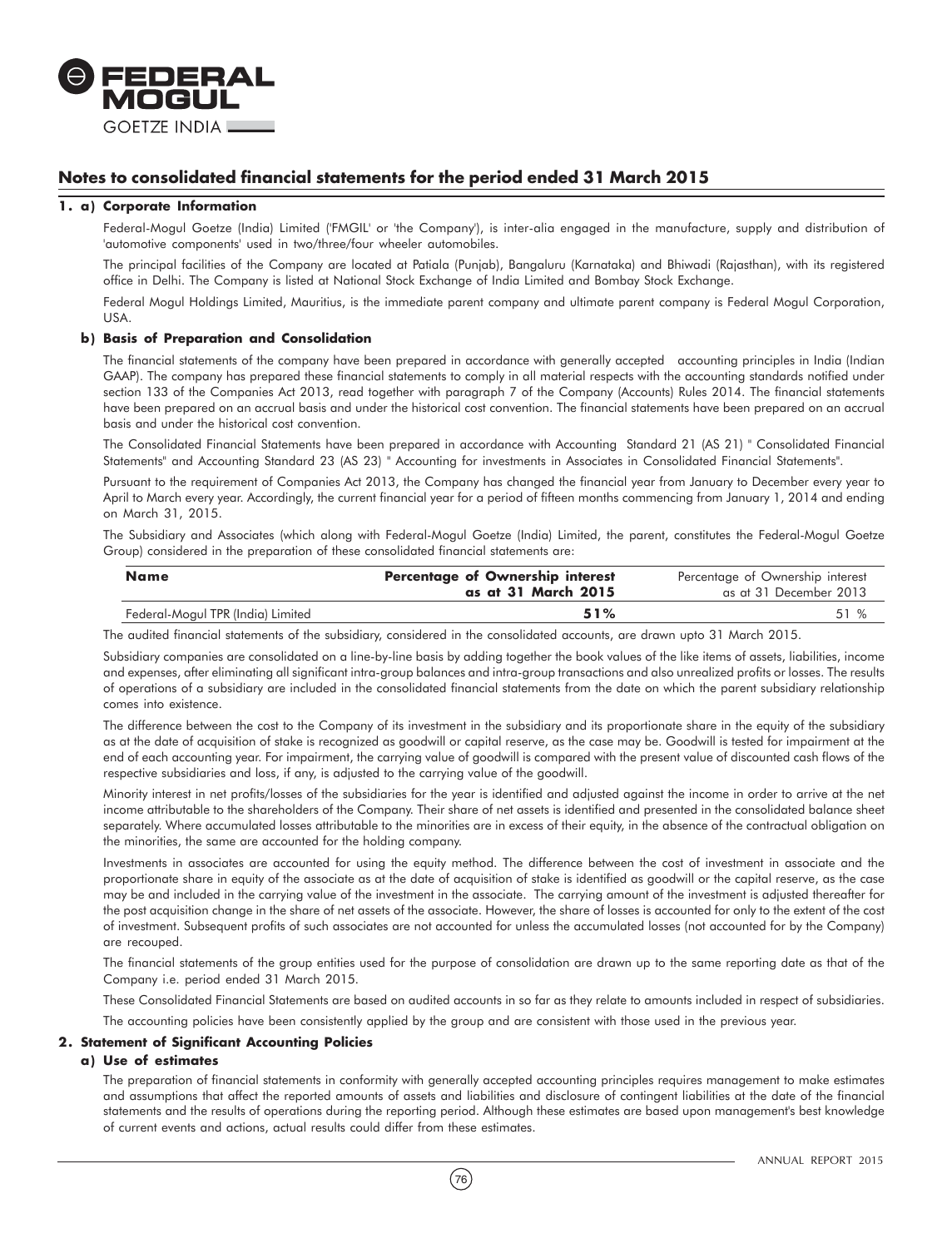

#### **b ) Tangible fixed assets and Capital work-in-progress**

Tangible fixed assets are stated at cost less accumulated depreciation and impairment losses if any. Cost comprises the purchase price and any attributable cost of bringing the asset to its working condition for its intended use i.e. freight, duties, taxes and other incidental expenses excluding cenvat in so far as this is available for set off against excise duty. Borrowing costs relating to acquisition of fixed assets which takes substantial period of time to get ready for its intended use are also included to the extent they relate to the period till such assets are ready to be put to use.

#### **c) Depreciation on tangible fixed assets**

Depreciation is provided using straight line method and the same is determined based on management's assessment of assets lives and is calculated at the rates so determined, which are either equal to or higher than rates provided for such assets under Schedule XIV of the Companies Act, 1956.

| <b>Asset Class</b>                              | Rate prescribed in Schedule XIV<br>of Companies Act, 1956 | Rates used by the company       |
|-------------------------------------------------|-----------------------------------------------------------|---------------------------------|
| Land-Leasehold<br>(i)                           |                                                           | over the life of lease of asset |
| (i)<br><b>Buildings - Factory</b>               | 3.34%                                                     | 3.34%                           |
| - Other                                         | 1.63%                                                     | 1.63%                           |
| Furniture, fittings & office equipment<br>(iii) | 4.75% to 6.33%                                            | 4.75% to 6.33%                  |
| Plant & Machinery - Single Shift<br>(iv)        | 4.75%                                                     | 4.75%                           |
| - Double Shift                                  | 7.42%                                                     | 7.42%                           |
| - Triple Shift                                  | 10.34%                                                    | 10.34%                          |
| - Continuous process plant                      | 5.28%                                                     | 5.28%                           |
| Vehicles<br>- Employee<br>(v)                   | 9.50%                                                     | 33.33%                          |
| - Material Handling Vehicles                    | 9.50%                                                     | 11.31%                          |
| - Others                                        | 9.50%                                                     | 9.50%                           |
| Computers<br>$(v_i)$                            | 16.21%                                                    | 16.21%                          |
| Dies and Moulds<br>(vii)                        | 11.31%                                                    | 11.31% to 33.33%                |

i) Plant and Machinery also includes self constructed machinery.

- ii) Depreciation on the amount of adjustment to fixed assets on account of capitalisation of insurance spares is provided over the remaining useful life of related assets.
- iii) All assets costing upto Rs 5,000 are fully depreciated in the year of purchase

#### **d) Impairment of tangible and intangible assets**

- i) The carrying amounts of assets are reviewed at each balance sheet date if there is any indication of impairment based on internal/external factors. An impairment loss is recognized wherever the carrying amount of an asset exceeds its recoverable amount. The recoverable amount is the greater of the asset's net selling price and value in use. In assessing value in use, the estimated future cash flows are discounted to their present value using a pre-tax discount rate that reflects current market assessments of the time value of money and risks specific to the asset.
- ii) After impairment, depreciation is provided on the revised carrying amount of the asset over its remaining useful life.

#### **e) Intangible Assets**

Intangible assets are stated at cost less amortization less impairment, if any. Cost comprises the purchase price and other directly attributable costs. Intangibles assets are amortised over their expected useful economic lives, on straight line basis, as follows:

Design and drawings- over a period of 5 years on straight line basis.

#### **f) Leases**

Leases where the lessor effectively retains substantially all the risks and benefits of ownership of the leased item, are classified as operating leases. Operating lease payments are recognized as an expense in the Statement of Profit and Loss on a straight-line basis over the lease term.

#### **g) Investments**

Investments that are readily realizable and intended to be held for not more than a year are classified as current investments. All other investments are classified as long-term investments. Current investments are carried at lower of cost and fair value determined on an individual investment basis. Long-term investments are carried at cost. However, provision for diminution in value is made to recognize a decline other than temporary in the value of the investments.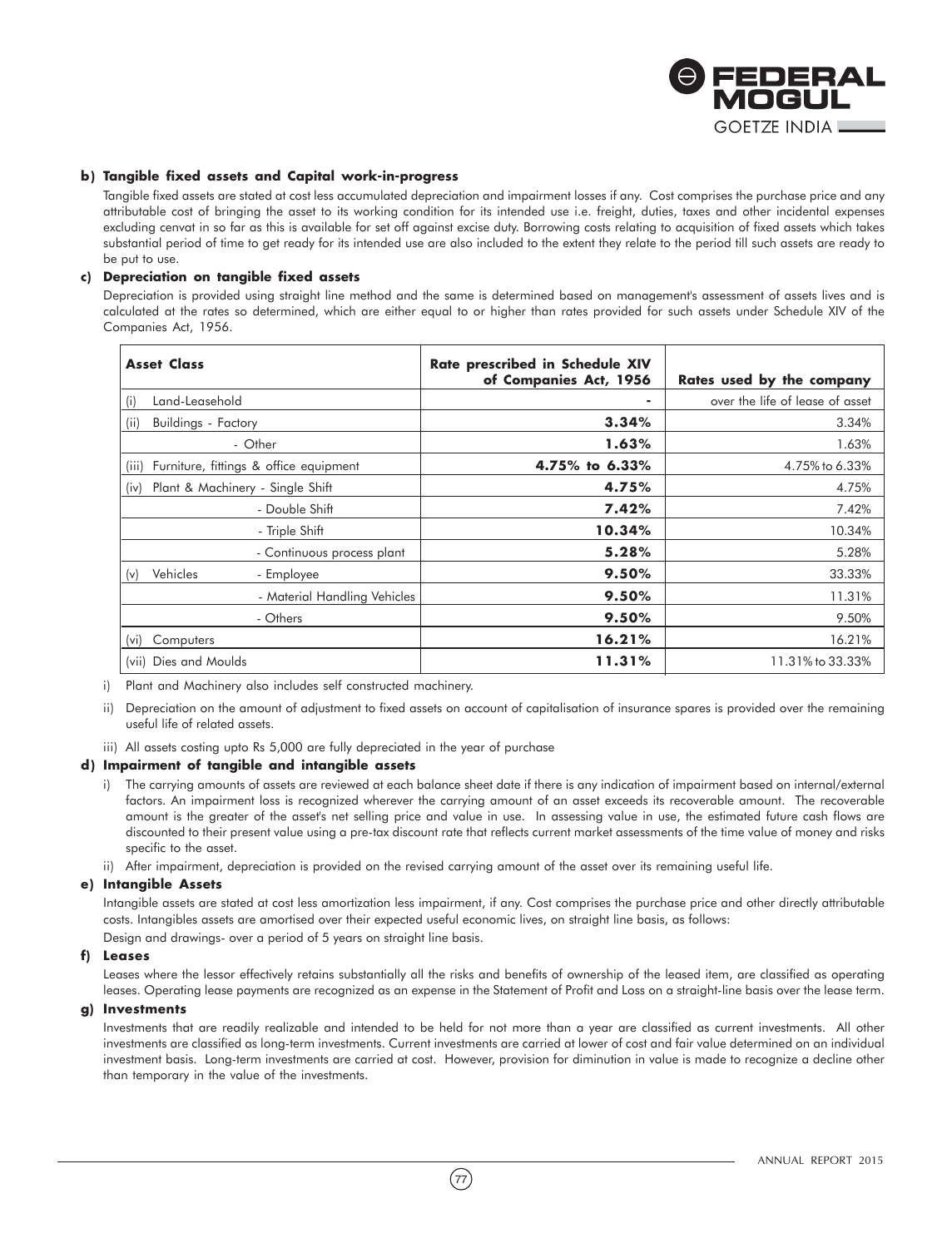

#### **h) Inventories**

Inventories are valued as follows:

| Raw materials, components, stores | Lower of cost and net realizable value. Cost represents purchase price and other direct costs and is                                                                                                                                                                             |
|-----------------------------------|----------------------------------------------------------------------------------------------------------------------------------------------------------------------------------------------------------------------------------------------------------------------------------|
| and spares and bought out tools.  | determined on a moving weighted average cost basis. However, materials and other items held for<br>use in the production of inventories are not written down below cost if the finished products in which<br>they will be incorporated are expected to be sold at or above cost. |
| <b>Constructed Tools</b>          | Lower of cost and net realizable value. Cost represents material, labour and appropriate allocation of<br>overheads. Cost is determined on a weighted average basis.                                                                                                             |
| Work-in-progress                  | Lower of cost and net realizable value. Cost for this purpose includes material, labour and appropriate<br>allocation of overheads. Cost is determined on a weighted average basis                                                                                               |
| Finished Goods:                   | Lower of cost and net realizable value. Cost for this purpose includes material, labour and appropriate                                                                                                                                                                          |
| - Manufactured                    | allocation of overheads. Excise duty on stock lying with Company is added to the cost of the finished<br>goods inventory. Cost is determined on a weighted average basis                                                                                                         |
| - Traded                          | Lower of cost and net realizable value. Cost represents purchase price and other direct costs and is<br>determined on a moving weighted average cost basis.                                                                                                                      |
| Reusable scrap                    | At lower of cost and net realizable value.                                                                                                                                                                                                                                       |

Net realizable value is the estimated selling price in the ordinary course of business, less estimated costs of completion and estimated costs necessary to make the sale. Provision for obsolescence is determined based on management's assessment and is charged to Statement of Profit and Loss.

#### **i) Revenue Recognition**

Revenue is recognised to the extent that it is probable that the economic benefits will flow to the Company and the revenue can be reliably measured.

#### **i) Sale of Goods:**

Revenue is recognised when the significant risks and rewards of ownership of the goods have passed to the buyer and are recorded net of excise duty, sales tax and trade discount.

#### **ii) Job Work:**

Income from job work is accrued when right of revenue is established, which relates to effort completed.

#### **iii) Interest:**

Revenue is recognised on a time proportion basis taking into account the amount outstanding and the rate applicable.

#### **iv) Dividends:**

Revenue is recognised when the shareholders' right to receive payment is established by the balance sheet date. Dividend from subsidiaries is recognized even if the same are declared after the balance sheet date but pertains to period on or before the date of balance sheet as per the requirement of schedule VI of the Companies Act, 1956.

#### **v) Commission:**

Commission income is accrued when due, as per the agreed terms.

#### **vi) Export Benefits/Incentives:**

Export entitlements under the Duty Entitlement Pass Book (DEPB) Scheme/ Duty Drawback scheme are recognized in the Statement of Profit and Loss when the right to receive credit as per the terms of the scheme is established in respect of exports made.

#### **vii) Management support charges:**

Income from management support charges is recognized as per the terms of the agreement based upon the services completed.

#### **j) Borrowing Costs**

Borrowing costs directly attributable to the acquisition, construction or production of an asset that necessarily takes a substantial period of time to get ready for its intended use or sale are capitalized as part of the cost of the respective asset. All other borrowing costs are expensed in the period they occur. Borrowing costs consist of interest and other costs that an entity incurs in connection with the borrowing of funds.

#### **k) Foreign Currency Transactions**

#### **(i) Initial Recognition**

Foreign currency transactions are recorded in the reporting currency, by applying to the foreign currency amount the exchange rate between the reporting currency and the foreign currency at the date of the transaction.

#### **(ii) Conversion**

Foreign currency monetary items are reported using the closing rate. Non-monetary items which are carried in terms of historical cost denominated in a foreign currency are reported using the exchange rate at the date of the transaction.

#### **(iii) Exchange Differences**

Exchange differences arising on the settlement of monetary items or on reporting Company's monetary items at rates different from those at which they were initially recorded during the year, or reported in previous financial statements, are recognised as income or as expenses in the year in which they arise.

**(iv)**As a policy, the Company does not undertake any foreign exchange derivative contract.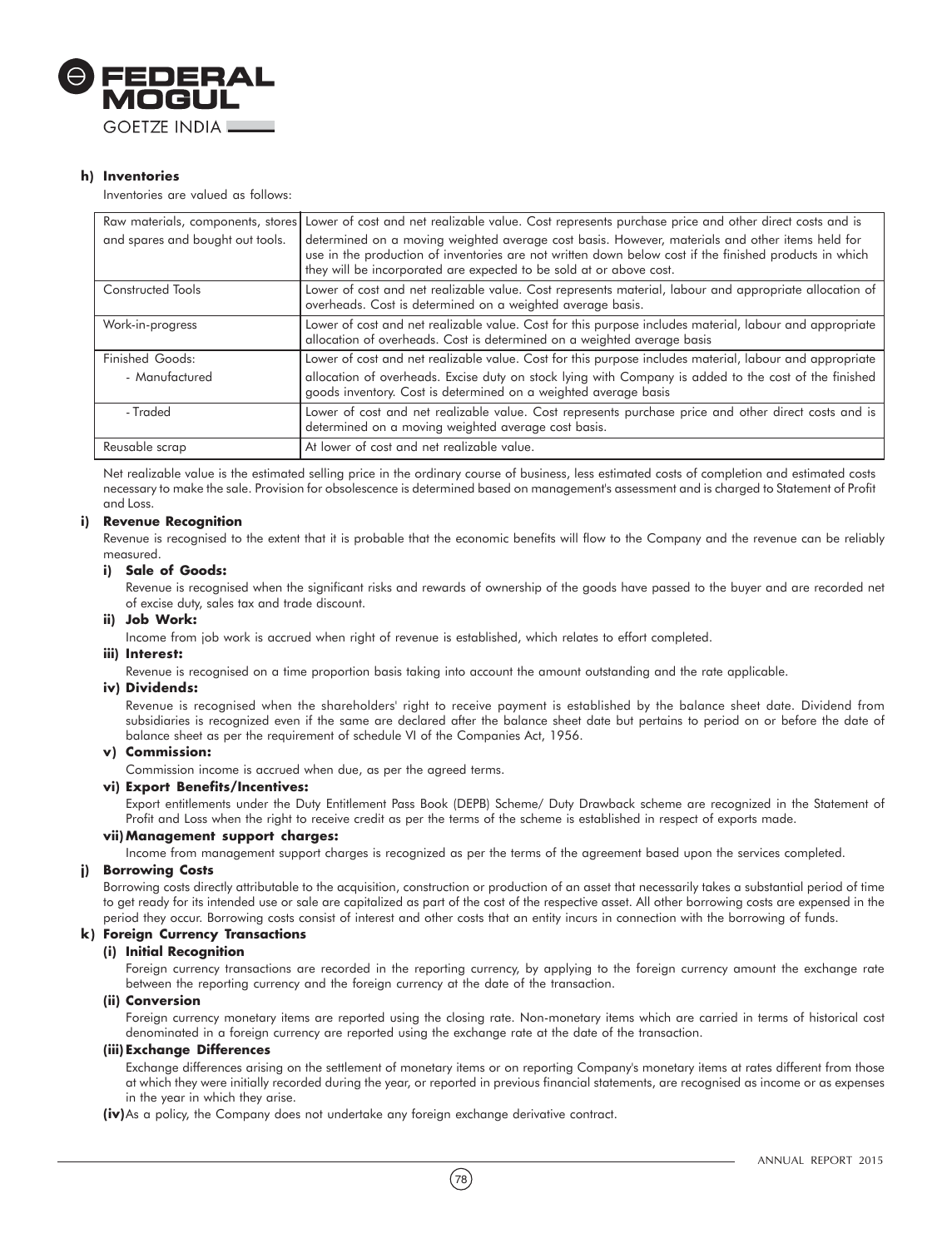

#### **l) Retirement and Other Employee Benefits**

- (i) Provident fund contributions are charged to Statement of Profit and Loss, when contributions paid/payable are due to "Goetze India Limited Provident Fund Trust", administered by the trustees and to the Regional Provident Fund Commissioners. The Company accrues for the deficit in the Provident Fund trust as per the books of accounts of the Trust.
- (ii) Gratuity liability under the Payment of Gratuity Act is accrued on the basis of an actuarial valuation made at the end of each financial year. The actuarial valuation is done as per projected unit credit method.
- (iii) Short term compensated absences are provided for based on estimates. Long term compensation liability for leave encashment is determined in accordance with company policy and is measured on the basis of valuation by an independent actuary at the end of the financial year. The actuarial valuation is done as per projected unit credit method.
- (iv) Actuarial gains/losses are immediately taken to Statement of Profit and Loss. However, recognition for actuarial gain is done only to the extent that the net cumulative unrecognized actuarial gains exceed the unrecognized part of transitional liability.

#### (v) **Superannuation Benefit**

The Company has superannuation obligation administered with Life Insurance Corporation of India (LIC). Contributions to the defined contribution scheme are charged to Statement of Profit and Loss when contributions paid/ payable are due to such fund. There are no other obligations other than the contribution payable to the respective trusts.

#### **m) Income Taxes**

Tax expense comprises of current and deferred tax. Current income tax is measured at the amount expected to be paid to the tax authorities in accordance with the Income Tax Act, 1961 enacted in India. Deferred income taxes reflects the impact of current year timing differences between taxable income and accounting income for the year and reversal of timing differences of earlier years.

Deferred tax is measured based on the tax rates and the tax laws enacted or substantively enacted at the balance sheet date. Deferred tax assets and deferred tax liabilities are offset, if a legally enforceable right exists to set off current tax assets against current tax liabilities and the deferred tax assets and deferred tax liabilities relate to the taxes on income levied by same governing taxation laws. Deferred tax assets are recognised only to the extent that there is reasonable certainty that sufficient future taxable income will be available against which such deferred tax assets can be realised. In situations where the Company has unabsorbed depreciation or carry forward tax losses, all deferred tax assets are recognised only if there is virtual certainty supported by convincing evidence that they can be realised against future taxable profits.

At each balance sheet date the Company re-assesses unrecognised deferred tax assets. It recognises unrecognised deferred tax assets to the extent that it has become reasonably certain or virtually certain, as the case may be that sufficient future taxable income will be available against which such deferred tax assets can be realised.

The carrying amount of deferred tax assets are reviewed at each balance sheet date. The Company writes-down the carrying amount of a deferred tax asset to the extent that it is no longer reasonably certain or virtually certain, as the case may be, that sufficient future taxable income will be available against which deferred tax asset can be realised. Any such write-down is reversed to the extent that it becomes reasonably certain or virtually certain, as the case may be, that sufficient future taxable income will be available.

MAT credit is recognised as an asset only when and to the extent there is convincing evidence that the company will pay normal income tax during the specified period. In the year in which the Minimum Alternative tax (MAT) credit becomes eligible to be recognized as an asset in accordance with the recommendations contained in guidance Note issued by the Institute of Chartered Accountants of India, the said asset is created by way of a credit to the Statement of Profit and Loss and shown as MAT Credit Entitlement. The Company reviews the same at each balance sheet date and writes down the carrying amount of MAT Credit Entitlement to the extent there is no longer convincing evidence to the effect that Company will pay normal Income Tax during the specified period

#### **n) Earnings per Share**

Basic earnings per share are calculated by dividing the net profit or loss for the period attributable to equity shareholders by the weighted average number of equity shares outstanding during the period.

For the purpose of calculating diluted earnings per share, the net profit or loss for the period attributable to equity shareholders and the weighted average number of shares outstanding during the period are adjusted for the effects of all dilutive potential equity shares.

#### **o) Provisions, contingent liabilities and contingent assets**

A provision is recognized when an enterprise has a present obligation as a result of past event; it is probable that an outflow of resources will be required to settle the obligation, in respect of which a reliable estimate can be made. Provisions are not discounted to its present value and are determined based on best estimate required to settle the obligation at the balance sheet date. These are reviewed at each balance sheet date and adjusted to reflect the current best estimates.

Contingent Liabilities are usually not provided for, unless it is probable that the future outcome may be materially detrimental to the Company. A contingent liability is disclosed, unless the possibility of an outflow of resources embodying the economic benefits is remote. Contingent assets are not recognized in the financial statements.

#### **p) Cash and Cash Equivalents**

Cash and cash equivalents for cash flow statement comprises cash at bank and in hand and short-term investments with an original maturity of three months or less.

#### **q) Miscellaneous Expenditure**

Miscellaneous expenditure representing impact of transitional provisions on adoption of notified Accounting Standard 15 and is written off over a period of 5 years.

#### **r) Segment Reporting Policies**

The Company prepares its segment information in conformity with the accounting policies adopted for preparing and presenting the financial statements of the Company as a whole.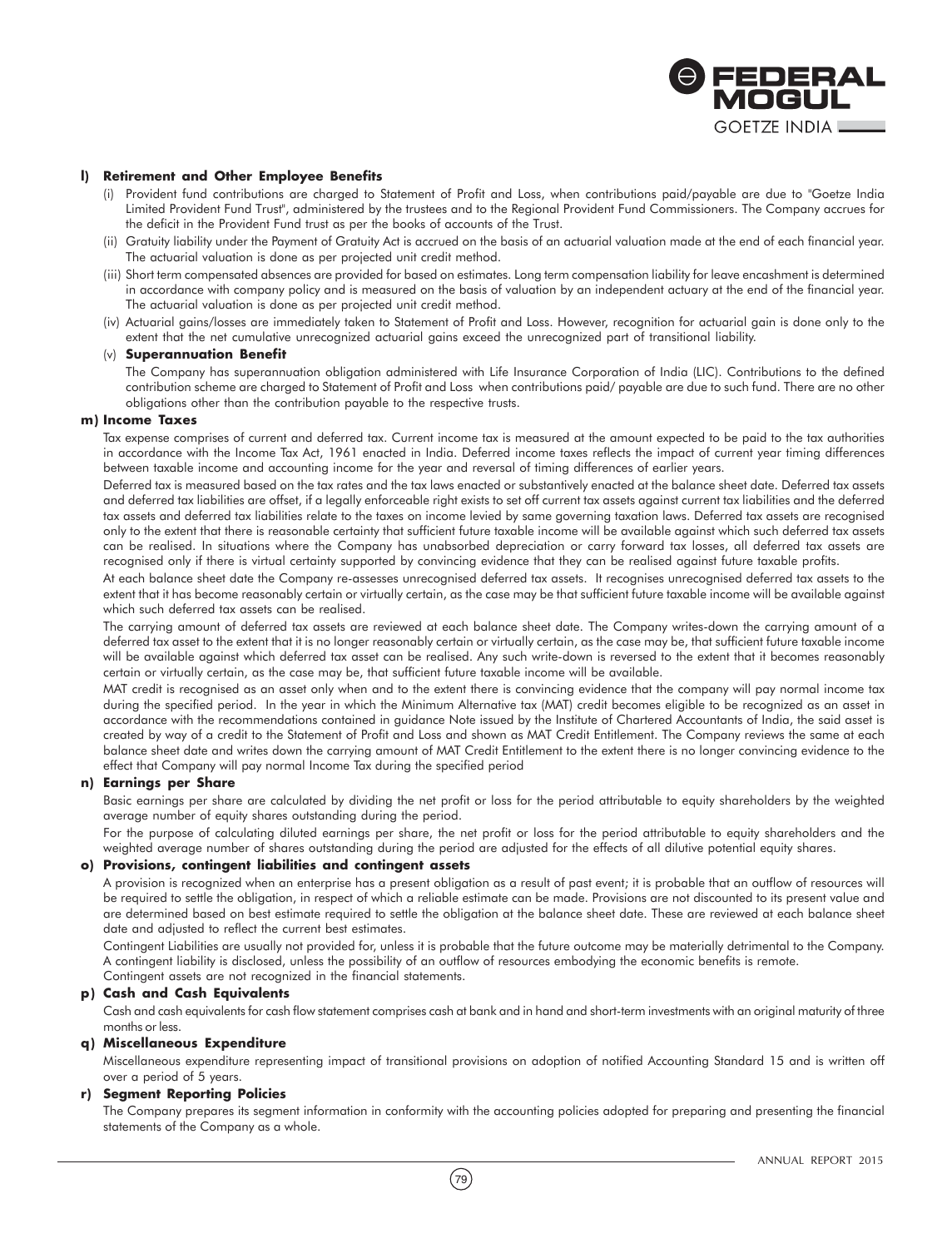

#### **Balance sheet and profit and loss account**

#### **Notes to Accounts**

| 3 : Share Capital                                                               |               | Rs (in lacs)     |
|---------------------------------------------------------------------------------|---------------|------------------|
|                                                                                 | As at         | As at            |
|                                                                                 | 31 March 2015 | 31 December 2013 |
| <b>Authorized shares</b>                                                        |               |                  |
| 80,000,000 (as at 31 December 2013: 80,000,000) equity shares of Rs. 10/- each. | 8,000.00      | 8,000.00         |
|                                                                                 | 8,000.00      | 8,000.00         |
| Issued, subscribed and fully paid-up shares                                     |               |                  |
| 55,632,130 (as at 31 December 2013: 55,632,130) equity shares of Rs.10/- each   | 5,563.21      | 5,563.21         |
|                                                                                 | 5,563.21      | 5,563.21         |
|                                                                                 |               |                  |

(a) There is no change in the shares outstanding at the beginning and at the end of the reporting date and immediately preceding reporting date.

(b) Right/preferences/restriction attached to equity shares.

The Company has only one class of equity shares having par value of Rs.10 per share. Each holder of equity shares is entitled to one vote per share. In the event of liquidation of the company, the holders of equity shares will be entitled to receive remaining assets of the company, after payment of all liabilities. The distribution will be in proportion to the number of equity shares held by the shareholders.

#### **(c) List of shareholders holding more than 5% of the equity share capital of the Company at the beginning and at the end of the reporting period**

| Name of the shareholder*                                                                                                                           | As at 31 March 2015<br>No. | $%$ holdina     | No.                                   | As at 31 December 2013<br>% holding |
|----------------------------------------------------------------------------------------------------------------------------------------------------|----------------------------|-----------------|---------------------------------------|-------------------------------------|
| Equity shares of Rs 10 each fully paid<br>Federal Mogul Holding Limited, Mauritius, the Parent company<br>Federal Mogul Vemogensuverwaltungs GMBH, | 3,34,08,581                | 60.05%          | 3.34.08.581                           | 60.05%                              |
| a Fellow subsidiary company<br>Reliance Capital Trustee Company Limited                                                                            | 83,06,873<br>54,79,189     | 14.93%<br>9.85% | 83,06,873<br>$\overline{\phantom{a}}$ | 14.93%                              |

\*The above information is furnished as per the shareholder register at the period end.

#### **(d) Shares held by Holding/ ultimate Holding Company**

| Name of the shareholder                                                                                                                            | As at 31 March 2015<br>No. | $%$ holdina | No.         | At at 31 December 2013<br>% holding |
|----------------------------------------------------------------------------------------------------------------------------------------------------|----------------------------|-------------|-------------|-------------------------------------|
| Equity shares of Rs 10 each fully paid<br>Federal Mogul Holding Limited, Mauritius, the Parent company<br>Federal Mogul Vemogensuverwaltungs GMBH, | 3,34,08,581                | 60.05%      | 3.34.08.581 | 60.05%                              |
| a Fellow subsidiary company                                                                                                                        | 83,06,873                  | 14.93%      | 83,06,873   | 14.93%                              |

**(e)** The Company has not issued any equity shares pursuant to any contract without payment being received in cash allotted as fully paid up by way of bonus issues and bought back during the current reporting period and immediately proceeding four years.

#### **4 : Reserves and Surplus**

|                                                                           | As at<br>31 March 2015 | As at<br>31 December, 2013 |
|---------------------------------------------------------------------------|------------------------|----------------------------|
| Capital redemption reserve                                                | 2,000.00               | 2,000.00                   |
| Capital reserve                                                           | 56.55                  | 56.55                      |
| Capital subsidy                                                           | 1.12                   | 1.12                       |
| General reserve                                                           | 909.00                 | 687.00                     |
| Add: Transferred from surplus balance in the statement of profit and Loss | 235.00                 | 222.00                     |
| <b>Closing balance</b>                                                    | 1,144.00               | 909.00                     |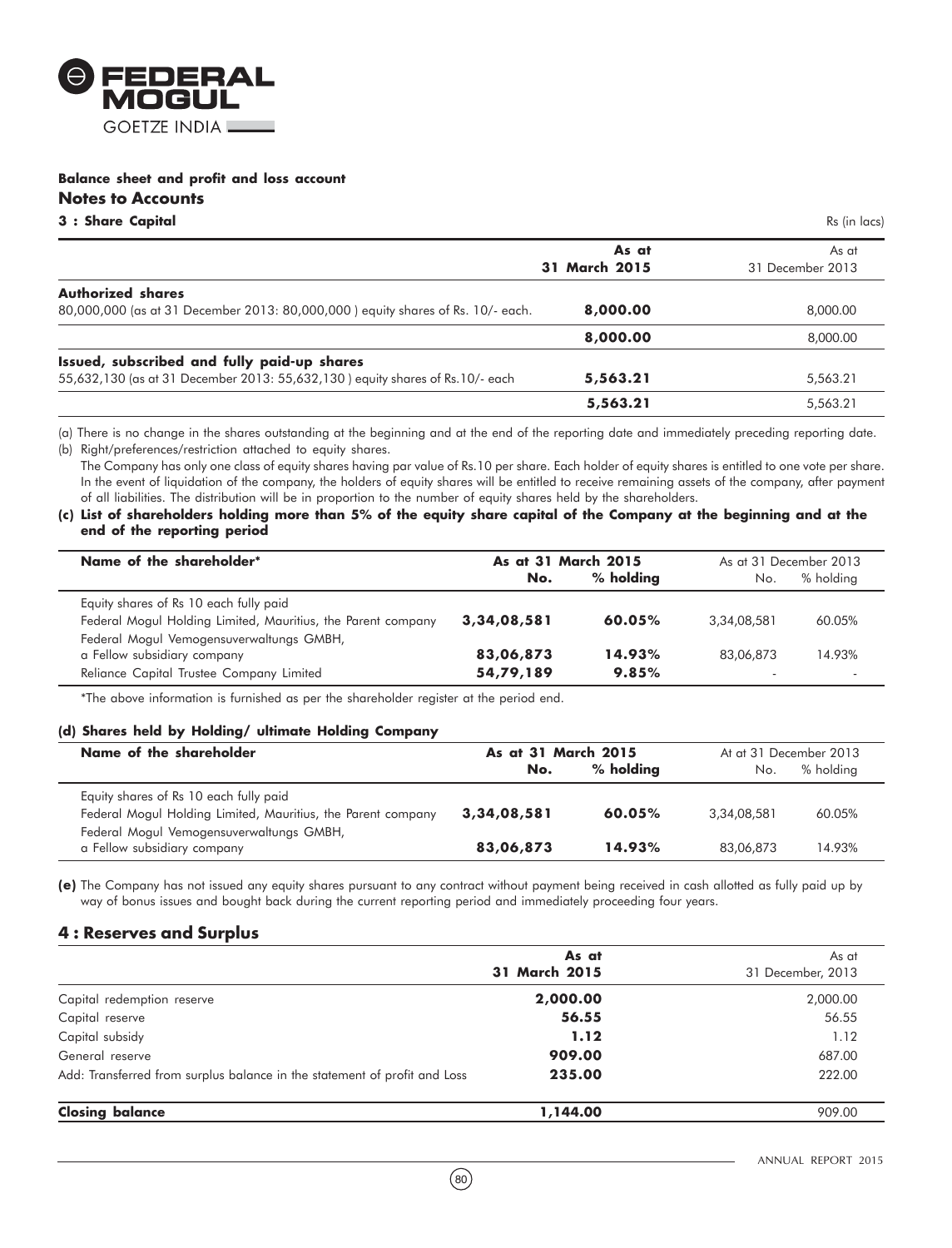

|                                                                                        |                      | Rs. in Lacs             |
|----------------------------------------------------------------------------------------|----------------------|-------------------------|
|                                                                                        | As at 31 March, 2015 | As at 31 December, 2013 |
| Securities premium account<br>Surplus in the statement of profit and loss              | 26,750.74            | 26,750.74               |
| Opening balance                                                                        | 8,460.22             | 6,070.77                |
| Add: profit for the period                                                             | 3,950.98             | 2,716.41                |
| Add: Inter- company dividend<br>Less: Appropriations<br>Proposed final equity dividend |                      | 357.00                  |
| (amount per share Rs. 8.75 (31 Dec 2013 of Rs.7))                                      | 428.75               | 343.00                  |
| Tax on proposed equity dividend                                                        | 174.95               | 118.96                  |
| Transfer to general reserve                                                            | 235.00               | 222.00                  |
| Total appropriations                                                                   | 838.70               | 683.96                  |
| Closing balance                                                                        | 11,572.50            | 8,460.00                |
| <b>Total reserves and surplus</b>                                                      | 41,524.91            | 38,177.63               |
| 5. Long-term borrowings                                                                |                      |                         |
| <b>Term loans</b>                                                                      |                      |                         |
| Indian rupee loan from banks (secured)                                                 | 722.22               | 1,555.56                |
|                                                                                        | 722.22               | 1,555.56                |

Note (a): Indian rupee loans amounting to Rs. 2,000 lacs from Yes Bank in two tranches of Rs 1,000 lacs each taken on 31 May 2013 and 28 June 2013 respectively, carries interest @ 12.20% p.a. Both tranches are repayable in 36 equal monthly installments of Rs. 27.77 lacs each along with interest, after a moratorium period of 12 months from the date of disbursement of loan i.e. 31 May 2014 and 28 June 2014 respectively. The loan is secured by first parri passu charge on moveable assets of the Company including plant and machinery, spares, tools and accessories, furniture and fixtures and other moveable assets of the Company, excluding vehicles.

"Current maturities of long term borrowings amounting to Rs. 666.67 lacs (Previous year: Rs. 444.44 lacs) are included under the head 'Other current liabilities (refer note 11).

| 6. | Deferred tax liabilities (net)<br><b>Deferred tax liabilities</b>                                                                                                                                                                                     |                                         |                                       |
|----|-------------------------------------------------------------------------------------------------------------------------------------------------------------------------------------------------------------------------------------------------------|-----------------------------------------|---------------------------------------|
|    | Impact of difference between tax depreciation and depreciation<br>charged for the financial reporting                                                                                                                                                 | 3,804.02                                | 4.227.77                              |
|    | Gross deferred tax liabilities                                                                                                                                                                                                                        | 3,804.02                                | 4,227.77                              |
|    | Deferred tax assets<br>Impact of expenditure charged to the statement of profit and loss in<br>the current year but allowed for tax purposes on payment basis<br>Provision for gratuity<br>Royalty expenses<br>Provision for doubtful debts<br>Others | 1,376.64<br>632.03<br>52.50<br>1,202.51 | 1.511.42<br>183.44<br>28.91<br>845.12 |
|    | <b>Gross deferred tax assets</b>                                                                                                                                                                                                                      | 3,263.68                                | 2,568.89                              |
|    | Deferred tax liabilities (net)                                                                                                                                                                                                                        | 540.34                                  | 1.658.88                              |
| 7. | Other long-term liabilities<br>Security deposits received *                                                                                                                                                                                           | 396.94                                  | 278.39                                |
|    |                                                                                                                                                                                                                                                       | 396.94                                  | 278.39                                |

\*Deposits from vendors/ customers are considered as long term in view of long term business relationships.

| <b>Provisions</b>                                       |                   | Long term            |                   | <b>Short Term</b>    |  |
|---------------------------------------------------------|-------------------|----------------------|-------------------|----------------------|--|
|                                                         | 31 March,<br>2015 | 31 December,<br>2013 | 31 March,<br>2015 | 31 December,<br>2013 |  |
| <b>Provision for employee benefits</b>                  |                   |                      |                   |                      |  |
| Provision for gratuity (refer Note no. 36)              | 4,032.72          | 4,340.20             | 3.12              | 2.71                 |  |
| Provision for leave encashment                          | 793.67            | 662.63               | 137.43            | 99.62                |  |
| Provision for bonus                                     |                   |                      | 60.54             | 45.07                |  |
|                                                         | 4,826.39          | 5.002.83             | 201.09            | 147.40               |  |
| Other provisions                                        |                   |                      |                   |                      |  |
| Proposed dividend                                       |                   |                      | 428.75            | 343.00               |  |
| Tax on proposed dividend                                |                   |                      | 174.95            | 118.97               |  |
| Provision for taxation (net of advance tax)             |                   |                      | 87.16             |                      |  |
| Provision for regulatory matters (refer note - a below) | 1,277.29          | 1,213.31             |                   |                      |  |
|                                                         | 1,277.29          | 1.213.31             | 690.86            | 461.97               |  |
|                                                         | 6,103.68          | 6,216.14             | 891.95            | 609.37               |  |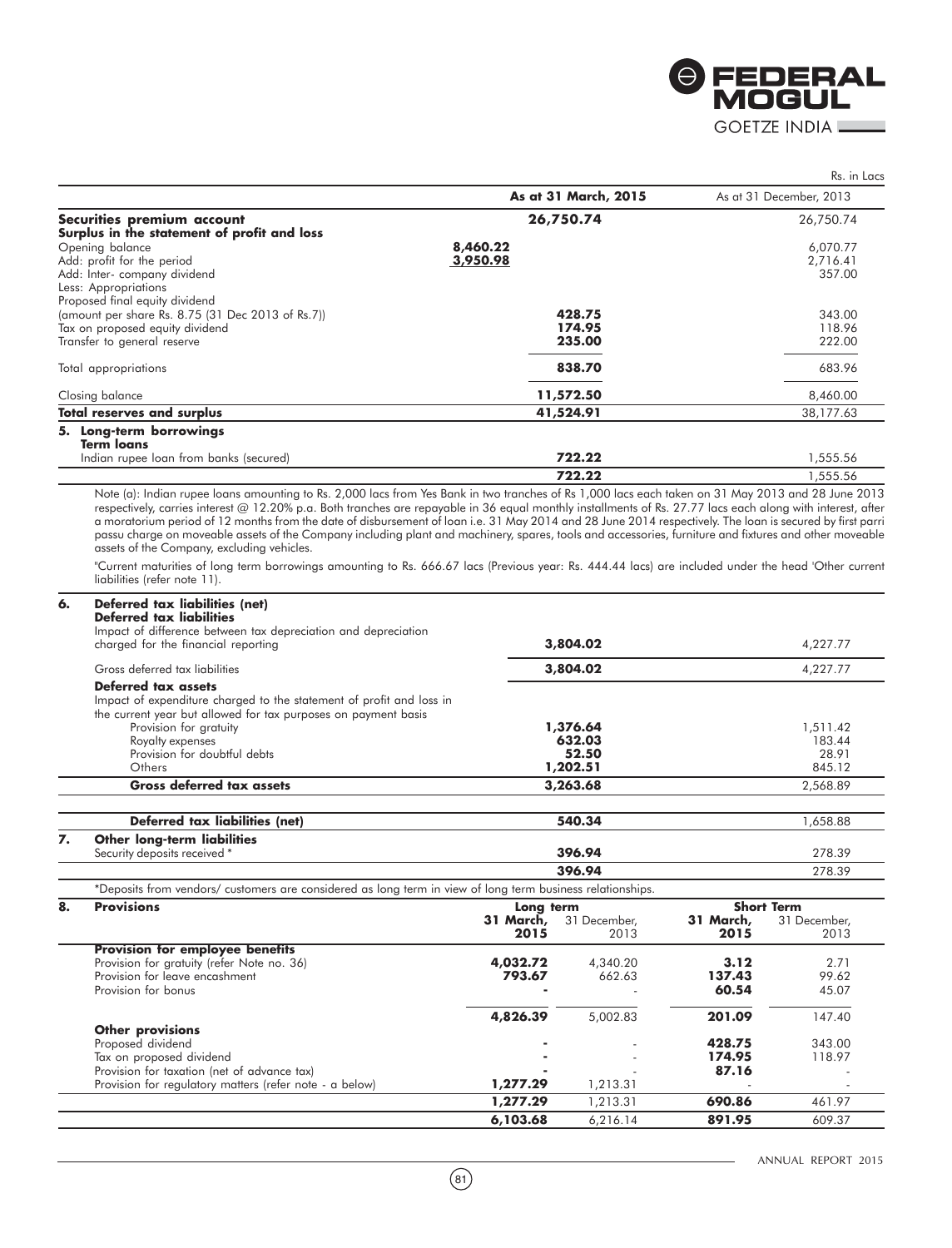

|    |                                                              |                     | Rs. in Lacs             |
|----|--------------------------------------------------------------|---------------------|-------------------------|
|    |                                                              | As at 31 March 2015 | As at 31 December, 2013 |
|    | Note (a)                                                     |                     |                         |
|    | <b>Provision for regulatory matters</b>                      |                     |                         |
|    | Opening balance                                              | 1,213.31            | 1,099.06                |
|    | Provision made during the period                             | 1,204.99            | 994.53                  |
|    | Utilised during the period                                   | (1, 141.01)         | (880.28)                |
|    | <b>Closing Balance</b>                                       | 1,277.29            | 1,213.31                |
| 9. | Short-term borrowings                                        |                     |                         |
|    | <b>Secured</b>                                               |                     |                         |
|    | Short term loans (refer note (a))                            | 7,600.00            | 5,500.00                |
|    | Cash credit facilities from banks (refer note (a))           | 2,719.39            | 2,633.63                |
|    |                                                              | 10,319.39           | 8,133.63                |
|    | <b>Deposits (Unsecured)</b>                                  |                     |                         |
|    | Inter-corporate deposit repayable on demand (refer note (b)) | 5,705.00            | 6,805.00                |
|    | Working capital loan (refer note (c))                        | 2,118.91            | 838.94                  |
|    |                                                              |                     | 61.00                   |
|    |                                                              | 7,823.92            | 7,704.94                |
|    | Total                                                        | 18,143.31           | 15,838.57               |

Note (a) :

i. Indian rupees working capital loans and cash credit facilities are secured against hypothecation of current assets of the Company, both present and future with HDFC, Yes Bank, ING Vysya Bank, State Bank of India and Deutsche Bank. Cash credit facilities carries interest rate range of 10.00 % to 12.50% p.a. ii. Details of working capital loans

| Name of the bank    | Amount of loan | Date of repayment | Interest rate |
|---------------------|----------------|-------------------|---------------|
| ING Vysya           | 3,800.00       | 1 April 2015      | 10.90%        |
| State Bank of India | 200.00, ۱      | 27 April 2015     | 11.25%        |
| <b>HDFC</b>         | 1,100.00       | 9 May 2015        | 10.40%        |
| <b>HDFC</b>         | 00.000, I      | 1 May 2015        | 10.50%        |
| <b>HDFC</b>         | 500.00         | 21 April 2015     | 10.50%        |
|                     | 7,600.00       |                   |               |

Note (b) : Inter-corporate deposits are repayable on demand and carry rate of interest ranging between 9.35 % to 10.50 % p.a

Note (c) : Indian rupees working capital loan and cash credit facilities taken from Bank of America is at interest rate of 10.50% p.a., which is repayable within 30 days from the date of loan.

#### **10. Trade payables**

|     | Due to micro, medium and small enterprises                                     |           |           |
|-----|--------------------------------------------------------------------------------|-----------|-----------|
|     | (refer Note no. 38 for details of dues to micro, medium and small enterprises) | 216.22    | 140.26    |
|     | Due to others (including acceptances)                                          | 20,738.58 | 16,748.46 |
|     |                                                                                | 20,954.80 | 16,888.72 |
| 11. | Other current liabilities                                                      |           |           |
|     | Current maturities of long-term borrowings (refer note no.5)                   | 666.67    | 444.44    |
|     | Interest accrued and due on term loans                                         | 14.95     | 20.72     |
|     | Interest accrued and due on Inter corporate deposits                           | 45.79     | 60.18     |
|     | Interest accrued but not due on loans                                          | 132.00    | 88.60     |
|     | Advance from customers                                                         | 4.49      | 6.27      |
|     | Trade/ security deposits received                                              |           | 47.21     |
|     | Other payables                                                                 |           |           |
|     | Statutory liabilities                                                          | 1,278.85  | 1,858.70  |
|     | Other liabilities                                                              | 103.30    | 85.98     |
|     |                                                                                | 2,246.05  | 2,612.10  |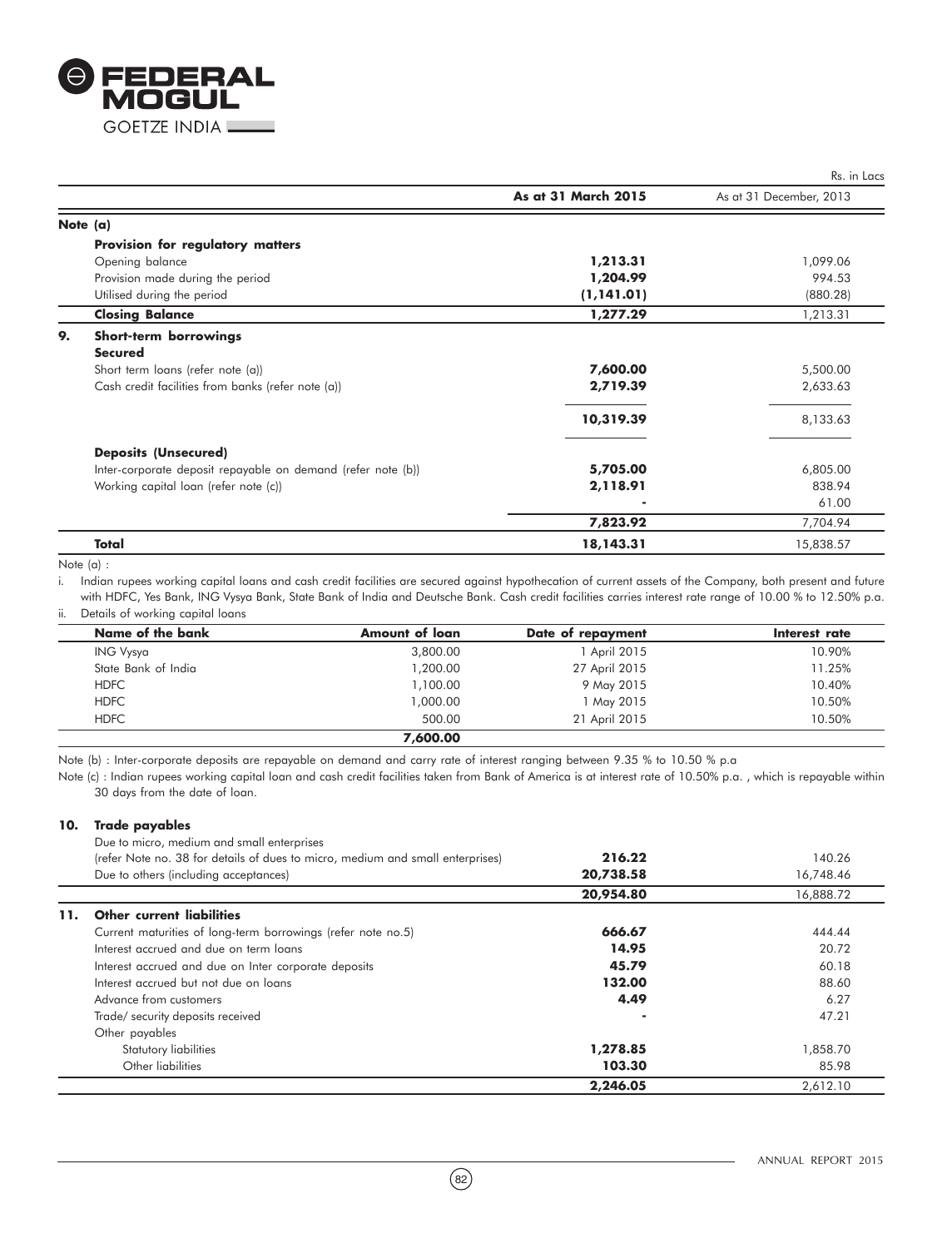**O** FEDERAL<br>MOGUL

As at 31 March, 2015 As at 31 December, 2013

**GOETZE INDIA** 

|  |  | Rs. in Lacs |
|--|--|-------------|
|--|--|-------------|

| 12. Tangible Assets |                          |                   |                 |                                                 |                        |          |                                 |
|---------------------|--------------------------|-------------------|-----------------|-------------------------------------------------|------------------------|----------|---------------------------------|
| Particulars         | Freehold<br>Land         | Leasehold<br>Land | <b>Building</b> | Furniture & Fittings<br>and Office<br>Equipment | Plant and<br>Machinery | Vehicles | <b>Total Tangible</b><br>Assets |
| Cost                |                          |                   |                 |                                                 |                        |          |                                 |
| At 1 January 2013   | 1,485.18                 | 362.85            | 8,744.98        | 1.448.26                                        | 81,685.86              | 372.38   | 94,099.51                       |
| <b>Additions</b>    |                          |                   | 953.96          | 95.38                                           | 8,307.08               | 13.47    | 9.369.89                        |
| <b>Disposals</b>    |                          |                   | 21.92           | 25.22                                           | 1,193.57               | 107.59   | 1,348.30                        |
| At 31 December 2013 | 1,485.18                 | 362.85            | 9,677.02        | 1,518.42                                        | 88,799.37              | 278.26   | 102,121.10                      |
| At 1 January 2014   | 1,485.18                 | 362.85            | 9,677.02        | 1,518.42                                        | 88,799.37              | 278.26   | 102,121.10                      |
| <b>Additions</b>    |                          |                   | 257.62          | 225.59                                          | 8.192.58               | 53.97    | 8.729.76                        |
| <b>Disposals</b>    |                          |                   | 62.42           | 116.65                                          | 1,767.35               | 17.56    | 1,963.98                        |
| At 31 March 2015    | 1,485.18                 | 362.85            | 9,872.22        | 1,627.36                                        | 95,224.60              | 314.67   | 108,886.88                      |
| Depreciation        |                          |                   |                 |                                                 |                        |          |                                 |
| At 1 January 2013   |                          | 27.85             | 3,285.82        | 793.70                                          | 42,347.54              | 267.18   | 46,722.09                       |
| Charge for the year |                          |                   | 306.42          | 70.86                                           | 6,487.20               | 24.75    | 6,889.23                        |
| <b>Disposals</b>    | $\overline{\phantom{a}}$ | $\sim$            | 10.51           | 15.19                                           | 968.34                 | 100.69   | 1.094.72                        |
| At 31 December 2013 | $\overline{a}$           | 27.85             | 3,581.74        | 849.36                                          | 47,866.41              | 191.24   | 52,516.60                       |
| At 1 January 2014   | $\overline{\phantom{a}}$ | 27.85             | 3.581.74        | 849.36                                          | 47,866.41              | 191.24   | 52,516.60                       |
| Charge for the year |                          |                   | 410.48          | 100.24                                          | 8.788.52               | 42.12    | 9.341.36                        |
| <b>Disposals</b>    | $\overline{a}$           | 27.85             | 27.08           | 50.51                                           | 1,479.25               | 4.49     | 1,589.18                        |
| At 31 March 2015    | ٠                        | ٠                 | 3,965.14        | 899.09                                          | 55,175.68              | 228.87   | 60,268.78                       |
| Net Block           |                          |                   |                 |                                                 |                        |          |                                 |
| At 31 December 2013 | 1,485.18                 | 335.00            | 6,095.29        | 669.05                                          | 40,932.96              | 87.03    | 49,604.51                       |
| At 31 March 2015    | 1,485.18                 | 362.85            | 5,907.08        | 728.27                                          | 40,048.92              | 85.80    | 48,618.10                       |

#### **12.1. Intangible assets**

| Particulars         | Designs & Drawings<br>and Patents & Trademarks | Total Intangible<br>Assets |
|---------------------|------------------------------------------------|----------------------------|
| Cost                |                                                |                            |
| At 1 January 2013   | 712.11                                         | 712.11                     |
| Additions           |                                                |                            |
| Disposals           |                                                |                            |
| At 31 December 2013 | 712.11                                         | 712.11                     |
| At 1 January 2014   | 712.11                                         | 712.11                     |
| <b>Additions</b>    | $\sim$                                         |                            |
| <b>Disposals</b>    |                                                |                            |
| At 31 March 2015    | 712.11                                         | 712.11                     |
| Depreciation        |                                                |                            |
| At 1 January 2013   | 696.52                                         | 696.52                     |
| Charge for the year | 15.59                                          | 15.59                      |
| Disposals           |                                                |                            |
| At 31 December 2013 | 712.11                                         | 712.11                     |
| At 1 January 2014   | 712.11                                         | 712.11                     |
| Charge for the year |                                                |                            |
| <b>Disposals</b>    |                                                |                            |
| At 31 March 2015    | 712.11                                         | 712.11                     |
| Net Block           | $\overline{\phantom{a}}$                       |                            |
| At 31 December 2013 | $\overline{\phantom{a}}$                       |                            |
| At 31 March 2015    | ٠                                              |                            |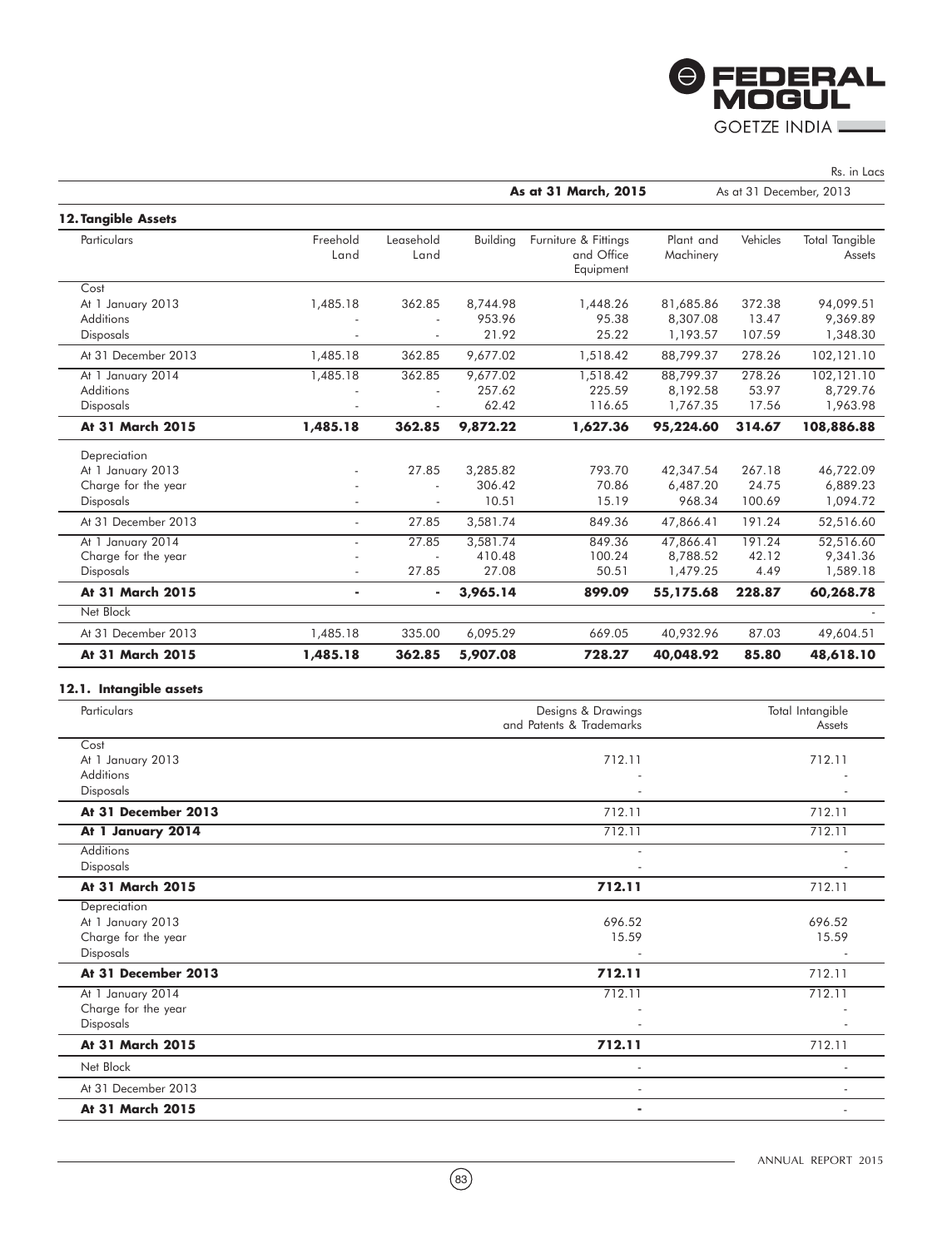

|     |                                                                                                     |                      | Rs. in Lacs             |
|-----|-----------------------------------------------------------------------------------------------------|----------------------|-------------------------|
|     |                                                                                                     | As at 31 March, 2015 | As at 31 December, 2013 |
|     | 13. Non-current investments                                                                         |                      |                         |
|     | Trade investments unquoted (valued at cost unless stated otherwise)                                 |                      |                         |
|     | (i) Government securities                                                                           |                      |                         |
|     | National savings certificates                                                                       | 1.32                 | 1.32                    |
|     | Less: Provision for diminution in value of investment                                               | (1.32)               | (1.32)                  |
|     |                                                                                                     |                      |                         |
|     | (ii) Equity shares (Unquoted)                                                                       |                      |                         |
|     | 923,000 (31 December 2013 923,000) equity shares of                                                 |                      |                         |
|     | Rs 5 each fully paid in GTZ Securities Limited                                                      | 46.15                | 46.15                   |
|     |                                                                                                     |                      |                         |
|     | Less: Provision for diminution in value of investment                                               | (46.15)              | (46.15)                 |
|     |                                                                                                     |                      |                         |
|     | (iii) Preference shares                                                                             |                      |                         |
|     | 1,00,000 (31 December 2013 100,000) 6% redeemable cumulative                                        |                      |                         |
|     | preference shares in Nanz Food Products Limited of Rs. 10/-each                                     | 10.00                | 10.00                   |
|     | Less: Provision for diminution in value of investment                                               | (10.00)              | (10.00)                 |
|     |                                                                                                     |                      |                         |
|     |                                                                                                     |                      |                         |
|     |                                                                                                     |                      |                         |
|     | Aggregate amount of unquoted investment                                                             |                      |                         |
| 14. | Long-term loans and advances                                                                        |                      |                         |
|     | Minimum alternate tax credit entitlement                                                            |                      | 1,320.60                |
|     | Capital advances (unsecured, considered good)                                                       | 1,116.49             | 557.51                  |
|     | Prepaid expenses                                                                                    | 23.08                | 22.59                   |
|     | Advance tax (net of provisions)                                                                     | 1,145.85             | 1.616.71                |
|     | Security deposits (unsecured, considered good)                                                      | 1,161.50             | 1,087.09                |
|     | Security deposits (unsecured, considered doubtful)<br>850.00                                        |                      |                         |
|     | (850.00)<br>Less: Provision for doubtful security deposits                                          |                      |                         |
|     |                                                                                                     | 3,446.92             | 4,604.50                |
| 15. | <b>Current investments</b> (At lower of cost and fair value, unless stated otherwise)               |                      |                         |
|     | Unquoted equity shares                                                                              |                      |                         |
|     | 3,889,600(As at 31 december 2013, 3,889,600) equity shares of                                       |                      |                         |
|     | Rs 5 each, fully paid in GI Power Corporation Limited                                               | 194.48               | 194.48                  |
|     | Less: Provision for diminution in the value of investment                                           | (194.48)             | (194.48)                |
|     |                                                                                                     |                      |                         |
|     | <b>Preference shares</b>                                                                            |                      |                         |
|     | Nil (As at 31 december 2013, 17,528,800) 8% cumulative convertible redeemable                       |                      |                         |
|     | preference shares of Rs 5 each, fully paid in GI Power Corporation Limited                          |                      | 876.44                  |
|     | Less: Provision for diminution in the value of investment                                           |                      | (876.44)                |
|     |                                                                                                     |                      |                         |
|     | Aggregate amount of unquoted investment                                                             |                      |                         |
| 16. | <b>Inventories</b> (Valued at lower of cost and net realizable value)                               |                      |                         |
|     | Raw materials and components                                                                        | 3,189.88             | 2,229.86                |
|     | (including stock in transit Rs. 256.53 lacs (As at 31 december 2013, Rs. 247.48.lacs)).             |                      |                         |
|     | Work-in-progress                                                                                    | 6,343.82             | 4,664.92                |
|     | Finished goods (including stock in transit Rs. 2.60 lacs (As at 31 december 2013, Rs. 89.92 lacs)). | 8,584.53             | 6,947.77                |
|     | Traded goods                                                                                        | 1,013.55             | 886.38                  |
|     |                                                                                                     |                      | ANNUAL REPORT 2015      |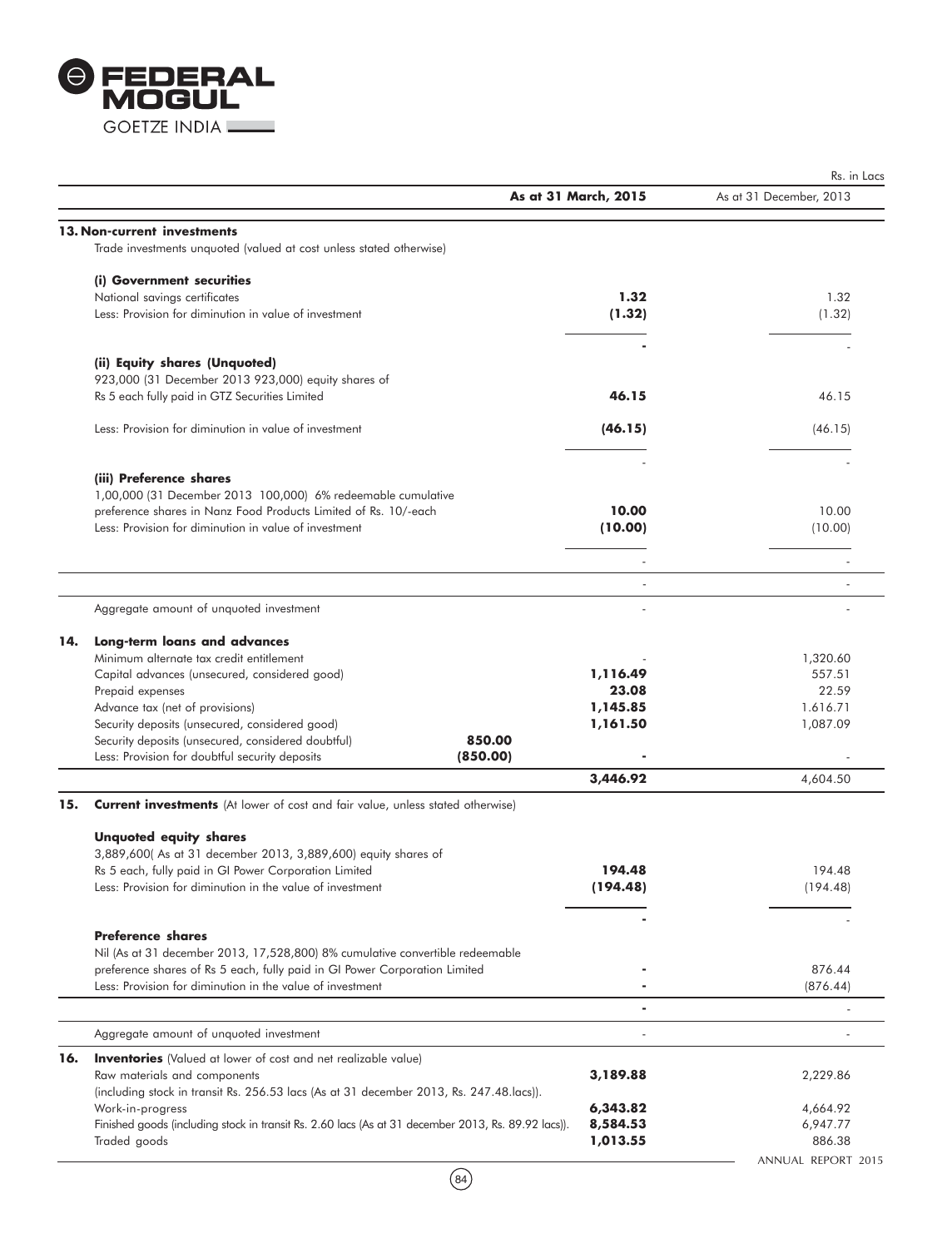**@FEDERAL GOETZE INDIA** 

|     |                                                                                                                                                                                                                                     |                       | Rs. in Lacs              |
|-----|-------------------------------------------------------------------------------------------------------------------------------------------------------------------------------------------------------------------------------------|-----------------------|--------------------------|
|     |                                                                                                                                                                                                                                     | As at 31 March, 2015  | As at 31 December, 2013  |
|     | Stores and spares<br>(including stock in transit Nil (As at 31 december 2013, Rs. 4.53 lacs))                                                                                                                                       | 1,413.18              | 836.91                   |
|     | Total                                                                                                                                                                                                                               | 20,544.96             | 15,565.78                |
| 17. | <b>Trade Receivables</b><br>Debts outstanding for a period exceeding six months from<br>the date they are due for payment<br>Unsecured considered good                                                                              |                       |                          |
|     | Doubtful                                                                                                                                                                                                                            | 39.95                 | 36.89                    |
|     |                                                                                                                                                                                                                                     | 39.95                 | 36.89                    |
|     | Less: Provision for doubtful debts                                                                                                                                                                                                  | (39.95)               | (36.89)                  |
|     | Debts outstanding for a period less than six months<br>from the date they are due for payment                                                                                                                                       |                       |                          |
|     | Secured considered good                                                                                                                                                                                                             | 396.94                | 278.38                   |
|     | Unsecured, considered good<br>Unsecured, considered doubtful                                                                                                                                                                        | 17,820.57<br>114.49   | 15,104.20<br>53.34       |
|     | Less: Provision for doubtful debts                                                                                                                                                                                                  | 18,332.00<br>(114.49) | 15,435.92<br>(53.34)     |
|     |                                                                                                                                                                                                                                     | 18,217.51             | 15,382.58                |
|     |                                                                                                                                                                                                                                     | 18,217.51             | 15,382.58                |
| 18. | <b>CASH AND BANK BALANCES</b><br><b>Cash and cash equivalents</b><br>Cash on hand<br>Balances with bank held as margin money<br>with original maturity less than 3 months (Pledged with government authorities)<br>Current accounts | 0.01<br>1,284.54      | 25.19<br>15.09<br>459.64 |
|     |                                                                                                                                                                                                                                     | 1,284.55              | 499.92                   |
|     | <b>Other Bank Balances</b><br>Balances with bank held as margin money<br>With original maturity more than 3 months but less than 12 months (Pledged with government authorities)                                                    | 691.79                | 678.36                   |
|     | With original maturity more than 3 months but less than 12 months                                                                                                                                                                   | 600.00                | 209.39                   |
|     |                                                                                                                                                                                                                                     | 2,576.34              | 1,387.67                 |
| 19. | Short-term loans and advances<br>Advances recoverable in cash or kind                                                                                                                                                               |                       |                          |
|     | Unsecured considered good<br>Unsecured, considered doubtful                                                                                                                                                                         | 1,381.05<br>297.40    | 1,035.74<br>171.21       |
|     | Less: Provision for doubtful advances                                                                                                                                                                                               | (297.40)              | (171.21)                 |
|     | Security deposit                                                                                                                                                                                                                    | 1,381.05              | 1,035.74                 |
|     | Unsecured, considered good<br>Other loans and advances                                                                                                                                                                              | 19.30                 | 19.30                    |
|     | Balance with statutory/government authorities                                                                                                                                                                                       | 2,253.84              | 2,984.89                 |
|     | Prepaid expenses                                                                                                                                                                                                                    | 483.95                | 673.29                   |
|     |                                                                                                                                                                                                                                     | 2,737.79              | 3,658.18                 |
|     |                                                                                                                                                                                                                                     | 4,138.14              | 4,713.22                 |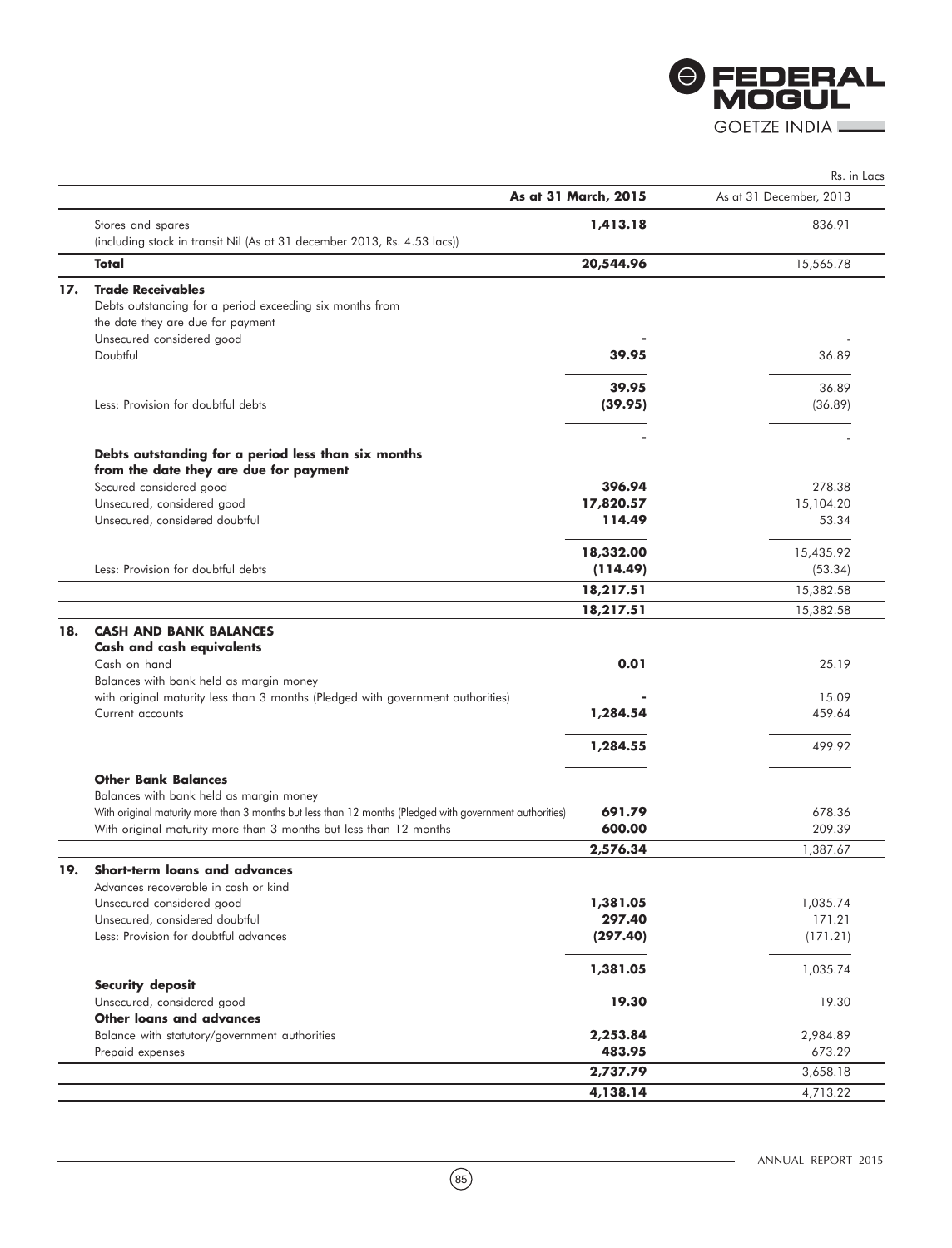

|     |                                                                                                |                                      | Rs. in Lacs                             |
|-----|------------------------------------------------------------------------------------------------|--------------------------------------|-----------------------------------------|
|     |                                                                                                | As at 31 March, 2015                 | As at 31 December, 2013                 |
| 20. | Other current assets                                                                           |                                      |                                         |
|     | Unsecured considered good unless stated otherwise                                              |                                      |                                         |
|     | Earnest money deposit                                                                          | 9.53                                 | 3.69                                    |
|     | Fixed assets held for disposal (at lower of net book value and estimated net realisable value) | 53.52                                | 55.64                                   |
|     | Interest accrued on fixed deposits                                                             | 98.56                                | 33.20                                   |
|     | Exports benefits receivable                                                                    | 370.61                               | 302.22                                  |
|     | Insurance claim receivable                                                                     |                                      | 5.59                                    |
|     |                                                                                                | 532.22                               | 400.34                                  |
|     |                                                                                                | For the period                       | For the period                          |
|     |                                                                                                | 1st January 2014<br>to 31 March 2015 | 1st January 2013<br>to 31 December 2013 |
| 21. | Revenue from operations (Net)                                                                  |                                      |                                         |
|     | <b>Revenue from operations</b>                                                                 |                                      |                                         |
|     | Sale of products                                                                               |                                      |                                         |
|     | Finished goods                                                                                 | 161,432.84                           | 119,759.95                              |
|     | Traded goods                                                                                   | 6,954.14                             | 4,743.23                                |
|     | Other operating revenue                                                                        |                                      |                                         |
|     | Export incentives                                                                              | 477.84                               | 440.06                                  |
|     | Scrap sales                                                                                    | 2,921.06                             | 2,214.86                                |
|     | Revenue from operations (gross)                                                                | 171,785.88                           | 127,158.10                              |
|     | Less: Excise duty                                                                              | (13,799.17)                          | (11, 358.18)                            |
|     | Revenue from operations (net)                                                                  | 157,986.71                           | 115,799.92                              |
|     | Details of manufactured goods sold                                                             |                                      |                                         |
|     | Piston rings                                                                                   | 44,488.47                            | 36,259.69                               |
|     | Pistons                                                                                        | 95,158.21                            | 69,734.58                               |
|     | Pins                                                                                           | 3,746.31                             | 2,195.63                                |
|     | Valve tarin                                                                                    | 10,435.92                            | 7,005.80                                |
|     | Structural components                                                                          | 743.00                               | 731.89                                  |
|     | Steel rings                                                                                    | 6,860.93                             | 3,832.12                                |
|     | Miscellaneous                                                                                  |                                      | 0.24                                    |
|     | Total                                                                                          | 161.432.84                           | 119,759.95                              |
|     | Details of traded goods sold                                                                   |                                      |                                         |
|     | <b>Brake fluids</b>                                                                            | 20.42                                |                                         |
|     | Brake pads                                                                                     | 97.80                                | 53.26                                   |
|     | Heavy duty                                                                                     | 622.91                               | 322.10                                  |
|     | Cylinder block (CB)                                                                            | 0.86                                 |                                         |
|     | Engine bearings                                                                                | 1,056.90                             | 858.32                                  |
|     | Coolant                                                                                        | 385.02                               | 199.95                                  |
|     | Spark plugs                                                                                    | 2,789.39                             | 2,183.22                                |
|     | Liners                                                                                         | 850.58                               | 581.41                                  |
|     | Engine valves                                                                                  | 134.27                               | 96.35                                   |
|     | Wipers                                                                                         | 83.18                                | 47.51                                   |
|     | Commercial vehicle (CV) lining                                                                 | 912.70                               | 401.11                                  |
|     | Others                                                                                         | 0.11                                 |                                         |
|     | Total                                                                                          | 6,954.14                             | 4,743.23                                |
|     |                                                                                                |                                      |                                         |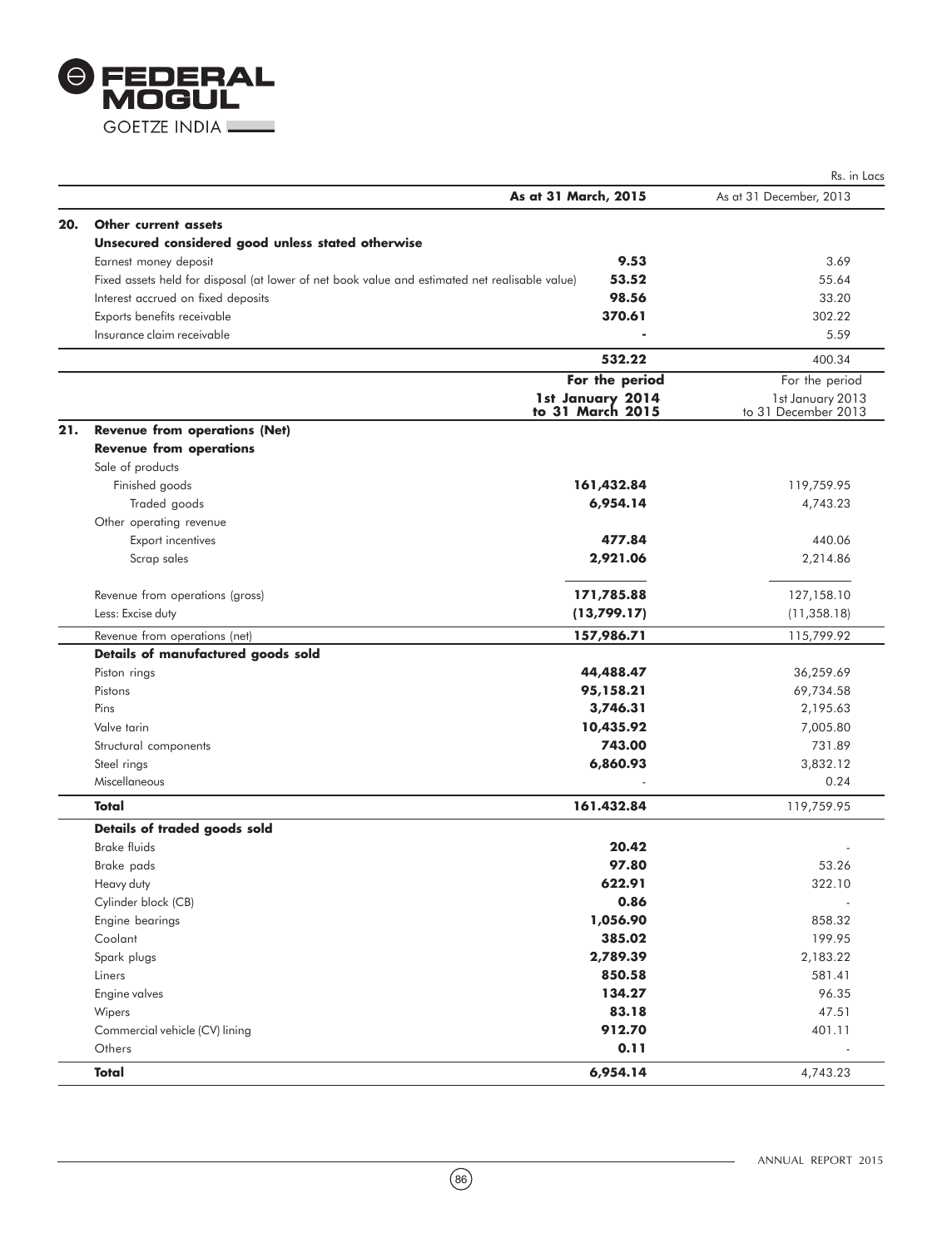

|     |                                              |                                                        | Rs. in Lacs                                               |  |
|-----|----------------------------------------------|--------------------------------------------------------|-----------------------------------------------------------|--|
|     |                                              | For the period<br>1st January 2014<br>to 31 March 2015 | For the period<br>1st January 2013<br>to 31 December 2013 |  |
| 22. | Increase in inventories                      |                                                        |                                                           |  |
|     | <b>Opening stock</b>                         |                                                        |                                                           |  |
|     | Work-in-progress                             | 4,664.92                                               | 4,425.69                                                  |  |
|     | Finished products                            | 6,947.77                                               | 5,363.09                                                  |  |
|     | Trading goods                                | 886.29                                                 | 620.38                                                    |  |
|     |                                              | 12,498.98                                              | 10,409.16                                                 |  |
|     | <b>Less: Closing stock</b>                   |                                                        |                                                           |  |
|     | Work-in-progress                             | 6,343.82                                               | 4,664.92                                                  |  |
|     | Finished products                            | 8,584.53                                               | 6,947.77                                                  |  |
|     | Trading goods                                | 1,013.55                                               | 886.29                                                    |  |
|     |                                              | 15,941.90                                              | 12,498.98                                                 |  |
|     | Increase in inventory                        | (3,442.92)                                             | (2,089.82)                                                |  |
| 23. | Other income                                 |                                                        |                                                           |  |
|     | Interest income on                           |                                                        |                                                           |  |
|     | <b>Bank deposits</b>                         | 151.07                                                 | 69.47                                                     |  |
|     | Others                                       | 91.58                                                  | 67.80                                                     |  |
|     | Foreign exchange rate difference (net)       | 2.75                                                   |                                                           |  |
|     | Excess provisions written back               | 1,188.74                                               | 286.13                                                    |  |
|     | Miscellaneous Income                         | 443.33                                                 | 278.49                                                    |  |
|     |                                              | 1,877.47                                               | 701.89                                                    |  |
| 24  | Cost of raw material and components consumed |                                                        |                                                           |  |
|     | Pig iron                                     | 1,541.63                                               | 1,262.45                                                  |  |
|     | Alloys                                       | 1,265.64                                               | 793.23                                                    |  |
|     | Chromic acid                                 | 413.06                                                 | 299.12                                                    |  |
|     | Aluminium                                    | 18,707.74                                              | 11,023.95                                                 |  |
|     | Steel strips                                 | 348.20                                                 | 285.75                                                    |  |
|     | Pin steel                                    | 3,620.94                                               | 2,550.40                                                  |  |
|     | Silicon                                      | 2,323.81                                               | 1,693.56                                                  |  |
|     | Magnesium                                    | 294.36                                                 | 205.04                                                    |  |
|     | Nickel                                       | 1,605.69                                               | 1,633.74                                                  |  |
|     | Iron powder                                  | 2,974.15                                               | 2,029.31                                                  |  |
|     | Steel powder                                 | 104.34                                                 | 24.62                                                     |  |
|     | Copper powder                                | 617.49                                                 | 477.56                                                    |  |
|     |                                              | 1,928.49                                               |                                                           |  |
|     | <b>Distalloys</b><br>Bought out rings        | 4,691.01                                               | 2,192.39                                                  |  |
|     | Steel wire                                   | 1,481.56                                               |                                                           |  |
|     | Others                                       | 9,934.21                                               | 1,166.73<br>9,753.47                                      |  |
|     |                                              | 51,852.32                                              | 35,391.32                                                 |  |
| 25. | Purchase of trading goods                    |                                                        |                                                           |  |
|     | Brake pads                                   | 75.36                                                  | 39.34                                                     |  |
|     | Heavy duty                                   | 481.87                                                 | 191.93                                                    |  |
|     | Cylinder block (CB)                          |                                                        | 2.06                                                      |  |
|     | Engine bearings                              | 817.79                                                 | 707.36                                                    |  |
|     | Coolant                                      | 297.34                                                 | 140.46                                                    |  |
|     | Spark plugs                                  | 2,158.70                                               | 1,762.39                                                  |  |
|     | Liners                                       | 658.05                                                 | 454.15                                                    |  |
|     |                                              | 103.68                                                 | 44.37                                                     |  |
|     | Engine valves                                |                                                        |                                                           |  |
|     | Wipers                                       | 64.17                                                  | 15.19                                                     |  |
|     | Commercial vehicle(CV) lining                | 705.96                                                 | 419.01                                                    |  |
|     | Others                                       | 16.52                                                  | 0.72                                                      |  |
|     |                                              | 5,379.44                                               | 3,776.98                                                  |  |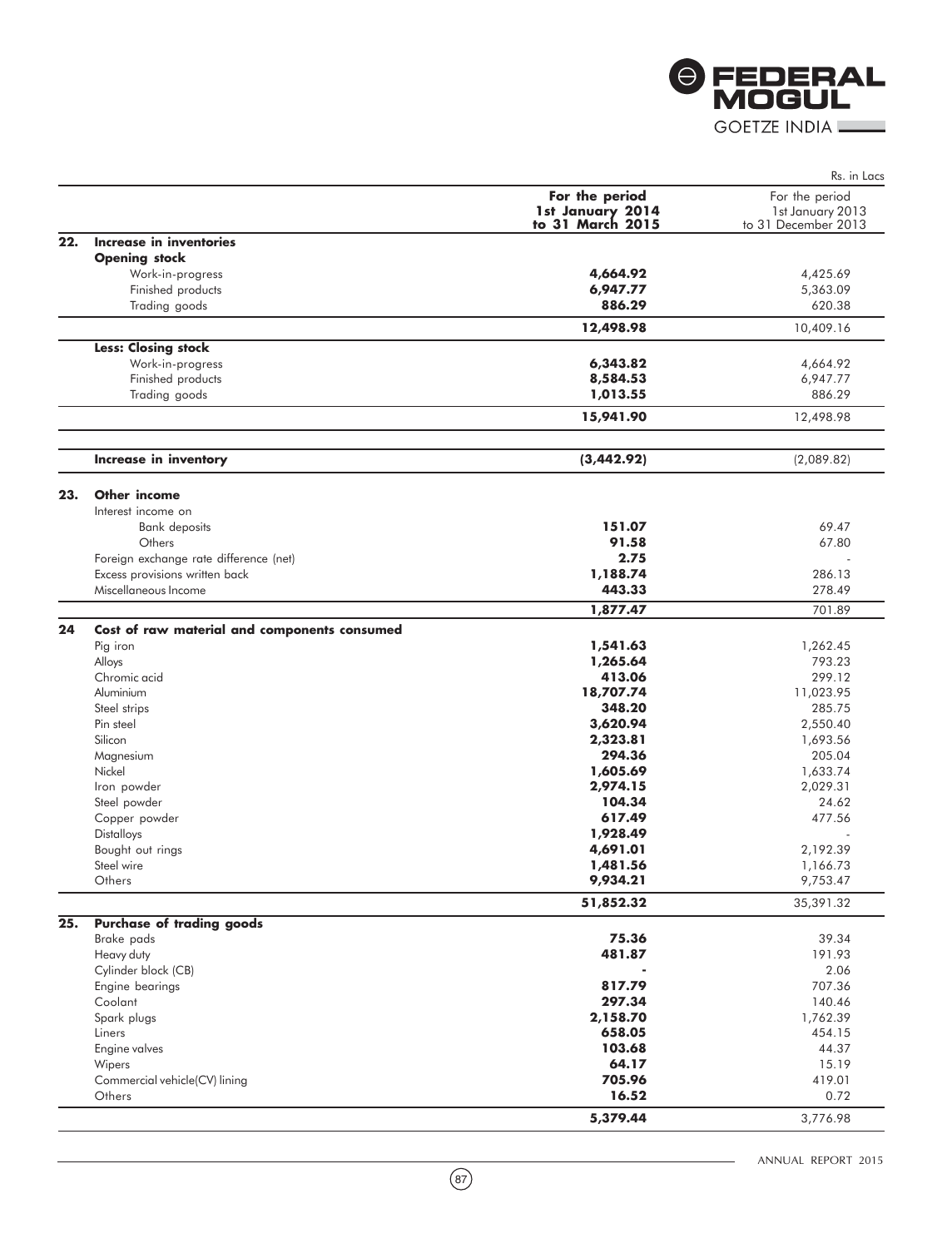

|     |                                                          |                                                        | Rs. in Lacs                                               |  |
|-----|----------------------------------------------------------|--------------------------------------------------------|-----------------------------------------------------------|--|
|     |                                                          | For the period<br>1st January 2014<br>to 31 March 2015 | For the period<br>1st January 2013<br>to 31 December 2013 |  |
| 26. | <b>Employee benefit expenses</b>                         |                                                        |                                                           |  |
|     | Salaries, wages and bonus                                | 26,960.92                                              | 19,742.86                                                 |  |
|     | Contribution to provident and other funds                | 1,737.67                                               | 1,308.95                                                  |  |
|     | Contribution to superannuation fund (refer note 37)      | 188.22                                                 | 140.65                                                    |  |
|     | Gratuity expense (refer note no. 36)                     | 598.32                                                 | 594.05                                                    |  |
|     | Staff welfare expenses                                   | 3,057.01                                               | 2,287.31                                                  |  |
|     |                                                          | 32,542.14                                              | 24,073.82                                                 |  |
| 27. | Other expenses                                           |                                                        |                                                           |  |
|     | Consumption of stores and spares                         | 15,127.80                                              | 13,223.57                                                 |  |
|     | Sub-contracting expenses                                 | 2,905.66                                               | 2,179.43                                                  |  |
|     | (Decrease)/ increase in excise duty on inventory         | (13.24)                                                | 175.69                                                    |  |
|     | Power and fuel                                           | 10,117.94                                              | 7,610.72                                                  |  |
|     | Freight and forwarding charges                           | 3,259.33                                               | 2,613.90                                                  |  |
|     | Rent (refer note 34)                                     | 504.75                                                 | 374.03                                                    |  |
|     | Rates and taxes                                          | 1,595.91                                               | 1,336.93                                                  |  |
|     | Insurance                                                | 179.87                                                 | 156.19                                                    |  |
|     | Repairs and maintenance                                  |                                                        |                                                           |  |
|     | Plant and machinery                                      | 647.53                                                 | 390.29                                                    |  |
|     | Buildings                                                | 428.74                                                 | 240.12                                                    |  |
|     | Others                                                   | 739.89                                                 | 489.16                                                    |  |
|     | Advertising and sales promotion                          | 7,212.71                                               | 5,098.35                                                  |  |
|     | Management support charges                               | 774.68                                                 | 631.51                                                    |  |
|     | Royalty                                                  | 2,355.91                                               | 1,452.51                                                  |  |
|     | Warranties expense (net of reversals)                    | 112.63                                                 | 83.83                                                     |  |
|     | Travelling and conveyance                                | 1,060.73                                               | 698.40                                                    |  |
|     | Communication costs                                      | 223.20                                                 | 168.68                                                    |  |
|     | Corporate social responsibility expenses (refer note 45) | 67.30                                                  |                                                           |  |
|     | Printing and stationery                                  | 134.81                                                 | 93.69                                                     |  |
|     | Legal and professional fees                              | 842.39                                                 | 674.05                                                    |  |
|     | Cash discounts (net)                                     | 163.62                                                 | 105.69                                                    |  |
|     | Payment to auditor (Refer details below)                 | 62.99                                                  | 65.59                                                     |  |
|     | Exchange differences (net)                               | 503.34                                                 | 311.30                                                    |  |
|     | Bad debts / advances written off                         | 163.25                                                 | 155.26                                                    |  |
|     | Provision for doubtful debts and advances                | 1,031.27                                               | 2.70                                                      |  |
|     | Loss on sale of fixed assets (net)                       | 122.13                                                 | 206.55                                                    |  |
|     | Environmental maintenance and remediation                | 1,288.72                                               | 816.38                                                    |  |
|     | Miscellaneous expenses                                   | 1,312.73                                               | 1,005.19                                                  |  |
|     |                                                          | 52,926.59                                              | 40,359.71                                                 |  |
|     | Payment to auditor as:                                   |                                                        |                                                           |  |
|     | -Statutory audit fee                                     | 30.36                                                  | 27.13                                                     |  |
|     | -Limited reviews                                         | 18.00                                                  | 13.50                                                     |  |
|     | -Tax audit fee                                           | 2.25                                                   |                                                           |  |
|     |                                                          |                                                        | 11.00                                                     |  |
|     | -Others                                                  |                                                        | 1.00                                                      |  |
|     | -Reimbursement of expenses                               | 12.38                                                  | 12.96                                                     |  |
|     |                                                          | 62.99                                                  | 65.59                                                     |  |
| 28. | <b>Depreciation</b>                                      |                                                        |                                                           |  |
|     | Depreciation of tangible assets                          | 9,341.36                                               | 6,889.23                                                  |  |
|     | Amortisation of intangible assets                        |                                                        | 15.59                                                     |  |
|     |                                                          | 9,341.36                                               | 6,904.82                                                  |  |

 $\overline{\phantom{0}}$ 

# 88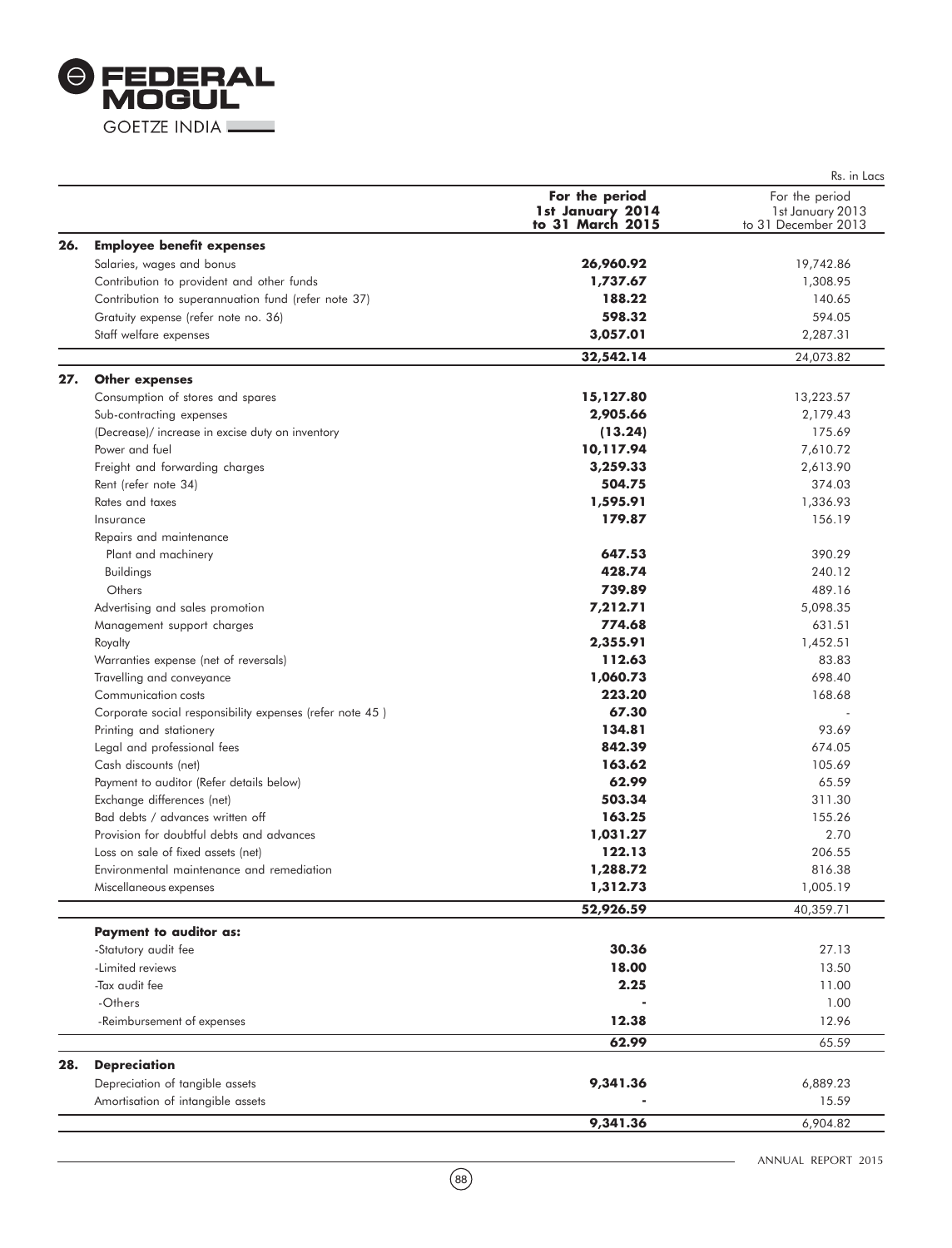

|     |                                                                                                 |                                                        | Rs. in Lacs                                               |
|-----|-------------------------------------------------------------------------------------------------|--------------------------------------------------------|-----------------------------------------------------------|
|     |                                                                                                 | For the period<br>1st January 2014<br>to 31 March 2015 | For the period<br>1st January 2013<br>to 31 December 2013 |
| 29. | <b>Finance cost</b>                                                                             |                                                        |                                                           |
|     | Interest                                                                                        |                                                        |                                                           |
|     | - banks                                                                                         | 1,656.42                                               | 1,122.14                                                  |
|     | - others                                                                                        | 1,451.55                                               | 1,212.66                                                  |
|     | Bank charges                                                                                    | 232.74                                                 | 134.46                                                    |
|     |                                                                                                 | 3,340.71                                               | 2,469.26                                                  |
| 29. | <b>Earnings per share</b>                                                                       |                                                        |                                                           |
|     | The following reflects the profit and share data used in the basic and diluted EPS computations |                                                        |                                                           |
|     | Net profit after tax as per statement of profit and loss (Rs.)                                  | 5,076.13                                               | 3,620.10                                                  |
|     | Weighted average number of equity shares                                                        | 55,632,130                                             | 55,632,130                                                |
|     | in calculating basic and diluted EPS                                                            |                                                        |                                                           |
|     | Nominal value of shares (Rs.)                                                                   | 10                                                     | 10                                                        |
|     | Basic and diluted earnings per share (Rs.)                                                      | 9.12                                                   | 6.51                                                      |

#### **30. Segment Information**

Based on the guiding principles given in Accounting Standard-17 'Segmental Reporting' the Group's primary business segment is manufacturing of auto components. Considering the nature of Group's business and operations, there are no separate reportable business segment, as there is only one business segment and hence, there are no additional disclosures required to be provided other than those already provided in the financial statements. The analysis of geographical segment is based on the geographical location of the customers. The following table shows the distribution of the Group's consolidated sales by geographical market, regardless of where the goods were produced.

#### **Geographical segment**

#### **Net sales revenue (including trading sales but excluding excise duty) by geographical market**

| India<br>Other countries                                                             | 135,727.39<br>18,860.42 | 105,200.21<br>7,944.79 |
|--------------------------------------------------------------------------------------|-------------------------|------------------------|
|                                                                                      | 154,587.81              | 113,145.00             |
| Carrying amount of segment debtors by geographical market (Net of provision, if any) |                         |                        |
| India                                                                                | 14,310.50               | 14,054.42              |
| Other countries                                                                      | 3,907.01                | 1,328.15               |
|                                                                                      | 18,217.51               | 15,382.57              |

The Company has common assets for producing goods for India and outside countries. Hence, separate figures for assets/ additions to fixed assets cannot be furnished.

#### **31. Capital and other commitments (net of capital advances)**

Total estimated amount of contracts, remaining to be executed on capital account and not provided for as at 31 March 2015 is Rs. 2,103.94 lacs (as at 31 December 2013 Rs.1,093.67 lacs).

#### **32. Contingent liabilities**

| (a)<br>Bank guarantees                              | 596.25   | 554.54   |
|-----------------------------------------------------|----------|----------|
| (b)<br>Claims/notices contested by the Company      |          |          |
| (i) Excise duty and service tax                     | 4,051.40 | 687.20   |
| (ii) Sales tax                                      | 2250.91  | 1,781.70 |
| (iii) Employee related cases                        | 286.05   | 242.99   |
| (iv) Electricity demand                             | 52.24    | 52.24    |
| (v) Income tax demands                              | 800.28   | 609.55   |
| vi) Excise duty and Service tax (Subsidary: FM-TPR) | 2,486.35 | 1,398.33 |
| vii) Sales tax (subsidary: FM-TPR)                  | ۰        | 455.59   |
| viii) Income tax demands (subsidary:FM-TPR)         | 16.58    | 9.35     |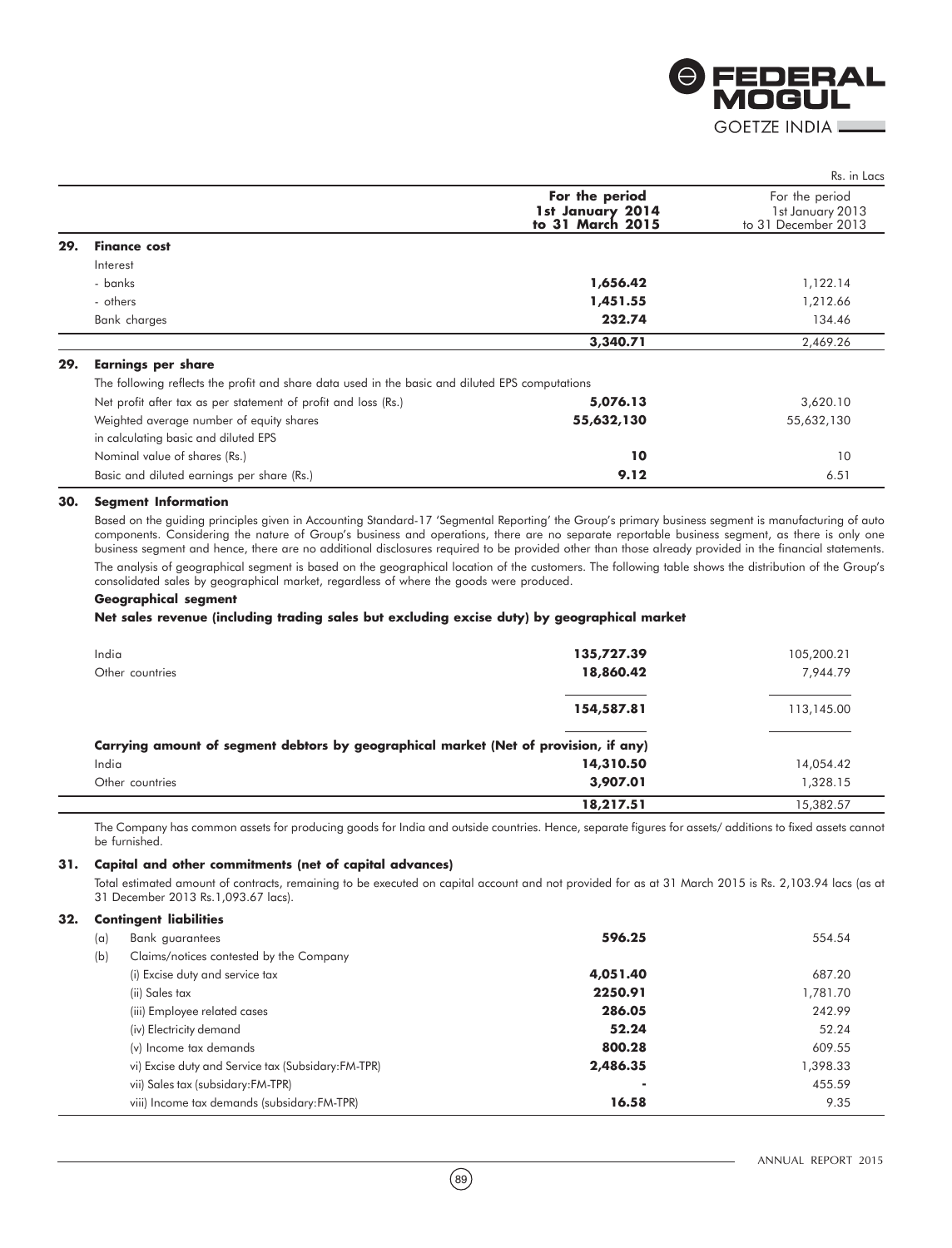

1) In relation to b (i) above, excise duty cases contested by the Company comprise of:

- i) Matters are pending at Joint Commissioner, Central Excise, Bangaluru where four show cause notice were received for the period 2000 to 2004 for the excise duty demand ot Rs.76.42 lacs on the ditterential discount which was given to stockist. Matter is pending with Joint Commissioner, Central<br>Excise, Bangaluru. (Previous Year Rs.33.73 lacs).
- ii) Matters are pending with CESTAT, Bangaluru wherein notice was received tor the period ot 2006-07 tor disallowing the cenvat credit taken twice<br>on the invoices for the excise demand of Rs.5.03 lacs. The case is pending
- iii) Matter is pending with CESTAT, Delhi on the six show cause notices received for the period 2002 to 2006 for the excise duty demand of Rs. 189.48 lacs raised on the Turnover Discount for the period of 2002-06. The cases are pending with the CESTAT, Delhi for hearing. (Previous Year Nil).
- iv) Matters are pending for two show cause notices received on the Patiala plant for the interest amount of Rs.14.02 lacs on the reversal of Special<br>. additional duty taken wrongly. Cases are related to 2000-2001 and pendi v) Matter is pending on the show cause notice received for the excise duty amounting Rs. 6.96 lacs on the classification issue related to the period of
- 1998-99. After filing of reply, there is no movement in the case and pending before Joint Commissioner, Excise (Previous Year Rs. 6.96 lacs).
- vi) Matter is pending for a show cause notice received in 2002 for the excise duty of Rs. 3.32 lacs on scrap sale for the period 2001-02. After filing of reply, there is no movement in the case and it is pending with Joint Commissioner, Excise, Patiala (Previous Year 3.32 lacs).
- vii) Matter is pending tor a show cause notice on disallowance ot excise credit ot Rs.9.34 lacs on the ground that credit does not tall in the category ot<br>input category. The case is related to the period 1987 to 1990 and
- viii) Matter is pending with Joint Commissioner, Central Excise on five notices related to period of 1995-96, 1997-98,1998-99 and 2003-04 for the<br>disallowance of Modvat Credit on the input raw material for amounting Rs.6.1
- ix) Matter is pending before the Supreme Court in the valuation case where two notices were issued to Patiala plant where department alleged on the<br>job work valuation and demanded excise duty of Rs.15.13 lacs.(Previous Yea
- x) Matter is pending before the Commissioner, Excise, Jaipur for taking excess credit of excise duty of Rs.3.19 lakhs for the period 2010-11.(Previous Year Nil).
- xi) Matter is pending betore the Commissioner, Excise on issuance ot show cause notice on the cenvat credit taken on LPG on the invoice addressed<br>to Goetze India (technical errors) amounting to Rs. 0.97 lacs (Previous Year
- 1) In relation to b (i) above, Service tax cases contested by the Company comprise of :
	- i) Matter is pending with CESTAT, Bangaluru in respect of notice for the period FY 2006-2007 amounting to Rs. 86.44 lacs wherein disallowed the<br>service tax credit taken on Input Service Distributor invoices received from G
	- ii) Nine matters are pending for the year 2009 to 2014 where company disallowed the service tax credit for Rs.2829 lacs for the common inputs used in the job work which are exempted activities as per the excise authorities.
	- iii) Matter is pending for a notice received for the period 2005-06 wherein service tax credit was disallowed for Rs.113.70 lacs on account of non-<br>availability of service invoices. The case is pending before the CESTAT, B
	- iv) Company received seven show cause notices at Patiala plant for the period 2005-11 for disallowance of service tax credit on various services for the service tax amounting Rs.96.11 lacs. The case is pending with Joint Commissioner, Service Tax (Previous Year Rs 96.11 lacs).
	- v) Matter is pending with the Commissioner (Appeals ), Central Excise, Chandigarh for two show cause notices received for the period 2009-13 for demanding the service tax credit taken on the inward and outward freight amounting Rs.31.93 lacs (Previous Year Nil).<br>Matter is pending in Bangaluru unit for the period 2008-11 for the service tax not paid on written off m
	- vi) Matter is pending in Bangaluru unit for the period 2008-11 for the service tax not paid on written off material for<br>before Commissioner, Service Tax. Company is confident of favaourbale decision in this case. (Previous
	- vii) Matters are pending for seven show cause notices for Patiala plant for the period 2006-07 for disallowance of service tax credit on mediclaim<br>services for the service tax amounting Rs.19.18 lacs. The case is pending b
	- viii) Matters are pending for seven show cause notices received for the period 2008 to 2012 for the disallowance of service tax credit amounting<br>Rs.79.02 lacs on few certain services for Bhiwadi Plant for disallowance and
	- ix) Matter is pending on the show cause notice received for corporate office for the period 2008-11 for the service tax demand of Rs.134.18 lacs for disallowance of service tax credit on various services.(Previous Year Rs. 134.18 lacs).
	- x) Recently, company received a show cause notice on the few reverse charge services whose tax demand is Rs.671 lakhs for 2008 to 2013. Since Company covered these services in the amnesty scheme therefore Company is conifident of favaourable decision in this.case. (Previous Year Nil).
	- xi) Service tax is pending for the service tax credit of Rs.10.71 lacs for disallowance of service tax credit for 2011-13 (Previous Year Nil).
	- xii) Recently, service tax show casuse notice received on manpower recuritement services for Rs.4.54 lacs where service tax not paid on PF and ESI services in the year 2012-13 (Previous Year Nil ).
	- xiii) Service tax show cause notice received for non-maintenaince of service tax register for past period for the demand Rs.294 lacs for the period 2009-<br>13. Reply is to be filed for defending the case before Commissioner.
- 2) In relation of b (ii) above, sales tax cases contested by the Company comprise of:
	- i) Sale tax matter is pending for assessment year 1996-97 to 2001-02 where sale tax demand was raised on the classification issue/rates difference<br>on product "Groove Insert Casting" for amounting Rs.97 lacs. Company has de the total demand amount was Rs. 442.92 lacs).
	- ii) Matter is pending with Honb'ble High Court of Karnataka on sale tax demand notice for the period 2005-06 for the sale tax demand of Rs. 278.51<br>lacs for the sale tax rate difference charged on the Piston. Case is pendin
	- iii) Matter is pending with Karnataka Sale Tax Tribunal for the penalty of Rs.1.36 lacs for not paying CST on the central sale on the C form liability.<br>Company has deposited Rs.1.36 lacs in this case. The case is related t (Previous Year Nil).
	- iv) Matters is pending with next DCCT, Audit Bangaluru for FY 2014-15 on account C Forms pendency for Rs. 293 lacs. The company has filed an appeal before the Joint Commissioner. (Previous Year Nil).
	- v) Matter is pending with Joint Commissioner,Ghaziabad for the sale tax demand of Rs.82.78 lacs for the financial year 2007-08 on account of several<br>issues like rate differences, disallowance of central sales, stock transf
	- vi) Matter is pending with Sale Tax authorities, Patna for the sale tax demand of Rs.25.66 lacs on account of non-availabilities of few documents and pending for hearing. (Previous Year Rs. 25.66 lacs).
	- vii) Four matters are pending at Kolkata sale tax authorities on various reason for the financial year 2001-02, 2004-05 and 2006 -07 for the sale tax<br>demand of Rs.6.37 lacs on account of disallowance of sale returns, warra
	- viii) Tax demand notice received from Maharashtra Sale Tax Demand of Rs.30.19 lacs on non-submission of forms F and matter is pending with next appellate authorities. (Previous Year 30.19 lacs).

 $(90)$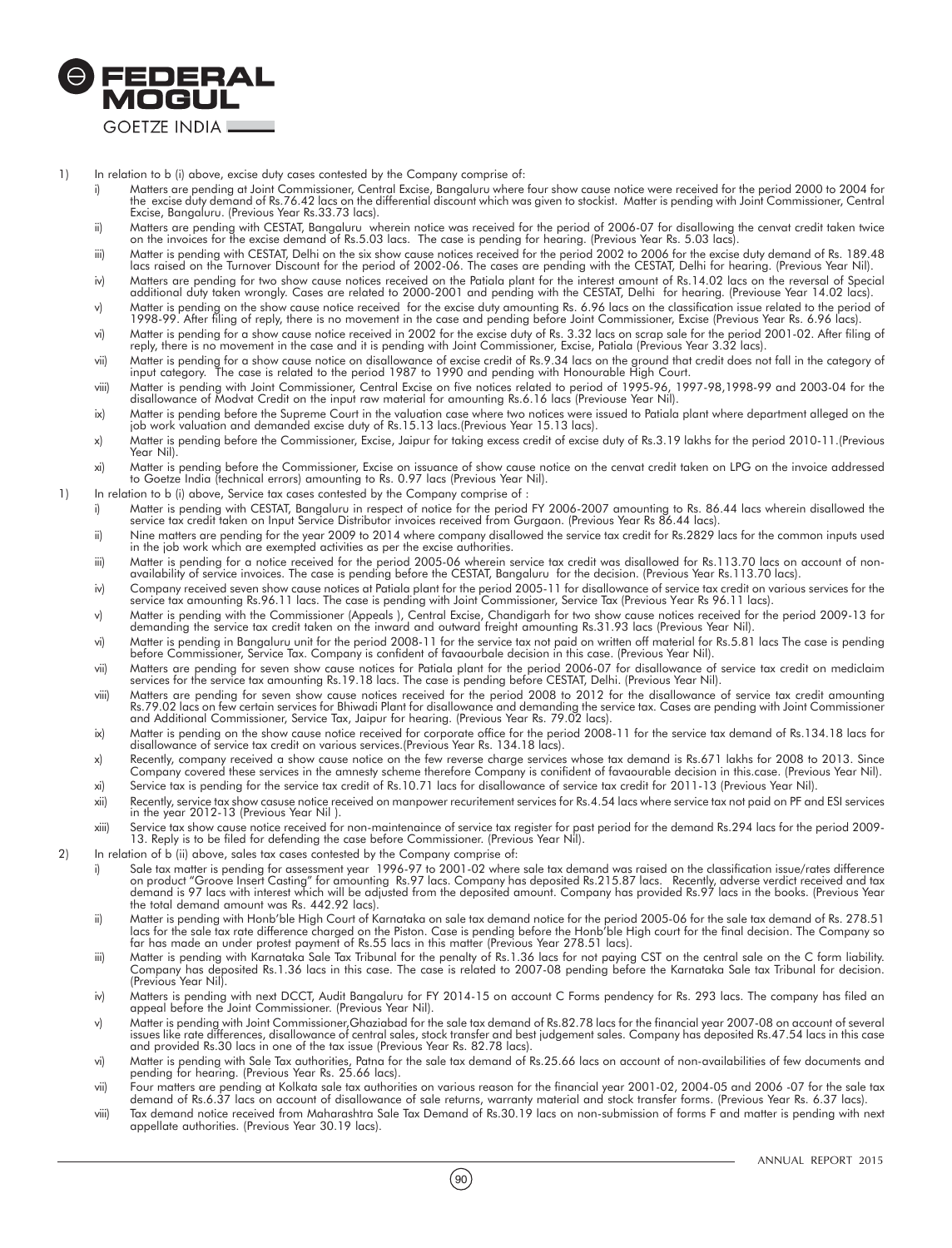- ix) Matter is pending with Additional Commissioner, Delhi for the total sale tax demand of Rs. 613.92 lacs on the four notices issued on best judgement basis for various reasons including disallowance of stock transter, Central sale and penalty on the above. One issue is related to sale of tixed assets<br>where sale tax demand is Rs.1.75 crore out of total tax demand. Compan
- x) Matter is pending with Joint Commissioner, Sale / Commercial Tax, Ghaziabad for the sale tax demand on the disallowance of stock transfer of Rs.32.68 lacs for the financial year 2012-13 (Previous Year Rs. 32.11 lacs).
- xi) Matter is pending with Additional Commissioner, Delhi for the financial year 2008-09 for the sale tax demand of Rs. 73.44 lacs which is demanded on the basis of best judgement (Previous Year 73.44 lacs).
- xii) Three matters are pending with next appellate authorities (Bhiwadi) for FY 2008-09, 2009-10 and 2012-13 on account C Forms pendency. Amount involved Rs. 306.00 lacs.(Previous Year Nil).
- xiii) Entry tax not paid on imported machinery in the Bangaluru as similar case is pending before the Supreme Court on the decision that entry tax is<br>unconstitutional and should not be levied. After 2011, Company started p is Rs 410 lacs.
- 3) In relation of b (iii) above, employee related cases comprise of:
- Claims against the Company not acknowledged as debt, in respect of demands raised by the workers. The Company has done an analysis and is of the opinion that it has fair chance of a favourable decision. Amount involved is Rs. 286.05 lacs. (Previous Year Rs. 242.99 lacs).
- 4) In relation to b (iv) above, electricity demand comprise of:<br>In respect of a demand raised by Punjab State Electricity Board (PSEB) for various years in relation to availment of additional load. The Company has done an analysis and is of the opinion that it has fair chance of a favourable decision. Amount involved is Rs. 52.24 lacs (Previous Year Rs. 52.24 lacs).
- 5) In relation to b (v) above, income tax cases disputed by the Company comprise of:
	- i) In respect of Assessment Year 1998-99, certain additions were made on normal as well as on book profits. The matter is pending with Honourable High court. The Company has done an analysis and is of the opinion that it has fair chance of favourable decision. The amount involved is Rs 86.69 lacs (Previous Year Rs 86.69 lacs).
	- ii) In respect of Assessment Year 2002-03, certain additions were made on normal income as well as on book profits. The matter is pending with<br>Assessing Officer for appeal effect. The Company has done an analysis and is of
	- iii) In respect of Assessment Year 2003-04, disallowance was made for carry forward losses as well as certain disallowances. The matter is subject to two different appeals. One is pending with the Assessing Officer and other with the Commissioner of Income Tax(Appeals). The Company has done an analysis and is of the opinion that it has fair chance of a favorable decision. The amount involved is Rs.158.01 lacs. (Previous Year Rs. 158.01 lacs).
	- iv) In respect of Assessment Year 2006-07, certain additions were made on normal as well as on book profit. The matter is pending with AO. The<br>Company has done an analysis and is of the opinion that it has fair chance of a is Rs. 39.52 lacs (Previous Year Rs. 39.52 lacs).
	- v) In respect of Assessment Year 2006-07, under Wealth tax assessment, debts relating to certain taxable assets were disallowed. The matter is<br>pending with Income Tax Appellate Tribunal. The Company has done an analysis an
	- vi) TIn respect of Assessment Year 2008-09, certain additions were made on normal profits. The matter is pending with Income Tax Appellate Tribunal.<br>The Company has done an analysis and is of the opinion that it has fair c Year Rs 72.68 lacs).
	- vii) In respect of Assessment Year 2009-10, certain additions were made on normal profits. The matter is pending with Commissioner Income Tax (Appeals). The Company has done an analysis and is of the opinion that it has fa lacs. (Previous Year Rs 163.61 lacs).
	- viii) In respect of period starting 01.04.2007 to 31.03.2015, Company has received TDS default notices on account of short deduction/ short payment of tax deduction at Source. The Company believes that defaults should have arisen due to some technical and clerical errors and could be corrected by filing of revised return/correction statements. The amount involved is Rs.19.06 lacs. (Previous Year Rs 27.71 lacs).
	- ix) In respect of Assessment Year 1999-00, certain additions were made on normal as well as on book profit. The matter is pending with Honourable Supreme Court. The Company has done an analysis and is of the opinion that it has fair chance of a favourable decision. The amount for contingent liability for the year is Rs. 83.26 lacs (Previous Year Rs. Nil).
	- x) IIn respect of Assessment Year 2010-11, certain additions were made on normal profits. The matter is pending with Commissioner Income Tax<br>Appeals). The Company has done an analysis and is of the opinion that it has fair lacs. (Previous Year Rs Nil).
	- xi) In respect of Assessment Year 2011-12, certain additions were made on normal profits in the draft order. The matter is pending filling objection before DRP. The Company has done an analysis and is of the opinion that it has fair chance of favorable decision. The amount involved is Rs 17.85 lacs. (Previous Year Rs Nil).
- 6) In relation to b (vi) above, excise cases disputed by the Subsidiary Company ('FM-TPR') comprise of:
	- i) Matter pending with Commissioner of Central Excise :
		- a) In relation to deduction of trade discounts for the period 2000-2002 to 2003-2004. The amount involved is Rs. 2.42 lacs (Previous Year Rs. 2.42 lacs)
		- b) Company has received demand notice for the period 2007-08, which is on account of demand for service tax on supplementary bills on job<br>work charges for price reduction passed on by one of the suppliers. The amount invol
		- c) In respect of irregular availment of cenvat credit on certain products obtained on job work basis for the period 2010 2013. The amount<br>involved including interest and penalties is Rs.807 lacs (Previous Year Rs. Nil ).
		- d) In respect of notice received for the period Aug 2013-Jan2014 on account of Cenvat credit taken of service tax on job work charges. The Company has done an analysis and is of the opinion that it has fair chance of a favorable decision. A stay was also granted to the Company<br>in the month of February 2012 in this matter. The amount involved is Rs.199.02 lacs
		- e) On the issue of denial of service tax credit on job work, tax authorities has filed an appeal before the High Court against the Order of CESTAT. The tax demand was Rs.611.96 lacs in this case (Previous Year Rs. Nil)
		- f) Company has received demand notice for the period 2010-14, which is on account of demand for service tax credit on sole selling expenses made by the Company. The amount involved including interest and penalties is Rs. 255.52 lacs (Previous Year Nil ).
		- g) Company has received two demand notice for the period 2008-10, which is on account of demand for service tax credit on sole selling expenses made by the Company. The amount involved including interest and penalties is Rs.191.65 lacs(Previous Year Rs.135.15 lacs).
		- h) In respect of availment of service tax credit in relation to management consultancy service for the period 2006-09. The amount involved is<br>Rs.98.12 lacs ( Previous Year Rs.98.12 lacs ).

FEDERAL 10GUL **GOETZE INDIA**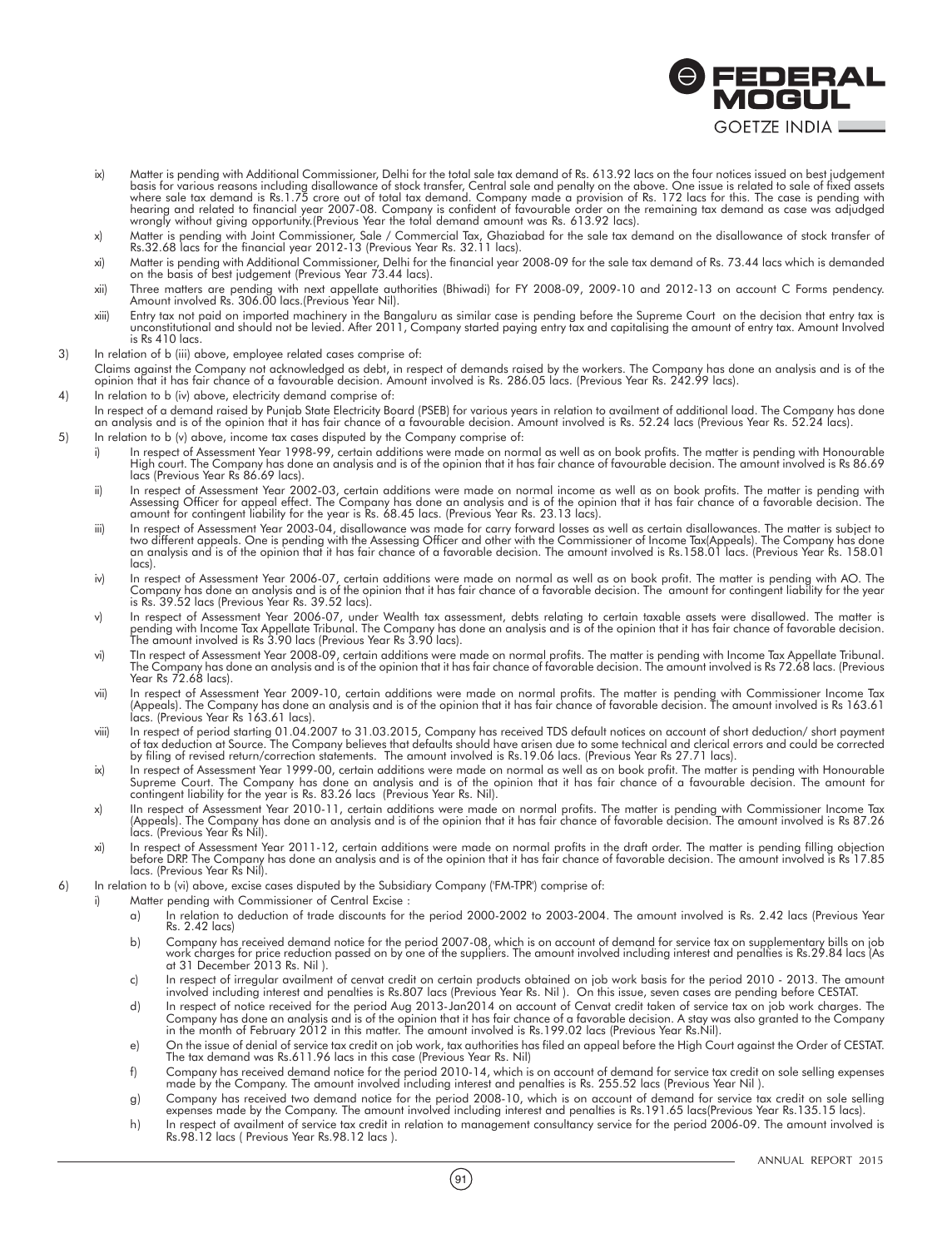

**GOETZE INDIA LAND** 

- i) In respect of availment of cenvat credit (service tax) in relation to cross charges for the period 2010 to 2014. The amount involved is Rs.276.70 lacs (Previous Year Rs.Nil).
- j) Company has received demand notice for the period 2010-12, where service tax credit disallowed on few services in the service tax audit whose tax demand is Rs.12.35 lacs. (Previous Year 12.35 lacs)
- k) Company has received demand notice for the period 2012-13, which is on account of demand for service tax credit on frieght outward expenses made by the Company. The amount involved including interest and penalties is Rs.1.97 lacs (Previous Year 1.97 lacs.)
- 7) In relation to (b) (vii) above, following are the Sales tax cases contested by Subsidiary Company ('FM-TPR') comprise of:
	- i) The matter is pending before the Joint Commissioner of Commercial taxes("JCCT"Appeals), Bangaluru:
		- a) The matter is pending at Assessing Otticer tor appeal ettect in respect ot Assessment Year 2010-11, disallowances were made on account<br>of certain Advance wrtten-off in books and expenditure incurred on technical trainin Rs. 3.69 lacs).
- 8) In relation to (c) above, income tax cases disputed by the subsdiary company FMTPR comprise of:
	- i) In respect of Assessment Year 2010-11, 2011-12 and 2013-14 Company has received TDS default notices on account of short deduction/ short payment of tax deduction at Source. The amount involved is Rs. 4.99 lacs (Previous Year 4.99 lacs).
	- ii) In respect of Assessment Year 2014-15, Company has received TDS default notices on account of short deduction/ short payment of tax deduction at Source.The amount involved is Rs. 1.66 lacs (Previous Year 0.70 lacs).
	- iii) The matter is pending at Assessing Officer for appeal effect in respect of Assessment Year 2011-12, disallowances were made on account of miscellaneous expense and technical training fee. The amount involved is Rs. 2.19 lacs (Previous Year Nil).
	- iv) The matter is pending at Assessing Officer for appeal effect in respect of Assessment Year 2012-13, disallowances were made on account of certain<br>Service Tax recoverable wrtten-off in books and expenditure incurred on Nil).

## **33. Information in respect of related parties**<br>(a) Name of Parties where Control Exists

- **(a)** Name of Parties where Control Exists
- i) Holding Company
	- Federal Mogul Holdings Limited (Mauritius)
	- ii) Subsidiary
		- Federal-Mogul TPR (India) Limited
	- iii) Ultimate Holding Company
		- Federal Mogul Corporation, USA
- **(b)** Key managerial personnel
	- Mr. Andreas Wilhelm Kolf, Managing Director
	- Mr. Sachin Selot, CFO & Whol Time Director
	- Mr. Khalid Iqbal Khan, Secretary
	- Mr. Sunit Kapur, Director
	- Mr. Dan Brugger, Whole Time Director
	- Mr. Vikrant Sinha, Whole Time Director
	- Mr. Anand Kumar Sahoo, Secretary (FMTPR Ltd.)
	- Mr. S. Raghvendra, Manager (FMTPR Ltd.)
- **(c)** Fellow subsidiaries
	- Federal Mogul Burscheid GMBH, Germany
	- Federal Mogul Nurnberg, GMBH (Germany)
	- Federal Mogul Holding Deutschland (Germany)
	- Federal Mogul Limited (U.K.)
	- Federal Mogul Financial Services FRANCTNL (France)
	- Federal Mogul Gorzyce, S.A. (Poland)
	- Federal Mogul Friedberg, GMBH (Germany)
	- Federal Mogul Sintered Products Ltd. (U.K.)
	- Federal Mogul Friction Products Ltd (Thailand)
	- Federal Mogul Thailand Manufacturina Ayutthaya, (Thailand)
	- Federal Mogul France, S.A. (France)
	- Federal Mogul Corporation, Garennes (France)
	- Federal Mogul (Shanghai)
	- Federal Mogul Friction Products Ltd.
	- Federal Mogul Worldwide Aftermarket
	- Federal Mogul Sistemas Brazil
	- Federal Mogul Dongsuh Piston Co. Ltd. (China)
	- Federal Mogul Bradford Ltd.
	- Federal Mogul Powertrain Spara, MII
	- Federal Mogul KK Yokohama
	- Federal Mogul Powertrain Inc, Southbend
	- Federal Mogul Chasseneuil
	- Federal Mogul Kontich
	- Federal Mogul Bearings India Ltd (India)
	- Federal-Mogul Ignition Products India Ltd (India) (Formerly known as Federal Mogul Automotive Product (India) Pvt Ltd.)
	- Federal-Mogul Motorparts Ltd. (India) (Formerly known as Federal Mogul VSP India Ltd.)
	- Federal-Mogul PTSB India Pvt. Ltd. (India) (Formerly known as Federal-Mogul Trading India Pvt. Ltd.)
- **(d)** Associates
	- GTZ Securities Limited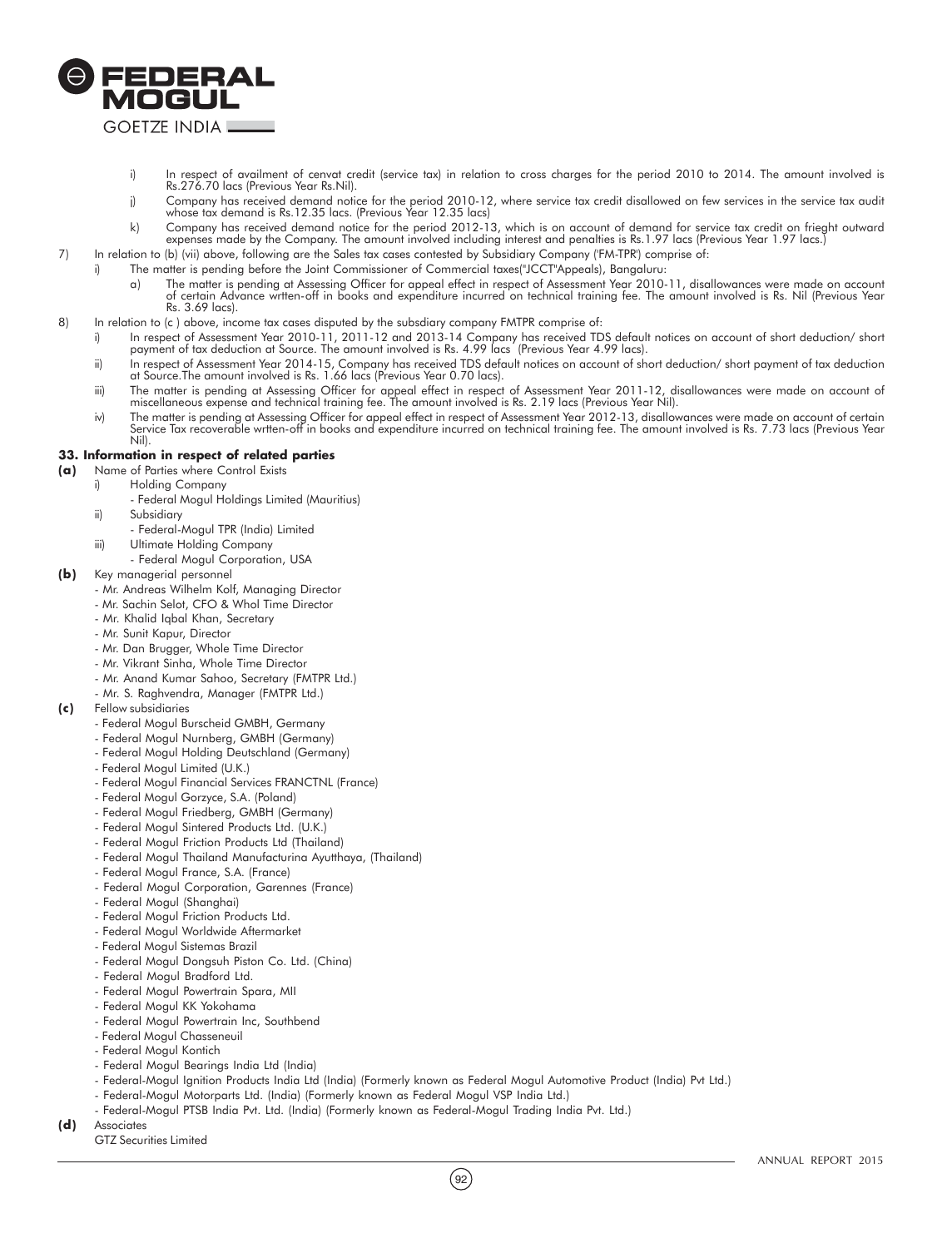

| Balance outstanding as at the end of the period Receivables | 1,935.95                            |                                             |                                                                                               |                                            |                                                                                                                                                         |                                       |                                                                          |                                                                         |
|-------------------------------------------------------------|-------------------------------------|---------------------------------------------|-----------------------------------------------------------------------------------------------|--------------------------------------------|---------------------------------------------------------------------------------------------------------------------------------------------------------|---------------------------------------|--------------------------------------------------------------------------|-------------------------------------------------------------------------|
|                                                             |                                     |                                             |                                                                                               |                                            |                                                                                                                                                         |                                       |                                                                          | Rs. in lacs                                                             |
|                                                             |                                     |                                             |                                                                                               |                                            | Fellow Subsidiaries                                                                                                                                     |                                       |                                                                          |                                                                         |
| Particulars                                                 |                                     | Federal-Mogul Bradford<br>Limited (Germany) |                                                                                               | Federal Mogul Burscheid<br>GMBH, (Germany) |                                                                                                                                                         | Federal Mogul Gorzyee<br>S.A (Poland) | Federal Mogul Dongsuh<br>Piston Co.Ltd. (China)                          |                                                                         |
|                                                             | for the period 1st<br>31 March 2015 |                                             | for the period 1st for the period 1st<br>January 2014 to   January 2013 to 31 January 2014 to |                                            | December 2013 31 March 2015 31 December 2013 31 March 2015 31 December 2013<br>for the period 1st for the period 1st<br>January 2013 to January 2014 to |                                       | for the period 1st for the period 1st<br>January 2013 to January 2014 to | January 2013 to<br>for the period 1st<br>31 March 2015 31 December 2013 |
| Sales                                                       |                                     |                                             | (6.64)                                                                                        |                                            |                                                                                                                                                         |                                       |                                                                          |                                                                         |
| Purchase of raw material                                    | 1,285.77                            |                                             | 2,712.41                                                                                      | 3,136.18                                   | 0.98                                                                                                                                                    | 0.75                                  |                                                                          |                                                                         |
| Purchase/(sale) of fixed assets                             |                                     |                                             | 023.38                                                                                        | 1,998.72                                   |                                                                                                                                                         |                                       |                                                                          |                                                                         |
| Interest Expenses                                           |                                     |                                             |                                                                                               |                                            |                                                                                                                                                         |                                       |                                                                          |                                                                         |
| Reimbursement of expenses paid                              |                                     |                                             | 6.26                                                                                          |                                            | 0.17                                                                                                                                                    |                                       |                                                                          |                                                                         |
| Reimbursement of expenses (received)                        |                                     |                                             | (1.36)                                                                                        |                                            |                                                                                                                                                         |                                       |                                                                          | (167.28)                                                                |
| Service income                                              |                                     |                                             |                                                                                               |                                            |                                                                                                                                                         |                                       | (254.62)                                                                 |                                                                         |
| Royalty expense                                             |                                     |                                             | 626.69                                                                                        | 238.37                                     |                                                                                                                                                         |                                       |                                                                          |                                                                         |
| Balance outstanding as at the end of the period (payable)   | (192.43)                            |                                             | (931.87)                                                                                      | (415.55)                                   |                                                                                                                                                         |                                       | 212.24                                                                   |                                                                         |
| Balance outstanding as at the end of the period Receivables |                                     |                                             |                                                                                               |                                            |                                                                                                                                                         |                                       |                                                                          | (38.23)                                                                 |

 $\circled{93}$ 

Rs. in lacs Rs. in lacs

Related party disclosure Related party disclosure

**Ultimate Holding Company**

**Ultimate Holding Company** 

**Federal Mogul Corporation (USA)**

Federal Mogul<br>Corporation (USA)

**for the period 1st January 2014 to 31 March 2015**

for the period<br>1st January 2014<br>to 31 March 2015

for the period 1st January 2013 to 31 December 2013

for the period<br>1st January 2013<br>1st January 2013<br>1st Poeember 2013

57.75 281.85 274.34  $(233.33)$ 

 $(0.51)$ 49.78  $\frac{95.45}{ }$   $(1,428.28)$ 

 $(34.86)$ 

Balance outstanding as at the end of the period (Payables)

Reimbursement of expenses received

Reimbursement of expenses paid

Purchase/ (sale) of fixed assets Purchase of raw material

Sales

 $(141.52)$ 

 $(6,478.95)$ 

 $(7,976.09)$ 

**Particulars**

Particulars

Sales **(7,976.09)** (6,478.95) Purchase/ (sale) of fixed assets **(0.51)** 57.75 Purchase of raw material **49.78** 281.85 Reimbursement of expenses paid **95.45** 274.34 Reimbursement of expenses received **(141.52)** (233.33) Balance outstanding as at the end of the period (Payables) **(34.86)** (1,428.28)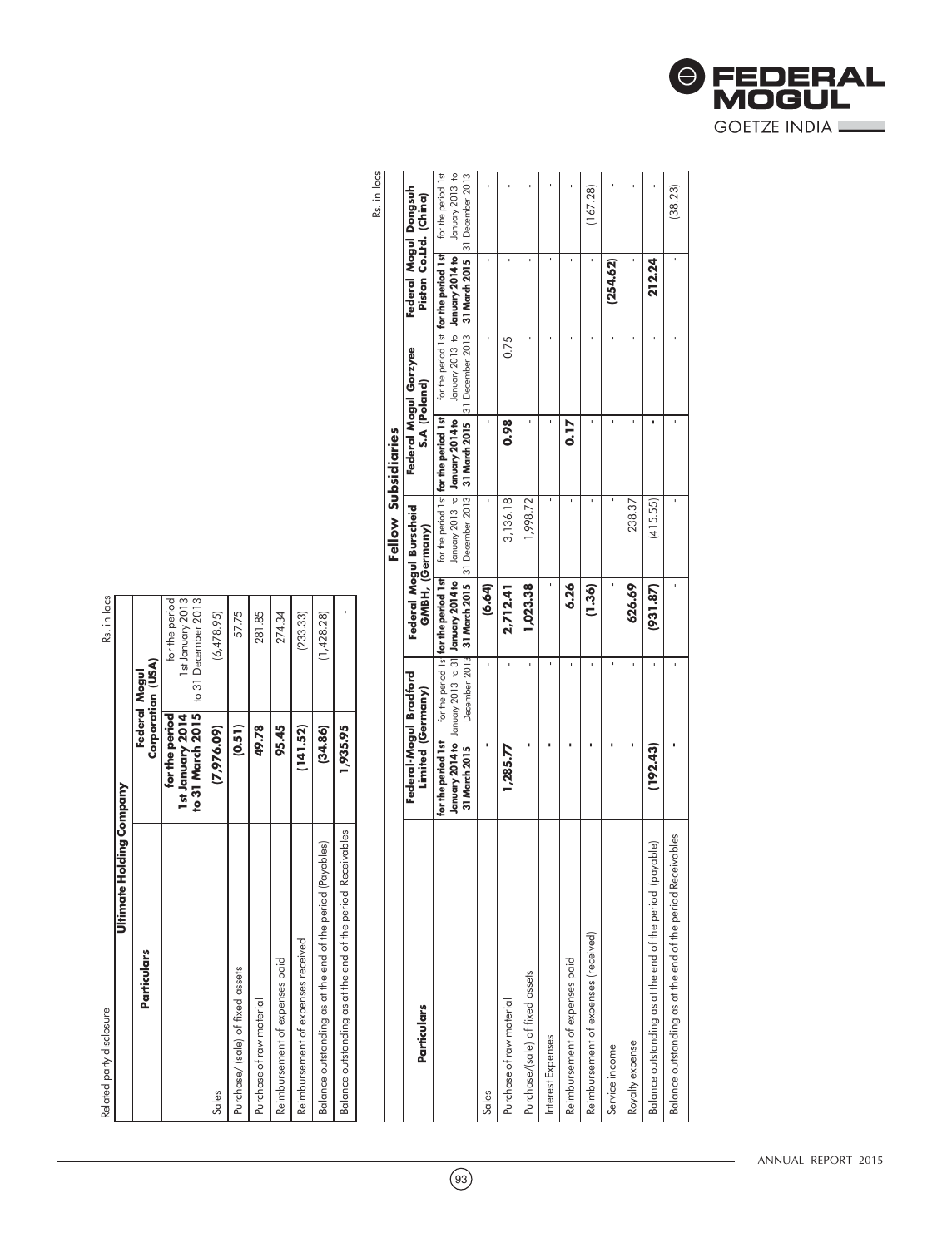|                                                             |                                     |                                           |                                                                                                                                                                                                                      | Fellow Subsidiaries                                           |                                                                          |                       |                                                                          | Rs. in lacs                                        |
|-------------------------------------------------------------|-------------------------------------|-------------------------------------------|----------------------------------------------------------------------------------------------------------------------------------------------------------------------------------------------------------------------|---------------------------------------------------------------|--------------------------------------------------------------------------|-----------------------|--------------------------------------------------------------------------|----------------------------------------------------|
| <b>Particulars</b>                                          |                                     | Federal Mogul Nurnberg,<br>GMBH (Germany) |                                                                                                                                                                                                                      | Manufacturina Ayutthaya, (Thailand)<br>Federal Mogul Thailand | Deutschland (Germany)                                                    | Federal Mogul Holding |                                                                          | Products Ltd. (Thailand)<br>Federal Mogul Friction |
|                                                             | for the period 1st<br>31 March 2015 |                                           | December 2013 31 March 2015  31 December 2013   31 March 2015  31 December 2013   31 March 2015  31 December 2013<br>for the period 1st for the period 1st<br>January 2014 to   January 2013 to 31   January 2014 to |                                                               | for the period 1st for the period 1st<br>January 2013 to January 2014 to |                       | for the period 1st for the period 1st<br>January 2013 to January 2014 to | for the period 1st<br>January 2013 to              |
| Sales                                                       | (3.62)                              | (8.03)                                    | (2,625.70)                                                                                                                                                                                                           |                                                               |                                                                          |                       |                                                                          | (927.08)                                           |
| Purchase of raw material                                    | 399.28                              | 89.22                                     |                                                                                                                                                                                                                      |                                                               |                                                                          |                       | <u> အို</u>                                                              | 5.81                                               |
| Purchase / (Sale) of Fixed Assets                           | 674.10                              | 255.86                                    |                                                                                                                                                                                                                      |                                                               |                                                                          |                       |                                                                          |                                                    |
| Interest Expenses                                           |                                     |                                           |                                                                                                                                                                                                                      |                                                               |                                                                          |                       |                                                                          |                                                    |
| Management Support charges paid                             |                                     |                                           |                                                                                                                                                                                                                      |                                                               | 774.70                                                                   | 631.51                |                                                                          |                                                    |
| Reimbursement of expenses paid                              | 4.44                                |                                           |                                                                                                                                                                                                                      |                                                               |                                                                          |                       | <b>1.02</b>                                                              |                                                    |
| Reimbursement of expenses (received)                        |                                     |                                           |                                                                                                                                                                                                                      |                                                               | (15.34)                                                                  |                       | (1.02)                                                                   |                                                    |
| Royalty Expense                                             | 884.91                              | 768.65                                    |                                                                                                                                                                                                                      |                                                               |                                                                          |                       |                                                                          |                                                    |
| Balance outstanding as at the end of the period Receivables |                                     |                                           | 451.47                                                                                                                                                                                                               |                                                               |                                                                          |                       |                                                                          | 83.04                                              |
| Balance outstanding as at the end of the period (Payable)   | (1,049.45)                          | (357.77)                                  |                                                                                                                                                                                                                      |                                                               | (215.06)                                                                 |                       | (1.80)                                                                   |                                                    |
|                                                             |                                     |                                           |                                                                                                                                                                                                                      |                                                               |                                                                          |                       |                                                                          |                                                    |

Rs. in lacs Rs. in lacs

|                                                             |                                     |                                                       |                                       |                                                   | Fellow Subsidiaries                                                                                                                                         |                              |                                                                          |                                                                         |
|-------------------------------------------------------------|-------------------------------------|-------------------------------------------------------|---------------------------------------|---------------------------------------------------|-------------------------------------------------------------------------------------------------------------------------------------------------------------|------------------------------|--------------------------------------------------------------------------|-------------------------------------------------------------------------|
| Particulars                                                 |                                     | Services FRANCTNL (France)<br>Federal Mogul Financial |                                       | Federal Mogul Sintered<br>Products Limited, (U.K) |                                                                                                                                                             | Other Fellow<br>Subsidiaries |                                                                          | Total                                                                   |
|                                                             | for the period 1st<br>31 March 2015 | January 2014 to January 2013 to 31 January 2014 to    | for the period 1st for the period 1st |                                                   | December 2013 31 March 2015 31 December 2013 31 March 2015 31 December 2013<br>for the period 1st for the period 1st<br>January 2013 to $ $ January 2014 to |                              | for the period 1st for the period 1st<br>January 2013 to January 2014 to | for the period 1st<br>January 2013 to<br>31 March 2015 31 December 2013 |
| Sales                                                       |                                     |                                                       | (40.80)                               |                                                   | (611.83)                                                                                                                                                    | (50.06)                      | (3,288.61)                                                               | 868.98                                                                  |
| Purchase of raw material                                    |                                     |                                                       | 7.19                                  | 29.48                                             | 26.15                                                                                                                                                       | 785.26                       | 4,433.57                                                                 | 4,046.70                                                                |
| Purchase / (Sale) of Fixed Assets                           |                                     |                                                       | 89.87                                 |                                                   | ı                                                                                                                                                           | 42.80                        | 1,787.35                                                                 | 2,297.38                                                                |
| Trade Mark & license fees                                   |                                     |                                                       | ı                                     |                                                   | 127.48                                                                                                                                                      |                              | 127.48                                                                   |                                                                         |
| Management Support charges paid                             |                                     |                                                       |                                       |                                                   |                                                                                                                                                             |                              | 774.70                                                                   | 631.51                                                                  |
| Reimbursement of expenses paid                              |                                     | 21.91                                                 |                                       |                                                   | 2.63                                                                                                                                                        | 7.12                         | 14.52                                                                    | 29.03                                                                   |
| Reimbursement of expenses (received)                        |                                     |                                                       | (0.09)                                |                                                   |                                                                                                                                                             |                              | (17.81)                                                                  | (167.28)                                                                |
| Royalty Expense                                             |                                     |                                                       | 366.18                                | 259.58                                            |                                                                                                                                                             |                              | 1,877.78                                                                 | 1,266.59                                                                |
| Balance outstanding as at the end of the period Receivables |                                     |                                                       |                                       |                                                   | 454.80                                                                                                                                                      |                              | 906.27                                                                   | 44.81                                                                   |
| Balance outstanding as at the end of the period (Payable)   |                                     |                                                       | (76.32)                               | (130.27)                                          | (136.73)                                                                                                                                                    | (118.95)                     | (2, 391.42)                                                              | (1,022.54)                                                              |



**GOETZE INDIA** 

ANNUAL REPORT 2015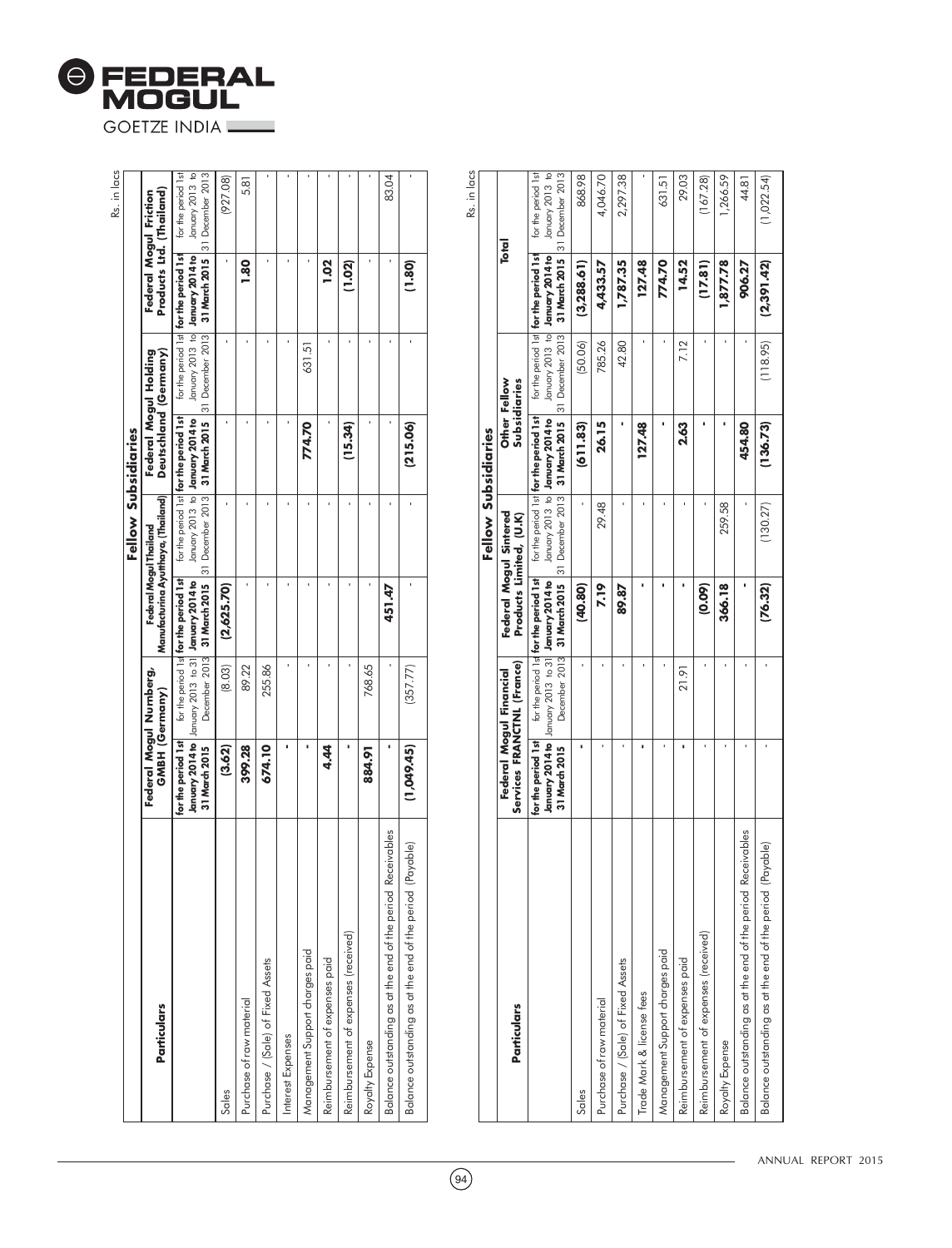|                                                                 |                       |                               |                                                                 |               |                                                                                                                                                                                                                              | Fellow Subsidiaries   |                          |                        |                |              |
|-----------------------------------------------------------------|-----------------------|-------------------------------|-----------------------------------------------------------------|---------------|------------------------------------------------------------------------------------------------------------------------------------------------------------------------------------------------------------------------------|-----------------------|--------------------------|------------------------|----------------|--------------|
| Particulars                                                     | India Limited (India) | <b>Federal Mogul Bearings</b> | <b>Federal Mogul Ignition Products</b><br>India Limited (India) |               | Deutschland (Germany)                                                                                                                                                                                                        | Federal Mogul Holding | Products Ltd. (Thailand) | Federal Mogul Friction | Total          |              |
|                                                                 | for the period        | for the period                | for the period                                                  | forthe period | 1st January 2014  ist January 2013 to   1st January 2014  ist January 2013 to   1st January 2013 to   1st January 2014   1st January 2014   Ist January 2013 to   1st January 2014   Ist January 2013 to  <br>for the period | for the period        | for the period           | for the period         | for the period | fortheperiod |
| Purchase of raw material, intermediaries and finished goods     | 697.64                | 720.31                        | 2,500.21                                                        | 1,737.96      | 910.65                                                                                                                                                                                                                       |                       |                          |                        | 4,108.50       | 2,458.28     |
| Trademark & License tees                                        |                       |                               |                                                                 |               |                                                                                                                                                                                                                              |                       |                          |                        |                |              |
| Reimbursement of expenses paid                                  | 672.49                |                               | 76.41                                                           | 23.75         | 4.59                                                                                                                                                                                                                         |                       | 19.20                    |                        | 772.70         | 23.76        |
| Reimbursement of expenses (received)                            | (1, 133.15)           | (161.74)                      | 491.29)                                                         |               | (95.85)                                                                                                                                                                                                                      | (433.85)              | (382.96)                 | (47.04)                | (2, 103.25)    | (642.62)     |
| Inter-corporate deposit (ICD) Taken                             |                       |                               | 100.00                                                          | 375.00        |                                                                                                                                                                                                                              | (75.00)               | 2,000.00                 | 705.00                 | 2,100.00       | 1,005.01     |
| Inter-corporate deposit (ICD) repaid                            |                       |                               | 500.00)                                                         | (900.00)      |                                                                                                                                                                                                                              | (75.00)               | (2,700.00)               | (320.00)               | (3, 200.00)    | (1, 294.99)  |
| Interest on the above ICD                                       |                       |                               | 247.19                                                          | 291.67        |                                                                                                                                                                                                                              | 0.74                  | 687.67                   | 481.33                 | 934.86         | 773.75       |
| Balance outstanding as at the end of the period Payable         | (109.70)              | (43.13)                       | (1,908.91)                                                      | (2,082,10)    | (11.88)                                                                                                                                                                                                                      | (13.45)               | (4, 189.36)              | (4,884.92)             | (6, 219.86)    | (7,023.59)   |
| es<br>Balance outstanding as at the end of the period Receivabl |                       |                               |                                                                 |               |                                                                                                                                                                                                                              | 17.74                 |                          | 34.45                  |                | 52.20        |

\* FM Ignition payables includes Rs 1,525 lacs (Previous year Rs 1,925 lacs) payable against ICD taken and Rs. 12.24 lacs (Previous year Rs 20.80 lacs) payable against the interest on the same.<br>\*FM PTSB payables include Rs. **Notes :** \* FM Ignition payables includes Rs 1,525 lacs (Previous year Rs 1,925 lacs) payable against ICD taken and Rs. 12.24 lacs (Previous year Rs 20.80 lacs) payable against the interest on the same. \*FM PTSB payables include Rs. 4180 lacs (Previous year Rs 4880 lacs) payable against ICD taken and Rs.33.55 lacs (Previous year Rs 39.38 lacs) payable against the interest on the same. Notes:

| Balance outstanding as at the<br>end of the year (payable)<br>1st January 2014 to<br>for the period<br>31 March 2015<br>1st January 2013 to<br>31 December 2013<br>for the period<br>189.88<br>7.60<br>18.46<br>420.56<br>10.94<br>34.34<br>159.34<br>Transaction during the year<br>1st January 2014 to<br>31 March 2015<br>for the period<br>68.69<br>13.29<br>27.08<br>808.02<br>576.95<br>122.01<br>Particulars<br>Andreas Wilhelm Kolf<br>Anand Kumar Sahoo<br>Khalid Iqbal Khan<br>S. Raghavendra<br>Vikrant Sinha<br>Dan Brugger<br>Sachin Selot<br>Sunit Kapur<br><b>Total</b> | Key Managerial Personnel |  | Rs. in lacs         |
|----------------------------------------------------------------------------------------------------------------------------------------------------------------------------------------------------------------------------------------------------------------------------------------------------------------------------------------------------------------------------------------------------------------------------------------------------------------------------------------------------------------------------------------------------------------------------------------|--------------------------|--|---------------------|
| 31 December 2013<br>for the period                                                                                                                                                                                                                                                                                                                                                                                                                                                                                                                                                     |                          |  |                     |
|                                                                                                                                                                                                                                                                                                                                                                                                                                                                                                                                                                                        |                          |  | 1st January 2013 to |
|                                                                                                                                                                                                                                                                                                                                                                                                                                                                                                                                                                                        |                          |  |                     |
|                                                                                                                                                                                                                                                                                                                                                                                                                                                                                                                                                                                        |                          |  |                     |
|                                                                                                                                                                                                                                                                                                                                                                                                                                                                                                                                                                                        |                          |  |                     |
|                                                                                                                                                                                                                                                                                                                                                                                                                                                                                                                                                                                        |                          |  |                     |
|                                                                                                                                                                                                                                                                                                                                                                                                                                                                                                                                                                                        |                          |  |                     |
|                                                                                                                                                                                                                                                                                                                                                                                                                                                                                                                                                                                        |                          |  |                     |
|                                                                                                                                                                                                                                                                                                                                                                                                                                                                                                                                                                                        |                          |  |                     |
|                                                                                                                                                                                                                                                                                                                                                                                                                                                                                                                                                                                        |                          |  |                     |
|                                                                                                                                                                                                                                                                                                                                                                                                                                                                                                                                                                                        |                          |  |                     |

 $\circled{95}$ 

Note: Above remuneration details are related tor 15 months trom Jan 2014 till March 2015. **Note:** Above remuneration details are related for 15 months from Jan 2014 till March 2015.

# Related Party Transaction Jan'14-March'2015 **Related Party Transaction Jan'14-March'2015**

|                                                                                 |                    |                  | Common Control with holding Co. |                |                           | Fellow Subsidiary |                                   |                |                                                                                                                                                                                                                                                                                                                                                                |                |
|---------------------------------------------------------------------------------|--------------------|------------------|---------------------------------|----------------|---------------------------|-------------------|-----------------------------------|----------------|----------------------------------------------------------------------------------------------------------------------------------------------------------------------------------------------------------------------------------------------------------------------------------------------------------------------------------------------------------------|----------------|
| Particulars                                                                     | Investment Limited | Federal Mogul UK | <b>Teikoku Piston Rings</b>     |                | Federal Mogul<br>Sistemas |                   | Federal Mogul<br><b>Burschied</b> |                | <b>Total</b>                                                                                                                                                                                                                                                                                                                                                   |                |
|                                                                                 | for the period     | for the period   | for the period                  | for the period | for the period            | for the period    | for the period                    | for the period | 1st January 2014  st January 2013   a 1 January 2014  st January 2014  st January 2014  st January 2019  1 st January 2014  st January 2014  st January 2018  st January 2019 <br>to 31 Mardı 2015 31 December 2013 to 31 Mardı 2015 31 Becember 2013 40 31 December 2013 10-31 Mardı 2015 31 Osember 2019 to 31 Mardı 2015 31 December 2013<br>for the period | for the period |
| 1 goods<br>Purchase of raw material, intermediaries and finished                |                    |                  | 100.22                          | 121.89         |                           |                   | 12.02                             |                | 112.24                                                                                                                                                                                                                                                                                                                                                         | 121.89         |
| Dividend Paid / Proposed                                                        | 171.50             | 171.50           | 171.50                          | 171.50         |                           |                   |                                   |                | 343.00                                                                                                                                                                                                                                                                                                                                                         | 343.00         |
| Remuneriation                                                                   |                    |                  |                                 |                |                           |                   |                                   |                |                                                                                                                                                                                                                                                                                                                                                                |                |
| Reimbursment of Expenses paid                                                   |                    |                  |                                 |                | 4.58                      | 4.58              |                                   |                | 4.58                                                                                                                                                                                                                                                                                                                                                           | 4.58           |
| Royalty Expense                                                                 |                    |                  | 221.27                          | 153.62         |                           |                   |                                   |                | 221.27                                                                                                                                                                                                                                                                                                                                                         | 153.62         |
| $\overline{\mathbb{Q}}$<br>Balance outstanding as at the end of the Year (Payab |                    |                  | (42.93)                         | (86.85)        |                           | (4.58)            | (12.14)                           |                | (55.07)                                                                                                                                                                                                                                                                                                                                                        | (91.42)        |
|                                                                                 |                    |                  |                                 |                |                           |                   |                                   |                |                                                                                                                                                                                                                                                                                                                                                                |                |

FEDERAL<br>MOGUL

**GOETZE INDIA** 

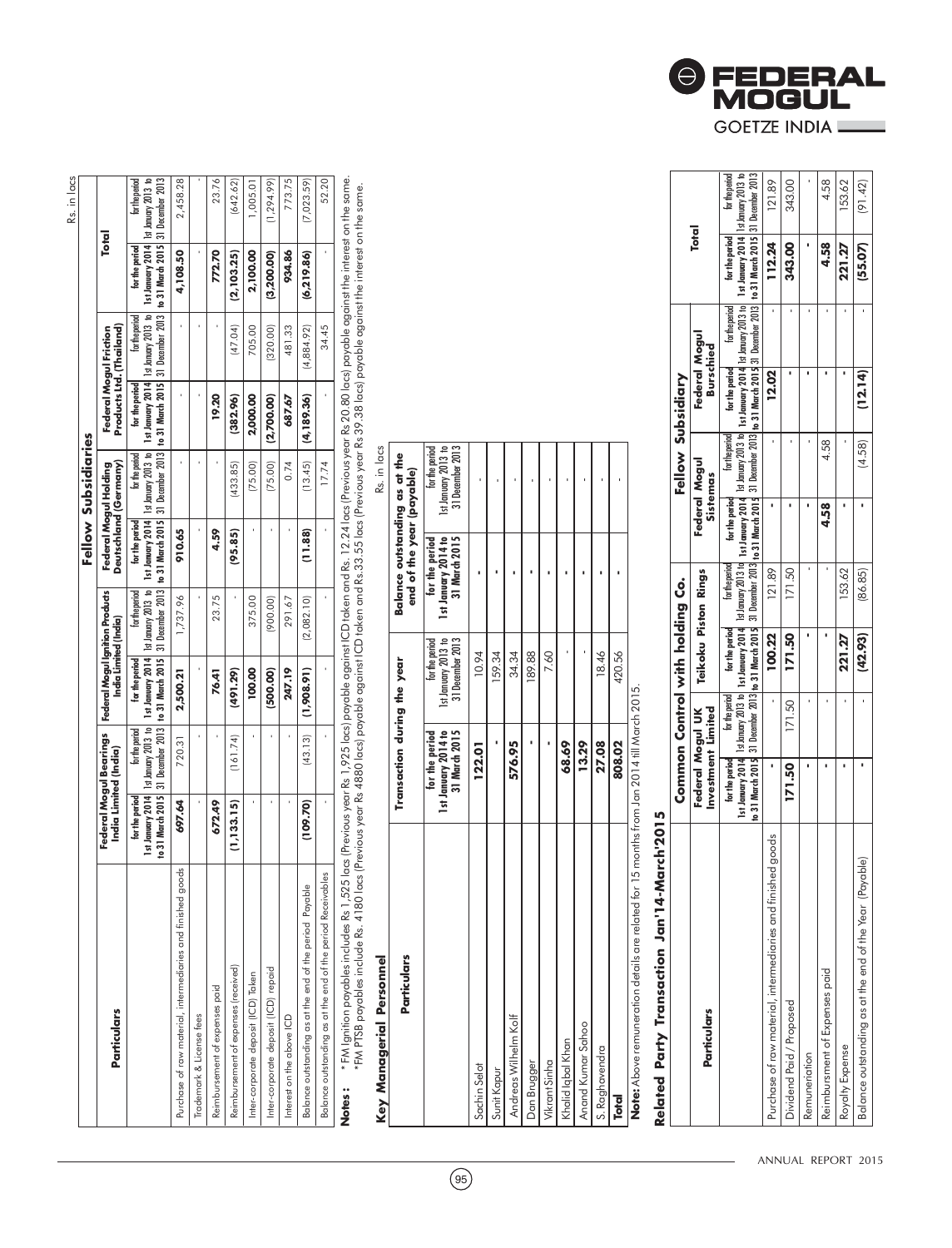

#### **34. Operating lease**

#### **a) Assets taken under operating lease agreement**

|                                                                                    |                                      | Rs. in Lacs                             |
|------------------------------------------------------------------------------------|--------------------------------------|-----------------------------------------|
| Period                                                                             | For the period                       | For the period                          |
|                                                                                    | 1st January 2014<br>to 31 March 2015 | 1st January 2013<br>to 31 December 2013 |
| 1. Lease payments for the year<br>2. Minimum lease payments                        | 501.87                               | 371.69                                  |
| a. Not later than one year<br>b. Later than one year and not later than five years | 262.31<br>320.79                     | 346.85<br>182.87                        |

c. Later than five years **-** -

(b) The lease payments recongnised in the statement of profit and loss for the year is Rs. 504.75 lacs (for the year 1 January 2013 to 31 December 2013 Rs. 374.03 lacs).

#### **35. Particulars of unhedged foreign currency exposure as at 31 March 2015**

| Particulars          | Currency   | As At March<br>31, 2015<br>Rs. (in lacs) | As At March<br>31, 2015<br>Amount Amount (Foreign (Rates, 1 Unit of | As At March<br>31, 2015<br>currency in lacs) Foreign Currency)<br>equivalent INR) | As at December<br>31, 2013<br>Rs.(in lacs) | As at December<br>31, 2013<br>Amount Amount (Foreign (Rates, 1 Unit of) | As at December<br>31, 2013<br>currency in lacs) Foreign currency<br>equivalent INR) |
|----------------------|------------|------------------------------------------|---------------------------------------------------------------------|-----------------------------------------------------------------------------------|--------------------------------------------|-------------------------------------------------------------------------|-------------------------------------------------------------------------------------|
| Creditors            | <b>CHF</b> | 2.64                                     | 0.04                                                                | 66.13                                                                             | 4.02                                       | 0.06                                                                    | 71.15                                                                               |
| Creditors            | <b>EUR</b> | 2,101.46                                 | 30.38                                                               | 69.17                                                                             | 1,943.05                                   | 22.32                                                                   | 87.08                                                                               |
| Creditors            | GBP        | 197.48                                   | 2.09                                                                | 94.59                                                                             | 340.76                                     | 3.27                                                                    | 104.06                                                                              |
| Creditors            | JPY        | 141.04                                   | 264.82                                                              | 0.53                                                                              | 162.16                                     | 269.33                                                                  | 0.60                                                                                |
| Creditors            | <b>SEK</b> | 13.42                                    | 1.79                                                                | 7.51                                                                              | 29.85                                      | 3.01                                                                    | 9.92                                                                                |
| Creditors            | <b>USD</b> | 1029.56                                  | 16.10                                                               | 63.93                                                                             | 841.82                                     | 13.34                                                                   | 63.09                                                                               |
| <b>Debtors</b>       | JPY        | 33.99                                    | 66.66                                                               | 0.53                                                                              |                                            |                                                                         |                                                                                     |
| <b>Debtors</b>       | <b>EUR</b> | 1,083.87                                 | 16.39                                                               | 66.13                                                                             | 529.93                                     | 6.34                                                                    | 83.58                                                                               |
| <b>Debtors</b>       | <b>RMB</b> |                                          |                                                                     | ۰                                                                                 | 0.10                                       | 0.73                                                                    | 0.14                                                                                |
| <b>Debtors</b>       | <b>USD</b> | 2,405.04                                 | 39.29                                                               | 61.21                                                                             | 1,884.81                                   | 31.08                                                                   | 60.65                                                                               |
| <b>Debtors</b>       | <b>RMB</b> |                                          |                                                                     |                                                                                   | 3.04                                       | 0.04                                                                    | 68.21                                                                               |
| Advance to suppliers | <b>EUR</b> | 1,003.55                                 | 14.51                                                               | 69.17                                                                             | 912.75                                     | 10.92                                                                   | 83.58                                                                               |
| Advance to suppliers | GBP        | 86.34                                    | 0.91                                                                | 94.59                                                                             | 293.87                                     | 2.94                                                                    | 99.87                                                                               |
| Advance to suppliers | JPY        | 10.88                                    | 20.44                                                               | 0.53                                                                              | 183.22                                     | 313.45                                                                  | 0.58                                                                                |
| Advance to suppliers | <b>SEK</b> | 19.44                                    | 2.59                                                                | 7.51                                                                              | 27.70                                      | 2.96                                                                    | 9.35                                                                                |
| Advance to suppliers | <b>USD</b> | 116.87                                   | 1.83                                                                | 63.93                                                                             | 284.51                                     | 4.69                                                                    | 60.65                                                                               |

#### **36. Disclosures in accordance with revised AS-15 on "Employee benefits"**

The Group has a defined benefit gratuity plan. Every employee who has completed five years or more of services, gets a gratuity on departure at 15 days basic salary (last drawn) for each completed year of service and who has completed ten years or more of services, gets a gratuity on a departure at 30 days basic salary (last drawn) for each completed year of service, on terms not less favourable than the provisions of the payment of Gratuity Act, 1972. The scheme is funded with an insurance company in the form of a qualifying insurance policy.

The following tables summaries the components of net benefit expense recognized in the statement of profit and loss account and the funded status and amounts recognized in the balance sheet for the plan.

|                                                            | For the period                       | For the period                          |
|------------------------------------------------------------|--------------------------------------|-----------------------------------------|
|                                                            | 1st January 2014<br>to 31 March 2015 | 1st January 2013<br>to 31 December 2013 |
| <b>Statement of Profit and Loss</b>                        |                                      |                                         |
| Net employee benefit expense (recognized in Employee cost) |                                      |                                         |
| Current service cost                                       | 446.62                               | 351.07                                  |
| Interest cost on benefit obligation                        | 775.85                               | 573.00                                  |
| Expected return on planned assets                          | (330.05)                             | (300.11)                                |
| Net actuarial (gain) / loss                                | (294.10)                             | (29.91)                                 |
| Net benefit expense                                        | 598.32                               | 594.05                                  |
| <b>Balance Sheet</b>                                       |                                      |                                         |
| Details of provision for gratuity                          |                                      |                                         |
| Defined benefit obligation                                 | 8,383.34                             | 7,796.95                                |
| Less: Fair value of plan assets                            | (4,347.50)                           | (3,454.04)                              |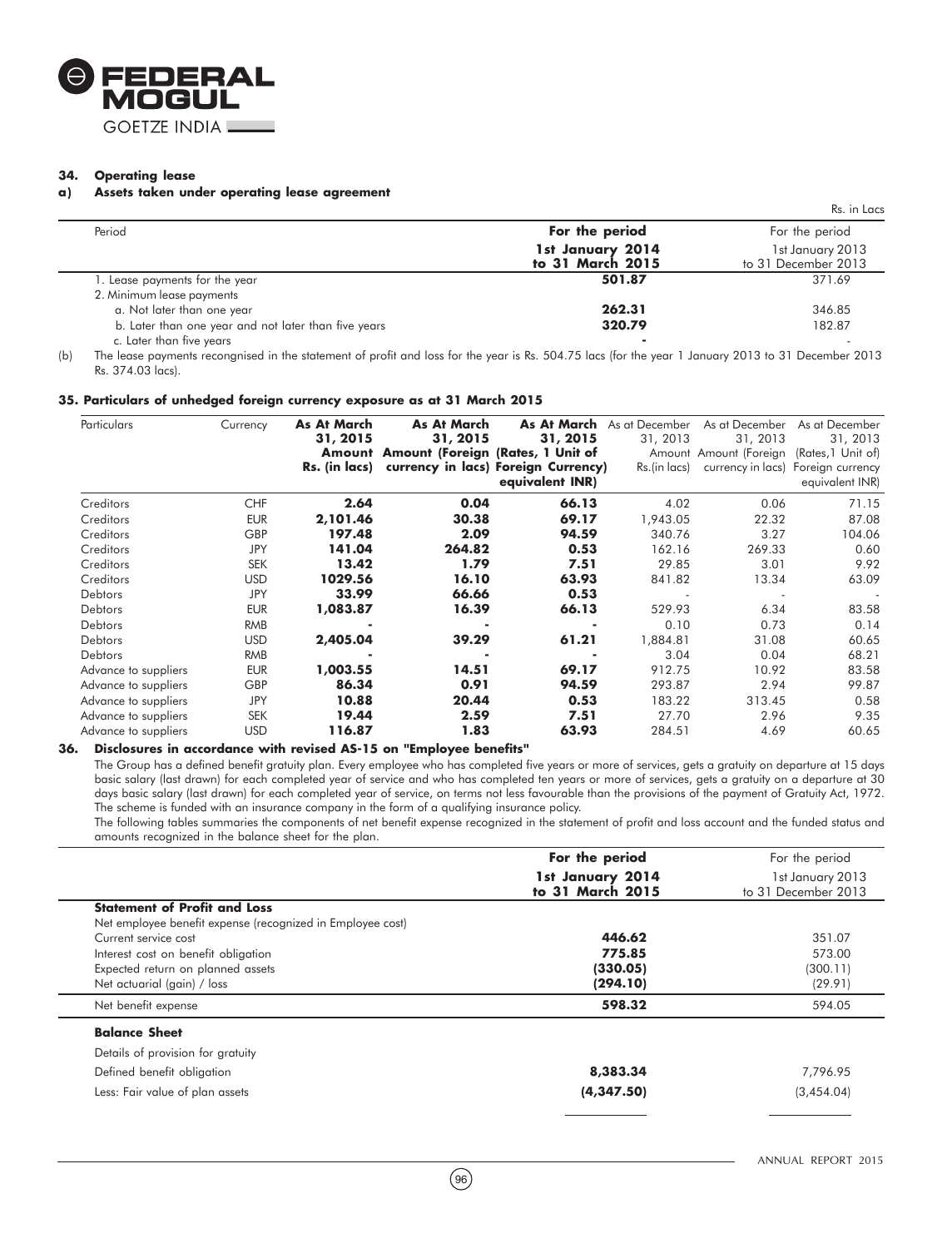

|                                                                                |                                                        | Rs. in Lacs                                               |
|--------------------------------------------------------------------------------|--------------------------------------------------------|-----------------------------------------------------------|
|                                                                                | For the period<br>1st January 2014<br>to 31 March 2015 | For the period<br>1st January 2013<br>to 31 December 2013 |
| Plan liability                                                                 | 4,035.84                                               | 4,342.91                                                  |
| Changes in the present value of the defined benefit obligation are as follows: |                                                        |                                                           |
| Opening defined benefit obligation                                             | 7,796.95                                               | 7,718.21                                                  |
| Interest cost                                                                  | 775.86                                                 | 573.00                                                    |
| Current service cost                                                           | 446.62                                                 | 351.07                                                    |
| Benefits paid directly by the company                                          | (155.40)                                               | (33.69)                                                   |
| Benefits paid from the fund                                                    | (996.11)                                               | (809.88)                                                  |
| Actuarial (gains) / losses on obligation                                       | 515.42                                                 | (1.75)                                                    |
| Closing defined benefit obligation                                             | 8,383.34                                               | 7,796.96                                                  |
| Changes in the fair value of plan assets are as follows:                       |                                                        |                                                           |
| Opening fair value of plan assets                                              | 3,454.03                                               | 3,758.66                                                  |
| Expected return                                                                | 330.05                                                 | 300.11                                                    |
| Contributions by employer                                                      | 750.00                                                 | 177.00                                                    |
| Benefits paid                                                                  | (996.11)                                               | (809.88)                                                  |
| Actuarial gains / (losses)                                                     | 809.53                                                 | 28.15                                                     |
| <b>Closing fair value of plan assets</b>                                       | 4,347.50                                               | 3,454.04                                                  |

The Company's expected contribution to the fund in the next year is not presently ascertainable and hence, the contribution expected to be paid to the plan during the annual period beginning after the balance sheet date as required by para 120(o) of the accounting standard 15(revised) on employee benefits has not been disclosed.

#### **The major categories of plan assets as a percentage of the fair value of total plan assets are as follows:-[AS15 Revised Para 120 (h)]**

|                                                                                               | %            |              |
|-----------------------------------------------------------------------------------------------|--------------|--------------|
| Investments with insurer                                                                      | 100          | 100          |
| The principal assumptions used in determining gratuity for the Company's plan is shown below: |              |              |
| Discount rate                                                                                 | $7.75%$ p.a. | $8.0\%$ p.a. |
| Normal retirement age                                                                         | 58 years     | 58 years     |
| Employee turnover                                                                             | $5.0\%$ p.a. | $5.0\%$ p.a. |

The estimates of seniority, future salary increases, considered in actuarial valuation, take account of price inflation, promotions and other relevant factors, such as supply and demand in the employment market.

#### **Amount for the current year and previous four years are as follows :** Rs. in Lacs Rs. in Lacs

| Particulars                                                           | as at    | as at    | as at<br><b>31 March 15</b> 31 December 13 31 December 12 | as at<br>31 December 11 31 December 10 | as at                                                     |
|-----------------------------------------------------------------------|----------|----------|-----------------------------------------------------------|----------------------------------------|-----------------------------------------------------------|
| Defined benefit obligation<br>Cumulative unrecognised actuarial gains | 8,383.35 | 7.796.95 | 6.545.91                                                  | 6.192.34<br>239.91                     | 5,535.76                                                  |
| Plan assets                                                           | 4,347.51 | 3,454.03 | 3,812.62                                                  | 3,882.44                               | 3,471.23                                                  |
| Deficit                                                               | 4,035.84 | 4,342.92 | 2,733.29                                                  | 2,549.81                               | 2,064.53                                                  |
| Experience adjustments on plan liabilities                            | 520.71   | 375.67   | 511.34                                                    | 205.76                                 | 280.10                                                    |
| Experience adjustments on plan assets                                 | 29.56    | 348.35   | 180.08                                                    | 489.37                                 | (210.74)                                                  |
|                                                                       |          |          | For the period<br>1st January 2014<br>to 31 March 2015    |                                        | For the period<br>1st January 2013<br>to 31 December 2013 |
| 37. Provident fund and other funds                                    |          |          |                                                           |                                        |                                                           |
| Contribution to provident and other funds                             |          |          | 1,737.67                                                  |                                        | 1,308.95                                                  |
| Contribution to superannuation funds                                  |          |          | 188.22                                                    |                                        | 140.65                                                    |
|                                                                       |          |          | 1,925.89                                                  |                                        | 1,449.60                                                  |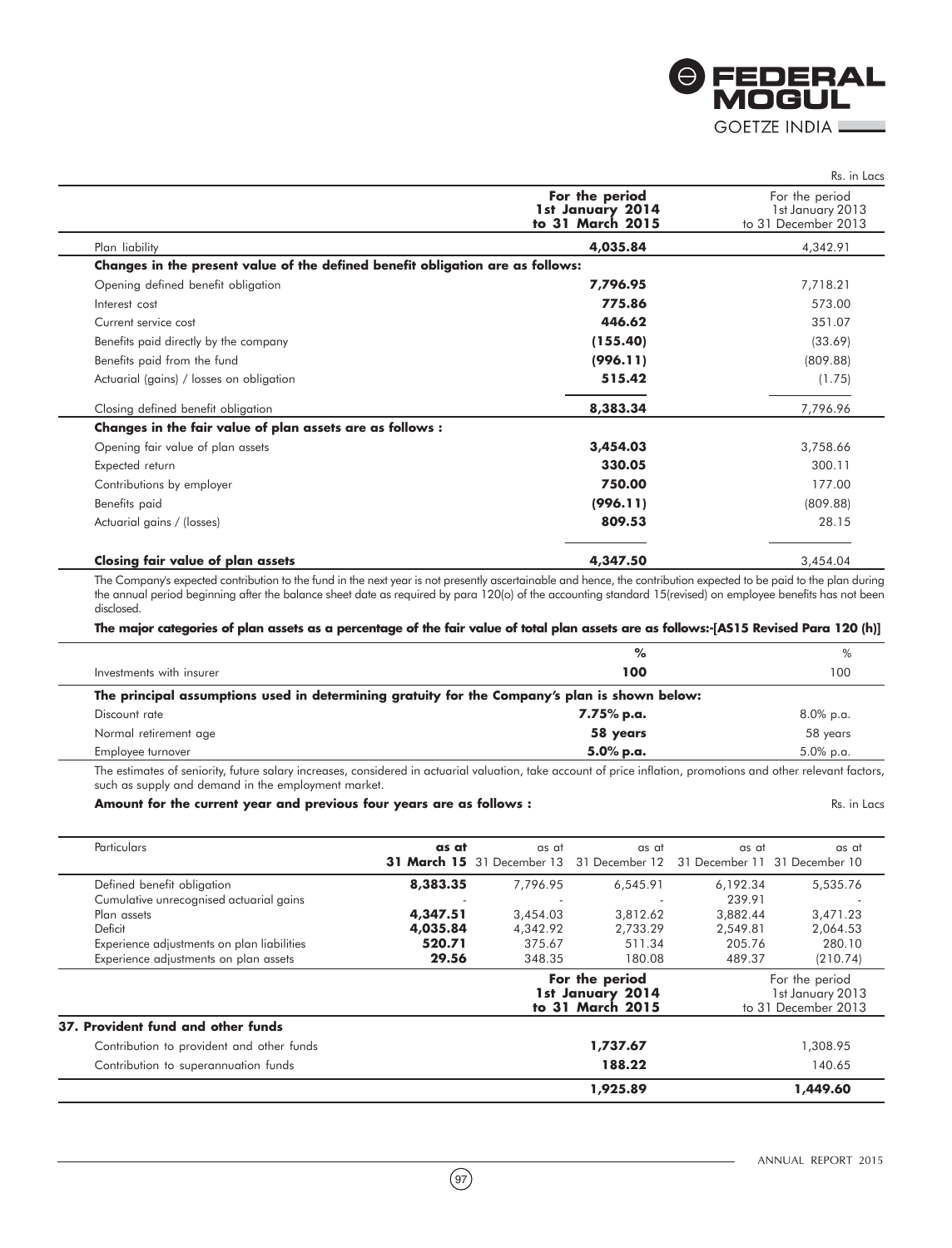

**GOETZE INDIA** 

#### **38. Details of dues to medium and small enterprises as defined under the MSMED Act, 2006**

The Micro, small and medium enterprises have been identified by the Company from the available information, which has been relied upon by the auditors. According to such identification, the disclosures in respect to micro and small Enterprises as per MSMED Act, 2006 is as follows:

| 216.22<br>0.77 | 140.26                                                                                                                                                                                                                                                                                                                                                                                                 |
|----------------|--------------------------------------------------------------------------------------------------------------------------------------------------------------------------------------------------------------------------------------------------------------------------------------------------------------------------------------------------------------------------------------------------------|
|                |                                                                                                                                                                                                                                                                                                                                                                                                        |
|                | l .31                                                                                                                                                                                                                                                                                                                                                                                                  |
|                |                                                                                                                                                                                                                                                                                                                                                                                                        |
| 25.81          | 18.69                                                                                                                                                                                                                                                                                                                                                                                                  |
|                | 22.51                                                                                                                                                                                                                                                                                                                                                                                                  |
|                | 5.30                                                                                                                                                                                                                                                                                                                                                                                                   |
|                | (which have been paid but beyond the appointed day during the year) but without adding the<br>The amount of interest accrued and remaining unpaid at the end of each accounting year; and 25.48<br>The amount of further interest remaining due and payable even in the succeeding years,<br>until such date when the interest dues as above are actually paid to the small enterprise for the<br>6.22 |

#### **39. Expenses capitalised**

The Group has capitalized various expenses incurred in the course of construction of self generated assets, the details of expenses capitalized from operating expenses for the purpose of construction of self generated assets are as follows:

|                                  | For the period<br>1st January 2014<br>to 31 March 2015 | For the period<br>1st January 2013<br>to 31 December 2013 |
|----------------------------------|--------------------------------------------------------|-----------------------------------------------------------|
| Salaries, wages and bonus        | 35.38                                                  | 30.46                                                     |
| Consumption of stores and spares | 39.89                                                  | 45.69                                                     |
| Total                            | 75.27                                                  | 76.15                                                     |

#### **40. Provision for regulatory matters**

During the year ended 31 December 2010, the Group had commenced an evaluation process for various regulatory matters at its factories. Based on more accurate information discovered, a provision, towards costs to be incurred to remediate these matters, of Rs. 355.05 lacs is included under Schedule no. 8 for provisions which are net of amounts utilized of Rs. 810.00 lacs during the year towards remediation.

In addition to the above, the provision for regulatory matters includes a provision of Rs.922.24 lacs towards certain other regulatory matters.

The Group is actively seeking to resolve these actual and potential statutory, taxation, regulatory and contractual obligations. In accordance with requirements of Accounting Standard 29 on 'Provisions, Contingent liability and Contingent assets' issued by the Institute of Chartered Accountants of India, although difficult to quantify based on the complexity of the issues, the Company has accrued amounts corresponding to its best estimate of the costs associated with such regulatory and contractual obligations on the basis of available information and best professional judgment of experts appointed for this exercise.

Based on consultations obtained from the experts in respect of the said matters, in management's view, no further costs are expected to be incurred to remediate for which a provision would be required at this stage and considers the provisions made to be adequate.

#### **41. Management support charges**

For the period 1 January 2014 till 31 March 2015, the Group has paid management support charges to its group companies of Rs 774.68 lacs in respect of certain application engineering services provided to the Company. The Company carries out its transfer pricing study annually for the tax period of April-March and updates its documentation, choice of methods and benchmarks to ascertain adequacy and compliance with the "arms length" principles prescribed under Income Tax Act. For the year April 1, 2014 to March 31, 2015, the process of updation is ongoing and management is confident of completing the same. The provision for current tax has been made accordingly considering the said amounts of Rs. 774.68 lacs as "allowable expenditure".

- **42.** Per transfer pricing legislation under sections 92-92F of the Income Tax Act, 1961, the Company is required to use certain specific methods in computing arm's length prices of international transactions with associated enterprises and maintain adequate documentation in this respect. Since law requires existence of such information and documentation to be contemporaneous in nature, the Company has appointed independent consultants for conducting a Transfer Pricing Study (the 'Study') to determine whether the transactions with associate enterprises undertaken during the financial year are on an "arms length basis". Management is of the opinion that the Group's international transactions are at arm's length and that the results of the on-going study will not have any impact on the financial statements and the independent consultants appointed have also preliminarily confirmed that they do not expect any transfer pricing adjustments.
- **43.** In the opinion of the board of directors, current assets, loans and advances have a value on realization in its ordinary course of the business at least equal to the amounts at which they are stated and provision for all known liabilities have been made.
- **44.** Excess provision written back includes income on account of reversal of provision for diminution in value of investment in GI Power of Rs 876.44 lacs. The provision has been reversed during the period because the Company has sold the investment.
- 45. During the period the Group has entered into Power Purchase Agreement with Real Captive Power Private Limited (RCP) and paid Rs 850 lacs as security deposit is recoverable in 5 equal instalments beginning from 7th to 11th year. RCP is a newly incorporated enterprise and, as such, recoverability of the security deposit will solely be dependent on the financial position of RCP at the time of repayment. The management believes that purchase of power from RCP would result into savings. On conservative basis, the Company has created a provision for security deposit of Rs 850 lacs.
- **46.** Previous period numbers have been regrouped / reclassified, wherever considered necessary

#### As per our attached report of even date

**Chartered Accountants**

M. No. 502103

Date: May 22, 2015

**For Walker Chandiok & Co LLP** For and on behalf of the Board of Directors of the Board of Directors of the Board of Directors of the Home of the Board of Directors of the **Federal-Moaul Goetze (India) Limited Federal-Mogul Goetze (India) Limited** 

**per Neeraj Sharma Andreas Wilhelm Kolf Sachin Selot** Sachin Selot<br>Partner Managing Director Whole Time Fi

Whole Time Managing Director Mhole Time Finance Director & CFO<br>
DIN: 00519780 DIN: 06700360

Place: Gurgaon **Dr. Khalid Iqbal Khan**<br>
Date: May 22, 2015 **Dr. Company Secretary**